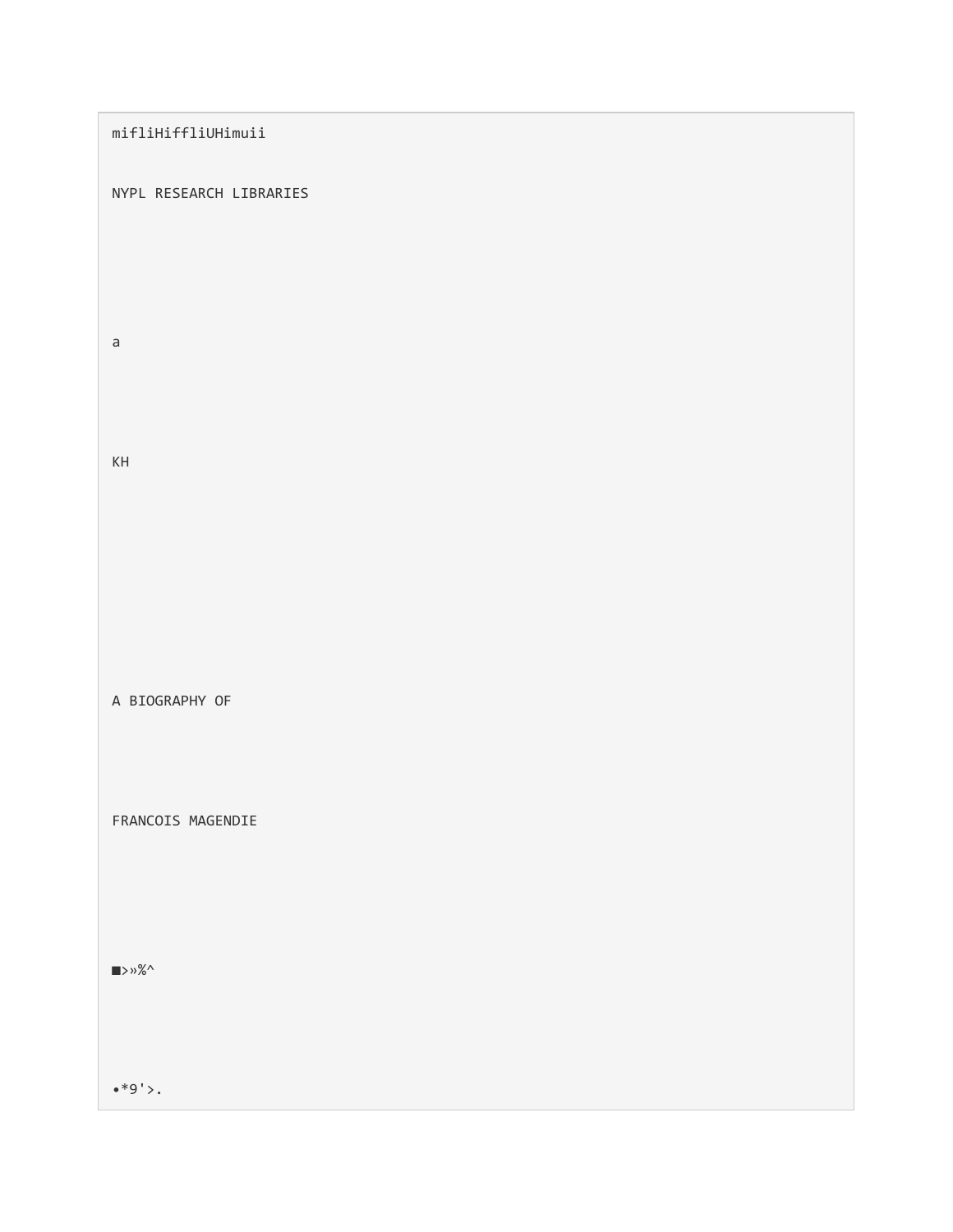FRANgoiS MAGENDIE. M.l). 1783-1855.

A BIOGRAPHY OF

FRANCOIS MAGENDIE

By PERCY M. DAWSON, M.D

Associate Professor of Physiology, Johns Hopkins University

I/.

ALBERT T. HUNTINGTON

MCMVIII.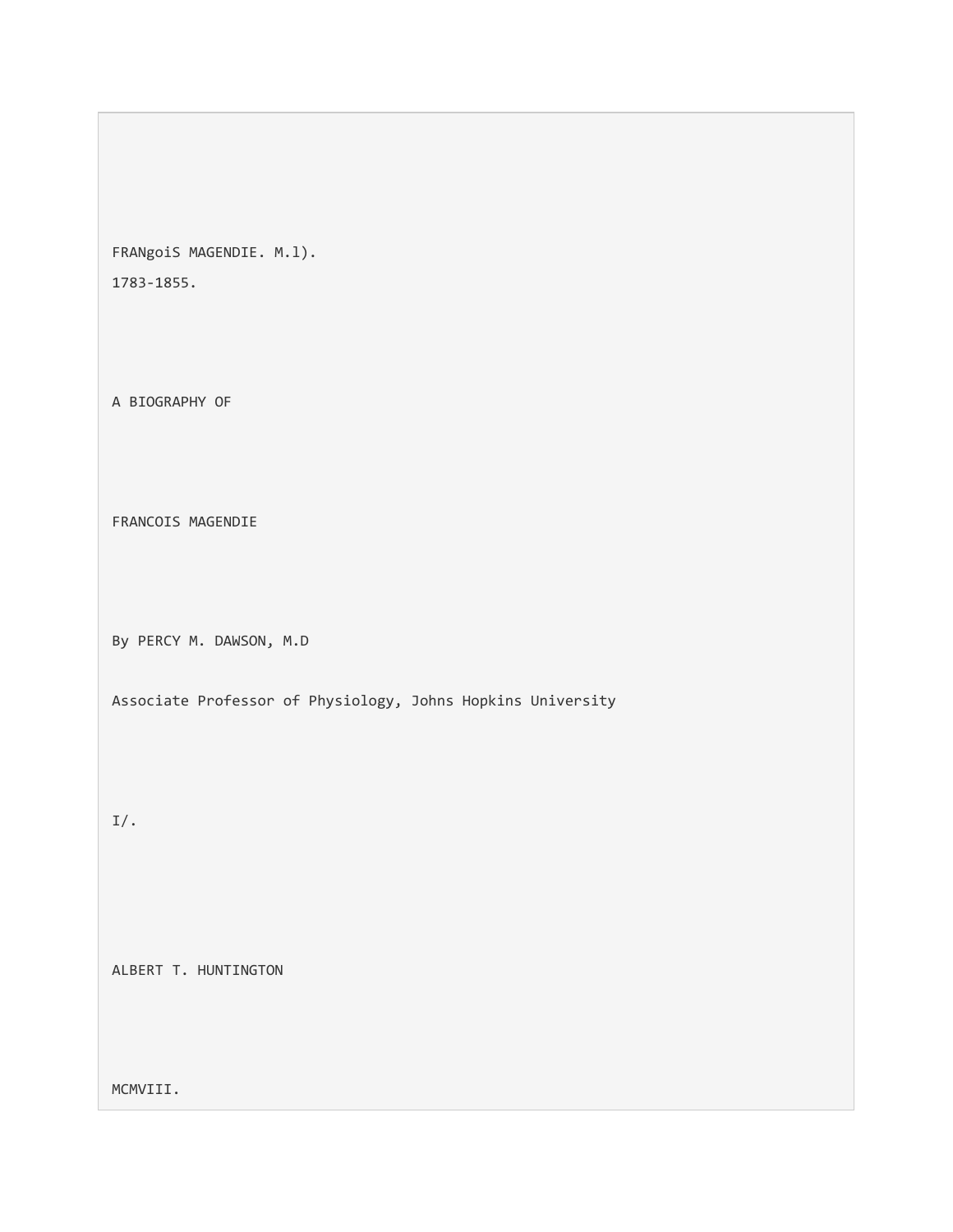%

rULLIC LJ3l>Aliy

\* 1U4Z L

Copyrieht, 1908

By ALBERT T. HUNTINGTON

Published January 30, 1908.

Of this book two hundred and fifty copies have been printed, of which this is

No.

To

WILLIAM H. HOWELL, JOSEPH ERLANGER, ERNEST G. MARTIN,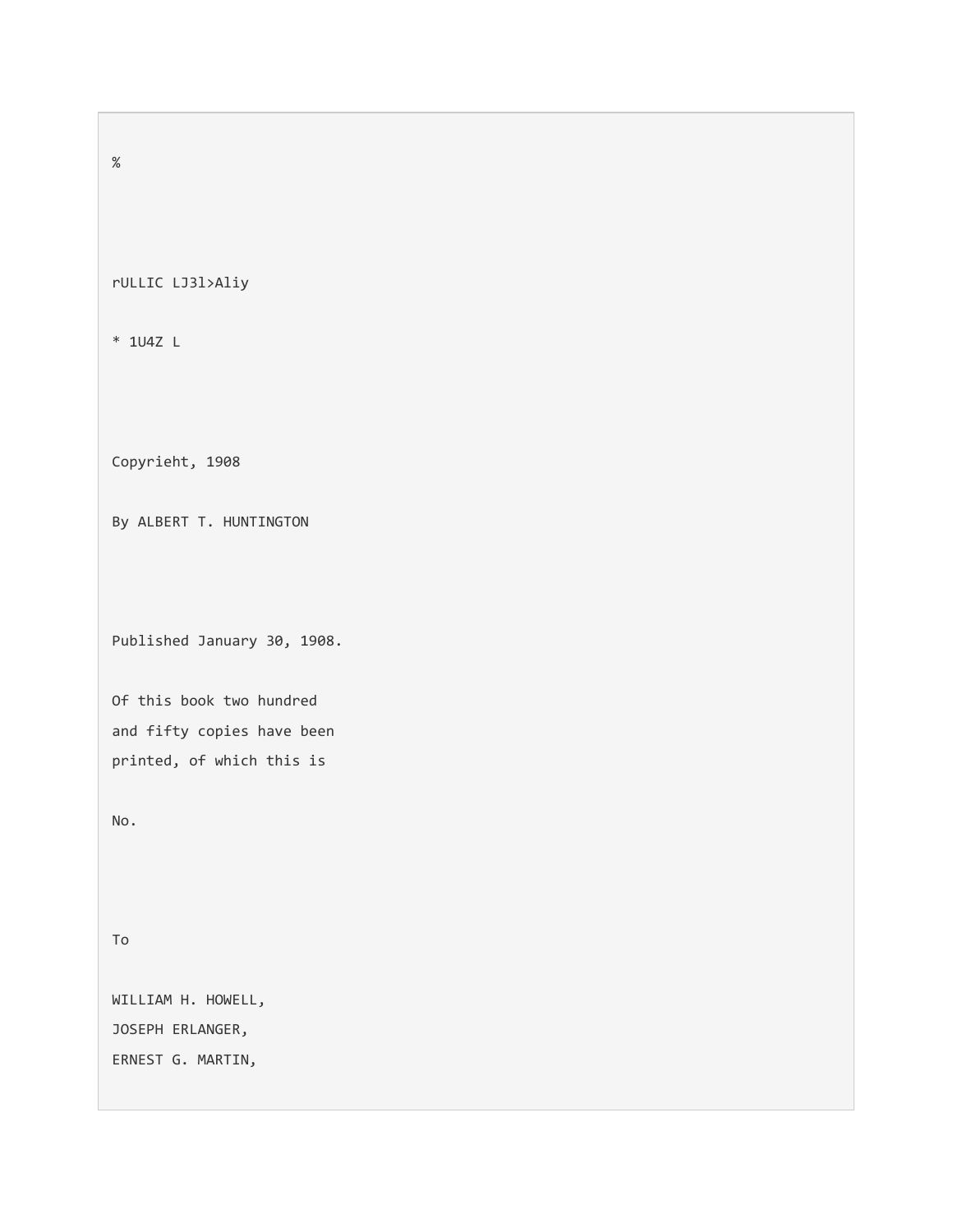#### and

AUGUST E. GUENTHER,

my dear colleagues in the seminary, this little book is affectionately dedicated.

## PREFACE

IN the year nineteen hundred and four the members of the Seminary of the Department of Physiology at the Johns Hopkins University devoted themselves to the study of the lives of several celebrated physiologists. At that time I undertook to prepare a paper on the life and work of Frangois Magendie. After revision, this paper was published in the Medical Library and Historical Journal (1906, iv, pp. 45-56, 198-206, 292-306, 364-377; 1907, V, pp. 24-33). As the result of a suggestion of Mr. Albert T. Huntington, the editor of this Journal, some new material has been added to the biography and the whole is now published in the present volume.

To write a really complete and satisfactory biography of Magendie, one should have read far more extensively in the literature of the time than I have done; but as it may never be my lot to take up this study again, I have thought it best to publish the work just as it is, in the hope that it may be of interest to the reader and afford a point of departure for the more elaborate researches of some future biographer.

It is an agreeable duty for me to ackowledge with thanks my indebtedness to Dr. Robert Fletcher, of the Library of the Surgeon General's Office, for the loan of several books relating to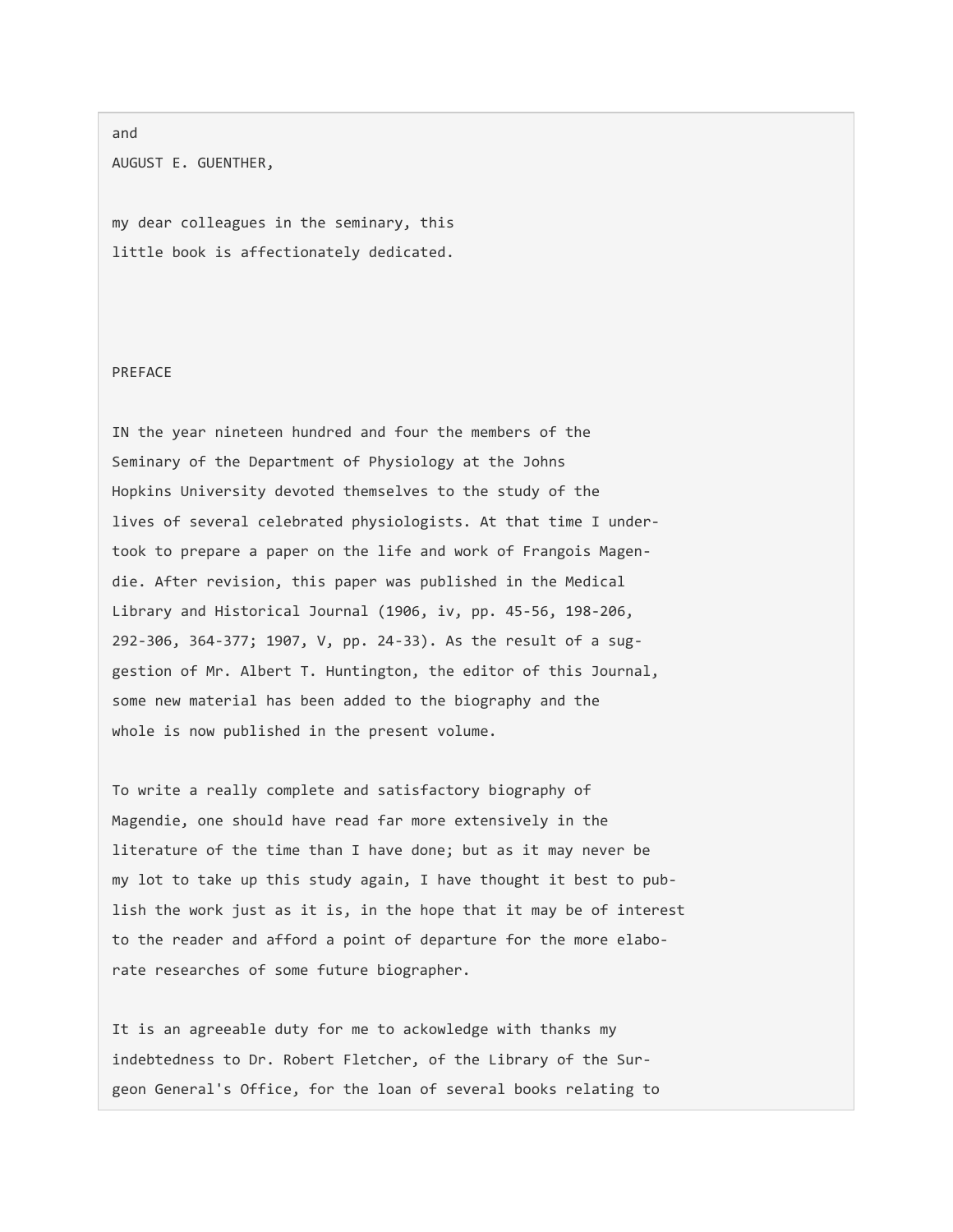Magendie; to Prof. Albert P. Brubaker, of Jefferson Medical College, Philadelphia, for some very interesting data concerning Megendie's life (p. 10) and for the medallion portrait (facing p. 34) ; to Mr. Huntington for the portrait (Frontispiece) of Magendie, and for much valuable aid in the preparation of the bibliography (see Appendix) ; to Dr. Henry M. Hurd, of the Johns Hopkins Hospital, and Miss Susan E. Coyle for many useful criticisms and suggestions.

Percy M. Dawson.

Johns Hopkins University, Baltimore, Md., October 19, 1907.

CONTENTS

Page

BIBLIOGRAPHY 9

FIRST PERIOD, 1783-1809 11

SECOND PERIOD, 1809-1821 15

Vitalism, 1809 15

Early Writings, 1809-1821 17

Prize in Experimental Physiology, 1819 19

THIRD PERIOD, 1821-1855 21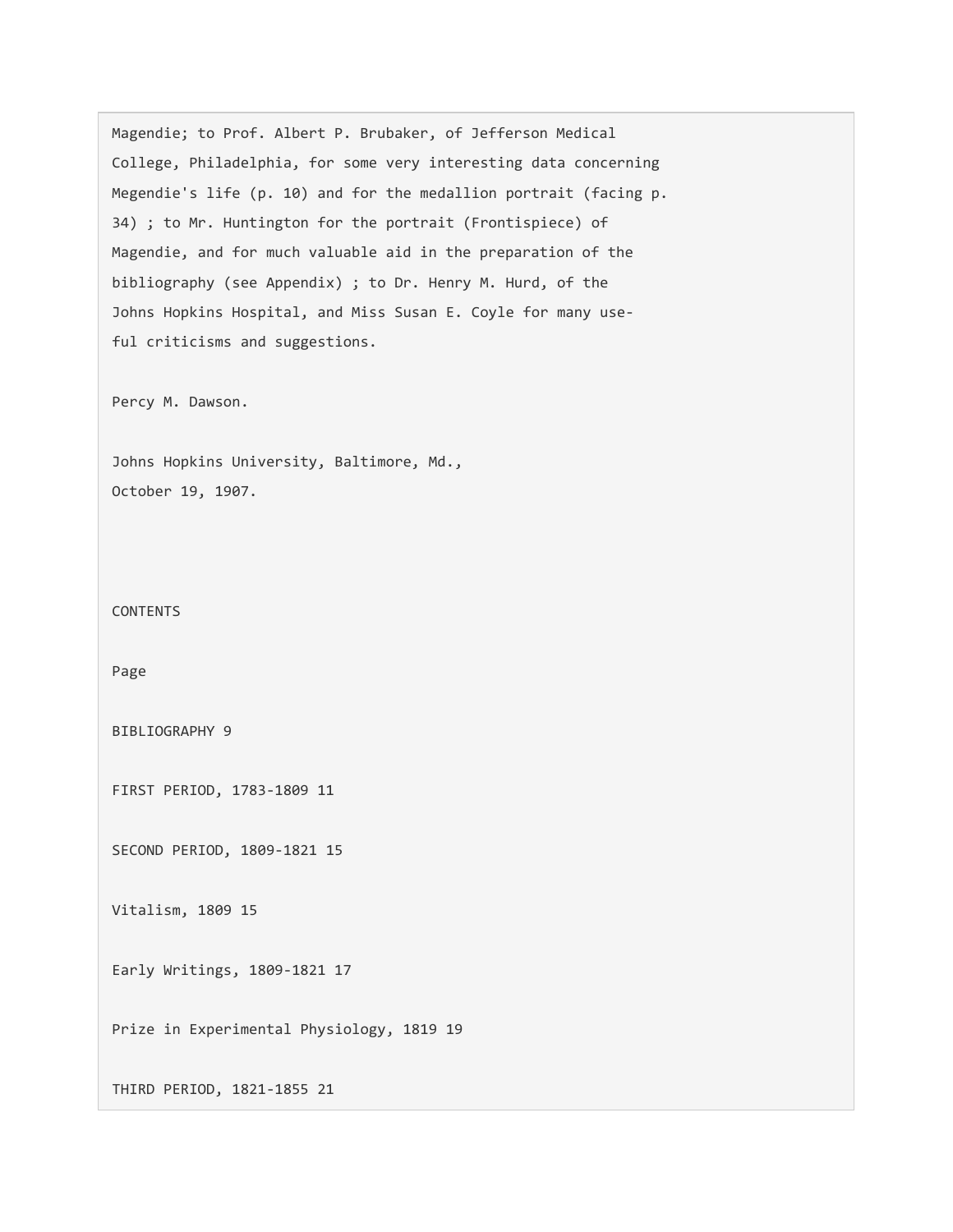Journal and Controversy 21

The Journal of Experimental Physiology, 182 1- 183 1 21

The Bell-Magendie Controversy, 1822 and 1847. . . 24

The Academy, 1821-1855 29

Committees for Verification 29

Committees on Prises 30

"Gelatin," Hippiatric and Other Commissions. .. . 31

Memoirs, the "Comptes Rendiis" 35

Personality of the Academician, Magendie 38

Medical Practice 43

"The Great Idol of Human Credulity" 43

The College de France 46

Nomination, 1830 46

Cholera in Paris, 1832 48

Lectures, 1832-1852 50

Relation of Magendie to His Students 51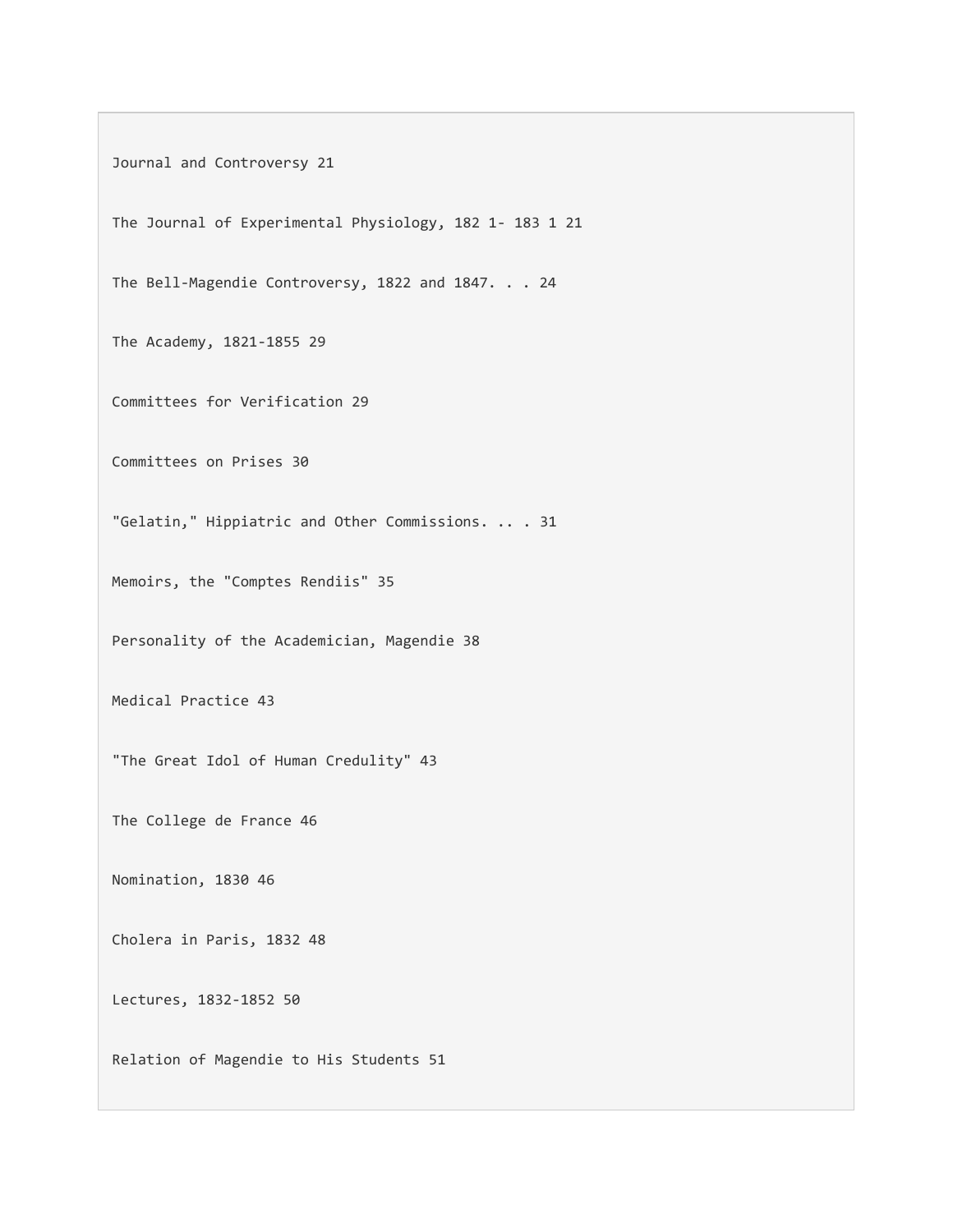Vivisection 53

The Last Decade 56

Resignation from the HotehDieu 56

Death of Magendie, 1855 '. 57

MAGENDIE'S ROLE IN SCIENCE 59

APPENDIX 61

Titles of Magendie's publications arranged chronologically 61

A BIOGRAPHY OF

FRANCOIS MAGENDIE

BIBLIOGRAPHY

There are seven principal sources of information with regard to Magendie's life and work.

(i) "Fr. Magendie. Legon d'ouverture du cours de medecine du College de France. (29 fevrier 1856.)" 8vo. Paris, 1856. This address was delivered by Claude Bernard and to it was appended an incomplete list of the writings of Magendie.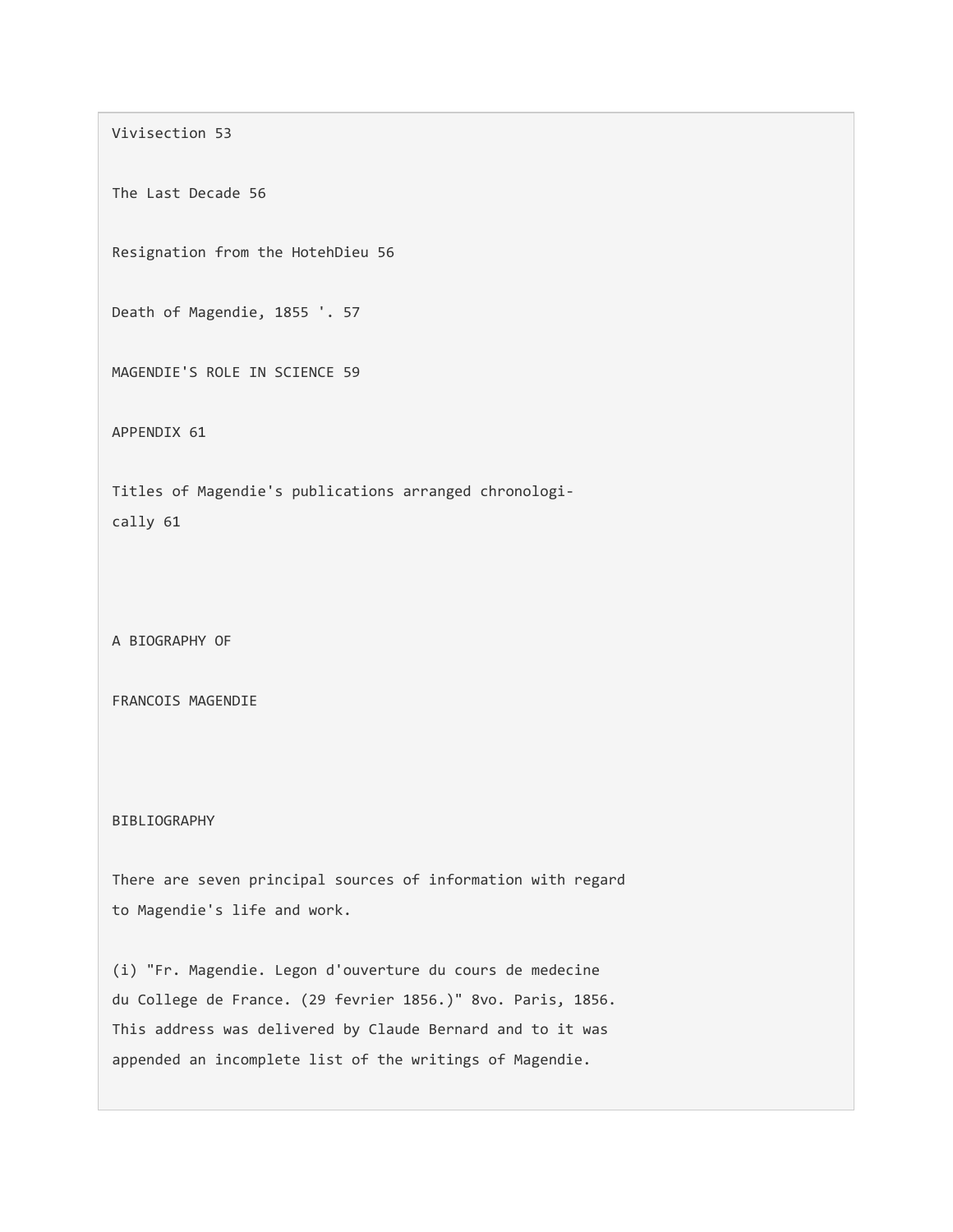(2) "Eloge historique de Frangois Magendie, suivi d'une discussion sur les titres respectifs de Bell et Magendie a la decouverte des fonctions distinctes des racines des nerfs." Svo. Fam, 1858. This ":^loge" was delivered at the annual public meeting of the Academie des Sciences (Feb. 8, 1858) by Jean-Pierre-Marie Flourens, the permanent secretary of the Academy. Here also is given a list of Magendie's publications but it seems, however, to be only a copy of Bernard's list. The address was also printed in the Gas. med. de Paris, 1858, 3. s., xiii, 93-106. Both address and discussion were translated into English by C. A. Alexander and published in the annual Report of the Smithsonian Institution, 1866, 91-125.

(3) "Fr. Magendie" among the "Eloges lus dans les seances publiques de I'Academie de Medecine (1845-63)," by E.-F. Dubois, the permanent secretary of the Academy. Two volumes of these addresses were published in Paris in 1864, that on Magendie being in vol. ii, pp. 1 16-200. The address was also printed in the following periodicals: Gas. des hop., Paris, 1857, xxx, 590-92; Gas. med. de Paris, 1857, 3, s., xii, 793-814; Mem. Acad, de med., Paris, 1858, xxii, pp. i-xxxvi ; and Rev. therap. med. chir., Paris, 1858, pp. 24, 53 and 77.

Eyries (Biog. universelle [Michaud] ancienne et moderne, Paris, xxiv, 31) and L. Herman (La grande Encyclopedic, Paris,

lO A BIOGRAPHY OF FRANgOIS MAGENDIE.

xxii, 994) seem to have derived their material from the three preceding sources, for their articles contain no additional information.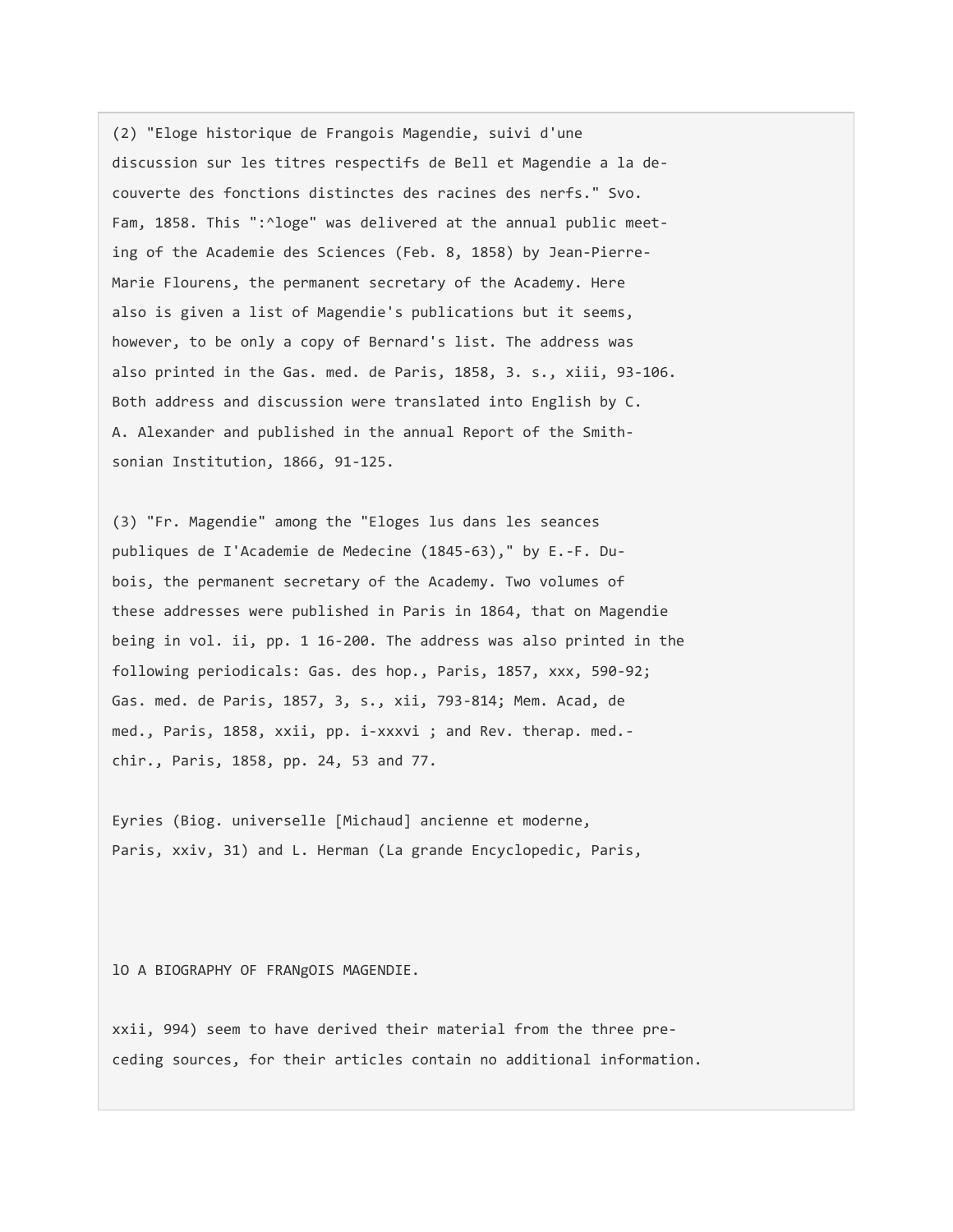(4) Journal de physiol. exper. {et path.), i-x, 1821-1830.

(5) Comptes rendus liehdom. de I' Acad, des Sc, i-xlii, 1835- 1856.

(6) Three letters received by Professor Brubaker, of the Jefferson Medical College, of Philadelphia. These were written respectively by the "Archiviste de la Seine," the "Conservateur de Pere Lachaise," and the "Conservateur du Cimetiere de Sannois," and were answers to enquiries made by Professor Brubaker.

(7) The works of Magendie himself.

For convenience the following abbreviations have been adopted in the foot-notes of this volume:

B = Eloge de Bernard (i).

 $C =$  Comptes rend., etc.  $(5)$ .

D = Eloge de Dubois (3).

 $F = " " Flourens (2).$ 

J =z Jour, de physiol. expcr., etc. (4).

The figures in parentheses found in the text refer to the titles of Magendie's publications as given in the Appendix.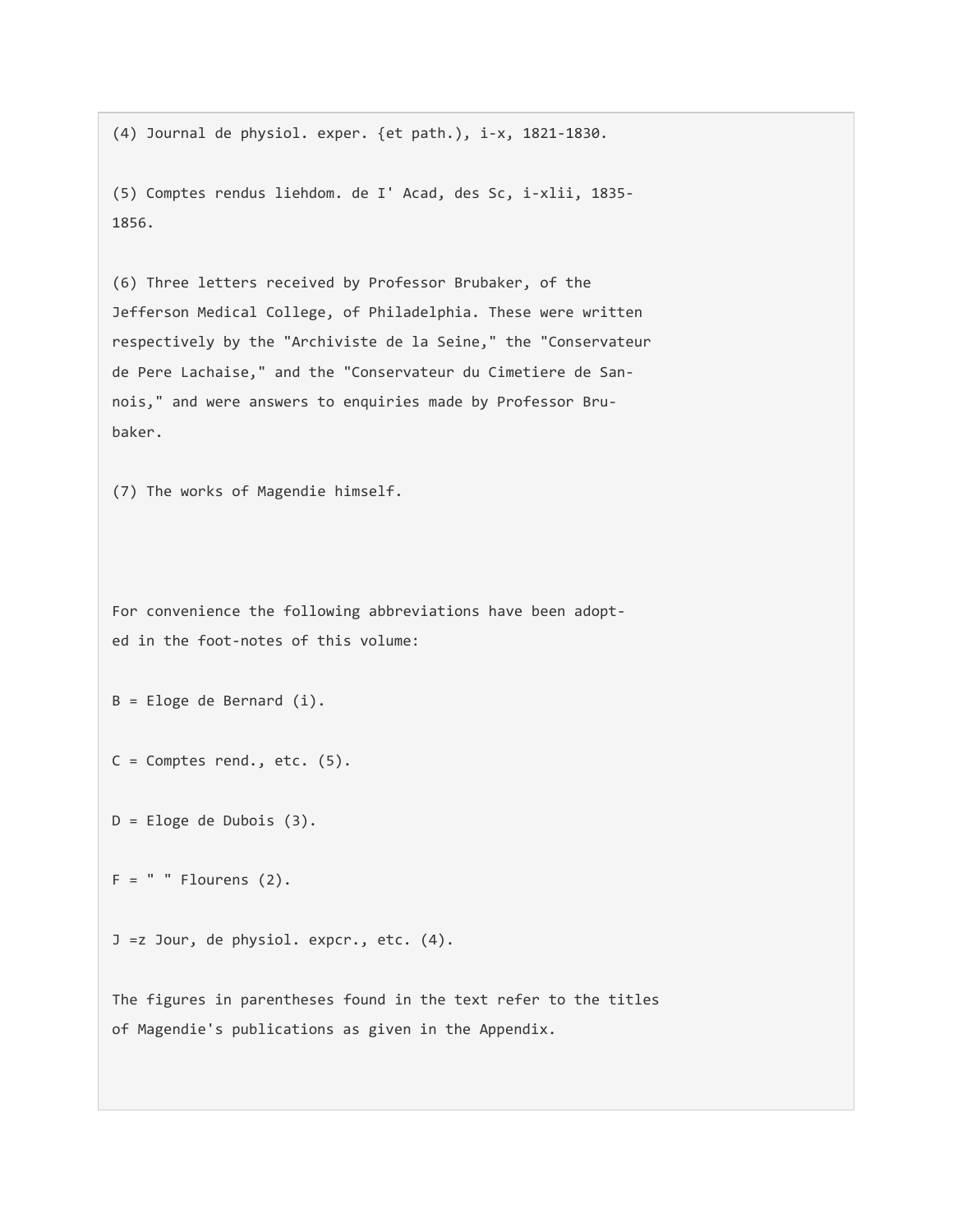FIRST PERIOD, 1783-1809

Francois Magendie was born on October 15, 1783, in Bordeaux. While he was yet an infant, his mother, Marie-Victoire de Peray-Delaunay, died of an acute iUness. His father, Antoine Magendie,^ originally of Bearne, was a surgeon, who in 1792 came to Paris bringing with him the little Frangois, then only nine years old.^ At that time there was in Paris but one all-absorbing idea, one topic of conversation, namely, social regeneration ; and Antoine Magendie was soon among the foremost of the ultra-republicans. "A man of upright purpose."\* but incapable of allowing any folly to pass without taking his share in it, he imagined that in order to endow his son with a civic energy corresponding to the elevation of his own principles, it was necessary to educate him according to the precepts delivered by Jean-Jacques.\* The new Emile, left to his own devices, wandered at will, with a liberty which strongly resembled absolute abandonment. In order to preserve him from instructions which might warp his judgment, he was left, on principle of education, in complete ignorance. His only resource as regards the world of intelligence was observation, which alone, said his guide, could secure him entire independence.

"Finding, perhaps with reason, less difficulty in reforming abuses than in combating maladies, the enthusiastic patriot had abandoned a practice which only bored him, for the more congenial pursuit of unremunerative civic appointments.^ With his

\* Born at Pontaque, 1746, son of Laurent Magendie and Marie Cazajous; died at rue de Verneuil No. 32, Paris, May 17. 1813.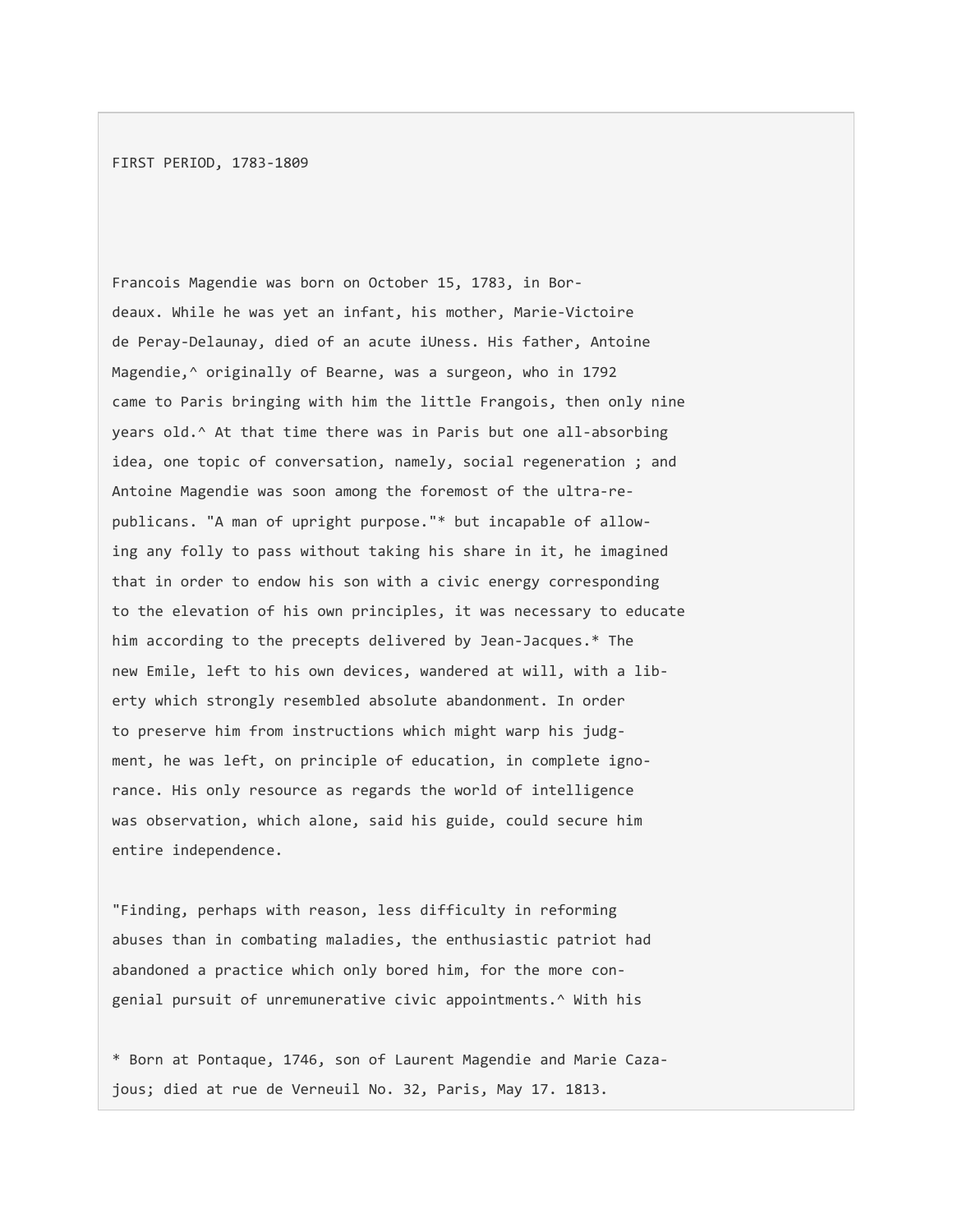2 It has been stated that Antoine Magendie married again and that the step-mother took but little interest in the young Frangois. {Med. Times and Gazette, London, 1855, N. S., xi, 558 and 583.)

3 Flourens. Unless otherwise stated the quotations in this chapter are from this authority (see Bibliography).

\* Jean Jacques Rousseau : "Emile ou de I'Education," published in Paris and the Low Countries, 1662.

^ Antoine Magendie was mayor of the tenth "arrondissement" and a member of the board of hospital administration,  $etc. - F.$ , p. 134. The tenth "arrondissement" comprises the quarters Saint- Vincent de Paul, Porte- Saint-Denis, Porte-Saint-Martin and Hopital-Saint-Louis.

12 A BIOGRAPHY OF FRANQOIS MAGENDIE.

practice went the comforts of the household, but what imported such a sacrifice as this? The exaggeration of patriotism and the reality of discomfort proceeded to such lengths that he would have constrained his pupil, while seeking to persuade him that this would be a further step towards independence, to make his own shoes. At this point the good sense of the boy revolted ; he protested against all these follies : declared that he preferred to be dependent and well-shod, and concluded by asking to be sent to school.

"The primary school had no pupil more ardent ; admitted late and endowed with an energetic vnll, the young Magendie quickly outstripped all competitors. His father was not at all shocked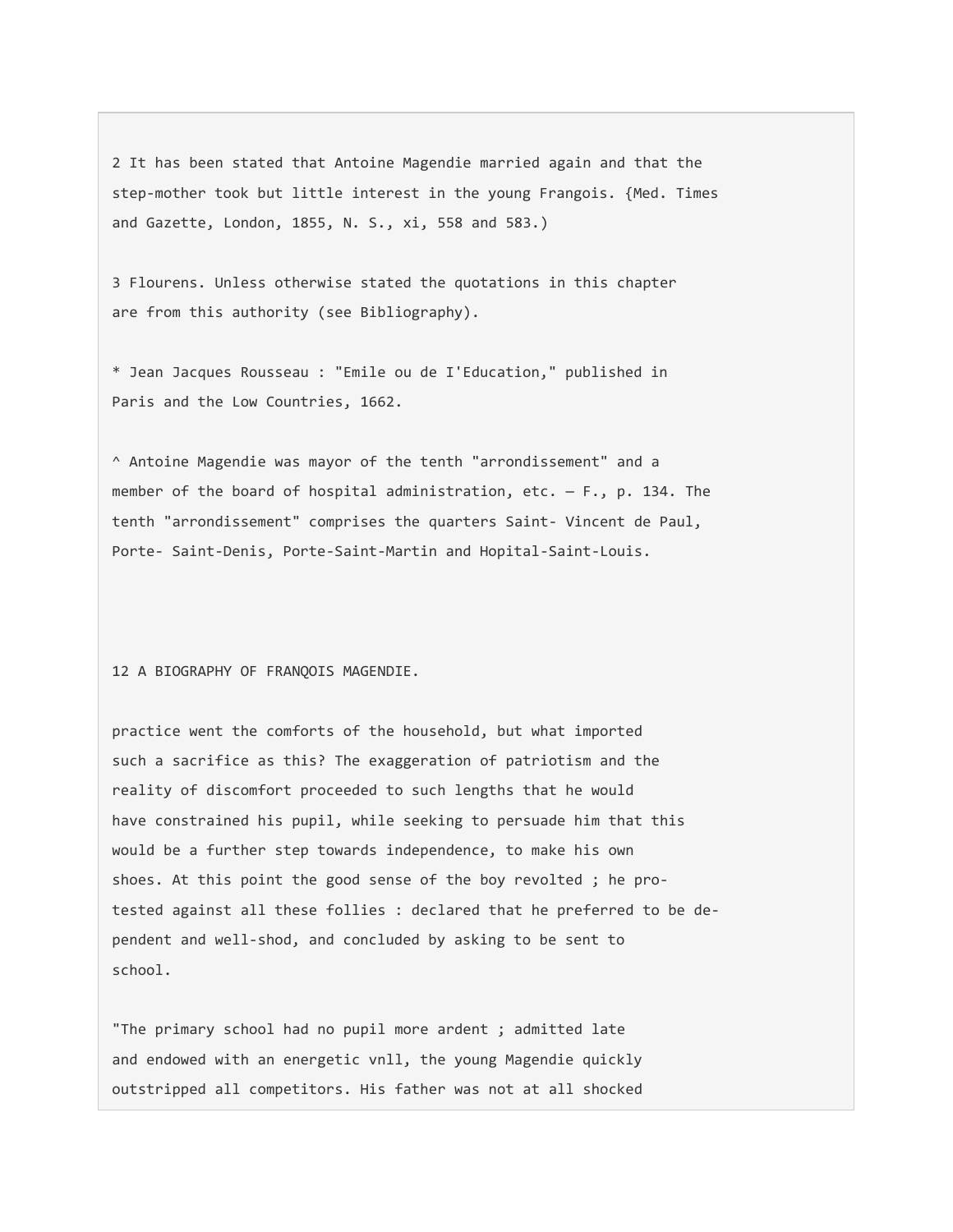at the inequality which his son found the means of establishing from the first ; . . . and clapped his hands on hearing that the great prize had been awarded to this neophyte of fourteen for a composition 'On the Knowledge of the Rights of Man and of the Constitution.'^

"The Journal des Hommes Litres'' soon afterwards announced 'that there was still hope for the most tender age, when the corrupting poisons of the reaction had not blighted it in its first bloom, since the son of citizen Magendie, municipal officer, elector, member of the commune, etc., having met with a child who was weeping and dared not appear in the presence of his father, had comforted, encouraged and carried him back to the bosom of his family.' A prix de vertu, ostentatiously awarded on this occasion, completed the glorification of the young republican.. .

"According to the almost universal practice of those who preach liberty, the father of Magendie reserved the exclusive use of it for himself. He announced to his son that in order not to derogate from the family dignity, he must prepare to invest himself with the robe and bonnet of the doctor." Accordingly Magendie began the study of medicine, entering the Paris hospitals at the age of fifteen.^ Through his father's influence he became a pupil of Alexis Boyer,<sup>^</sup> who was at that time second surgeon to the Charite and professor of clinical surgery at the Ecole de Sante, an institution founded in 1795 by the elite among the physicians and surgeons of the capital. Boyer soon per-

8 "De la connaissance des droits de rhomme et de la constitution."

' 5 germinal, an vi.

8 This is the age given by Eyries : "Magendie" in "Biographic uni-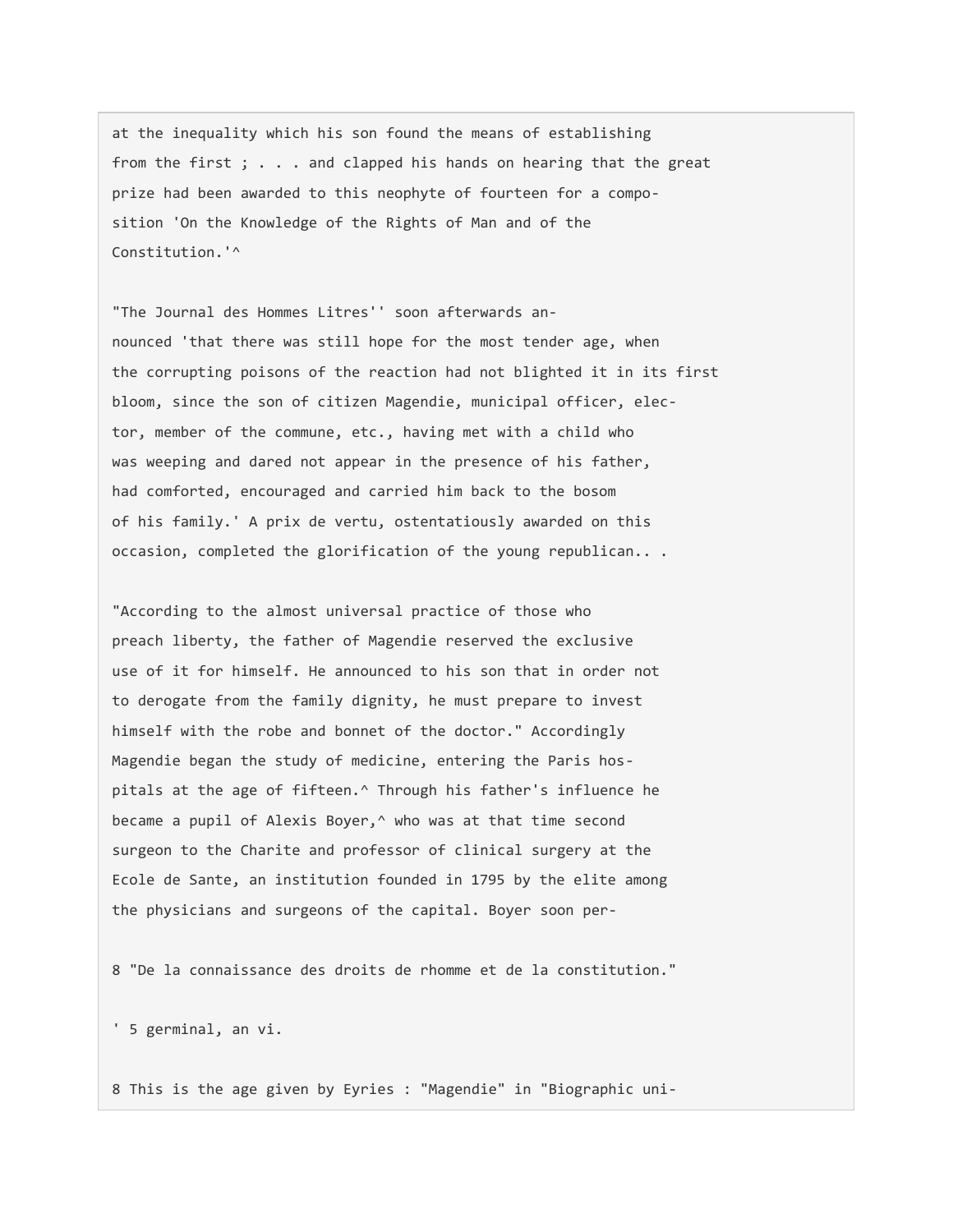verselle (Michaud) ancienne et moderne," Paris, xxvi, p. 31. Sixteen years is the age given by the Med. Times and Gazette, loc. cit.

»Le baron Alexis Boyer (1757-1833)-

FIRST PERIOD, I783-1809. I3

ceived the young man's worth and made him his prosector. Later, at the examination which took place on "7 Floreal, An xi"^" (1803), he obtained an appointment as hospital interne. In this new position he continued his labors with characteristic energy and zeal.

With his medical studies he now combined literature, for since he had been taught none of the ancient languages he was desirous of supplying this deficiency. This he did by means of the excellent courses given by M. Lemare, which were attended by some of his most distinguished contemporaries.

The salons which the storm of the revolution had temporarily closed had now opened again. There "through the memory of a common calamity, all were friends" and there Magendie "was received as a young man of taste and worth, and there he dissembled, with truly Roman stoicism, the distress of his situation. 'Yet,' as he himself would jocosely say in aftertimes, 'during a period which seemed no short one, there remained for me, all deductions made, not more than five sous a day to live upon ; and still I had a dog. We shared with one another; and if he was not fat, neither was I.' "

In the course of time Magendie became assistant and then,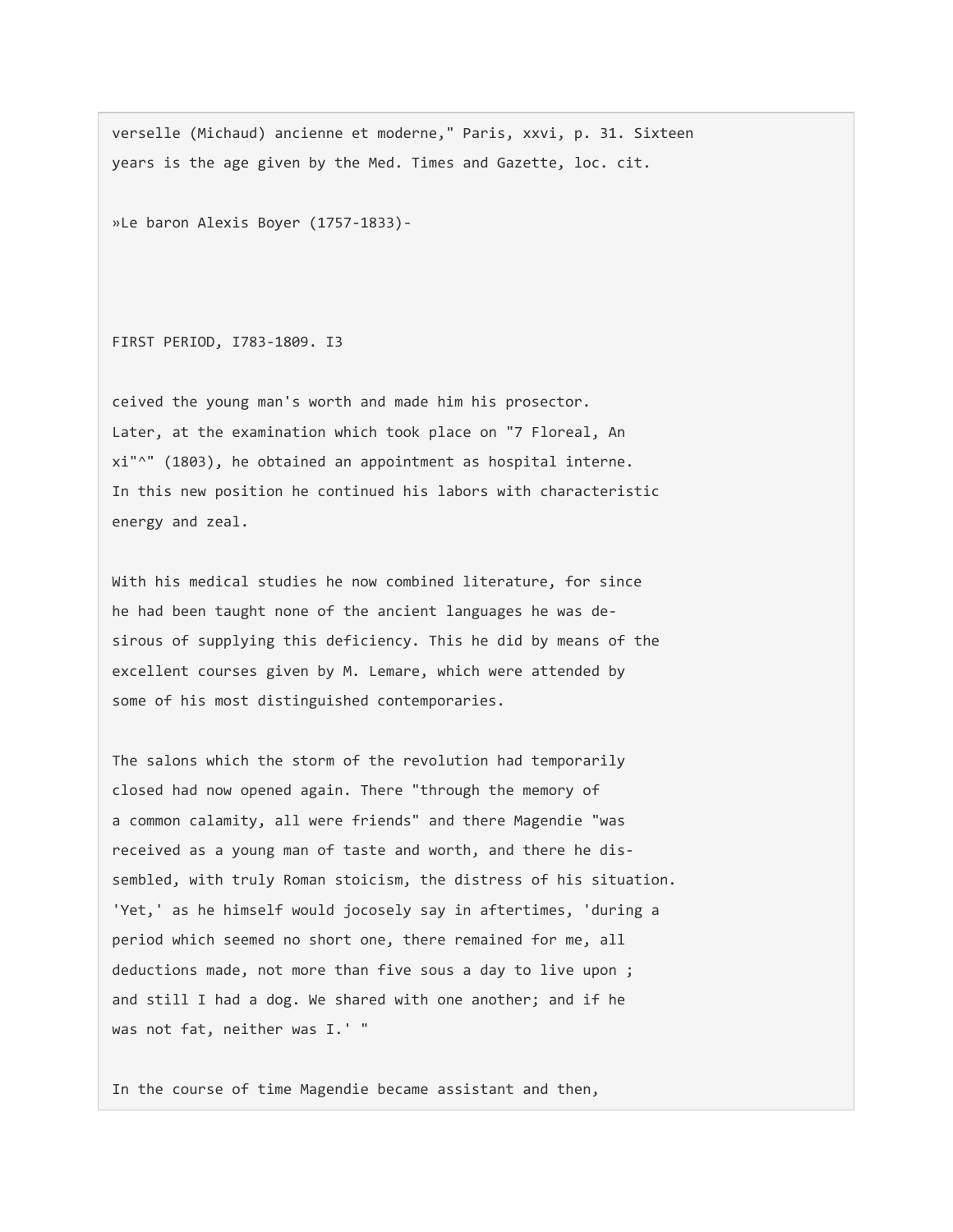after a brilliant examination, prosector to the Faculty. "His dexterity as an anatomist, his coolness, his hardihood, gave presage of a superior surgeon." "For a while he gave courses in operative surgery, which were well attended. He even devised a new operation for the resection of the lower jaw."" "But the life of compulsory fellowship, of equality reduced to practice, the contact of rivalries never divested of the weapons of attack, proved an intolerable ordeal for his austere and imperious nature." It has also been stated that he was about to compete for the post of surgeon at the General Board of the Paris Hospitals but was induced to abandon the idea by Dupuytren^^ who considered him a dangerous rival." However this may be, Magendie renounced his intention of becoming a surgeon.

He brooded with so melancholy a spirit over the obstacles

10 D: p. 122.

#### 11 B: p. 18.

12 Baron Guillaume Dupuytren, born in 1777, became in 1803 second surgeon at the Hotel-Dieu and in 1815 surgeon-in-chief. In 181 1 he became professor of anatomy in the Ecole de Medecine, an institution founded in 1795 for the purpose of training surgeons for the army. — Richeraud: Biog. univers. Michaud, xii, p. 60. Paris, 1855.

13 Med. Times and Gazette, loc. cit.

14 A BIOGRAPHY OF FRANCOIS MAGENDIE.

before him that his retreat was invaded by that bitter discourage-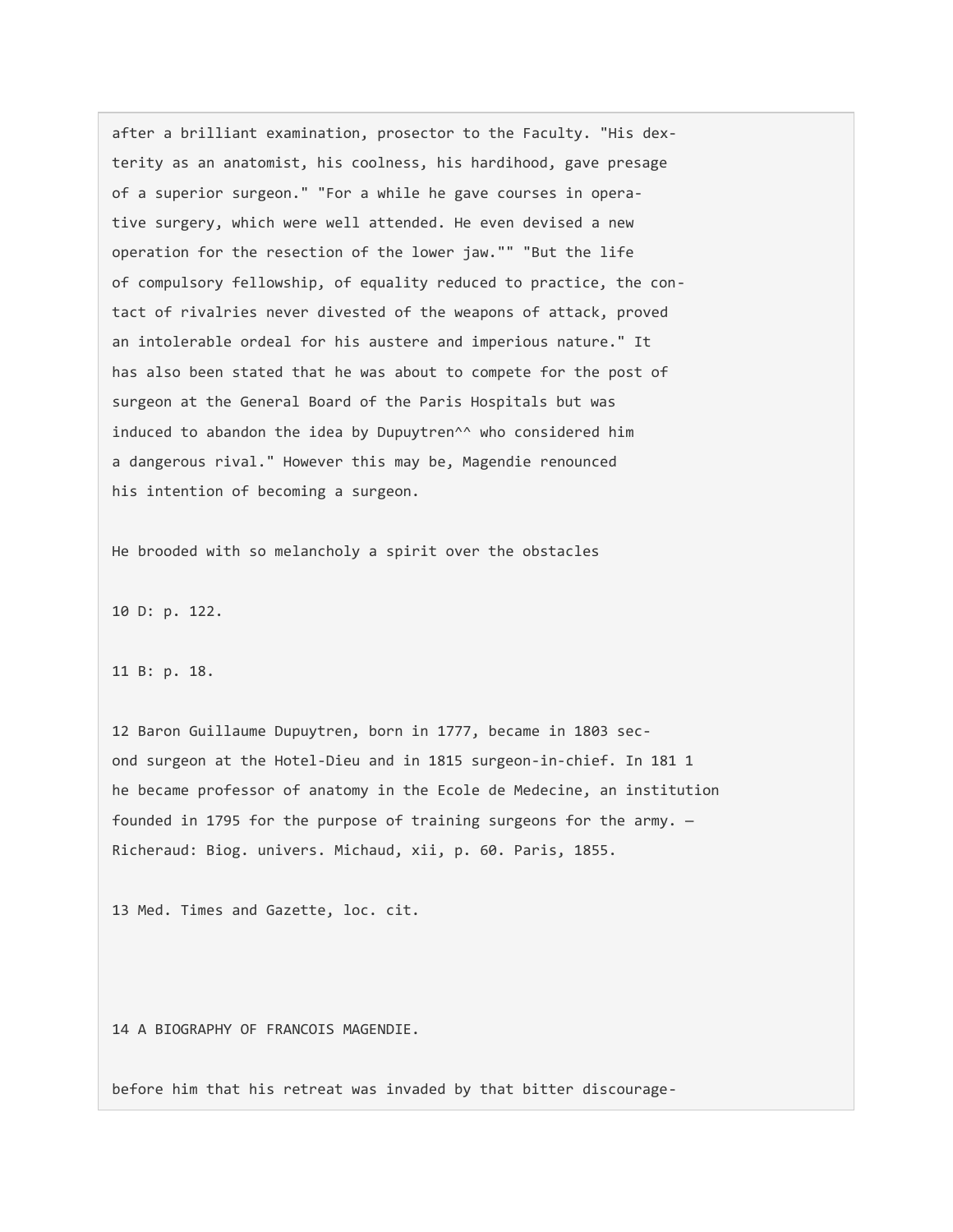ment which long suffering entails — Magendie wished to live no longer. One morning, however, a lawyer presented himself at the asylum of the student. "Why," cried the young man in surprise, "I have neither lawsuit nor business, what do you want with me?" "Nothing," replied the stranger, "that can be disagreeable to you. You have become heir to a sum of twenty thousand francs, and I am here to place it at your disposal." All at once the good spirits of Magendie returned; he "immediately made arrangements for the acquisition of pretty horses and attractive dogs, all placed in the care of a sprightly and fashionable groom, who was charged besides with the duty of keeping a light equipage always in readiness for the use of the improvident but joyous owner of these superfluities. That not a moment of this transient prosperity might be lost, and at the same time no encroachment upon his work be allowed, he had all of these paraphernalia lodged as near as possible to the hospital. Thither,' said M. Magendie afterwards, 1 used to run when I had a moment to spare, so that my whole recreation was literally centered in the stable.' The twenty thousand francs were, of course, soon spent, but a little relaxation does much good; it had renewed the elasticity of his spirit,"

His money gone, Magendie found it necessary to become a practicing physician "in spite of himself." " In 1808 he received his doctorate, his inaugural dissertation being on fracture of the cartilage of the ribs and on the movements of the palate (i) Doubtless a rather unique figure among the physicians of his or indeed of any time, he refused to bow before what he called the "the great idol of hurnan credulity." ^^ But as yet Magendie's notions had little weight in the medical world and moreover he soon gave himself almost entirely to the science of his choice, experimental physiology.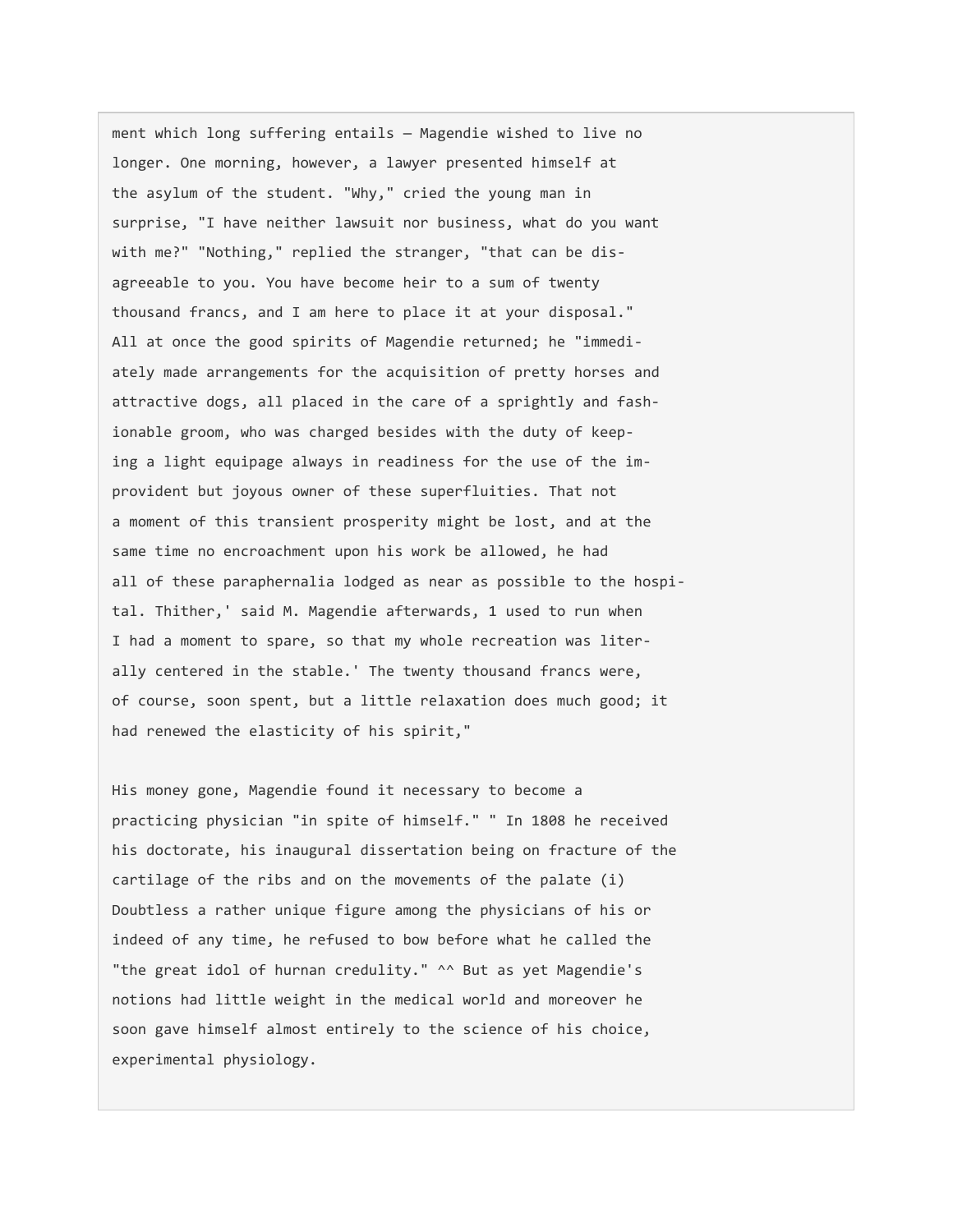"F: p. II.

i"\* "La grande idole de la credulite humaine."

SECOND PERIOD, 1809-1821

Vitalism.

The question, What is life? has been answered in two different ways. "On the one hand ^® stand the vitalists, who see in the phenomena of Hfe only special actions, having no relation to the usual laws of chemistry and physics but accomplished through a peculiar force called life, vital force, and so forth ; on the other are the materialists, iatro-mechanicians, or chemists as they have been variously styled, who see in these manifestations of life nothing but the phenomena of ordinary chemistry and physics subject to the ordinary laws which govern these phenomena outside the organism.

"In France at the beginning of the nineteenth century, medicine and physiology were dominated by the anatomico-vitalistic ideas of Bichat which were then reacting against the iatro-mechanical and chemical theories of Borelli, Sylvius de la Boe, Boerhaave and others." Bichat, "a man of astonishing genius, physiologist-anatomist par excellence, created general anatomy and at the same stroke anatomical physiology. ... In his 'General Anatomy' ^^ he tried to realize a vast conception which consisted in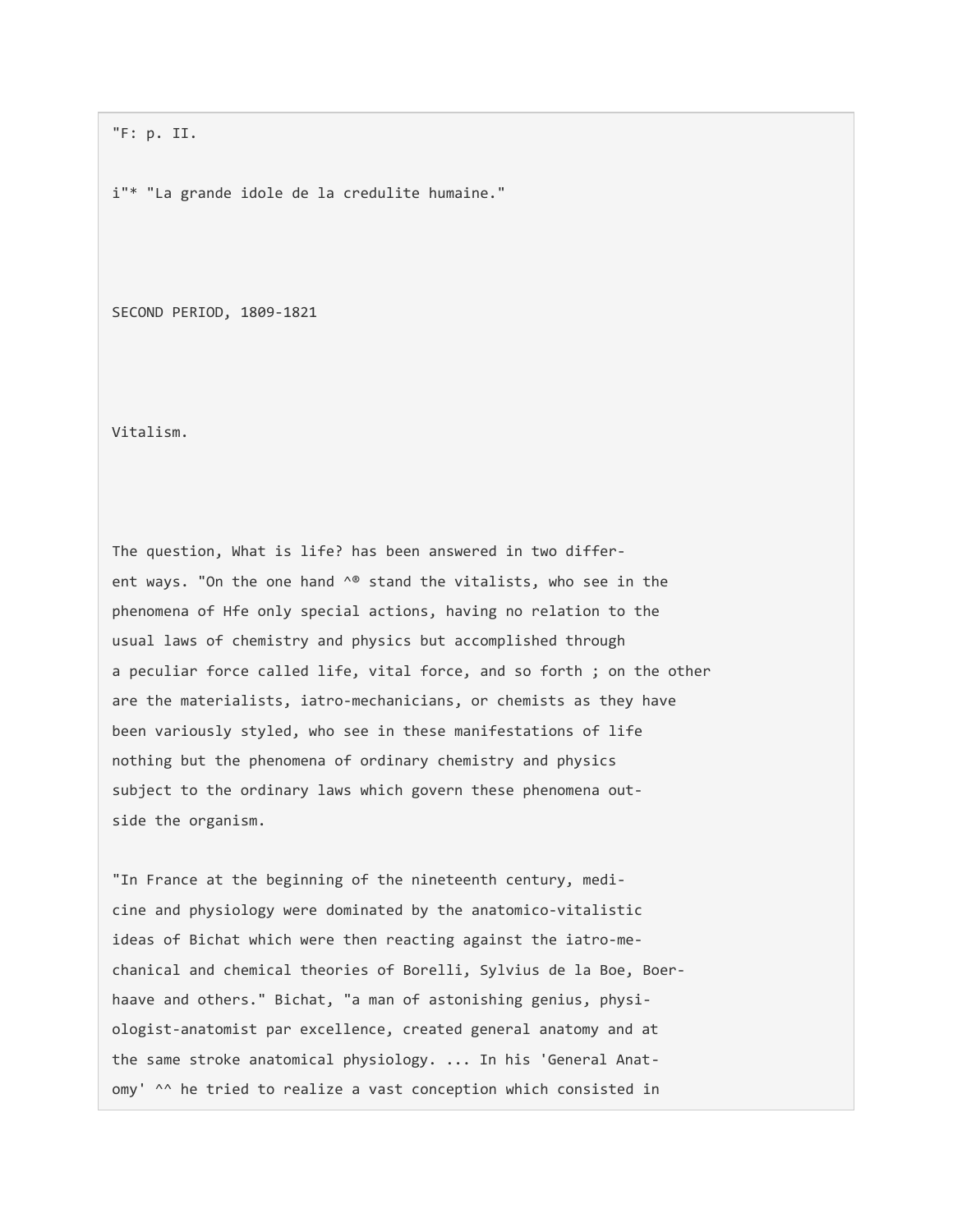reducing, just as in the recently established field of chemistry, anatomical tissues and physiological phenomena to certain simple elements." He attributed "all the functions of life to those peculiar properties of each living tissue, which he designated under the name of vital properties, as distinct from physical or chemical properties . . . 'There are in nature,'^^ said he, 'two classes of objects, two classes of properties. The objects are organic and inorganic, the properties are vital and non-vital. Sensibility, contractility, these are vital properties. Weight, elasticity, affinity, these are non-vital properties.' To each of the systems of anatomical tissues correspond certain definite vital properties, and each phenomenon of life has necessarily, as its origin, a vital property which is only the functional manifestation of the tissues. . ."

18 B : p. 3 e/ seq.

1'^ Anatomic generale, applique a la physiologic et a la medicine. Paris, l802, 2v. 8vo. 18 B : pp. 5-6.

l6 A BIOGRAPHY OF FRANCOIS MAGENDIE.

"Such a generalization in which everything was united by logical deduction, anatomical structure and vital property, physiological and pathological phenomena, was well calculated to seduce and enthral all minds. . .But Bichat died," in 1802, "having hardly had time to deliver to posterity the fruits of his genius, and his immediate successors, launched on this slippery declivity of anatomical deduction, contented themselves with their creations of systems ; and experimentation, which can alone permit us to decide the question and prevent us from error, was lost to view.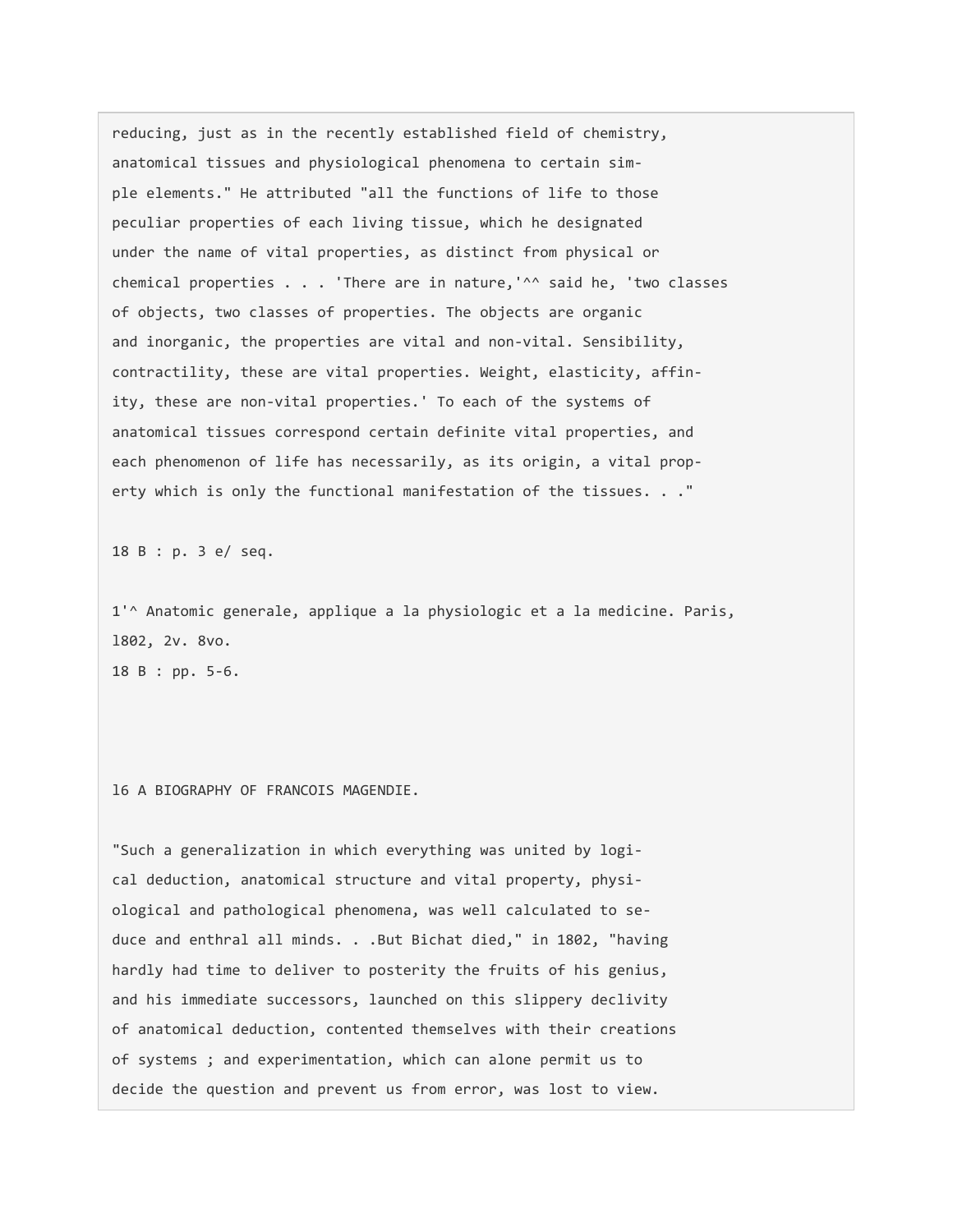Not only the system of exhaling vessels, the vital properties of sensible, organic and animal contractility and so forth were accepted as realities, but the imagination, always aided by some sort of logic the better to captivate the reason, had invented a horde of other properties still more imaginary. Finally everyone wished to have a special vital force for the least phenomenon of the organism, and by this tendency all physicians were blindly carried away."

Such was the condition of physiology in France when in 1809 Magendie's first publication appeared, under the title of "Some general ideas upon the phenomena peculiar to living bodies" (2). Cool, unenthusiastic, skeptical, Magendie was not drawn into the common whirlpool, and this first publication was a severe criticism of the "vital properties" of Bichat, "especially the strange abuses which his successors had made of them in multiplying them ad infinitum. 'Why then,' said he, 'is it necessary in respect to every phenomenon of the living body to invent a peculiar and special vital force? Cannot one be content with a single force which one could designate zntal force in a general way, while admitting that it gives rise to different phenomena depending on the structure of the organs and tissues which function under its influence ? But is not this single vital force still too much? Is it not an hypothesis pure and simple, inasmuch as we are unable to perceive it ? And would it not be more advantageous if physiology began only when the phenomena of the living body became appreciable to the senses ? ' " ^^

Surrounded by a carnival of rampant speculation, Magendie developed an extraordinary repulsion for all theories. When any one spoke to him of medical doctrine or theory, he showed instinctively a feeling of horror. It produced upon him the effect of a false note upon the trained ear of a musician. His reply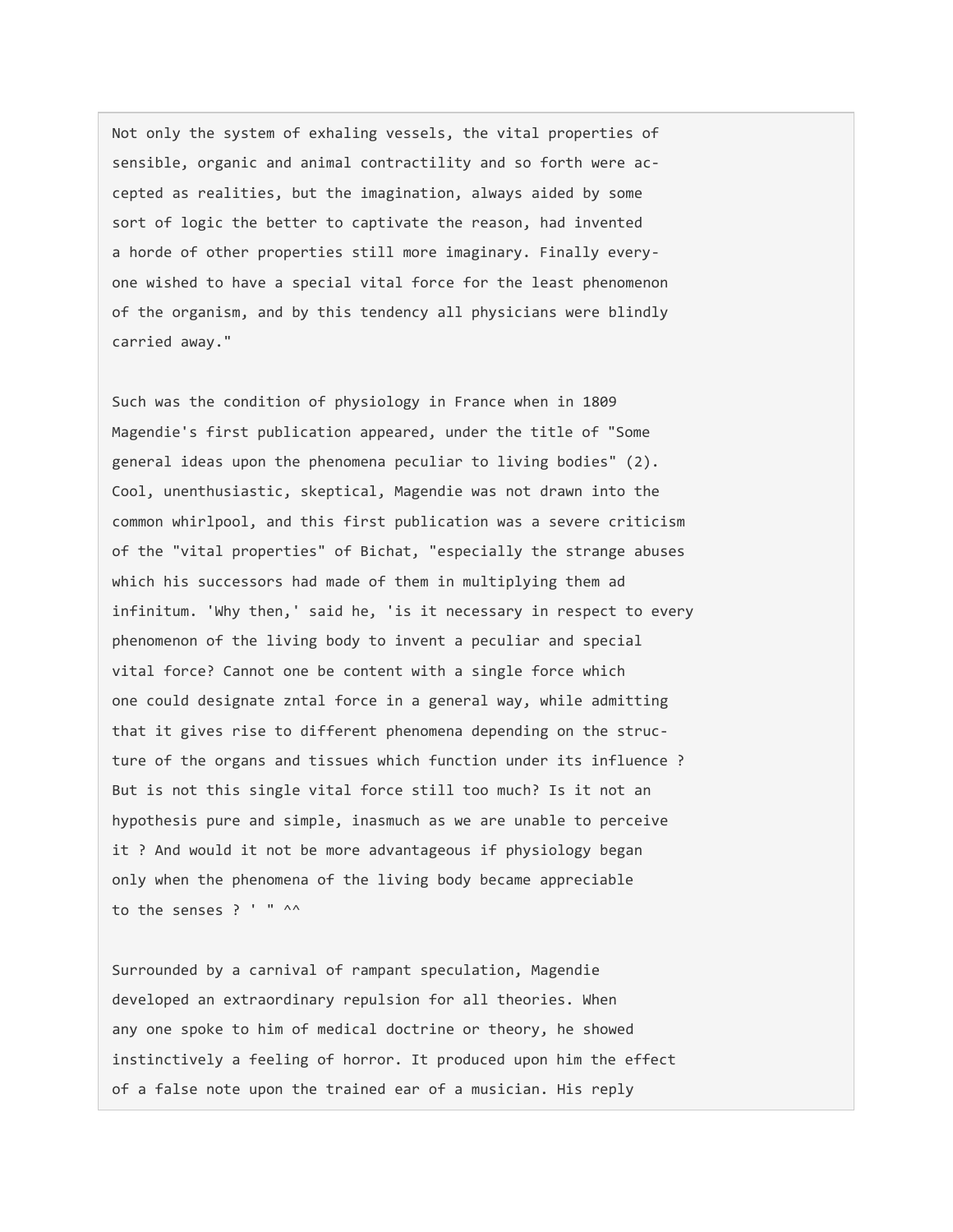was always the same. "All that," he used to say, "is nothing but

18 B : pp. 7-8.

SECOND PERIOD, 1809-182I. I7

words ! " — "To express an opinion, to believe," wrote Magendie, "is nothing else than to be ignorant. . . One could with justice say to you 'You believe, therefore you don't know. '" ^^

Early Writings.

Magendie now began to show a prodigious activity. Within the next five years he published seven memoirs, four of which were read before the Academy, In these the author dealt with a great variety of topics. In his study of the organs of absorption in the mammalia (3) he demonstrated by means of a series of ingenious experiments the power of the veins to absorb poisons injected into the tissues. He showed that the stomach was not necessary for the act of vomiting (6) and that swallowing might take place without the aid of the epiglottis (9). The remaining memoirs were on pulmonary transpiration (5), on examination of images in the fundus oculi (7), on emetics (8), and on the function of the oesophagus (10).

Consequently, when in 1814 Magendie, who had been twice designated by the conscription, was again summoned, the Academy interposed in view of his prospective services and requested his exemption. This was accordingly granted by a special decree dated March 5th of that year. "You owe this favor," wrote M. de Motalivet, Minister of the Interior, "to the success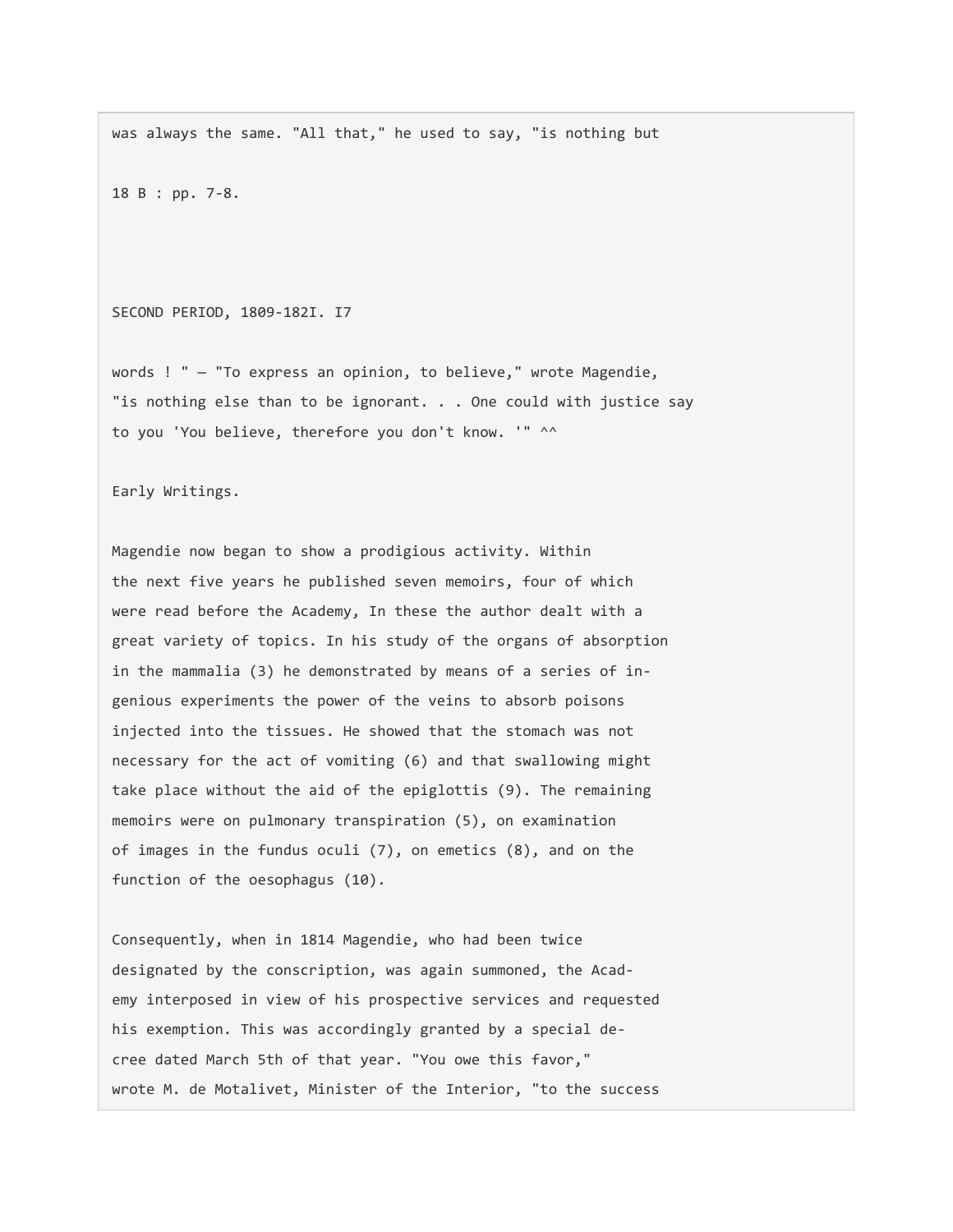which you have achieved in the sciences, and I doubt not that you will redouble your efforts to render yourself more and more worthy of it." ^^ Magendie soon showed that the confidence of the Academy had not been misplaced.

Before 1821, the year in which he became an academician, Magendie published nine more monographs. In one of these (13) he showed the necessity of the presence of nitrogen in the food and emphasized the importance of a varied diet. From his study of the circulation (16), he concluded that those persons are in error who affirm that the arteries possess the power of independent rhythmic contractility.

The monographs on the deglutition of air (12) and on the mechanism of absorption in the mammalia (24) were among those read before the Academy. There was also a paper on the lymphatics of birds (21) and another on the gases in the human intestine (14). In the investigation of ipecacuanha (15) which Magendie carried out in company with Pelletier, emetin, the active principle of the drug, was discovered, and his interest in pharma-

20 J,

21 D: p. 125.

1 8 A BIOGRAPHY OF FRANgOIS MAGENDIE.

cological problems was further shown by three other memoirs on strychnia (22), on the salts of morphia (18) and on hydrocyanic acid in the treatment of phthisis (20). During this period Magendie also published three books through which he soon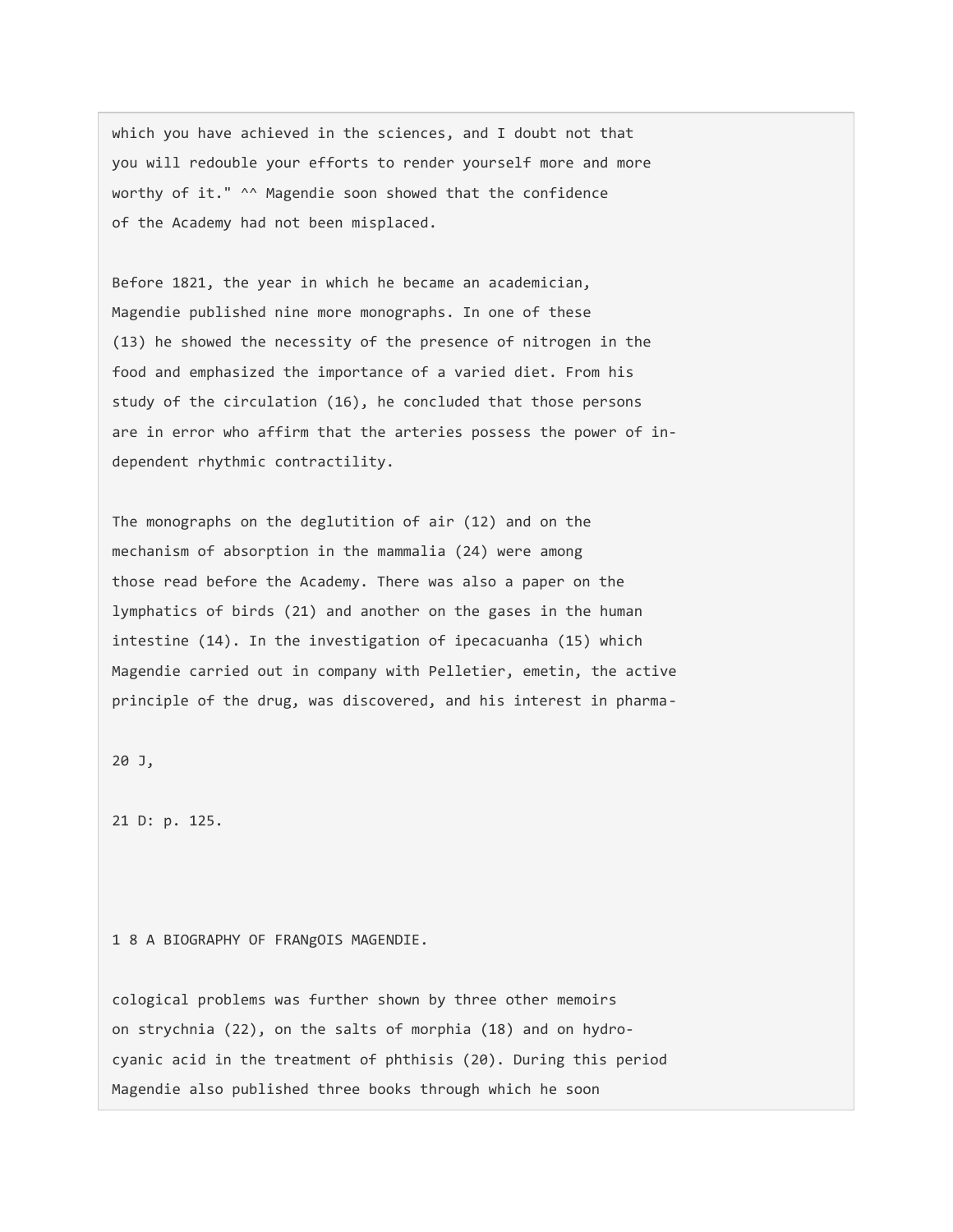obtained an international reputation.

The first of these was his "Text-book of Physiology" (11), a work which appeared in two octavo volumes, containing so much good sense and sound science that even to-day they are found attractive reading. The attitude of the author and the object which he had in view may be gathered from the preface, some passages of which run somewhat as follows : -^

"The physical sciences, with scarcely a single exception, were systematic until the time of Galileo and Bacon. From that period, and in a great degree from the influence of the writings of the illustrious Bacon, they have undergone a most salutary change. From being systematic and synthetic, they have become theoretic and analytic; and from that period their march towards perfection has been extremely rapid.

"It is unpleasant but it is at the same time necessary to remark that in the midst of this general progress of the sciences, physiology, that important branch of human learning, still retains its systematic form." "What is the consequence of all this? — It is that physiology, brilliant as it appears in our modem treatises and notwithstanding the improvements which it has derived from the talents of many distinguished men, is a science still in its cradle."

Further on he continues : "One will especially find in this book facts, the truth of which I have done all in my power to establish as definitely as possible, by observations upon man in a healthy or morbid state, and by experiments upon living animals."

"In concluding it is proper to remark that this book is solely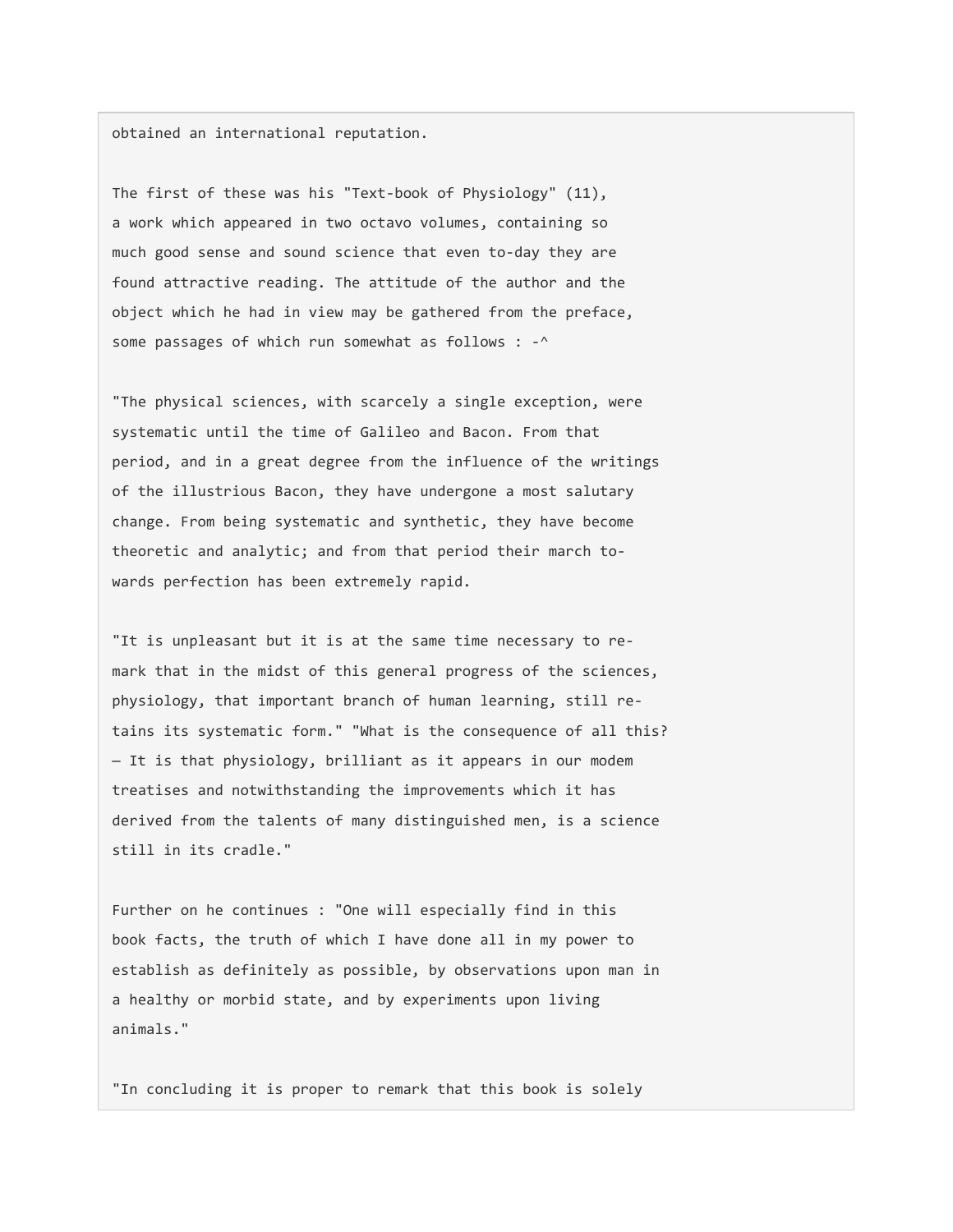designed for students of medicine. If they find here, in terms clear and simple, all that is positively known of physiology, I shall have accomplished the object which I have proposed to myself."

This work was deservedly popular. Between 1817 and 1836 it went through four editions in Paris. Between 1822 and 1844 there appeared three American editions ; while two German translations were published in Tubingen in 1826 and 1836, respectively.

22 Precis elementaire de physiologic. Paris, 1816. Vol. I, p. ii et seq.

SECOND PERIOD, 1809-182I. I9

The second book, published in 1818, was the first edition of his work on "Gravel and Its Treatment" (17). This was subsequently translated into German and Dutch. In it Magendie called attention to the fact that most gravels and many stones are composed of uric acid, a substance rich in nitrogen, whence he concludes that a diet poor in nitrogen is the proper one for persons sufifering from these maladies.

Lastly may be mentioned the publication two years later of the famous "Formulary" (23), in which he discussed the action and preparation of a large number of drugs which were at that time new or almost new to the profession. Among these were strychnia, morphia, iodine, potassium iodide, prussic acid, veratria, sulphate of quinine, croton oil, and so forth. The popularity of this work is attested by the many translations and editions which have appeared, namely : Paris, 7 editions ; Amsterdam, i ; Leipzig,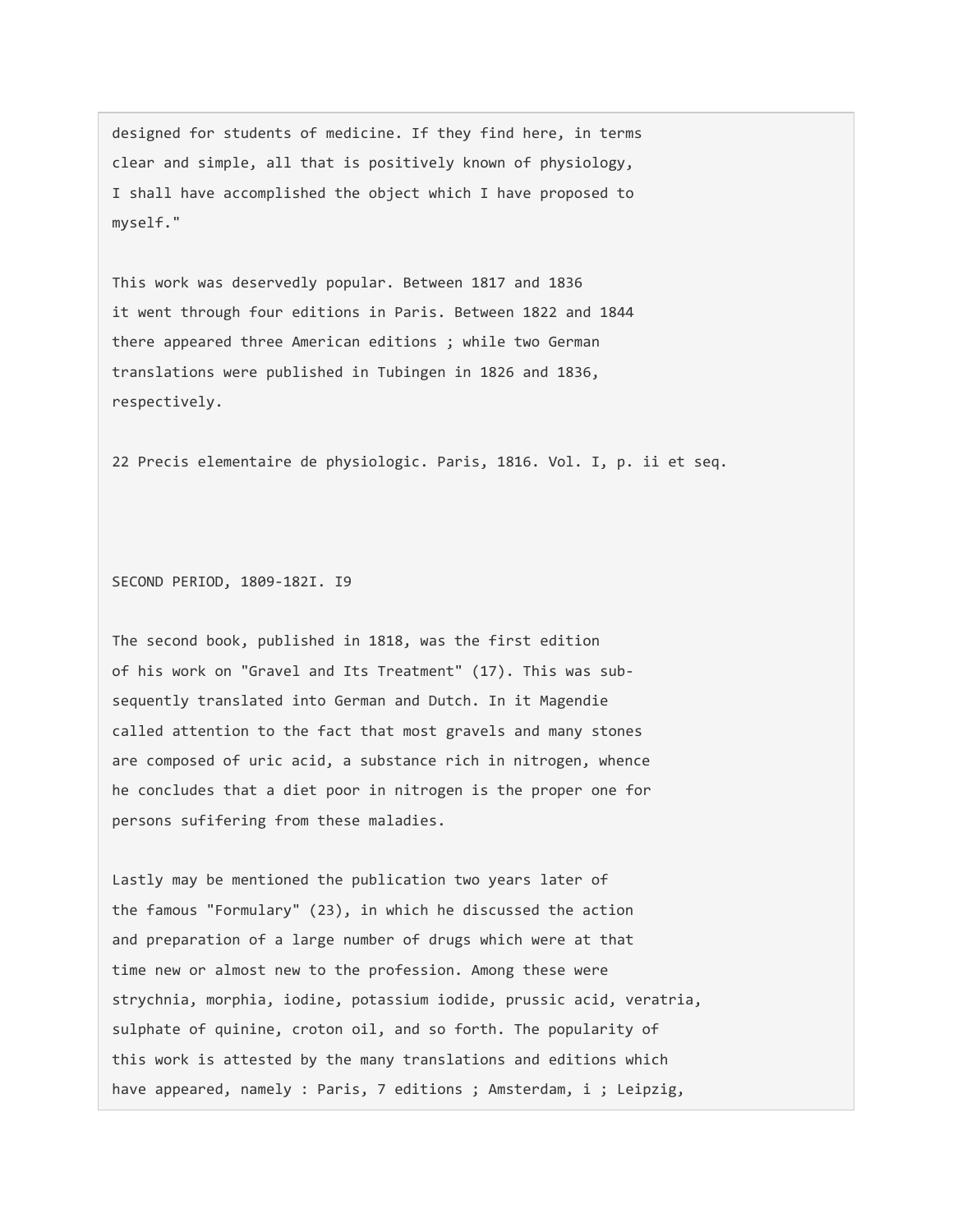I ; London, 3 ; Philadelphia, 2 ; New York, 2 ; Milan, i ; Pesaro, I ; and Fahlun (Sweden), i.

The Prize in Experimental Physiology.

Meanwhile Magendie's intense aversion to all hypotheses, together with his devotion to the experimental method, seems to have won for him the friendship of the great Laplace."^ The latter "wished that all science should consist of nothing more than an assemblage of facts rigorously concatenated ; and having, according to the happy expression of Cuvier, 'subjected the heavens to geometry' he probably did not despair of establishing the same order of things on earth." ^\* Indeed, Laplace had maintained before the Academy that the two sciences most worthy of the attention of great minds were physiology and astronomy, and added, "If I put physiology in the first place, it is not only because it still awaits its Newton."-^ Magendie, "confident in his own strength, held himself aloof with a disdainful pride" from his contemporaries. "But one day the illustrious, the stiff, the judicious Marquis de Laplace volunteered the first advances toward him," and at the few words of encouragement which fell from the lips of this great man, Magendie, "who thought himself secure from all enthusiasm, was only the more carried away by it."

-3 Pierre Simon, Marquis de Laplace, 1749-1827. Became professor of mathematics at the military school in Paris, and in 1773 member of the Academy of Sciences. Best known as an astronomer and geometrician.

24 F: p. 21.

25 Dedication of "Recherches sur les ossements fossiles."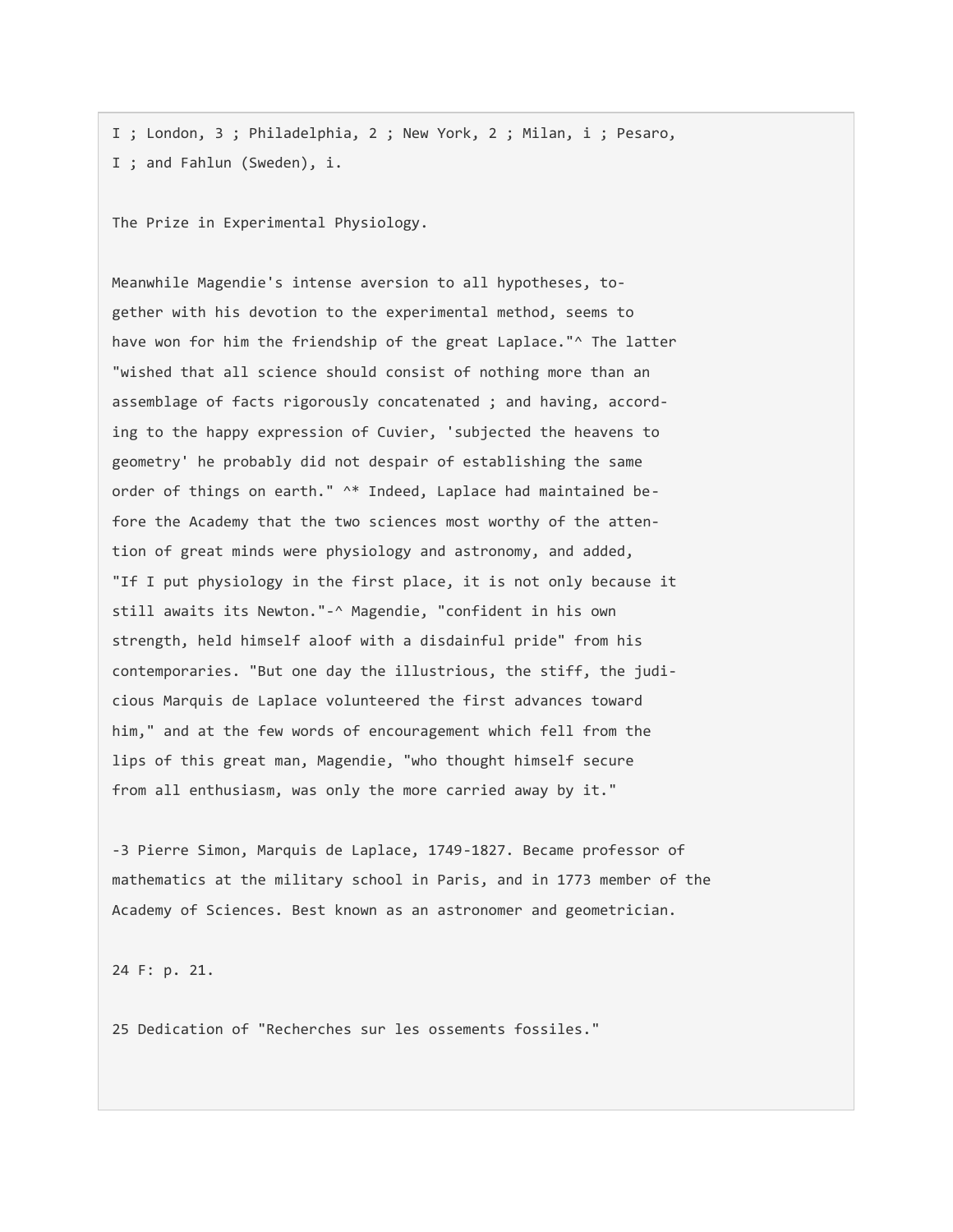20 A BIOGRAPHY OF FRANCOIS MAGENDIE.

"It was not long after this that Laplace said to his old friend Montyon:-" 'It is greatly to be regretted that learned societies have not at their disposal the means of sustaining the zeal of enquirers who have established themselves in the right method of procedure: the young Magendie, for instance, who gives to his physiological labors the invariable basis of experiment, deserves to be encouraged.' 'Are not your own exhortations the most powerful encouragements?' was the reply. They are not sufficient,' answered Laplace; 'for those who aspire to reach our academies there should be graduated approaches, which would consist of competitions and prizes.' The prize for experimental physiology was thereupon established " by the aged philanthropist and Magendie was the first to be distinguished by it." ^^

28 Antoine-Jean-Baptiste-Robert-Augat de Montyon, 1733-1820, became councillor of state in I775- He lived for many years in England and became a member of the Royal Society. He was devoted to the king, with whom he returned to Paris.

27 This foundation received the authorization of the king, July 22, 1818.

28 F: p. 28.

THIRD PERIOD, 1821-1855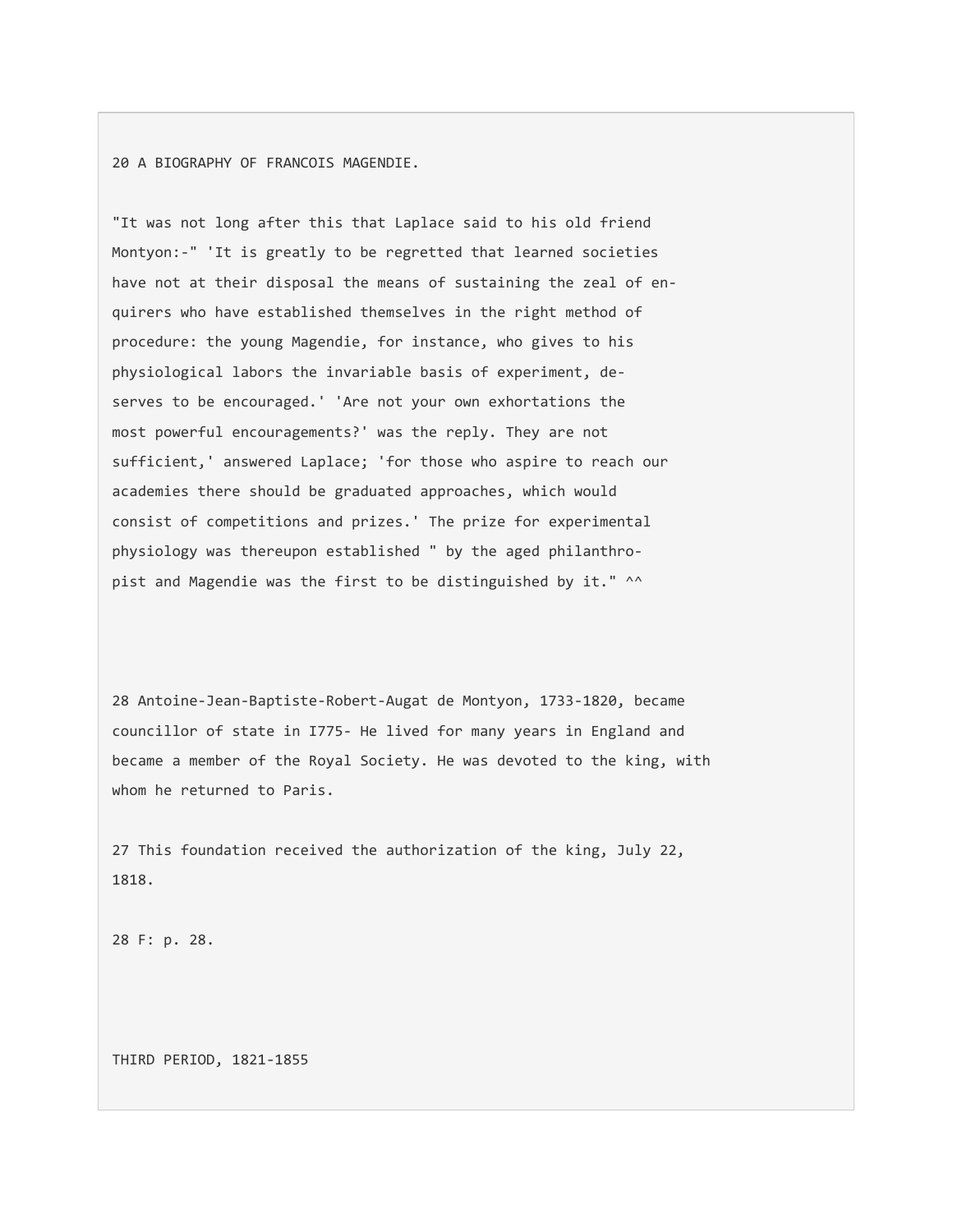JOURNAL AND CONTROVERSY.

The Journal of Experimental Physiology, 1821-1831.

In Paris during the early part of the last century many new medical and scientific periodicals were added to the considerable number already in existence. The facilities for the publication of work in physiology and experimental medicine seem to have been excellent, and Magendie at first availed himself of them. He contributed to the Journal Universel des Sciences Medicales, the Nouveau Bulletin de la Societc Philomatique, the Annales de Chimie et de Physique, the Nouveau Journal de Mcdccinc, etc., but chiefly to that famous periodical edited by Boyer, Velpeau and Leroux in which five of Magendie's monographs appeared. There was, however, at that time no journal devoted exclusively to experimental medicine, and probably it soon appeared to Magendie that there was room for such a publication. Be this as it may, in June, 182 1, appeared the first number of his Journal de Physiologic Experimentale, or, as it was subsequently called. Journal de Physiologic Experimentale ct Pathologiquc\*

From the title-page of this new journal we learn that at this time Magendie was physician of the central bureau of admissions to the civil hospitals and infirmaries in Paris-^, member of the Philomathic Society, of the Societe Medicale d'Emulation, and also member of the medical societies of Stockholm, Copenhagen, Wilna, Dublin, Philadelphia,^" etc.

The introduction to the first number, which is here partly quoted and partly paraphrased, runs as follows : "The two cen-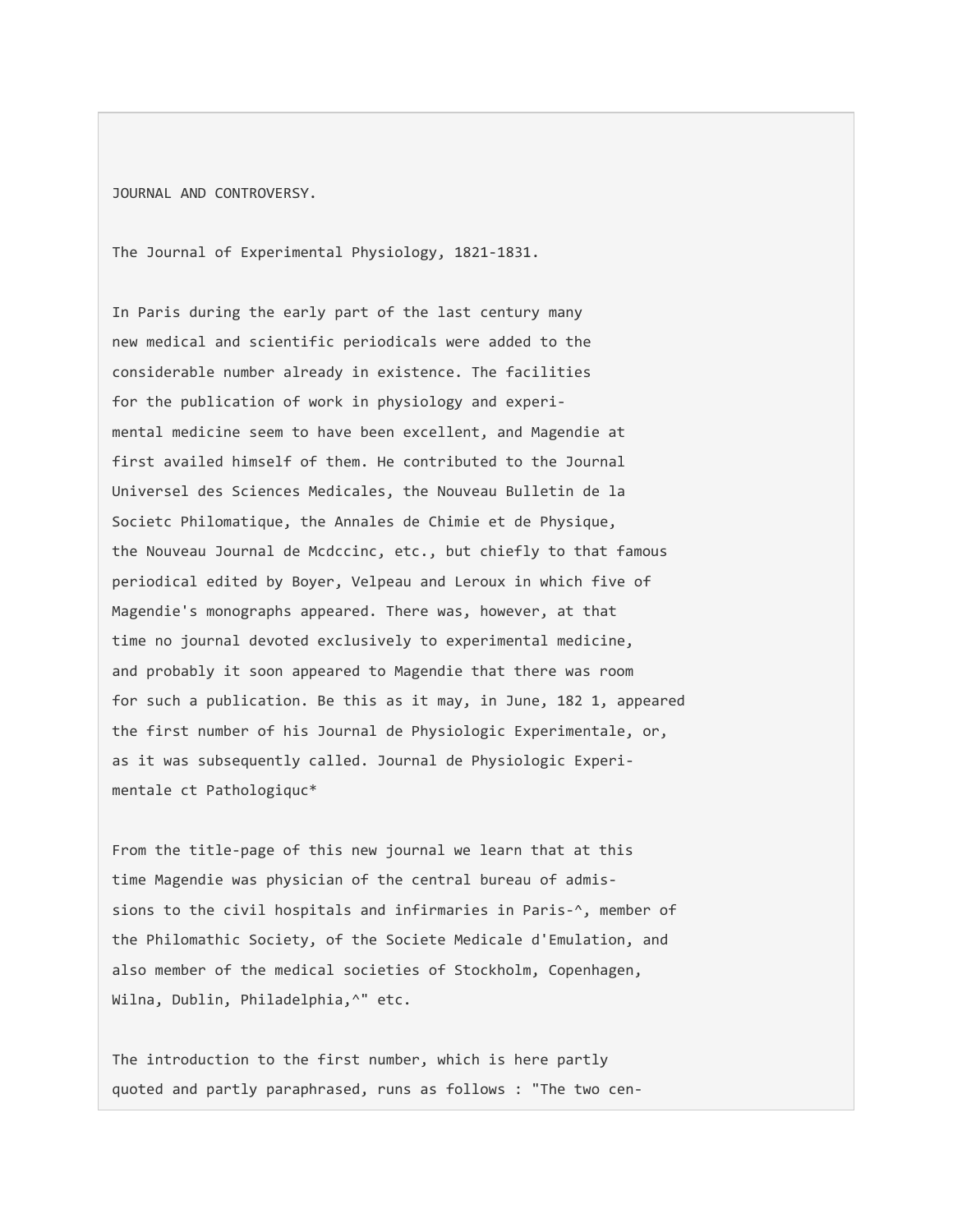\* Journal de Physiologie Experimentale et Pathologique is the title of vols. II to X inclusive.

29 Magendie received this appointment July 18, 1818.

^^ To this list were added, in 1824, member of the Royal Medical Society of Edinburgh, and the Reale Accademia dell' Scienze di Torino, and, in 1827, Physician to the Hospice de la Salpetriere and Consulting Physician to the Col. royal de Henri IV. In the first few vols, the address of the editor is given, "Rue de Seine, No. 30."

22 A BIOGRAPHY OF FRANgOIS MAGENDIE.

turies which have just closed have seen the birth and growth of the physical sciences. The task of the early discoverers was twofold. In the first place they had to make the actual discoveries, and in the second they had to overcome the prevailing prejudices. Experimental physiology began with the discovery of the circulation of the blood in the seventeenth century, but it has not progressed with the same rapidity as astronomy, physics and chemistry, perhaps because in this field there have been no geniuses such as Galileo or Newton, perhaps because popular prejudices have been stronger here than in the case of the physical sciences.

"What subject indeed is more fertile in gross errors and absurd beliefs than that of health and disease? Consider the painful disquietude you would produce in the minds of the majority of men if you said to them : 'There are no such things as rheumatismal humour, gouty humour, scabby virus, venereal virus,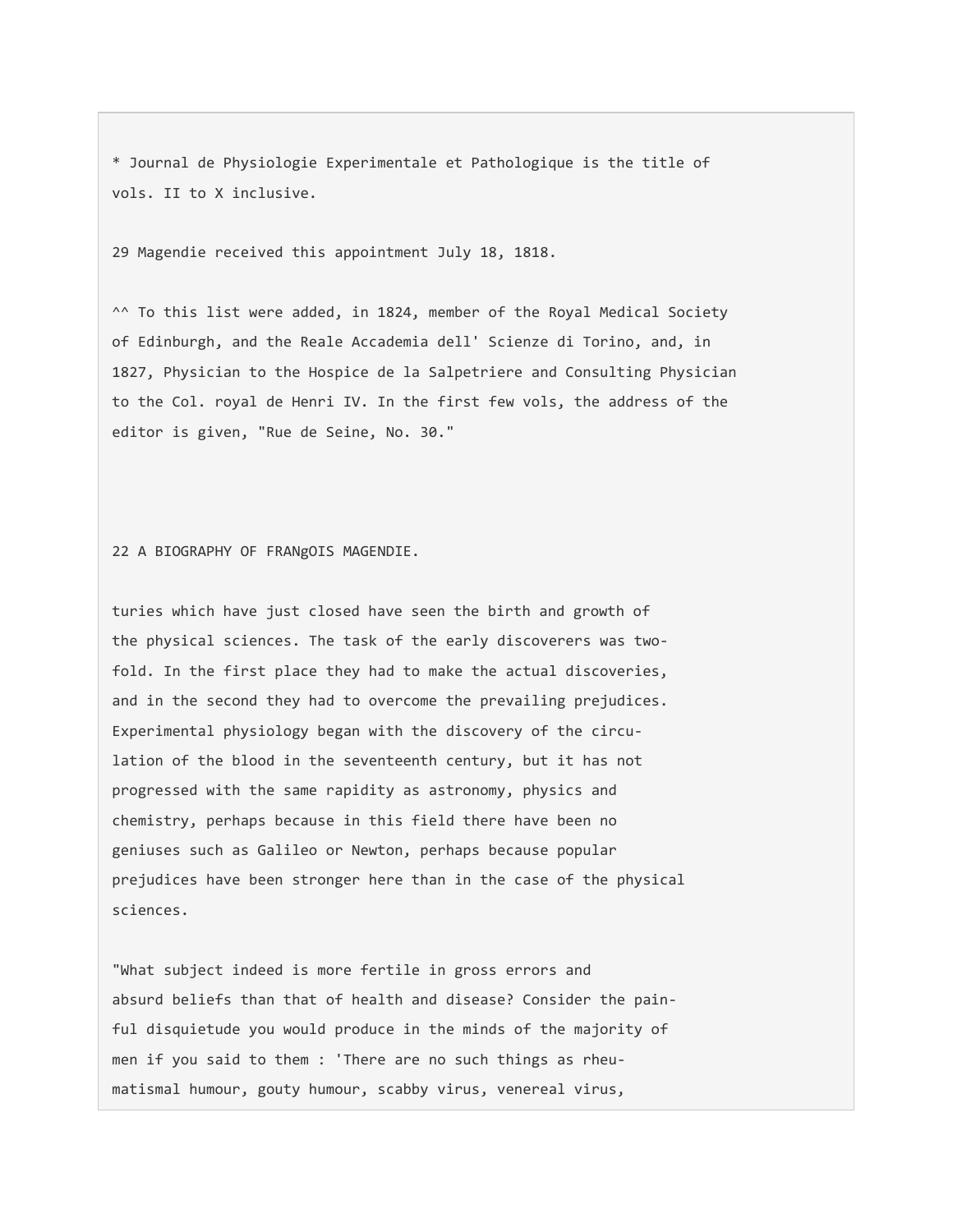and so forth. Those things which are so designated are imaginary things, which the human mind has created to hide from itself its own ignorance.' The chances are that you would be taken for a lunatic just as it but recently befell those who maintained that the sun was immovable and that the earth turned.

"Having taught this science [Physiology] for fifteen years, cultivating it through choice, and having resolved never to separate it from practical medicine, because I regard it as the best guide to follow in a great number of maladies, I believe that I would be doing something useful in publishing a periodic work designed to contain all facts which tend to throw light upon the history of man in health and in disease. I shall receive therefore with acknowledgment and place in the collection which I now announce, all physiological work, all medical researches which, based on precise observations, exact experiments and controlled by a spirit of severe impartiality and love of truth, appear to me to be suitable for illuminating the phenomena of life.

"One advantage which distinguishes the majority of journals devoted to the physical sciences is that they are edited by savants who strengthen such publications by enriching them with their own discoveries, and who are therefore at the same time more competent to judge the work of others. The works which I have published in medicine and physiology give me, perhaps, some claim to the confidence of the public,

"The Journal de Physiologie Experimentale will consist of four numbers per annum, which will appear regularly every three months. Each number will contain six sheets in octavo, more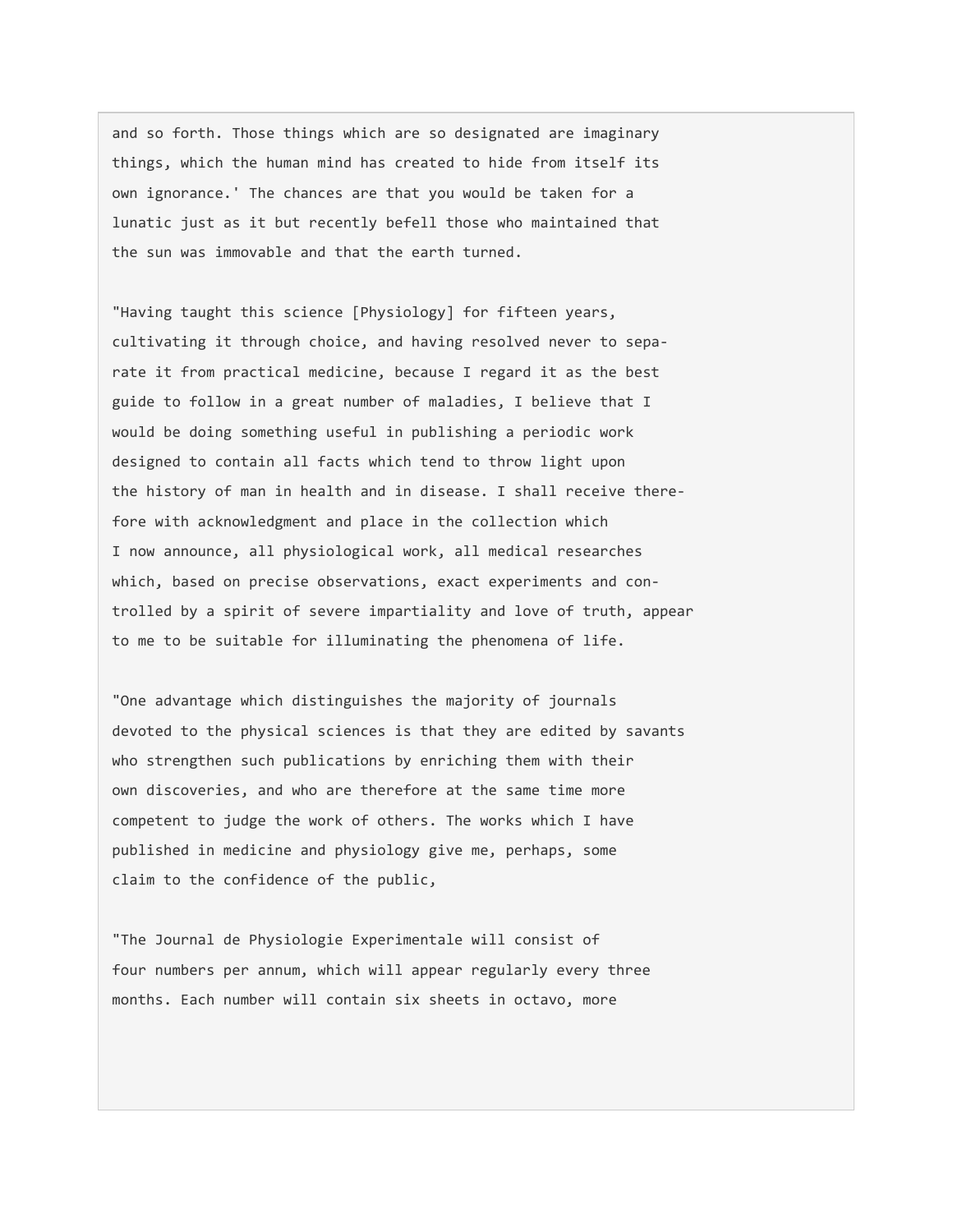## THIRD PERIOD, 182I-1855. 2\$

if the material be abundant. Plates will be added when deemed desirable. Subscription, I2fr. per annum."

By way of "enriching" the journal "with his own discoveries," Magendie contributed thirteen articles to the first volume. Some of these, however, were only reprints of his former publications, added, doubtless, to complete the "six sheets in octavo." Such padding soon became unnecessary and the editor's articles became fewer and fewer. That the number should have fallen off is not surprising. Indeed it seems wonderful that he could have found time to contribute at all, since he systematically verified all results of experiments sent to him for publication, as would appear from a foot-note in one of the early numbers of the journal in which he asks his contributors to send in their articles at least one month in advance that he might have time to verify the principal experiments before sending their accounts to the printer.^^ Moreover, Magendie's literary activity was not confined to editing his journal. He re-edited Bichat's "Researches on the Phenomena of Life and Death," 1822, (36) and his "Treatise on the Membranes," 1827, (60) both with commentaries. He also re-edited, with considerable additions, his own book on gravel (1828). In 1825 he published with Desmouhns an "Anatomy and Physiology of the Nervous System" (52). In 1823 and 1828 appeared his two memoirs, on the Nervous System, and on the Brain, and finally, the second edition of his Text-Book and the second to seventh editions of the Formulary.

Thus founded, the Journal de Physiologic Experimentale led a flourishing existence for eleven years. Kergaradec's celebrated memoir on the auscultation of the foetal heart appeared in the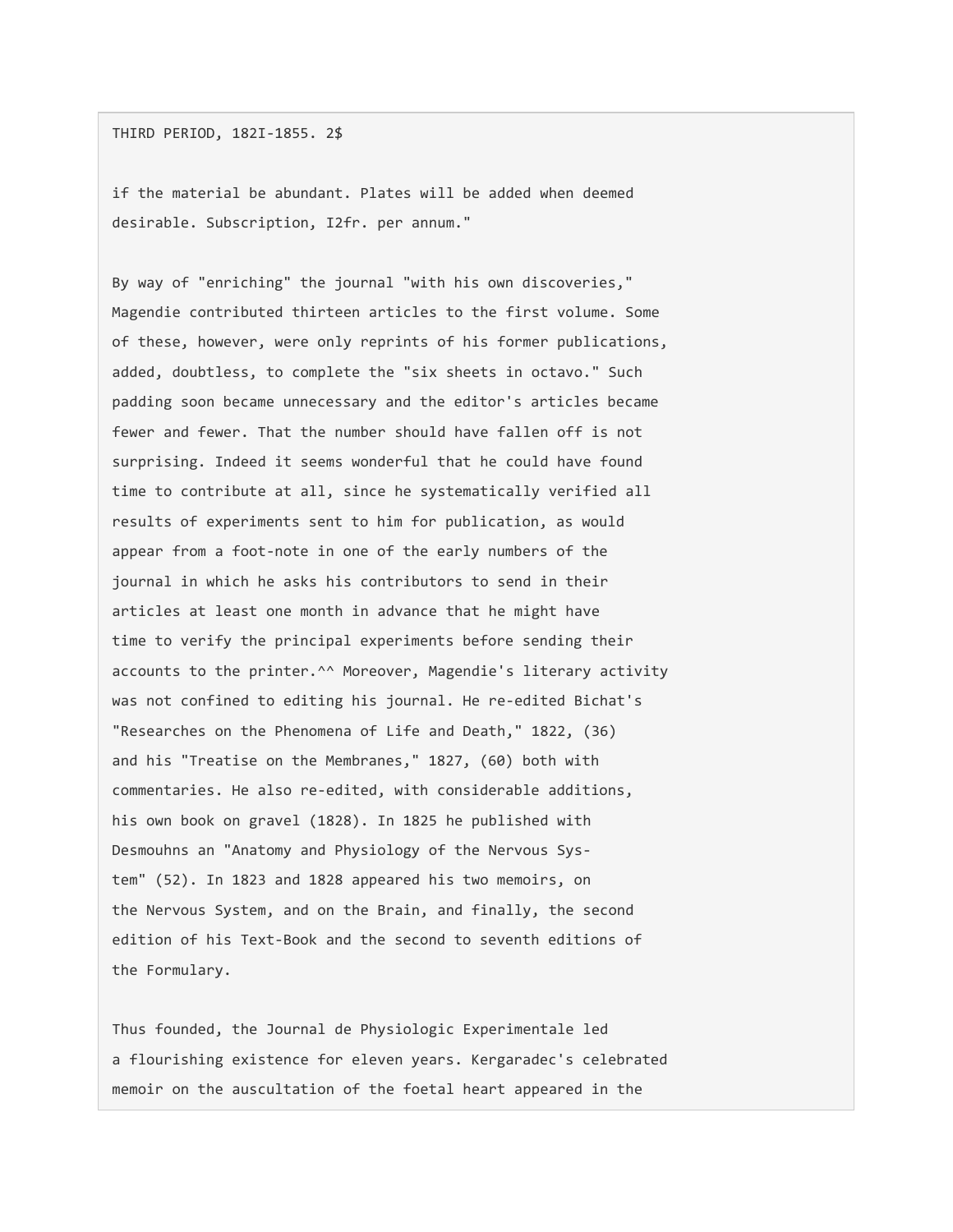second volume, while among the best known contributers were Andral, Breschet, Velpeau, Poiseuille, Flourens and Bernard. Financially, the journal met with " a success," wrote Magendie,^- "which I had hoped for only with time; I had even deposited the funds necessary for supporting it for several years. But this precaution was needless; with the second number the expenses were covered. I am doubtless very much flattered by this result, but I also sincerely congratulate the friends of science, especially those who wish to see medicine depart from that state of imperfection in which it has been up to our day, and in which many persons through prejudice or other less excusable motives are induced to maintain it." He adds : "I have never

31 J : I, p. loi.

82 T

#### 24 A BIOGRAPHY OF FRANQOIS MAGENDIE,

intended that this publication should be of the nature of a financial speculation ; I have devoted the profits to perfecting the work."

It would be tedious to give even in outline the contents of Magendie's numerous contributions to the Journal, tedious even to give in full their titles, for there were twenty-six of them, not counting editorials and reports ; but for the purpose of emphasizing the wide range of his investigations, an enumeration of some of the subjects treated will not be unprofitable.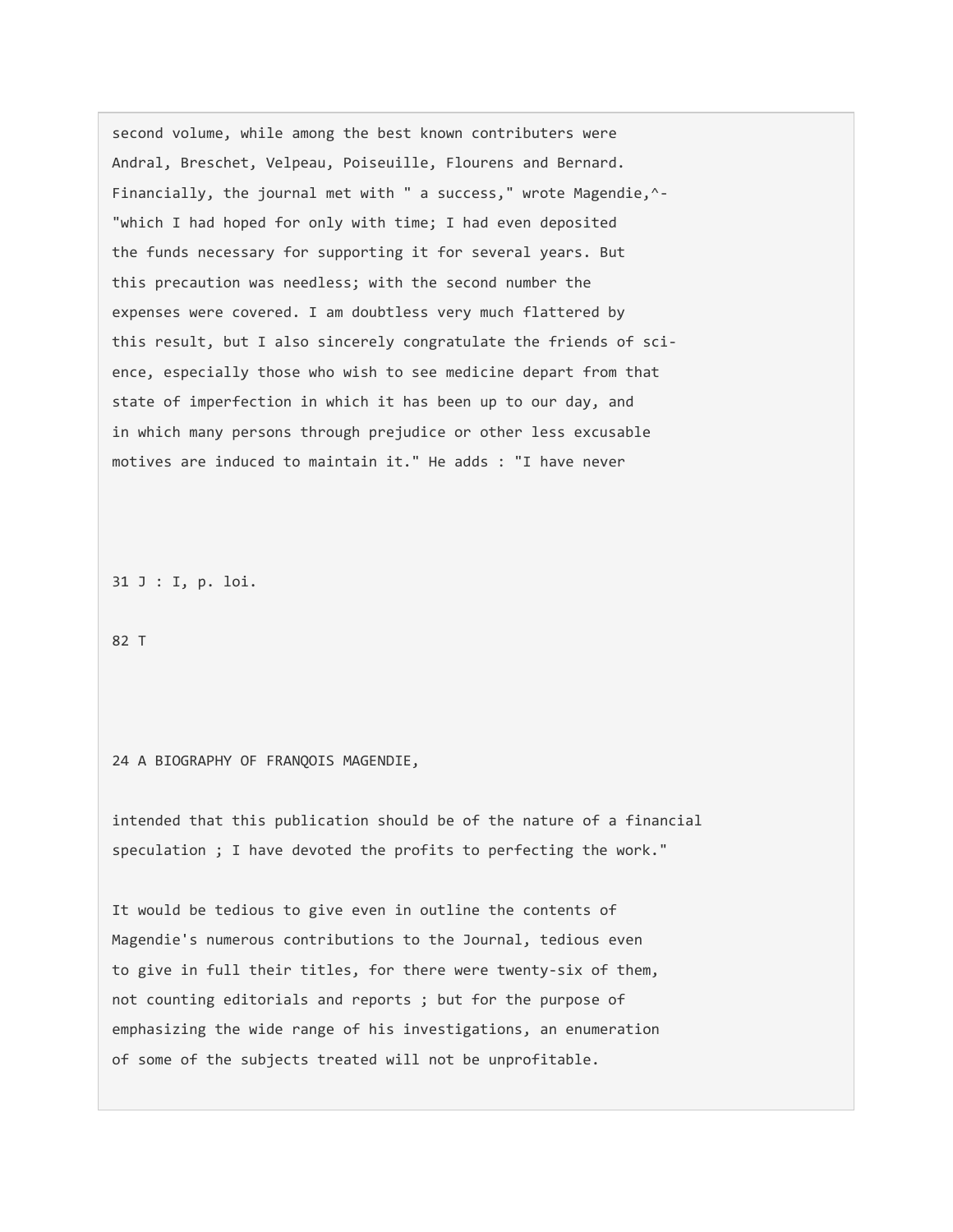There were five articles-'^ on human and comparative anatomy, six<sup>^\*</sup> on the special senses and peripheral nerves, eight<sup>^'</sup> on the central nervous system, six<sup>^^</sup> on the physiology and surgery of the circulation, six'" on clinical medicine and therapeutics, two'^\* on hydrophobia and, finally, a description^^ of two new sorts of gravel. There is also one series of articles which is worthy of especial attention, for not only were the experiments therein described of extraordinary importance, but their publication gave rise to a well-known and rather bitter controversy. The discussion of this topic will, however, be reserved for a separate sub-section.

The Bell-Magendie Controversy, 1822 and 1847.

In the third number of Volume II of his Journal occurs one of Magendie's most noteworthy contributions to physiology, namely, his article on the functions of the spinal nerve roots (40).

"For a long time," he writes, "I had wished to perform the experiment of cutting the anterior and posterior roots of the nerves arising from the spinal cord of an animal." Having secured a litter of pups Magendie laid bare the cord. "I had then before my eyes the posterior roots of the lumbar and sacral pairs, and, raising them up successively on the blade of a pair of small scissors, I cut them on one side. ... I reunited the wound by means of a suture through the skin and observed the animal. I thought at first that the member corresponding to the cut nerves was entirely paralyzed. It was insensitive to pricks and to the strongest compression; it also appeared to me to be immovable; but soon, to my great surprise, I saw it move perceptibly, although sensibility was always entirely absent. A

33 See Appendix : 28, 29, 33, 34, 38.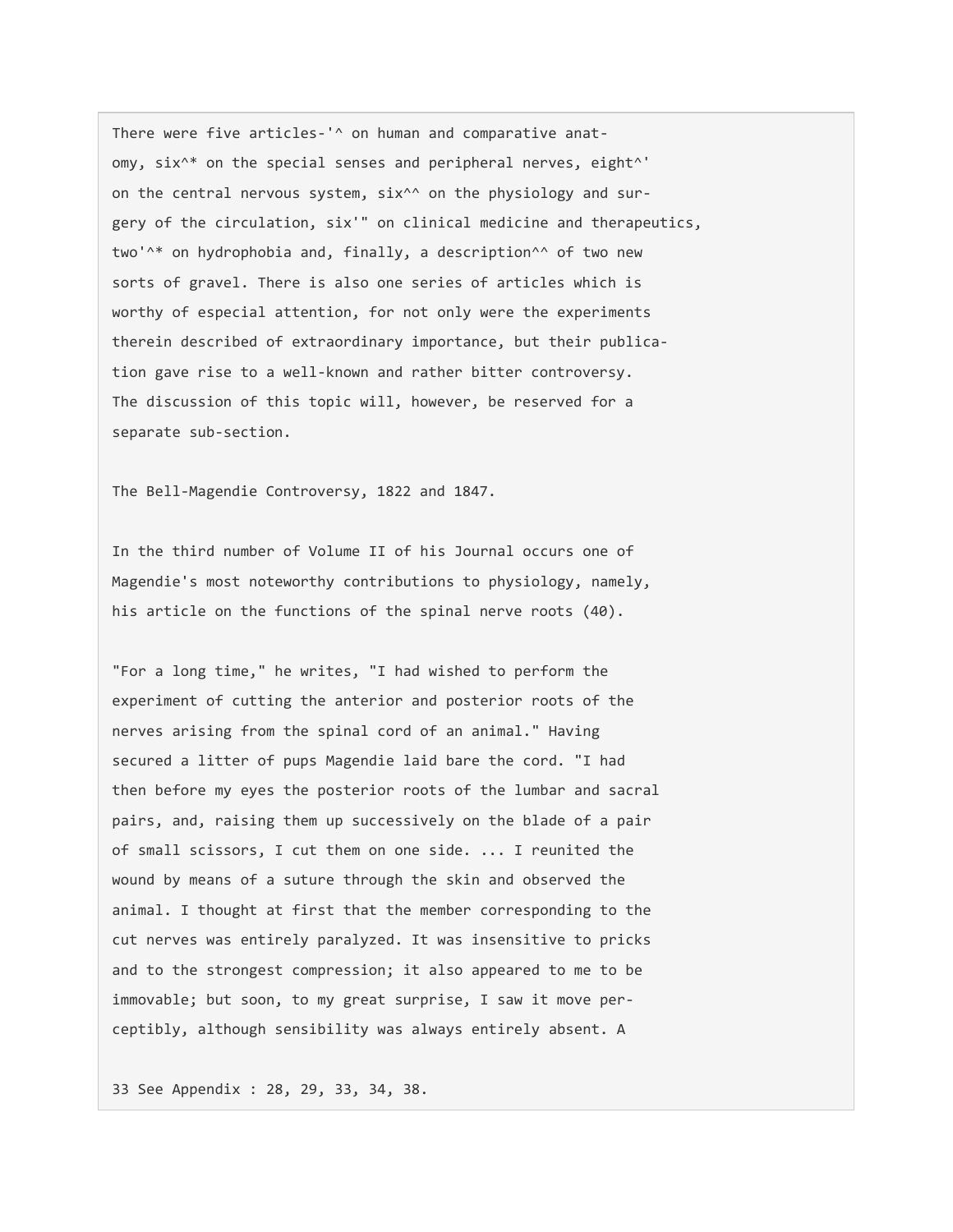$^{\wedge *}$ Ibid.: 40, 41, 49, 50, 54, 65. 35 Ibid.: 25, 45, 46, 47, 51, 53, 61, 67. ^^Ibid.: 24, 26, 30, 31, 32, 63. 37/fciU: 35, 37, 55,58,66,68.  $\sim$ »Ibid.: 27,48.  $^{\wedge\wedge}$ Ibid.: 59.

THIRD PERIOD, 182I-1855. 2\$

second and a third experiment gave me exactly the same result. I began to regard it as probable that the posterior roots of the spinal nerves might have different functions from the anterior roots, and that they were particularly designed for sensibility."

Then, with considerable difficulty, Magendie succeeded in cutting the anterior roots. "As in the preceding experiments, I made the section on only one side. . . . One can imagine with what curiosity I followed the effects of this section. The results were not doubtful ; the member was completely immovable and flaccid, although it preserved an unequivocal sensibility. Finally, that nothing might be neglected, I cut at the same time the anterior and posterior roots ; there was a complete loss of sensation and motion. . . ."

"1 am following up these researches, and will give a detailed account of them in the next number. It is sufficient for me to be able to affirm to-day as positive, that the anterior and posterior roots of the nerves which arise from the cord have different functions ; that the posterior appear to be more particularly devoted to sensibility, while the anterior appear more especially associated with movement."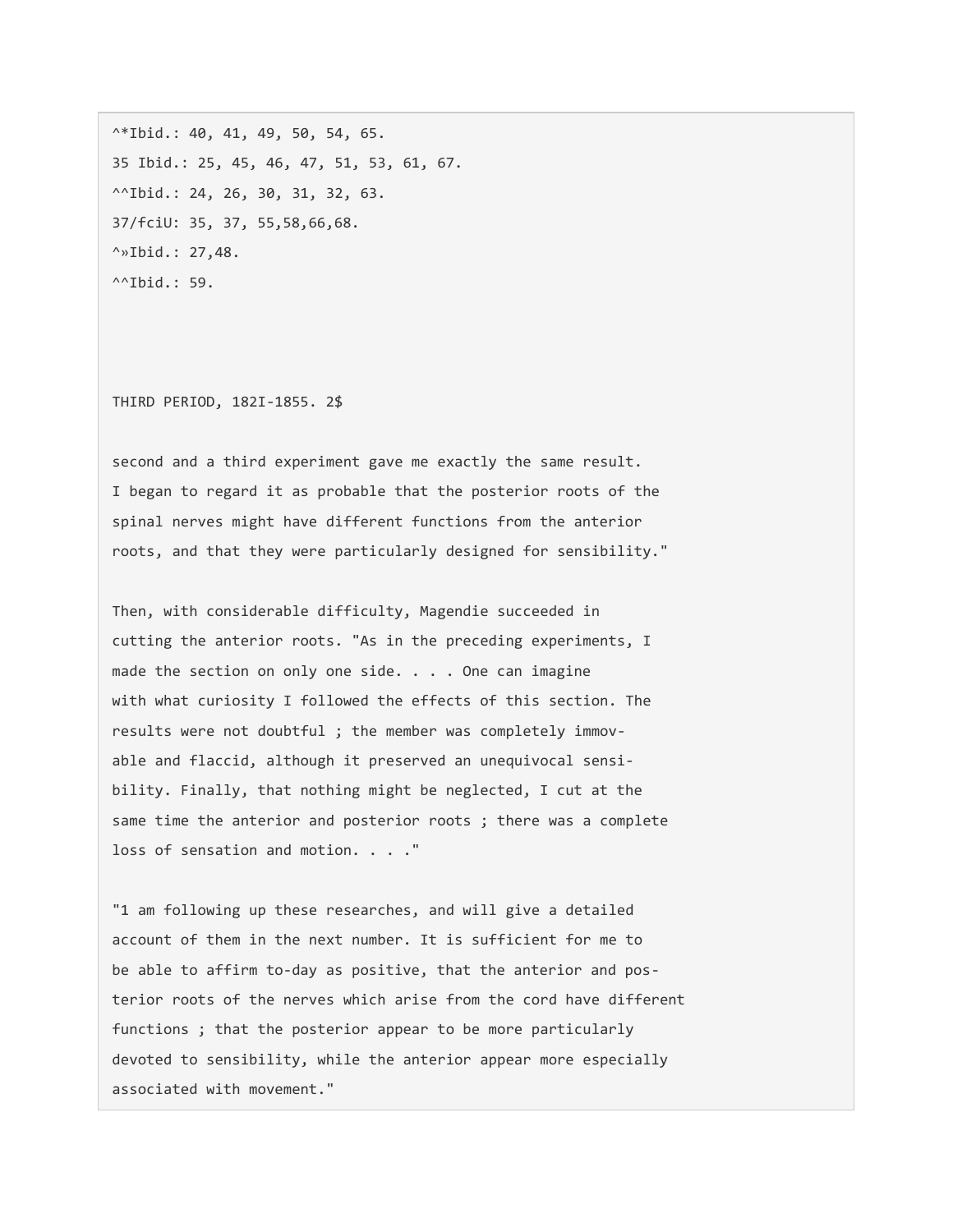As promised by Magendie, the next number contains a second article on the same subject, entitled, "Experiments on the function of the roots of the nerves which arise from the spinal cord. "(41) In this communication the author states that, having become curious to know what the effect of cutting the dorsal or ventral roots would be upon the convulsions caused by strychnia, he proceeded to decide the question by means of experiments. These consisted in unilateral section of one or both sets of the nerve roots supplying the hind leg. As might have been expected, in the leg of which the dorsal roots had been cut, the tetany was just as complete and intense as when these roots were left intact; while, on the other hand, in the leg of which the ventral roots had been cut, the muscles remained lax and motionless.

The publication of these articles at once gave rise to what is known as the Bell-Magendie controversy, for it was asserted that Magendie had done no more than confirm and elaborate the experiments already performed in England by Sir Charles Bell.\*" The basis of the claim made for Bell was a pamphlet printed by

\*•> John Shaw stated that M. Magendie "corroborated some experiments which had been previously made in this country; but of the performance of which M. Magendie does not appear to have been aware." — London Med. and Physical Journal, 1822, xlviii, p. 343.

26 A BIOGRAPHY OF FRANQOIS MAGENDIE.

him in 1811 and entitled, "Idea of a New Anatomy of the Brain, submitted for the observations of his friends."\*^ This work was never intended for general distribution, but was privately cir-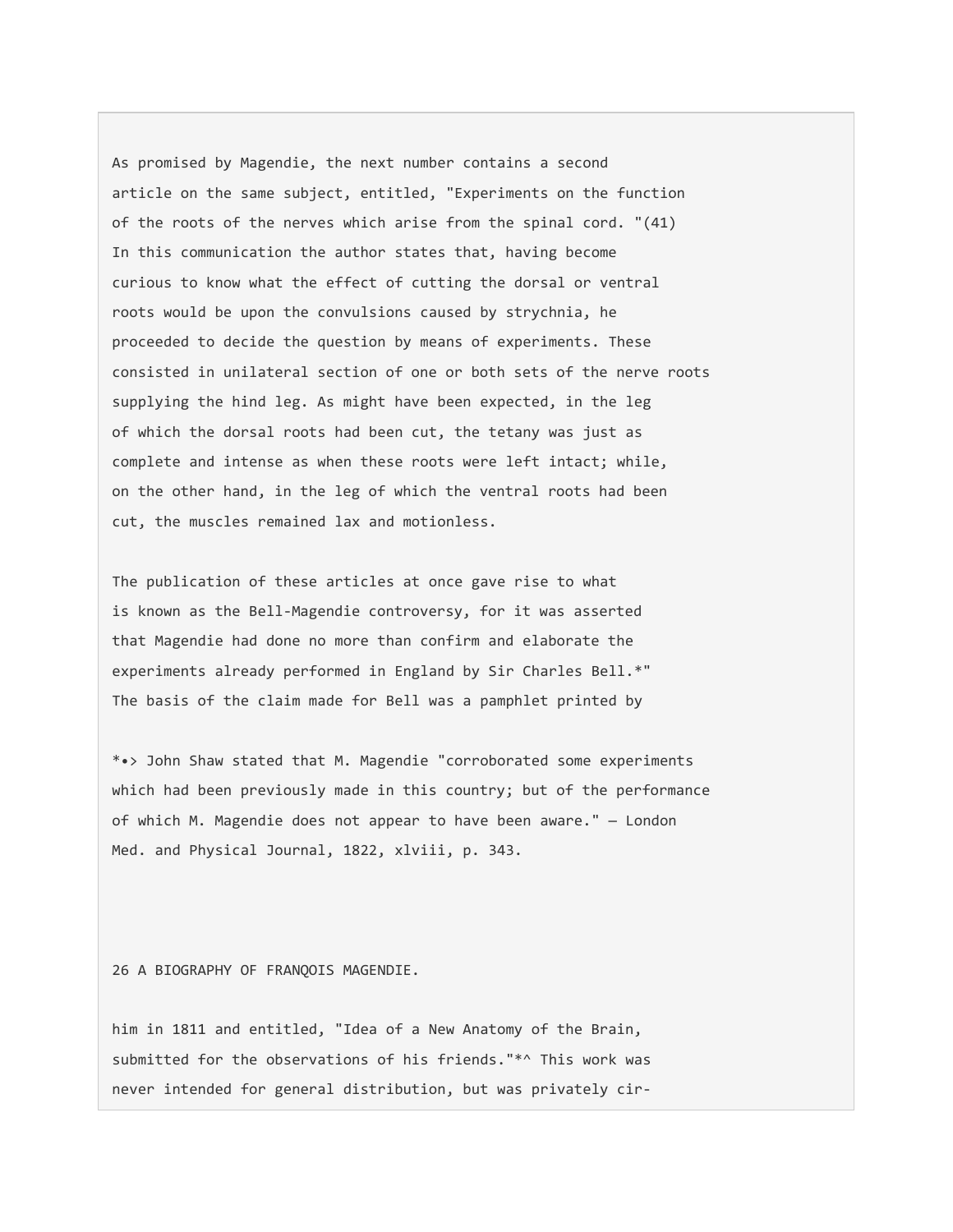culated among Bell's friends. In it the author described the following experiment :

"On laying bare the roots of the spinal nerves, I found that I could cut across the posterior fasciculus of nerves, which took its origin from the posterior portion of the spinal marrow, without convulsing the muscles of the back ; but that on touching the anterior fasciculus with the point of the knife, the muscles of the back were immediately convulsed."\*-'

From this experiment Bell concluded that the dorsal and ventral roots have different functions, but in the nature of these functions he was mistaken, for he supposed that upon the ventral roots depended not only motion but also sensation, while to the dorsal roots he attributed the function of control of the growth and sympathies of the parts.

In the interval between his first and second communications, Magendie had been made aware of the existence of this pamphlet, and consequently he was able to add to his second article the extract from Bell's work which has been quoted, and concluded with the following comment with regard to it: "M. Bell, led by his ingenious ideas regarding the nervous system, has been very near discovering the functions of the spinal roots."\*^

The dispute never took on an international character, for although the claim of Bell was taken up in England with considerable vim and venom by John Shaw, one of Bell's pupils, several English authors gave unqualified preference to the claim of Magendie. Mayo,\*\* for example, wrote in his text-book, "Mr. Bell was carried by his- experiments very near the truth, but he failed at that time to ascertain it. . . . Before Mr. Bell published any other account of the function of these nerves, Ma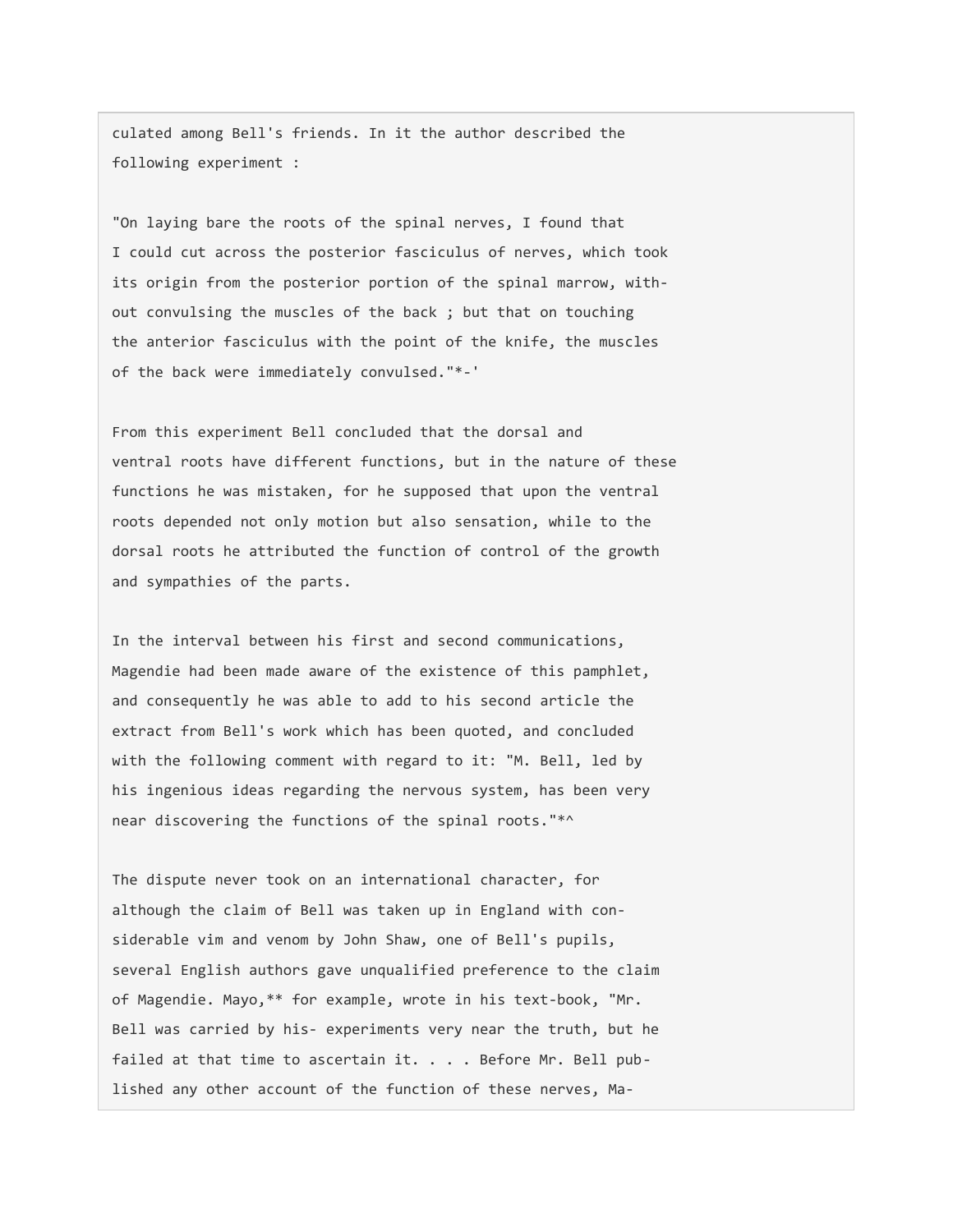gendie had given to the world the true theory of their uses." Magendie himself appears to have preserved a dignified silence, a silence which was, however, misinterpreted even by some of his colleagues, as will now be shown.

On February 22, 1847, Flourens read before the Academy a "Note concerning the effects of the inhalation of ether upon the

•\*iLonJ., [1811]. 36 pp. 8vo.

\*^Loc. cit., p. 22.

\*3 J: 1822, ii, p. 371.

\*\* Herbert Mayo. "Outlines of Human Physiology. 3 Ed. London, 1833, p. 255. See also : Med. Times and Gazette, London, July-Dec, 1855, N. S., xi, p. 558.

THIRD PERIOD, 182I-1855. 27

medulla oblongata."\*^ At the conclusion of the paper Magendie arose. "Our honorable colleague,"\*" said he, "attributes to Sir Charles Bell the discovery of the functions of the spinal nerve roots. ... It is not without great surprise that I hear him express himself in such a positive manner. ... If I did not know^ of his good will, I might be mistaken with regard to his intentions. ... I beg M. Flourens that when he prints his memoir he will indicate precisely the works of the English physiologist in which the discovery in question may be found described. This is not, I think, too much to require of the impartiality of our colleague."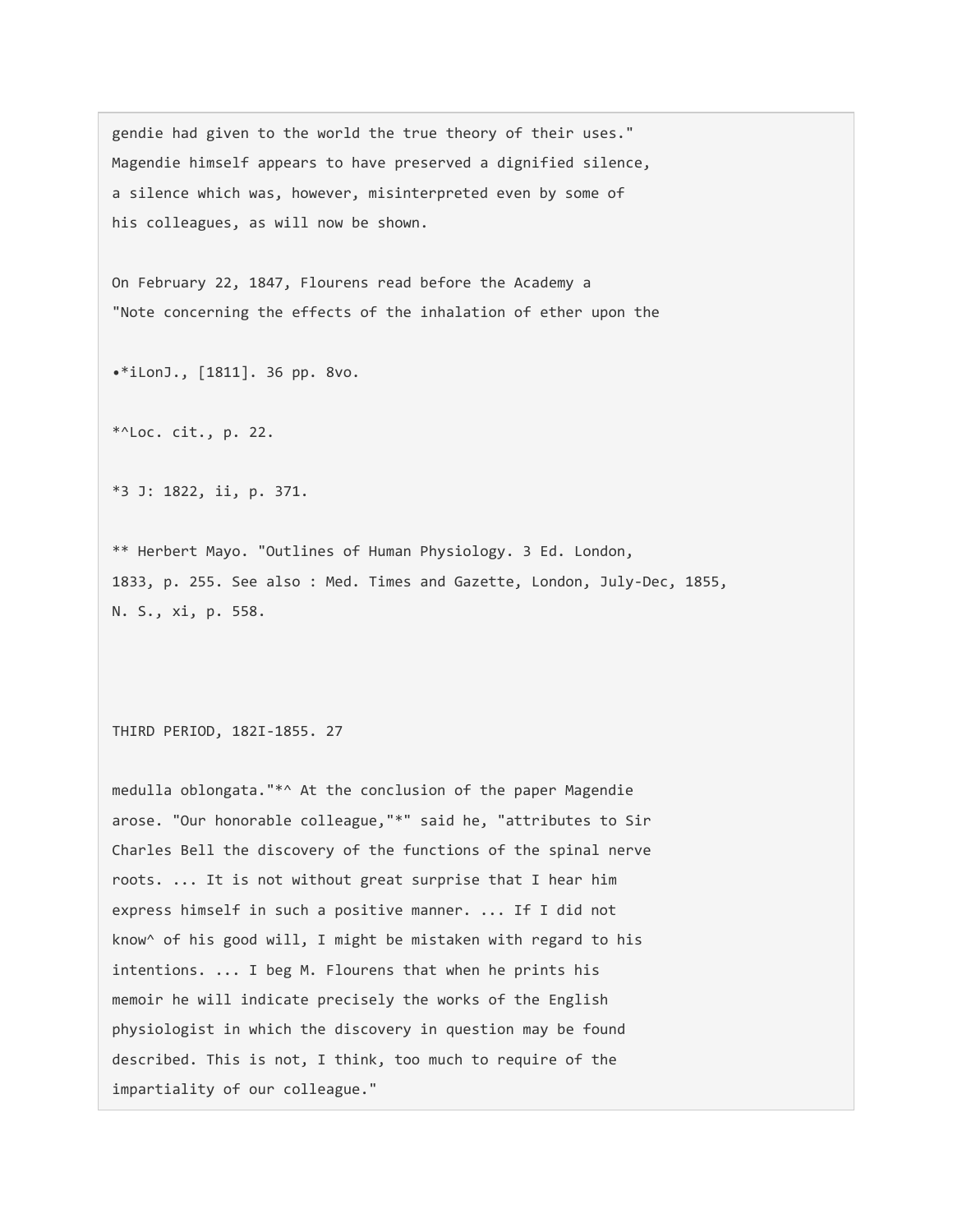"In stating that the discovery belongs to Bell," replied Flourens, "I merely followed the common opinion. . . . No one would be more happy than I, could I proclaim that one of the most beautiful discoveries in physiology belongs to France." "I know," returned Magendie, "that several works on physiology couple the name of Sir Charles Bell with mine . . . but M. Flourens goes very much farther in denying me all participation in the discovery. . . . No doubt M. Flourens has not spoken without having proofs before him. . . . When he has made these known, I shall discuss them. . . , Until that time I maintain that Sir Charles Bell was a complete stranger to the discovery; I declare that my colleague is ill-informed, and his assertions not at all exact."

Flourens replied\*'^ that he would present his proofs at the next meeting of the Academy and added that Magendie could without doubt refute them since he, Flourens, had based his opinion largely on the attitude of Magendie himself.

Accordingly, on the following Monday, March i, 1847, Flourens opened the discussion with these words :\*^ "I beg the Academy to note carefully that I do not seek proofs against my honorable colleague, I seek only to justify my own opinion. . . . In 1833, in the Journal des Savants, I expressed myself thus : 'That which we call a nerve is a very complex structure; the simple structure is the nerve fibre. ... It is only in these fibres that the properties are shown to be distinct and isolated.

" Tt is this which is really the great conception which dominates all the work of M. Bell; it is his experimental analysis,

45 Note touchant les efifets de I'inhalation de I'ether sur la moelle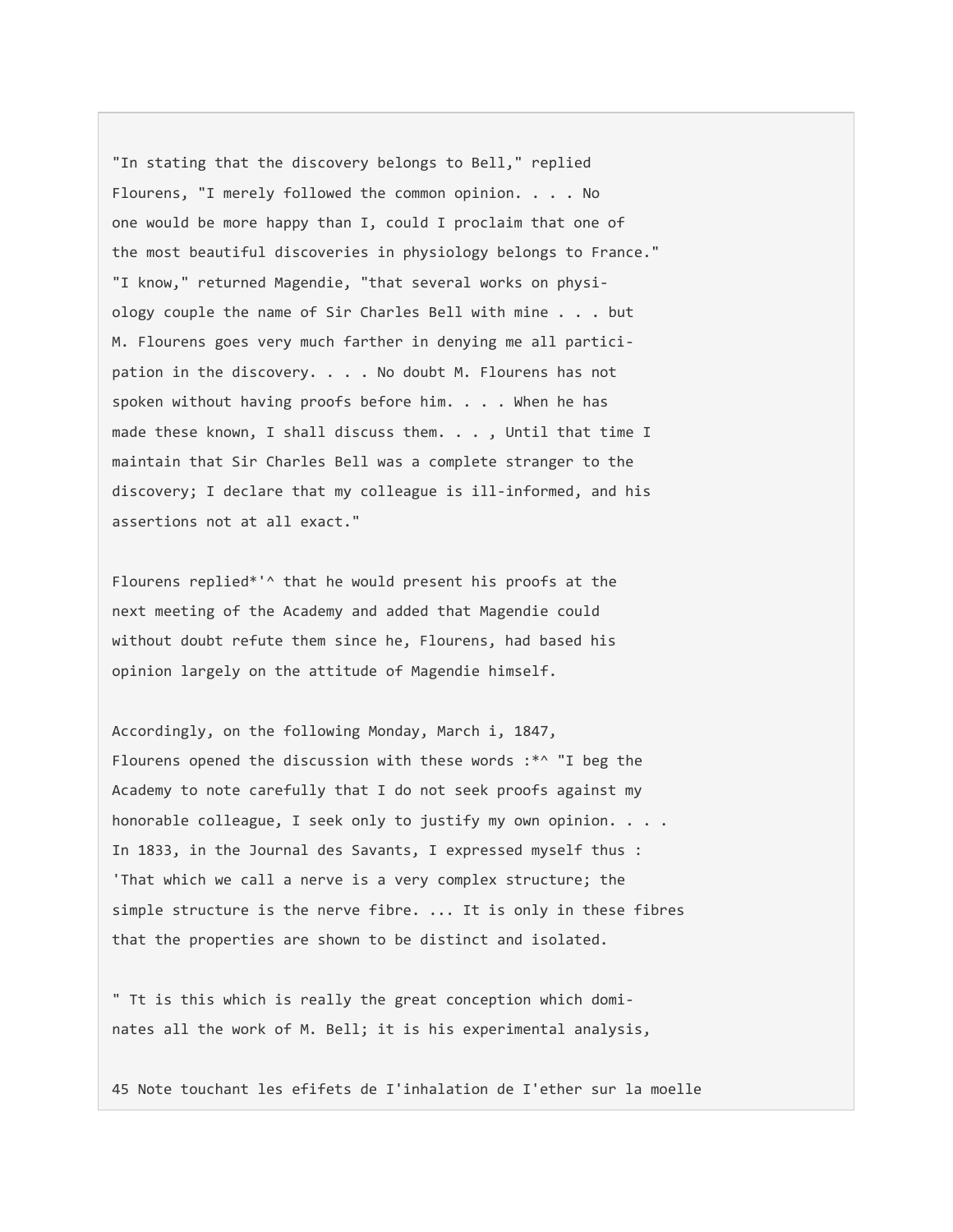allongee; Compt. rend. Acad. d. Sc, Paris, 1847, xxiv, p. 253.

\*8 Loc. cit., p. 258.

47Loc. cit., p. 259.

\*s Sur la decouverte de siege distinct de la sensibilite et la motricite; xxiv, 316. Loc. cit., p. 316.

28 A BIOGRAPHY OF FRANgOIS MAGENDIE.

which was not confined to the nerve, but reached successively each of the primitive elements of the nerve, which is the source of all those results . . . with which he has enriched physiology.

. But on the one hand M. Bell relied too much upon conjectures and deductions drawn from anatomical facts alone. . . . On the other hand he reUed too little upon experiment; and thus it is through lack of being sufficiently eager to resort to experiment that he has allowed a French physiologist, M. Magendie, to share with him the glory of one of his most beautiful discoveries, that of the distinct function of the posterior and anterior roots.' That is what I thought, that is what I wrote in 1833. But in 1842 an event occurred which had a great influence on my opinion.

"In 1842 the Academy awarded the prize in experimental physiology to M. Longet, for four memoirs . . . one of which bore the title: 'Memoir on the functions sensory and motor of the columns of the cord and of the roots of the nerves which arise from them.' \*^ In this memoir, M. Longet . . . attributed . . .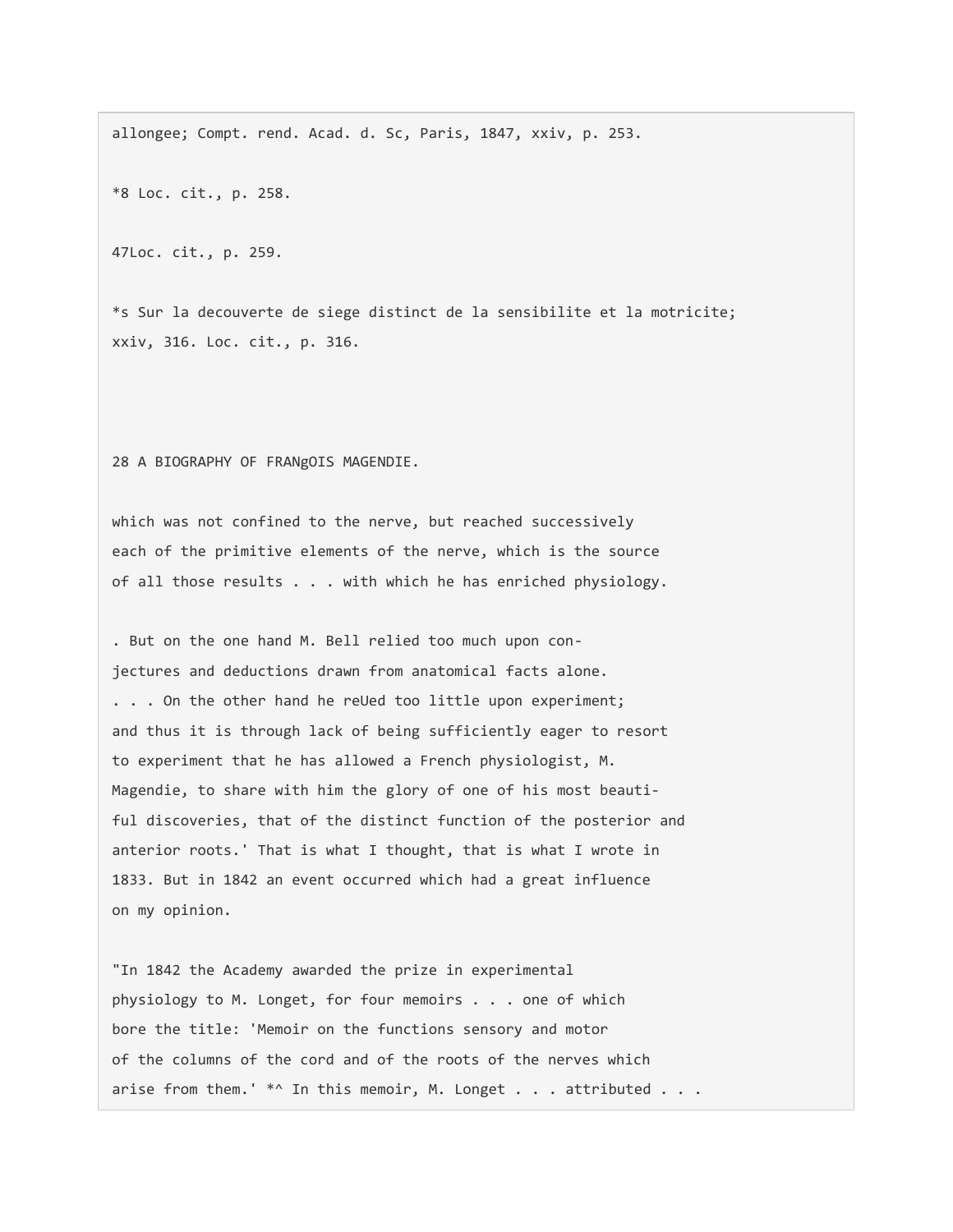the honor of the idea of the distinct function of the . . . roots ... to M. Bell: he attributed to himself ... the merit of the first . . . decisive experiments. Why did not M. Magendie speak?'" ... If he had said 'Those are my experiments,' . . . the committee would have paused. His silence was the first cause of my error.

"There is nothing more in favor of M. Bell except a single fact ... the following passage in a memoir . . . published in 1811: . . .""

Magendie then spoke": "The . . , facts which our honorable colleague has just cited appear to me to be exact, only he interprets them in a manner which I cannot allow. If . . .1 have kept silence during the affair which has just been recalled by my colleague, no one could have interpreted it as a sort of abandoning of my claim; for the report made to the Academy . . . ran verbatim 'that I believed that I ought to decline, as I could not be judge and party in questions in which I myself was much concerned.' I pass on now to the works of M. Bell. . . .

49 Memoire s. 1. fonctions sensoriales e. motrice d. cordons d. 1. moelle epiniere e. d. racines d. nerfs qui en emanent.

°o The members of this commission were Magendie, Dumeril, Becquerel, Flourens and de Blainville.

''I This was the passage already quoted. Cf. footnote \*2.

"52 Compt. rend. Acad. d. Sc, Paris, 1847, xxiv, p. 319.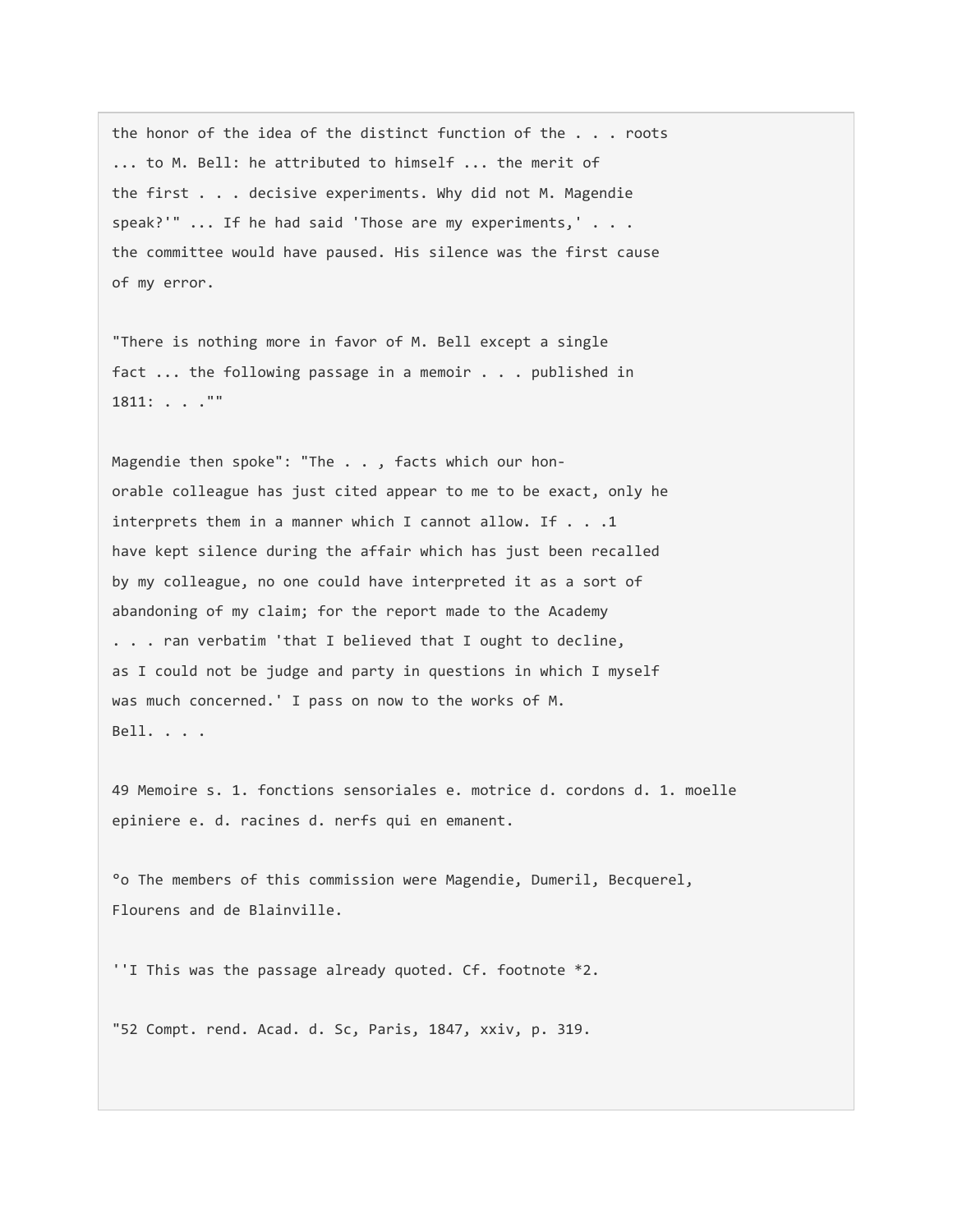THIRD PERIOD, 182I-1855. 29

"It was I who first made them known in France. I analyzed them in my Journal de Physiologie. I have set forth their originaHty. . . . Charles Bell had before me, but without my knowledge, the idea of cutting separately the spinal roots; he had likewise the merit of discovering that the anterior influences muscular contraction more than the posterior. . . . With regard to the establishment of the fact that these roots have . . . distinct functions, that the anterior preside over the movements and the posterior over sensation, that discovery belongs to me . . . and ought to remain as one of the columns of the monument which the physiologists of France have raised since the beginning of the century."

THE ACADEMY, 182I-1855.

Already in 1819 Magendie had been elected a member of the Academy of Medicine and now on November 19, 182 1, he was called, largely, it is said, through the influence of Laplace, to fill the chair in the Academy of Sciences left vacant by the death of Corvisart.^^ Of the latter body, of which he was president during 1837, Magendie continued to be an active member for the next thirty-five years.

As much of the work of the Academy was performed by special committees elected from among its members, it was as a member of such committees that Magendie played a prominent role.

Committees for Verification.

The various activities with which the Academy was busied at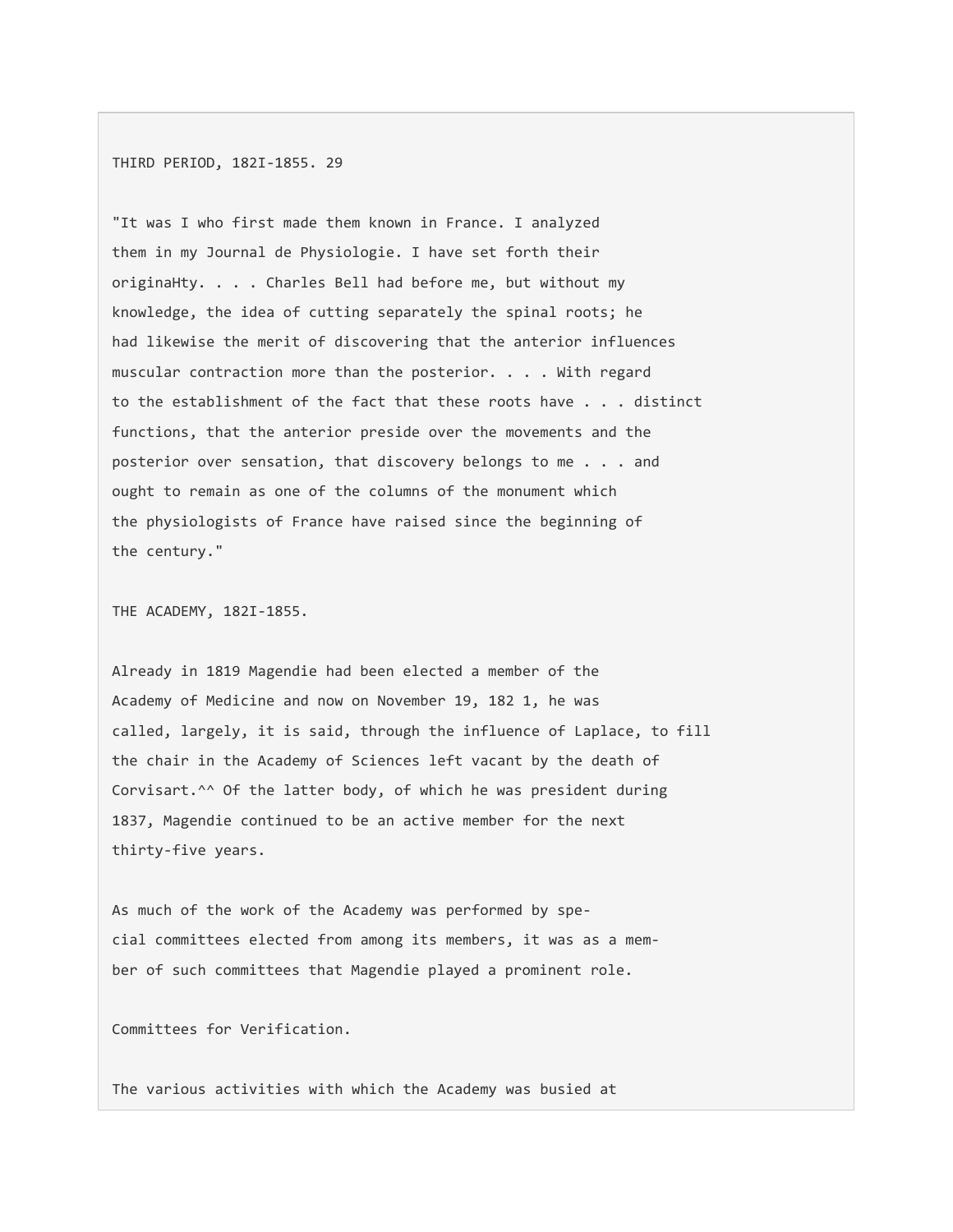that time might roughly be classified under four heads. In the first place the custom prevailed of appointing committees to inquire into the truth of papers presented before the Academy. Thus the half-dozen memoirs which Magendie himself had read before the Academy had been passed upon by committees made up of Cuvier, Humboldt, Pinel, Percy, Halle and Thenard; and now that Magendie had become an academician, it fell to his lot to examine many of the communications made by others. This often entailed a great deal of labor, for the more important experiments described by the authors had to be repeated and their truth or error demonstrated. But Magendie entered into this

^ See Adhemard Lecler, "Academie des Sciences," in La grande encyclopedie, Paris and Leipzig, Vol. I, p. 205. Desmarets-Jean-Nicholas Corvisart (1755-1821) became, in 1797, Professor of Medicine at the College de France; later, physician to Napoleon, and in 181 1 a member of the Academie des Sciences.

30 A BIOGRAPHY OF FRANgOIS MAGENDIE.

work with such unusual zeal that he was often carried far beyond the limits of simple verification, and his reports to the Academy often bore the character of independent researches.

Committees on Prises.

A second branch of academic committee work was the examination of the claims of competitors for certain prizes. The latter had been founded by various philanthropic persons and to the Academy had been given the privilege of awarding them. This it did upon the recommendation of special committees of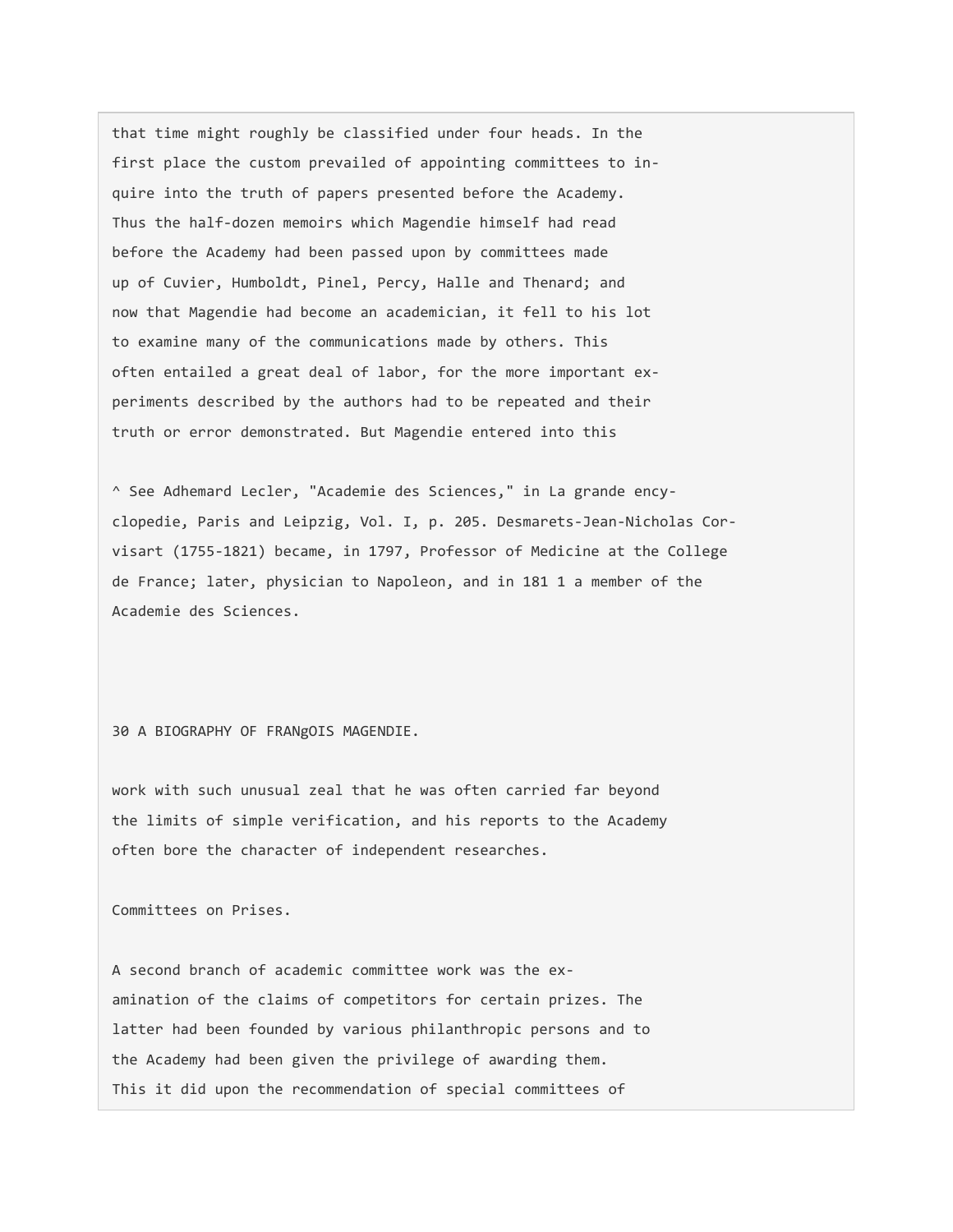academicians elected by ballot. Those prizes in which Magendie was especially concerned were the following:

1. The prize in experimental physiology, founded by Baron Montyon. To this reference has already been made. It consisted of a sum of 900 fr. and was awarded annually "for the best contribution to the progress of experimental physiology, printed or written."

2. The prize in medicine and surgery ;<sup>^\*</sup> also a Montyon foundation. This prize  $-$  or rather these prizes  $-$  aggregated a considerable sum, amounting sometimes to as much as 17,000 fr. It was distributed annually among several competitors in amounts proportionate to their respective merits.

3. The great prize in the physical sciences, a medal and 3,000 fr., awarded by the Academy at intervals of several years.

Exactly how many times Magendie served on these committees is uncertain, but from the time that the proceedings of the Academy began to be regularly published (1835), Magendie's name was never absent from any of them until his death in 1855.^'' He served twice, moreover, as one of the five judges of the Montyon prize "relating to the means of rendering an art or trade less unhealthy," and twice on the committee for awarding the Manni prize for the best contribution to the subject of apparent death, and also in the case of many special prizes offered but once, or perhaps but for a few times by enthusiasts who desired to be the means of contributing something to human knowledge with respect to certain subjects of special interest to themselves.

"s^'Tor the authors of the works or discoveries most useful to the art of healing." — Compt. rend. Acad. d. Sc.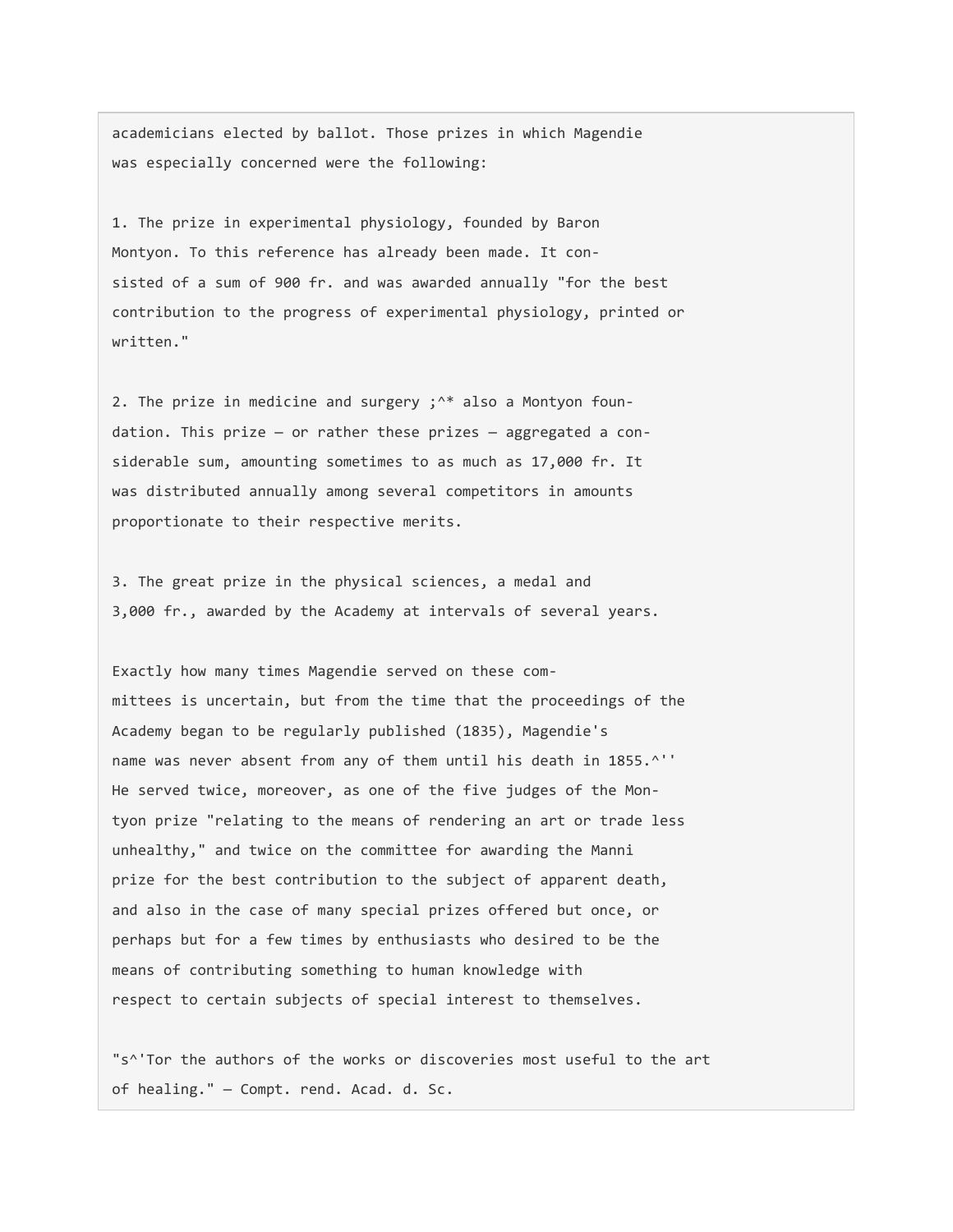^^A note in the /. d. physiol. exper. e. path. (1828, vii, p. 136) states that Magendie was one of the committee on the prize in medicine and surgery for the preceding year.

THIRD PERIOD, 182I-1855. 3I

The Gelatin, Hippiatric and Other Commissions.

Thirdly, the Academy frequently elected committees for the purpose of arbitration or research, or elected representatives upon the commissions which were from time to time formed under various departments of the government,

Magendie was frequently called upon to take part in this sort of work and among the commissions of which he was a member may be mentioned the following: The commission established by the Minister of Public Instruction in which Magendie was associated with MM. de Cardaillac, Professor of Philosophy, and Letronne, Inspector-General of Studies, which had for its object the investigation of the new method of teaching children to read proposed by M. Laffore.<sup>^®</sup> Later, at the request of the same ministry, he took part in the proceedings of the committee for considering the advisability of sending a physician to Germany to study the methods of treatment employed at the various watering places in that country." There were also the commissions to note the effect on sheep of large doses of arsenic, to report upon an artificial arm presented to the Academy by the Dutch sculptor, Van Petersen,^^ to consider the proposed suppression of the botanical garden in Toulon,<sup>^^</sup> and so forth.^\*\* Two of the commissions of which Magendie was a member were of sufficient im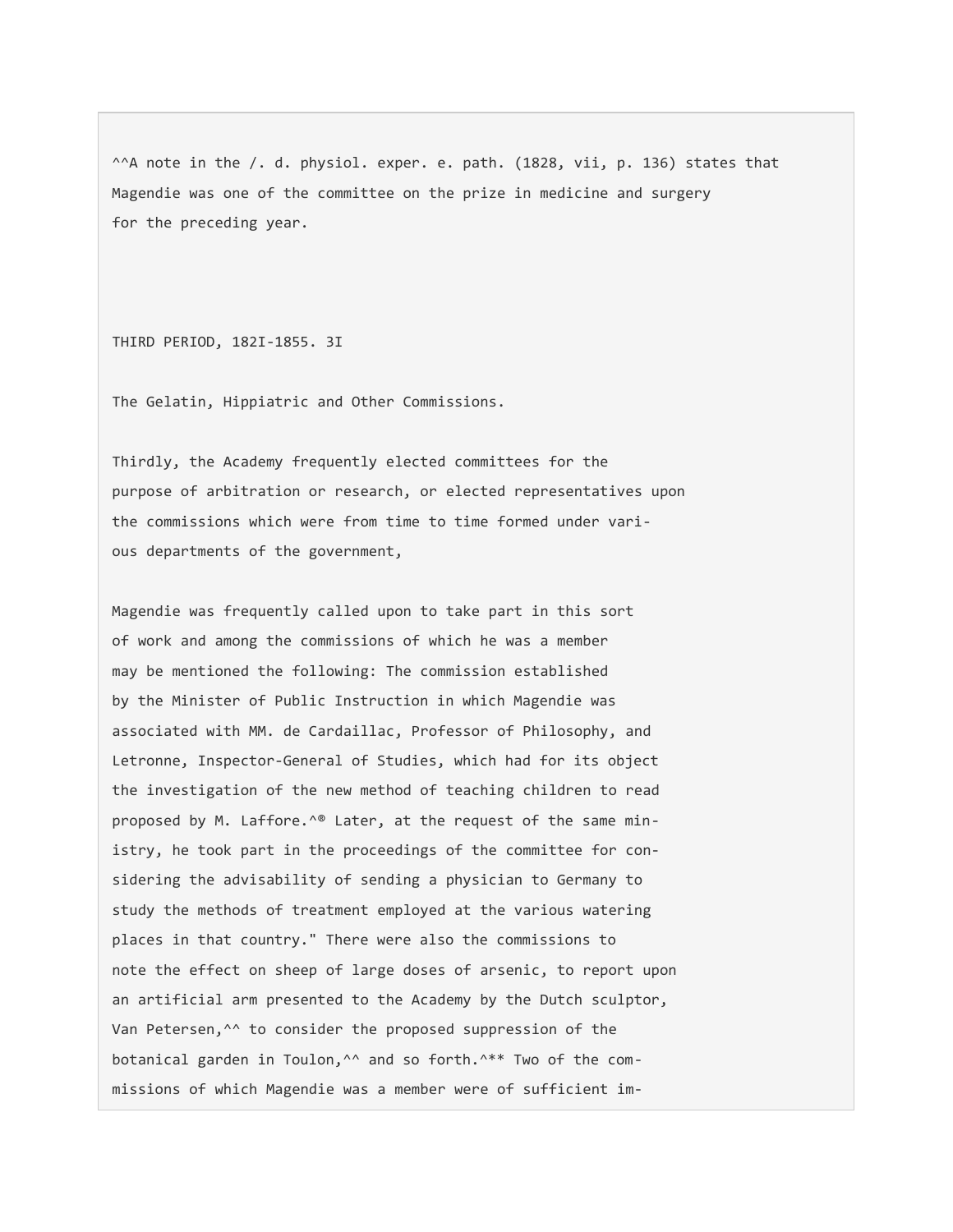portance to merit especial attention. They were the Hippiatric Commission and the yet more famous Gelatin Commission.

The Hippiatric Commission.

In September, 1836, the Minister of Public Instruction^^ invited the Academy to appoint one of its members to take part in a commission organized in accordance with a decision of the Minister of War, for the purpose of supervising the experiments relating to the treatment of glanders in horses, proposed by M. Galy. Magendie was forthwith elected.

Four years later the new Minister of War appealed directly to the Academy.®^ He stated that, since the loss of horses from glanders had been out of all proportion to that occurring in foreign armies, a commission of army officers had been appointed

s«"Rapport, etc." J: 1829, ix, p. 364.

""Rapport, etc." (Com. MM. Pouillet et Magendie, rap.). C: 1850, xxx,

p. 471.

58C: 1845, XX, p. 428.

59 "Rapport, etc." C: 1849, xxix, p. 369.

soSee Ibid.: 1839, ix, p. 536; and 1841, xiii, p. 940.

eiC: Sept., 1836, iii, p. 372.

^-'Ihid. : Jan., 1840, x, p. 73.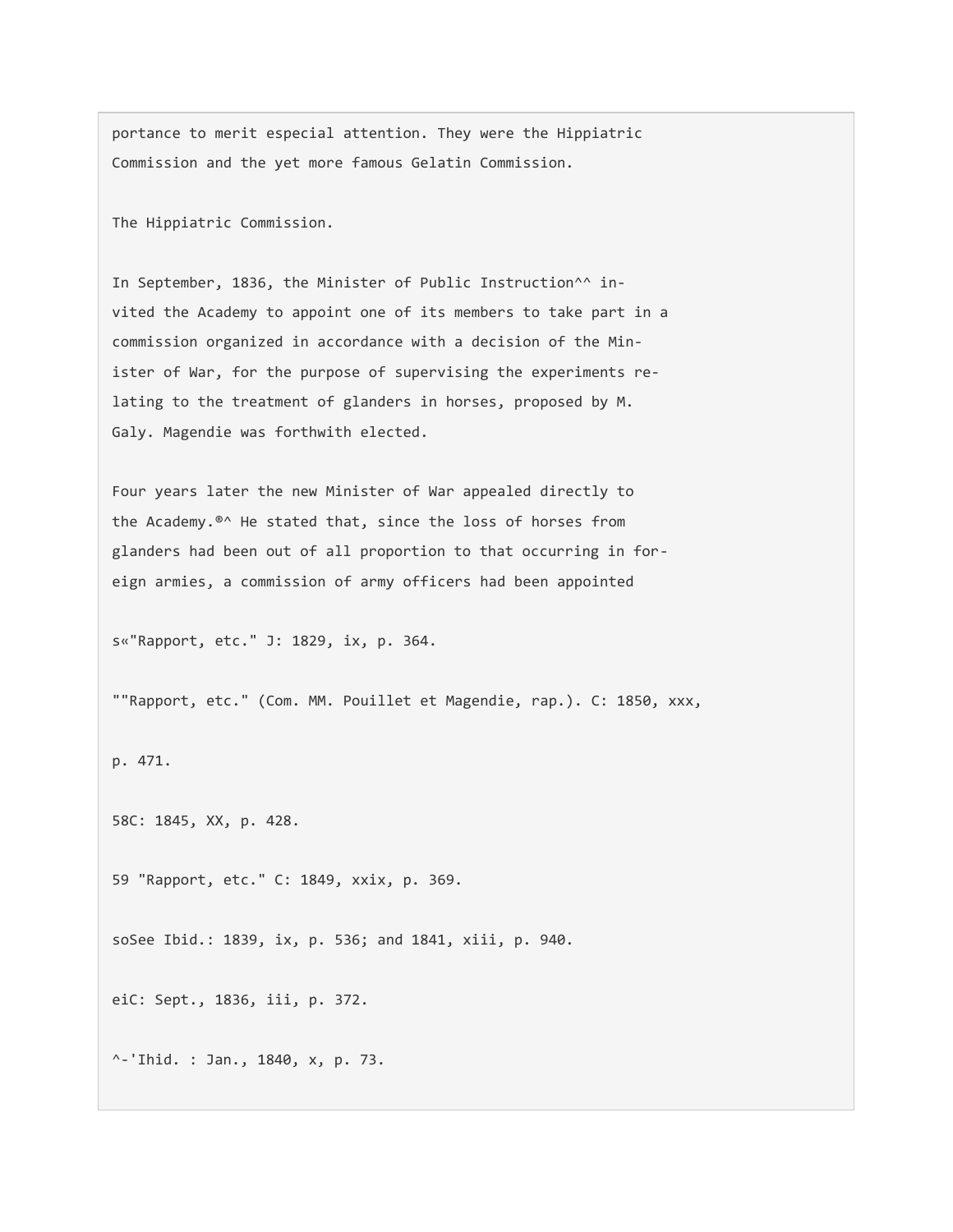32 A BIOGRAPHY OF FRANgOIS MAGENDIE.

by his predecessor to look into the matter, and that this commission had now stated its opinion that the ravages of the disease were due to the unhealthiness of the stables and advised certain improvements. On the matter of ventilation, however, the minister wished the advice of the Academy. The latter, therefore, appointed a commission composed of Magendie, Chevreul, Poncelet, Breschet and Boitssingault''^ to attend to the matter.

The work of Magendie upon these commissions doubtless met with the approval of the authorities, for when in 1844 the Hippiatric Commission was organized under the War Department, Magendie was appointed president. Beside the four academicians, Magendie, Rayer, Payen and Boussingault, the commission comprised M. Cretu (maltre de rcquets), the director of the Alfort veterinary college, a member of the Academy of Medicine, the chief veterinarian of the municipal guard, four veterinarians of the army and a chemist.

Within the next fourteen years this commission published four volumes of memoirs, and to these Magendie and Rayer made valuable contributions in experimental physiology. One of these memoirs (89) was read by Magendie before the Academy in 1845. It was a comparative study of the parotid and mixed saliva of the horse with relation to chemical composition and action upon food.

The Gelatin Commission.

At the beginning of the nineteenth century^\* several chemists,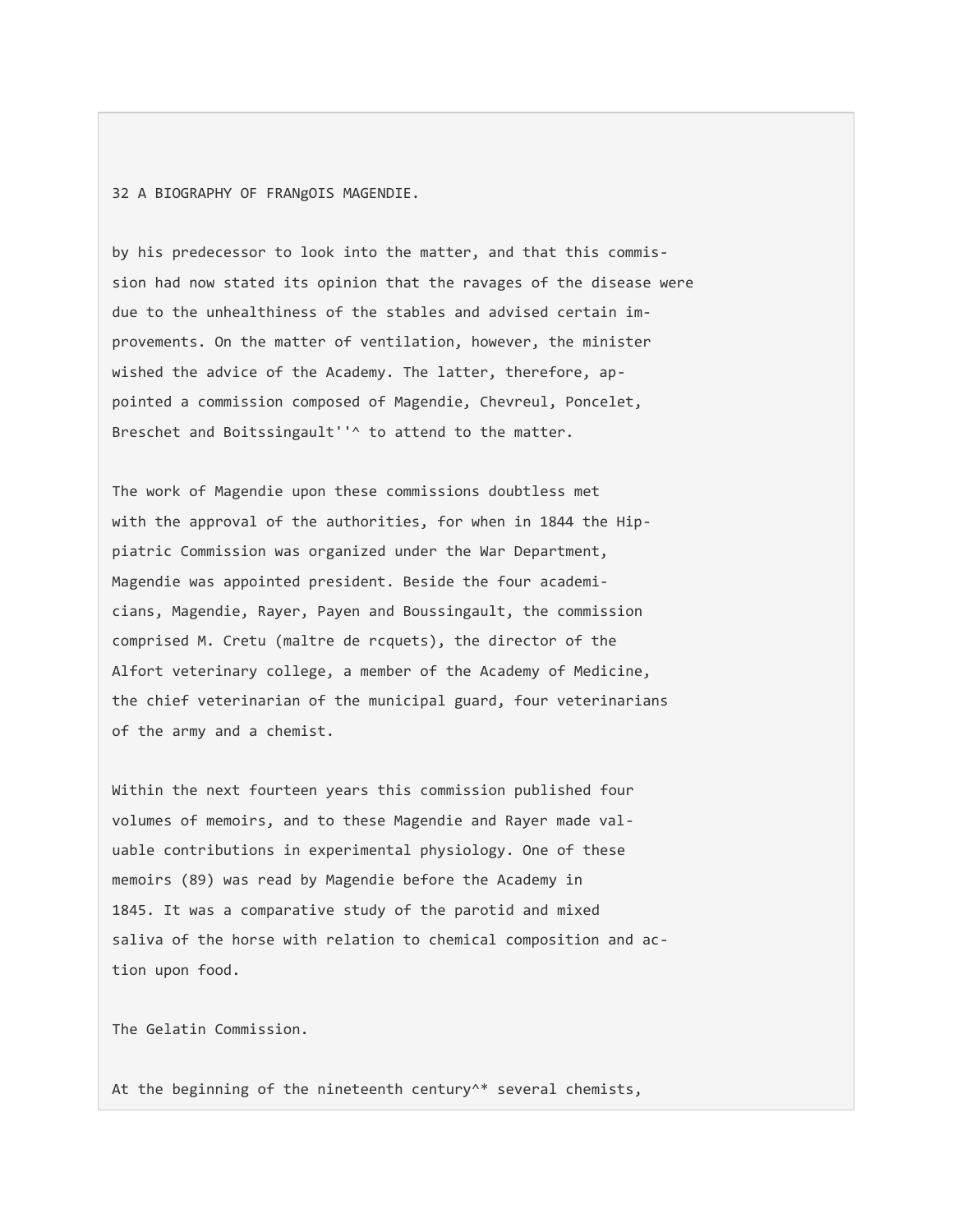among whom was d'Arcet, Sr.,<sup>®^</sup> were busying themselves in experiments which had for their object the extraction of the organic material from bones. At that time it was believed that as much bouillon could be obtained from one pound of bones as from six pounds of meat, and hence it was as a problem in institutional economics that the work of these investigators was viewed with interest. In 18 17 d'Arcet, Jr., devised a new method of extracting the bones, a device which soon supplanted the older methods in which the use of papain or boiling with acids had been resorted to. The statement of d'Arcet that he was now able to make five beeves out of four, coupled with the approval with which the College de France looked upon his results, led to the quite general introduction of d'Arcet's extract of bones into the hospitals and

'^^Ibident, p. 74.

^^See Bull. Acad. d. Med., xv, p. 324, Jan. 8, 1850, p. 367, Jan. 22, 1850.

"D'Arcet (C:) or Darcet {Bull. Acad. d. Med.)

THIRD PERIOD, 182I-1855. 33

almshouses in Paris, where 60 grams of this gelatin were regarded as equivalent to 1,500 grams of meat.

But soon criticisms and complaints began to arise in various quarters. On June 30, 182 1, M. Donne read a paper"''' before the Academy of Sciences. He had experimented on himself, he said, and had promptly lost two pounds in weight, while animals which he had fed with gelatin soon showed such a distaste for it that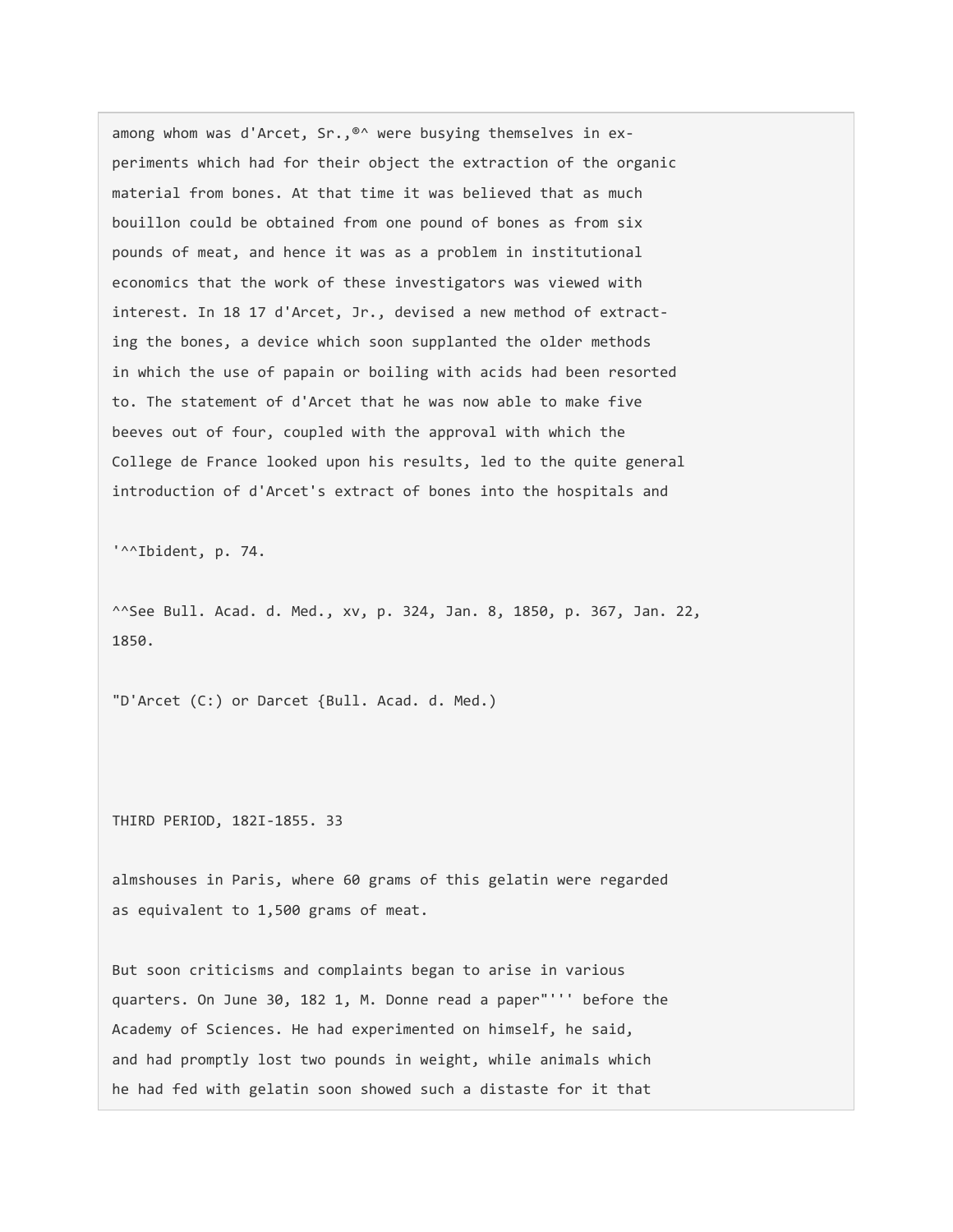they preferred to die of starvation rather than eat it.

Moreover, on November 8th of the same year appeared a report<sup>®</sup>^ of the physicians and surgeons of the Hotel-Dieu. Their six conclusions may be summarized by saying that in comparison with the bouillon made with meat, that in which gelatin was employed was more distasteful, more putrescible, less digestible, less nutritious and that, moreover, it often brought on diarrhea. This report was signed by Petit, Recamier, Caillard, Baron Dupuytren, Breschet, Gueneau de Mussy, Honore Husson, Sanson, Magendie, Bally, Henri Duval and Gendrin, secretary.

The Academy of Sciences now took steps in the matter and appointed a committee of investigation known as the "Gelatin Commission."

Two years later (1833) Edwards and Balzac\*^ reported before the Academy a series of experiments on dogs in which they showed that although gelatin had some nutritive value, it was incapable of sustaining life. In the following year (1834) Grannal,®\* after performing some experiments upon his own family and some of the students at the Val-de-Grace, reported to the Academy results which were extremely unfavorable to the use of gelatin.

But the Gelatin Commission remained silent, and as years passed various individuals began to show signs of impatience. Seven years had gone by when M. GrannaF" asked the Academy to urge the members of the commission to bring in their report. To this Magendie, who was at that time President of the Academy, replied that the experiments of the commission were still in progress and that he was unable to say when they would be completed. In the following year some remarks of M. Arago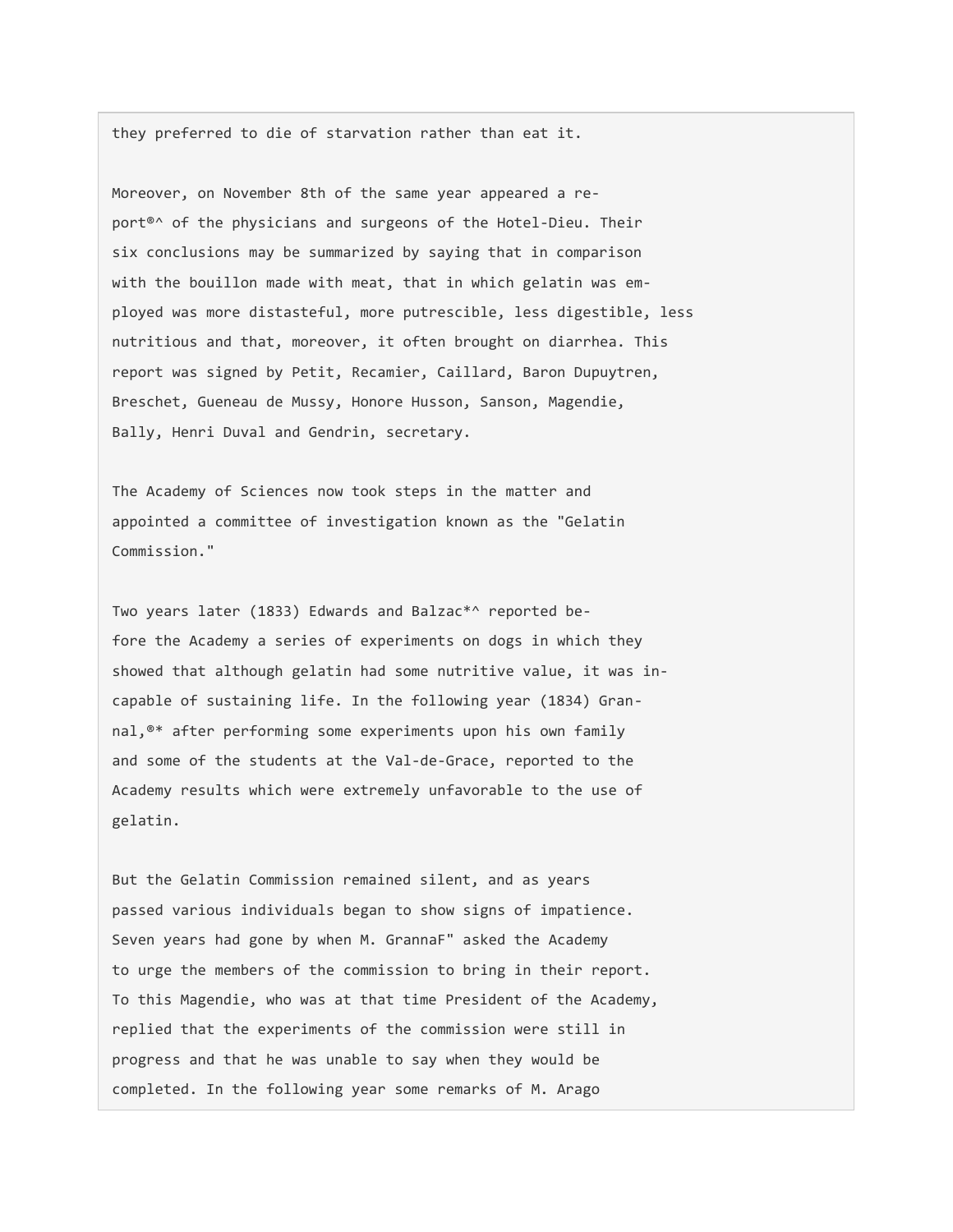««Meeting of the Academy, June 6, 1831 ; also, "Memoire sur Temploi de la gelatine comme substance alimentaire." Paris, 1835. 8vo.

67C: Aug., 1841, xiii, p. 286.

^^Arch. gen. de med., Paris, 1833, 2. Ser., i, p. 313.

69Meeting of the Academy, Sept. i, 1834. Gaz. med. d. Paris, 1834, 2. Ser., V, p. 578.

TOC: 1837, iv, p. 183.

34 A BIOGRAPHY OF FRANgOIS MAGENDIE.

hinting at the slowness of the commission called forth a formal protest from Dumas, Thenard and Magendie, and Arago apologized.''^

At last the report''^ was ready on August 2, 1841. Magendie presented it to the Academy in the name of the commissioners, Thenard, president ;^^ d'Arcet, Dumas, Flourens, Breschet, Serres and himself. In the introduction Magendie called attention to the fact that M. d'Arcet had tactfully declined taking any part in the experimental work, but had rendered valuable assistance in collecting documents relating to the gelatin question. He then proceeded to say that, considering the problem of finding the nutritive value of certain gelatin soups too narrow, the question which the commission proposed to itself was this : "Can one by an economical procedure extract from bones a food which, either when eaten alone or when mixed with other substances, can take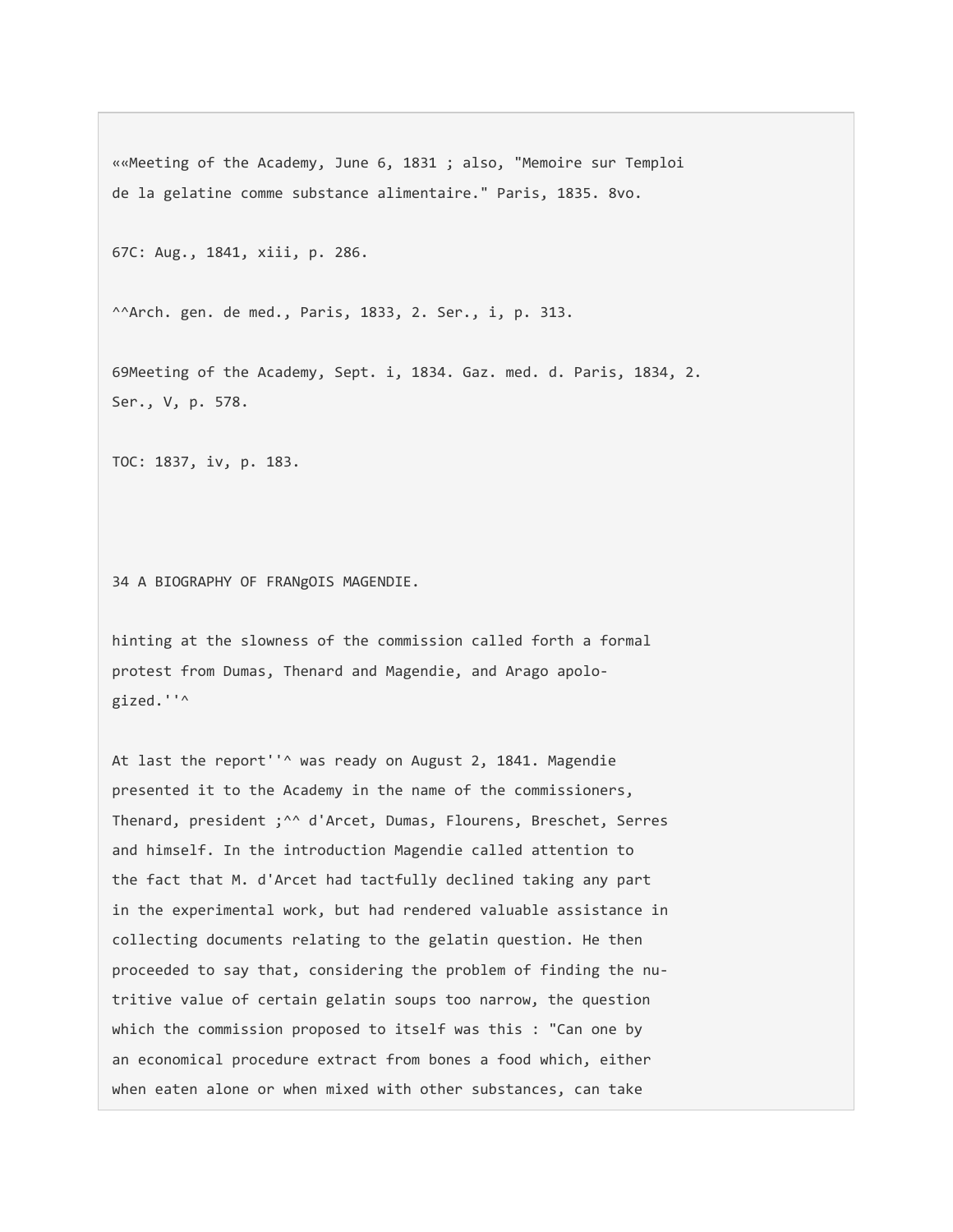the place of meat?" In order to facilitate this inquiry the commission had been divided into two sections ; one composed of chemists, while to the other was allotted the physiological experiments. These sections now presented a joint report.

The scope and character of the work can readily be seen from the titles of a few of the various sections into which the report was divided :

History of the extraction of gelatin and its employment as a food.

Experiments on gelatin, pure, flavored, in fasting, in association with other substances.

Experiments on gelatin and meat bouillon.

Comparative chemistry of various bouillons.

Experiments on the parenchyma of bones, on tendons, on the nutritive properties of albumen, fibrin, etc., mixed, unmixed, flavored or unflavored.

"We are very conservative in our conclusions," ran the report ; "but we can state the following positively :

"i. By no known process can there be extracted from bones a substance which, either when taken alone or when mixed with other substances, can replace meat.

"2. Gelatin, fibrin, albumen, taken alone, support animals for a very limited time. In general these substances soon excite an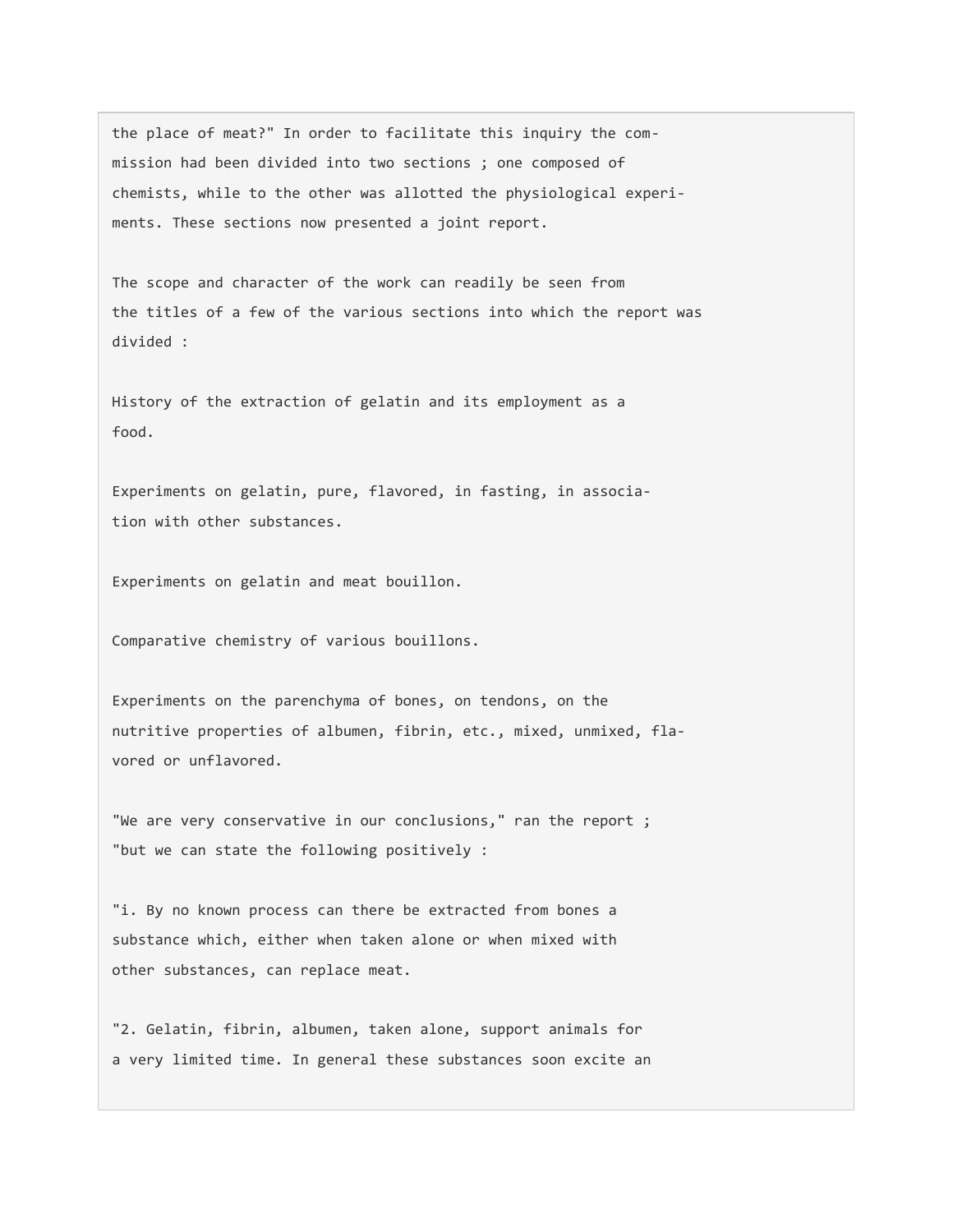'''^Ibid.: 1838, vii, p. 1131.

T2"Rapport fait a I'Acad. d. Sc. au nom d. 1. Commission dit d. 1. gelatine." Ibid. : 1841, xiii, pp. 237-283. ''^Ibid. : 1844, xviii, p. 986.

FRANgOIS MAGENDIE, Engraved by E. Schladitz after the Medallion by David d' Angers.

THIRD PERIOD, 182I-1855. 35

intolerable distaste to a degree which renders starvation preferable.

"3. The same immediate principles artificially united, and rendered of an agreeable sapidity by seasoning, are accepted with more resignation and for a longer time than when they are isolated ; but finally they have no better effect upon the nutrition, for animals which eat them, even in considerable quantities, die with the symptoms of complete inanition.

"4. Meat (muscle) in which gelatin, albumen and fibrin are united by the laws of organic nature and are associated with other materials as fats, salts, etc., suffice even in very small quantities for a complete and prolonged nutrition."

The remaining five conclusions, though interesting, are perhaps of somewhat less importance than those which have already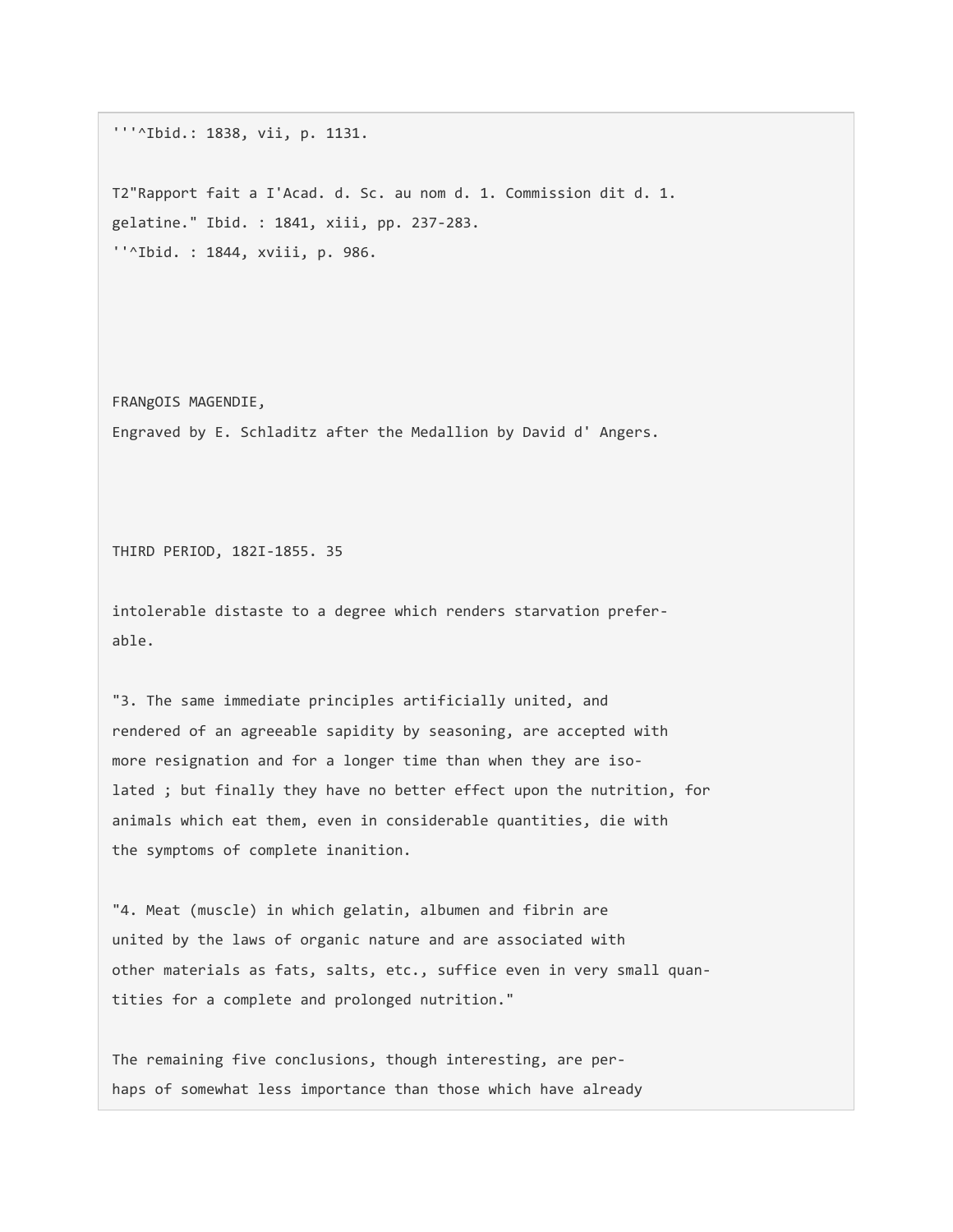been quoted.

The work of the Gelatin Commission was not completed with this report, but as Magendie seems to have resigned^\* a few years later, before the appearance of a second report, the doings of the commission cease to have any bearing on this biography.

Memoirs, the "Comptes Rendus."

The last and perhaps the most important phase of Academic activity was the presentation, at the meetings of that body, of memoirs recording the results of original investigations. The papers which Magendie read before the Academy were numerous and their contents varied. At first they were published either in the form of monographs or in one of several medical and scientific periodicals, especially in the medical journal of Leroux and the Journal de Physiologie Experimentale. To these earlier memoirs reference has already been made.

In 1831 Magendie's journal came to an end, but soon (1835) another and still more famous periodical came into existence, the Comptes Rendus Hebdomadaires des Seances de I'Academie des Sciences.

Nothing impresses one with the wonderful intellectual life of Paris at that time more than simply running the eye down the list of contributers to the first volume of the Comptes: Agassiz, Berthelot, Gay-Lussac,

Ampere, Biot, Geoffroy-Saint-Hilaire,

Arago, Cuvier, v Humboldt,

Baudelocque, Delacroix, Laplace,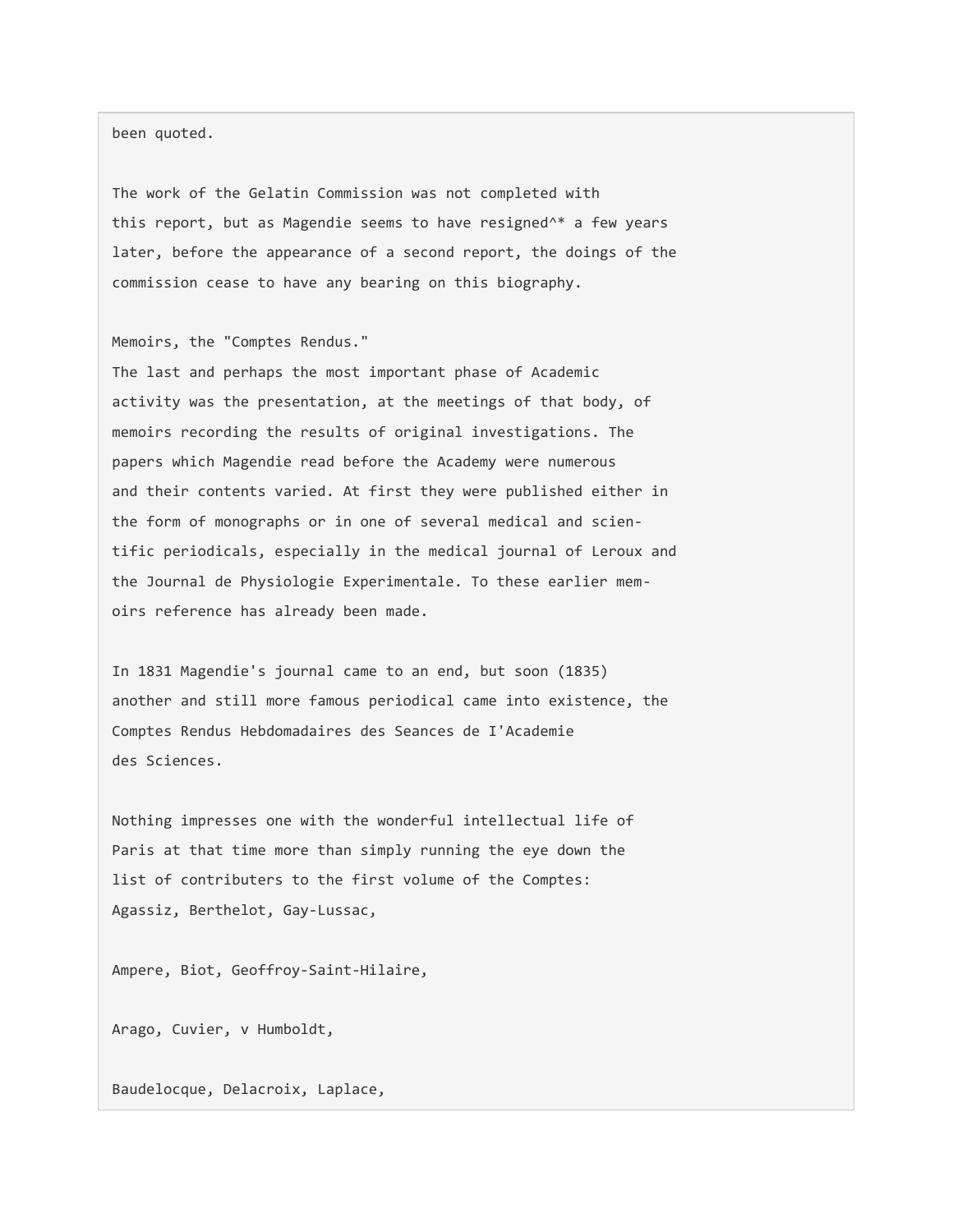Becquerel, Flourens, Magendie.

^^See C: 1844, xviii, p. 564.

36 A BIOGRAPHY OF FRANgOIS MAGENDIE.

Of all Magendie's contributions to the Comptes, of which there were about a dozen in the next twenty years, the most interesting was his series of articles on recurrent sensibility. In the second paper on the function of the spinal nerve roots, which Magendie published in his Journal in 1822, he described not only the effect of section of the roots upon the convulsions caused by strychnia, but also the results obtained by direct stimulation of the roots. These results were surprising, for on stimulation of the anterior roots Magendie obtained signs of pain, while stimulation of the posterior roots caused muscular movements. To the latter phenomenon he does not again refer, so that one is left in the dark as to whether it was a reflex or an error in observation. The fact, however, that stimulation of the anterior roots causes pain seems to have again recurred to his thoughts.

On May 20th, 1839, Magendie communicated to the Academy the results of some experiments on the nervous system (83). The author's summary of his results reads as follows : "The sensory and motor nerves of the cord are both sensitive when both are intact.

"If one cuts the sensory nerves, the motor nerves immediately lose their sensibility.

"If one cuts the motor nerves in the middle, the end which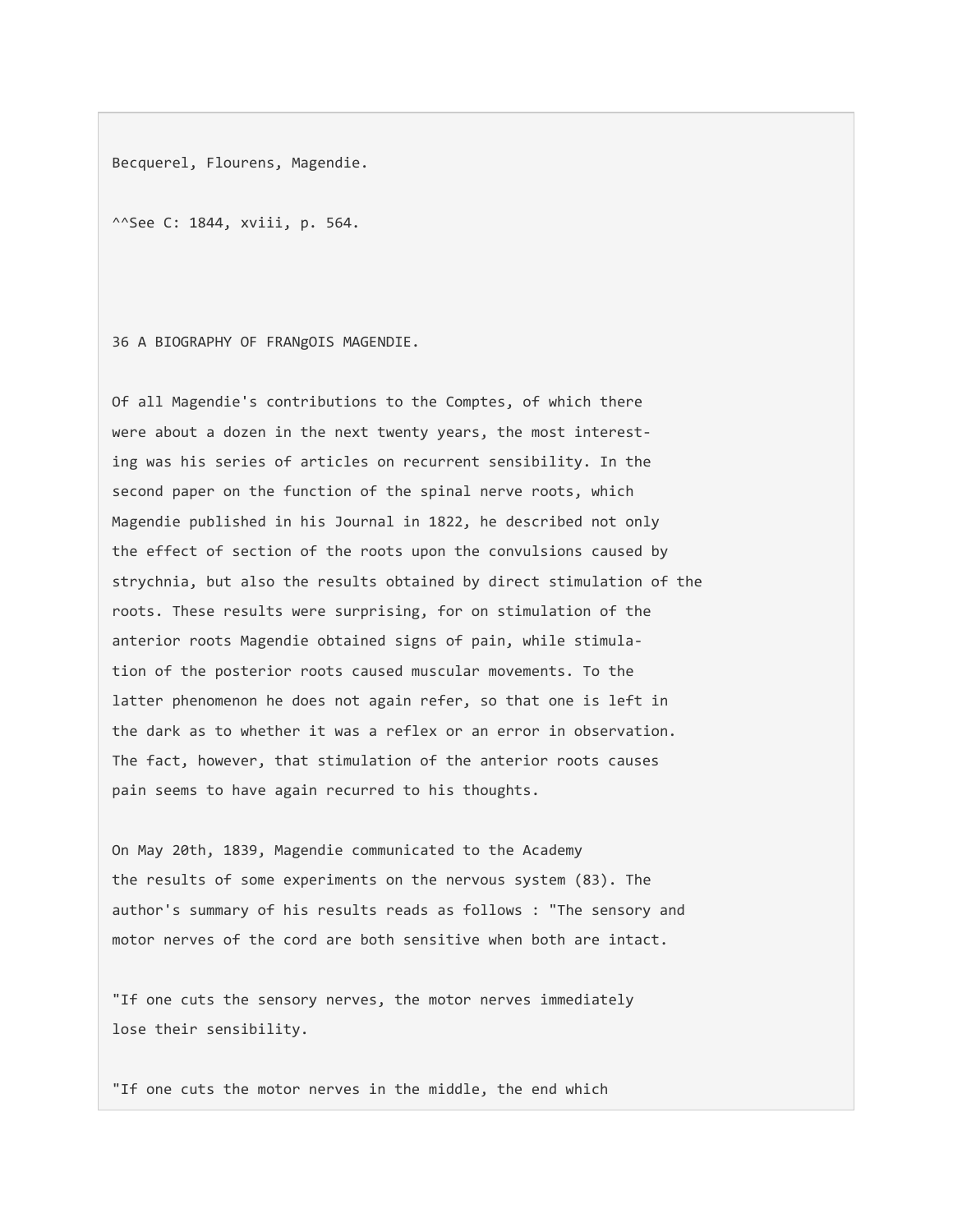remains attached to the spinal cord is quite insensible ; the opposite end, on the contrary, retains an extreme sensibility. In this case the sensibility goes from the periphery to the centre.

"If one cuts the sensory nerves in the middle, the end which is attached to the cord is very sensitive ; the end which is adjacent to the ganglion has, on the contrary, lost all its sensibility."

A few weeks later Magendie presented a second paper (84) before the Academy. .In this he declared that having been impressed by the fact that the sensibility of the ventral roots depends upon the integrity of the dorsal roots, he was minded to try similar experiments on the columns of the cord. He therefore stimulated the ventral columns of the cord and found that they showed evident sensibility, although they were not so exquisitely sensitive as the dorsal columns. This sensibility of the ventral columns disappeared in great part, not only on section of the dorsal roots, but on section of the ventral roots also. Why this round-about path ? Magendie said that he did not know, and that more experiments ought to be made for investigating this subject.

At the next meeting of the Academy a letter^'' from M. A,

■^^A. Longet. Fait physiologique relatif aux racine d. nerfs rachidiens. C: 1839, viii, p. 881.

THIRD PERIOD, 182I-1855. 37

Longet was read in which the author claimed for himself the credit of the discovery of recurrent sensibility. He stated that he had performed the essential experiment in the presence of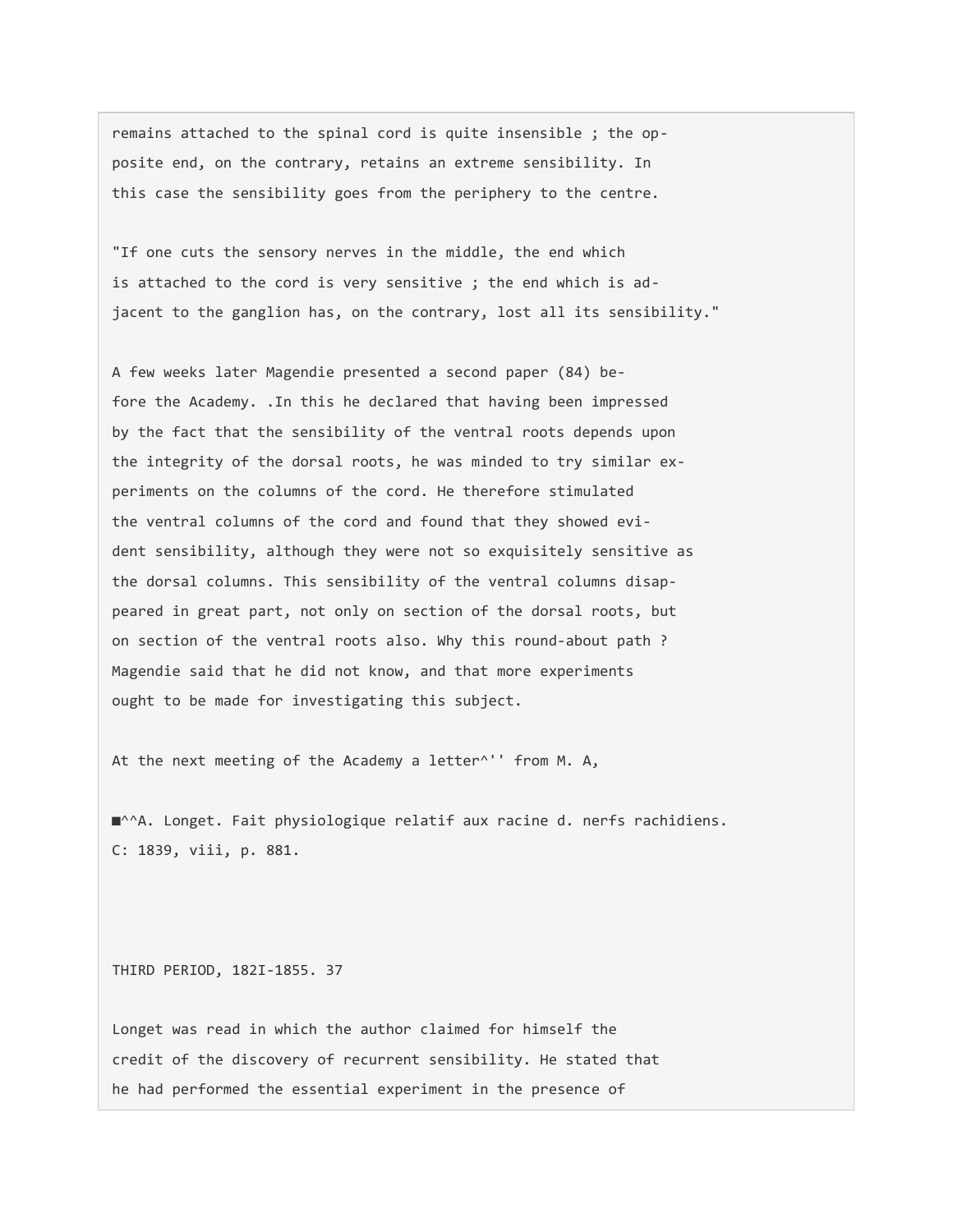Magendie, and that all Magendie had done was to confirm and amplify it before hurrying off to the Academy to report the discovery as his own. Without entering into the details of the Longet-Magendie dispute, which was soon dropped, it may be said that both Bernard and Flourens appear to have disregarded entirely Longet's claim, but it seems probable that Magendie did not give enough credit to Longet for his experiment, and that consequently the latter was led to claim a good deal more than was his due.

The spinal nerve roots seem to have brought more trouble in their train than any other structure investigated by Magendie. One of his discoveries was claimed for Bell, another was claimed by Longet. Nor did this end the matter, for when in 1847 Magendie again reports upon the subject of recurrent sensibility (91), he complains sadly that the Academy had not treated him fairly, for it had on two occasions honored memoirs in which his results in regard to this phenomenon were pronounced erroneous. He then proceeds to repeat all his previous statements concerning recurrent sensibility, and next to describe some new experiments which amplify and confirm the results already obtained. Finally he reports a series of experiments which he had performed in company with Claude Bernard, and which proved that the sensory function of the facial nerve depends entirely for its presence upon the integrity of the trigeminal.

Of the other articles published in the Comptes some are of considerable interest. .With Bernard (93) he showed that stimulation of the dorsal spinal nerve roots causes a rise in the blood pressure, and that the same result could be obtained on stimulation of a ventral root, but only when the dorsal root was intact as in the case of recurrent sensibility. He observed also that this change in the circulation occurred in the absence of all signs of pain on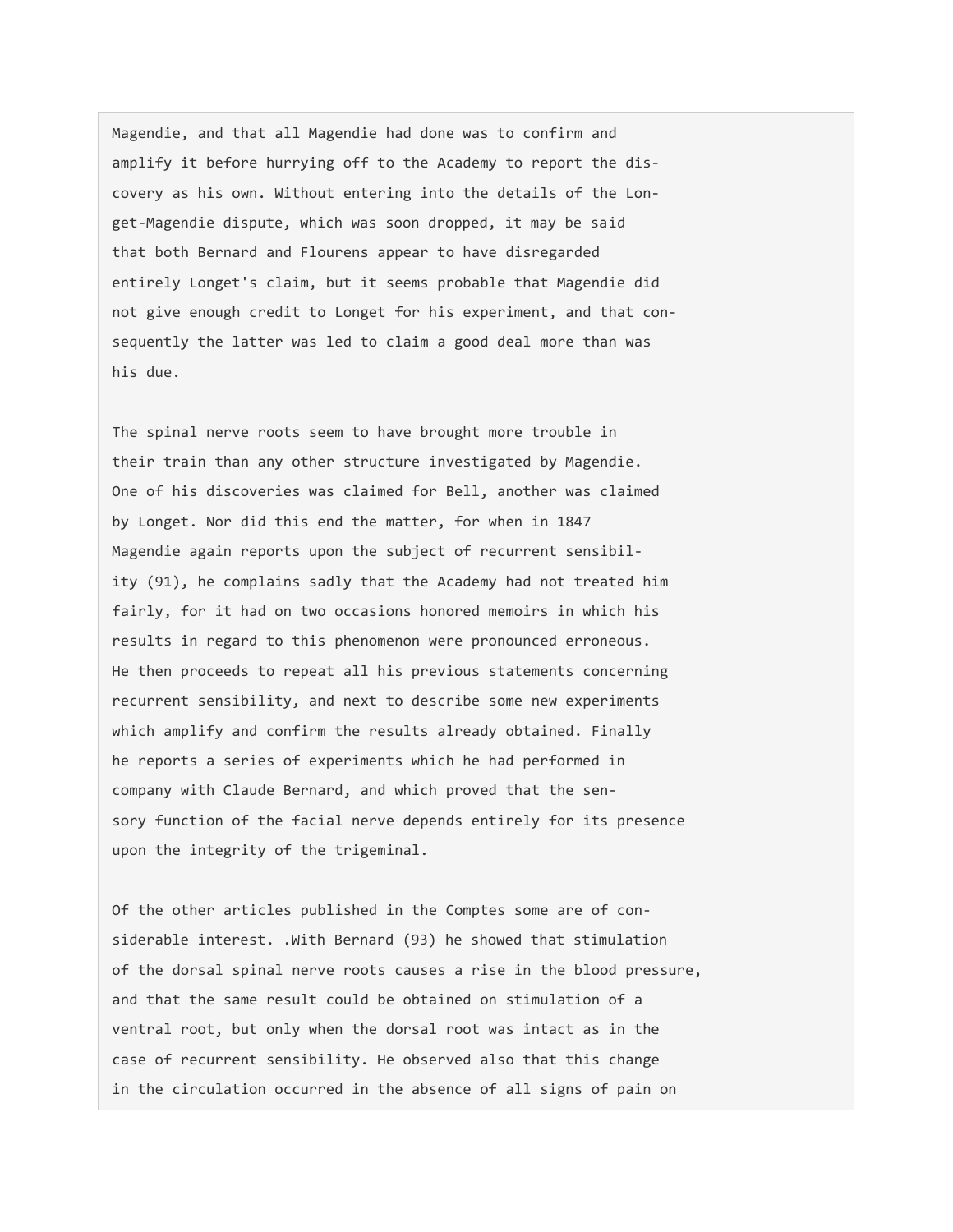the part of the animal.

In another paper (90) he comments on the interest felt by chemists in the study of ferments and catalytic action. He then describes as the result of his own researches the discovery of a new property of the blood, namely, that of converting starch into glucose and dextrine. Starch injected into the blood disappeared and in its place dextrose could be demonstrated.

Besides the articles already referred to there are others of somewhat less interest, such as the three reports on nervous

38 A BIOGRAPHY OF FRANQOIS MAGENDIE.

cases treated with galvanism (80, 81, 85), a note on the composition of the blood in various diseases (86), an article on the action of ammoniimi nitrosulphate on animals and man (78), and another on the cow-pox (88).

It was a custom for each academician to present a copy of his latest book at one of the sessions of the Academy, sometimes accompanying it with a short summary of its contents. Consequently the Comptcs rcndus contains notices and abstracts of many of Magendie's larger works.

Personality of the Academician, Magendie.

Although an able academician, whose clear sight and energy made him invaluable as a worker, the asperity of his character was such that it must have rendered his presence at times a source of great discomfort to his colleagues. "His ineradicable sarcasm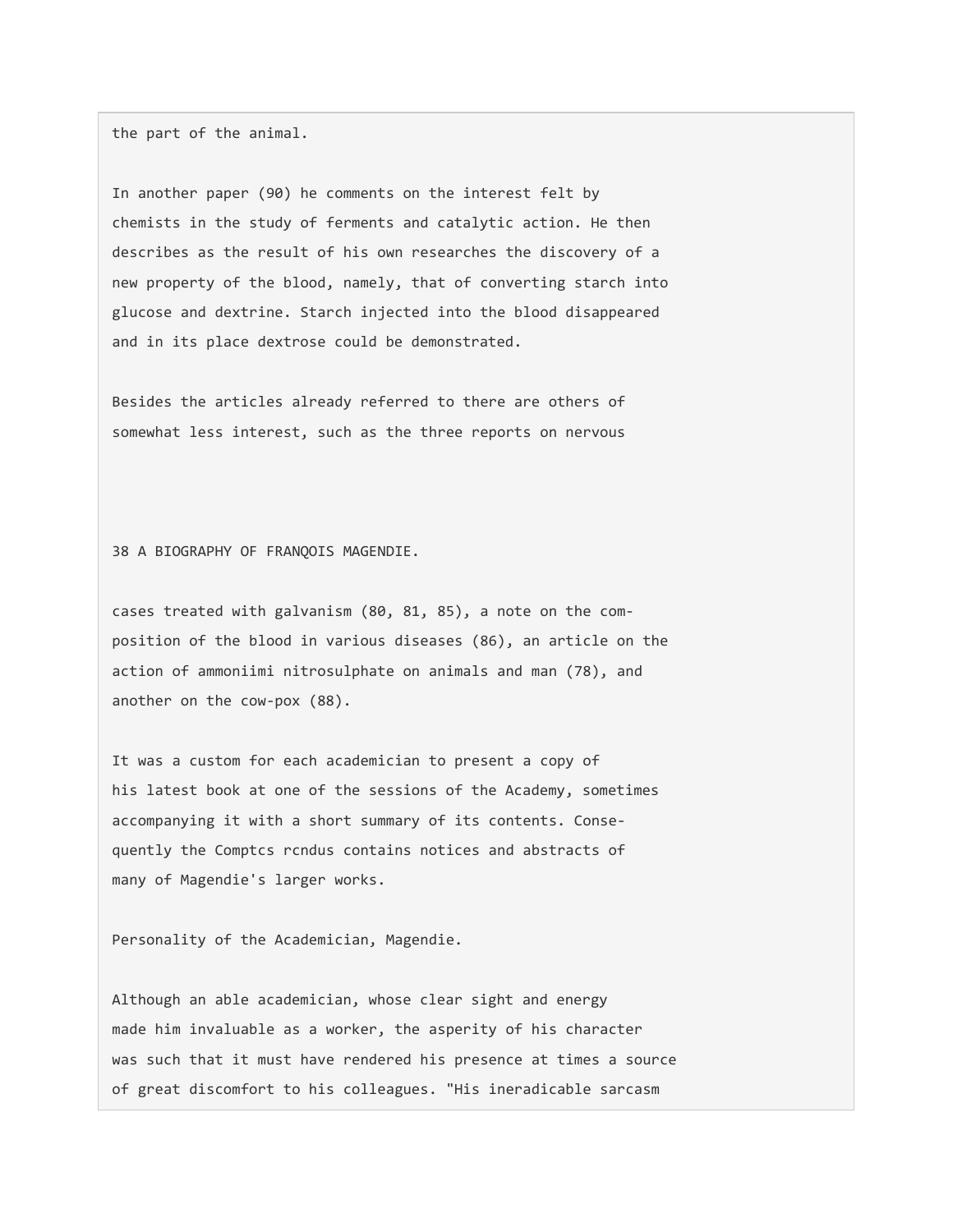spared no one. His abrupt sallies by their very suddenness disconcerted all prevision and set at naught all academic tradition. He never insinuated that an opinion was erroneous or a fact misstated, he plainly said so."

"Our honorable colleague," cried Magendie,^® when Breschet had finished reading his paper on glanders, '^^ "our honorable colleague has just passed judgment in a manner so positive, so absolute, upon certain questions of the greatest importance, that wishing to reply and believing that I can do so with some success, I find myself with no other resource than to employ phrases both sharp and clear, which might compare without disadvantage with those which he has used.

"I say to my honorable colleague, without any oratorical precautions : when you- say that chronic glanders is the same disease as acute glanders you are wrong ! When you say that, chronic glanders is contagious you are wrong again ! When you say that chronic glanders is transmitted to man by way of contagion you are expressing an opinion which nothing proves and which, if it were spread about on the authority of your words, might have the most disastrous consequences.

"I could easily multiply the number of these denials, but I will confine myself for the moment to the three principal points discussed in your memoir. . . ."

The incident above quoted is by no means unique, for Magen-

■<sup>^^</sup>C: Feb. 10, 1840, x, p. 223.

'^^Breschet and Rayer : De 1. Morve chez rhomme, chez 1. solipedes e. quelques autres mammiferes. C: Feb. 10, 1840, x, p. 200.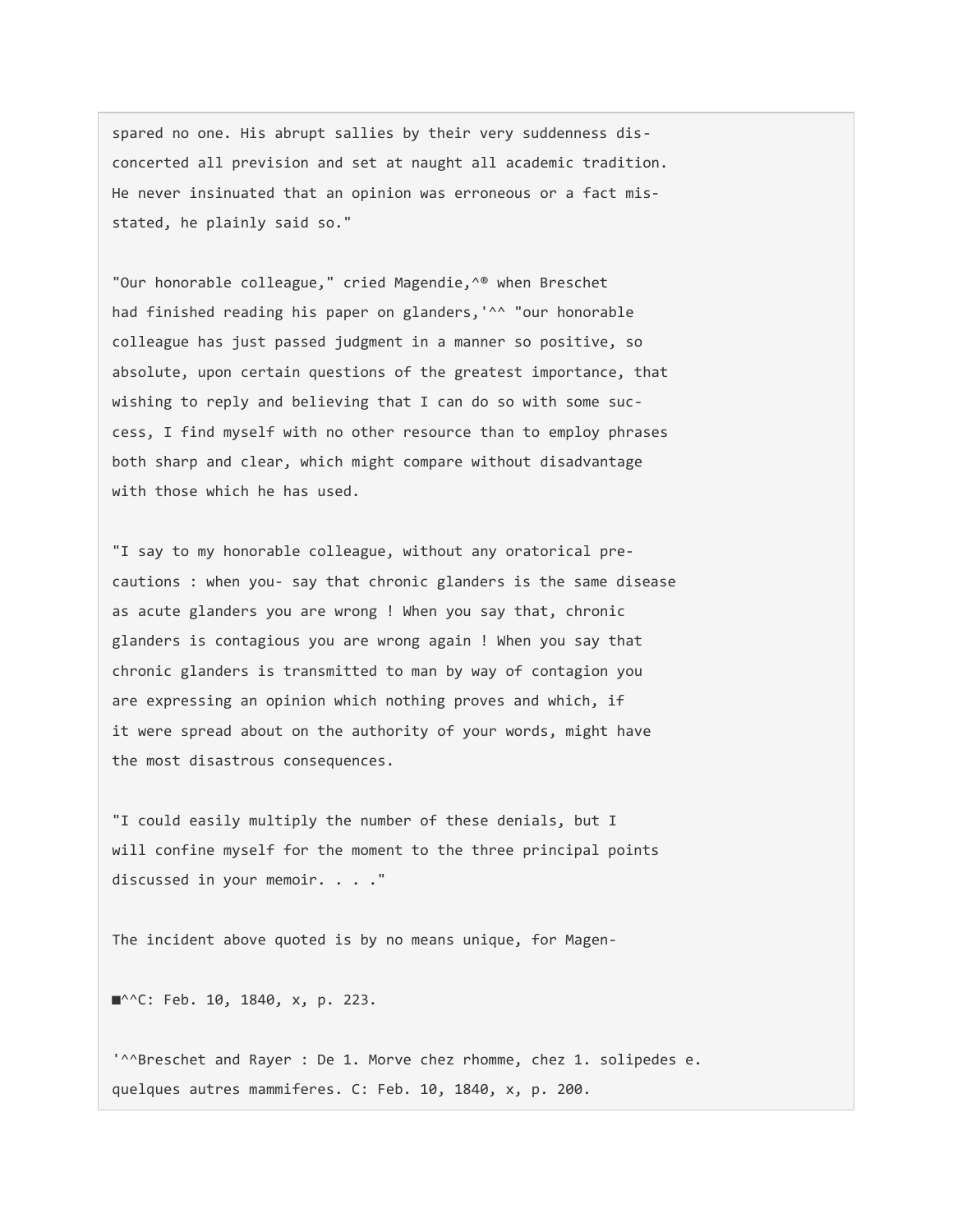THIRD PERIOD, 182I-1855. 39

die never left any room for doubt with regard to his meaningJ^ Flourens moreover intimates that Magendie claimed for himself the whole field of physiology, and that no experiments could be done nor discoveries made without arousing his jealousy. But Bernard leads us to believe that it was really a matter of principle which led him to seek so diligently for the flaws in the work of others, that he might by so doing the more readily arrive at the truth. It is probable that an impartial critic to-day, one who had not himself been roughly handled, as Flourens had been, by this perhaps over-strenuous skeptic, would agree with Bernard and would see in Magendie a rough but honest champion who hacked and hewed his way toward the truth utterly regardless of the more sensitive feelings of others and utterly contemptuous of the shallow euphemisms which society at all times fosters. Magendie's method was, however, so unusual that another instance should be cited to emphasize and illustrate this important trait in his character. One of the best instances of his violent and unexpected attacks is found in the records of the ether controversy which took place in 1847. On February ist of that year Velpeau read before the Academy a note "On the Effects of Ether," '^ He recorded the results of numerous operations with this anesthetic. For the relaxing of muscles in the setting of fractures and the reduction of dislocations, he had also found it most useful. He dwelt upon the wonderful result of ether anesthesia and his discourse glowed with enthusiasm.

Velpeau's remarks, however, called forth a perfect tirade on the part of Magendie,\*\*\* who in a long harangue soundly rated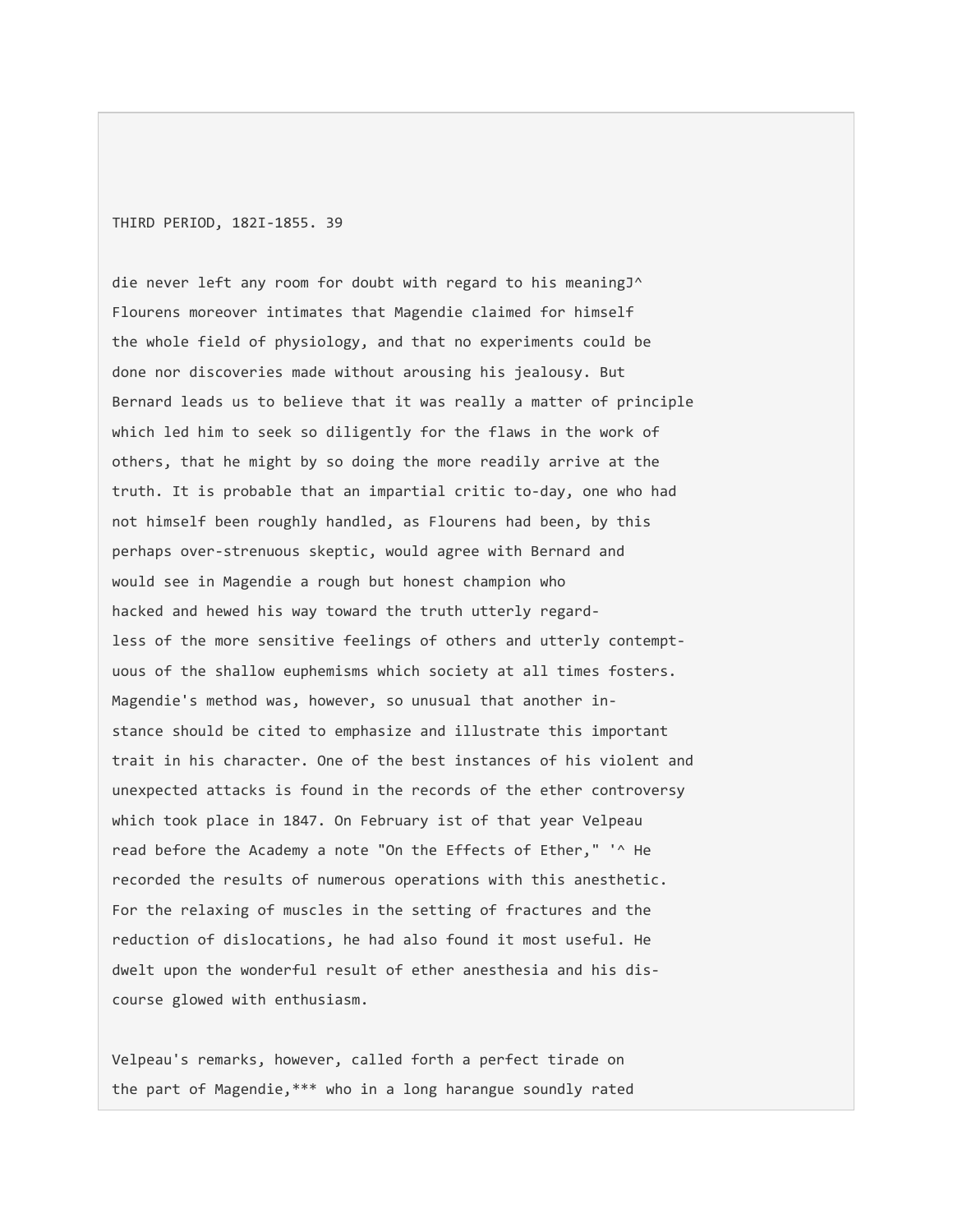the surgeons in general and Velpeau in particular. "The surgeons," said he in substance, though these were not his exact words, "are catering to the public demand for the miraculous and sensational. They perform experiments on human beings which cannot be justified. Our knowledge of this drug is too scanty to warrant this wholesale use of it. Unconsciousness may be produced by other drugs, such as alcohol, but they are not used in operations for very obvious reasons, yet the surgeons hasten to employ ether, a drug with which we are so little acquainted. Might not the use of ether initiate in patients a craving for it? Who, indeed, would commit himself while in a state of complete unconsciousness into the hands of a surgeon when bungling and mal-

''^See C: 1839, ix, p. 776; 1845, xxi, p. 51; and 1849, xxix, p. 417. ■^^Sur. 1. eflFets d. I'ether. C: Feb. i, 1847, xxiv, p. 129. Feb. i, 1847. 8o/&irf.: p. 134.

40 A BIOGRAPHY OF FRANgOIS MAGENDIE.

practice might go on unknown to him? Would one not rather endure the pain? Of what use is an anesthetic which still permits the patients to shout and struggle as though tormented with horrible dreams? Finally, may not the knowledge of the ease with which it can be employed lead to its use for criminal purposes ?"

In replying,^^ Velpeau expressed his great astonishment at Magendie's attack. He resented the implication that he was a rash experimenter. Who indeed in all Europe was more free in resorting to experiments both on man and animals than he who had just attacked the surgeons? Ether had been abundantly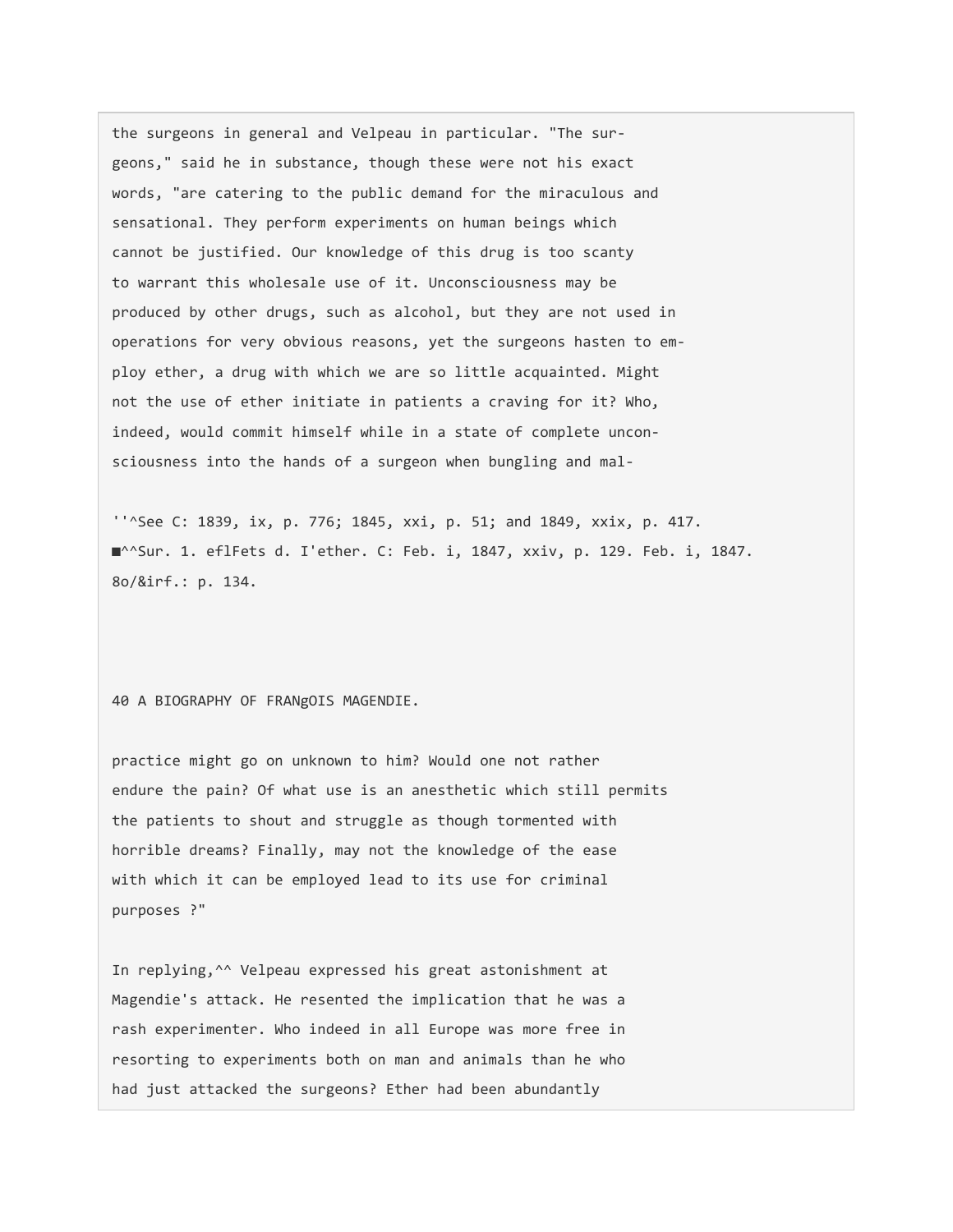tested by the most accomplished persons both in America and in England. Velpeau then at some length explained to the Academy that the facts advanced by Magendie were exceptional and that his fears were groundless. But Magendie was not silenced. "He would not reply," he said, "to M. Velpeau, who had contested none of his assertions. He would, however, show the disadvantages of ether anesthesia. In long operations one dares not use it, for our knowledge of the after-effects of the drug is too scanty ; it is contraindicated in operations near nerves which might be cut or tied but for the warning given by the conscious patient ; in parturition it is worse than useless since it interferes with the normal pains ; in mouth and face operations it should not be used lest the blood should fill up the lungs of the helpless patient. Such examples might be multiplied indefinitely."

The next meeting of the Academy was opened by a paper by Roux on "The Effects of Ether."^- This again aroused Magendie, who at once began a long and vehement discourse<sup>^^</sup> which may be paraphrased and abridged as follows : "If, at the last meeting of the Academy, my words seemed to be marked by a certain degree of animation, I beg you to note that they were directed less against a new therapeutic agent than against the extreme eagerness with which patients have everywhere been experimented upon.

"During the past week the subject of ether narcosis has been engrossing all minds. Among the many cases operated upon, we hear of those in which the giving of ether was accompanied by cries, lamentations and signs of suffering. Three cases have been reported by Vidal, in which there was sensory exaltation

^'C: Feb. i, 1847, xxiv, p. 138.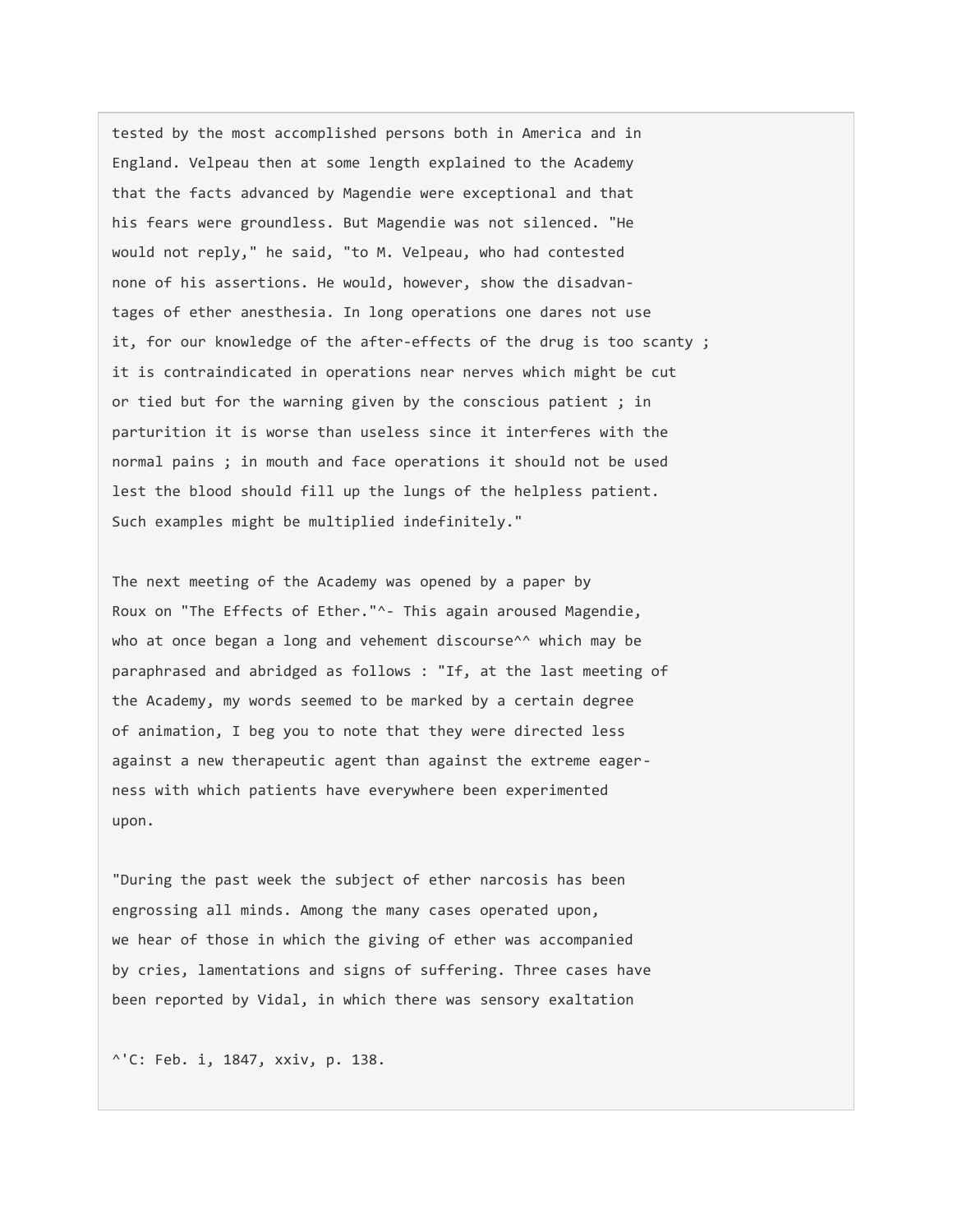82Sur. 1. effets d. I'ether. C : Feb. 8, 1847, xxiv, p. 168.

83/djrf. : p. 170.

THIRD PERIOD, 1821-1855. 4I

SO that the pain of the operation was increased. In three women who had come to the Versailles hospital, for the extraction of some teeth, the administration of ether was followed by convulsions, recurring for several days. In some there have been dreams, the most unpleasant and the most violent and sometimes even a condition resembling delirium tremens. The dreams are sometimes extraordinarily erotic in character. Women thus intoxcated have been seen to rush upon the surgeon-operator with such evident intention that in this singular and novel situation the danger is no longer to the patient, but to the surgeon." [Laughter.]

"I should hope," he continued, "that no one supposes that I had the intention of provoking hilarity. On the contrary, I regard the consequences of ether intoxication as extremely serious. I should be very unhappy if my wife or my daughter had been the subject of scenes similar to those of which I have been a witness, in which chaste and modest girls have been transformed in a few minutes into bacchanals. Might not the taking of ether lead to results similar to those produced by the hashish and opium of the Orient?"

Magendie then proceeded to describe in detail the distressing results of the administration of ether in a case of excision of the tonsils. The facts, he said, had been obtained from a physician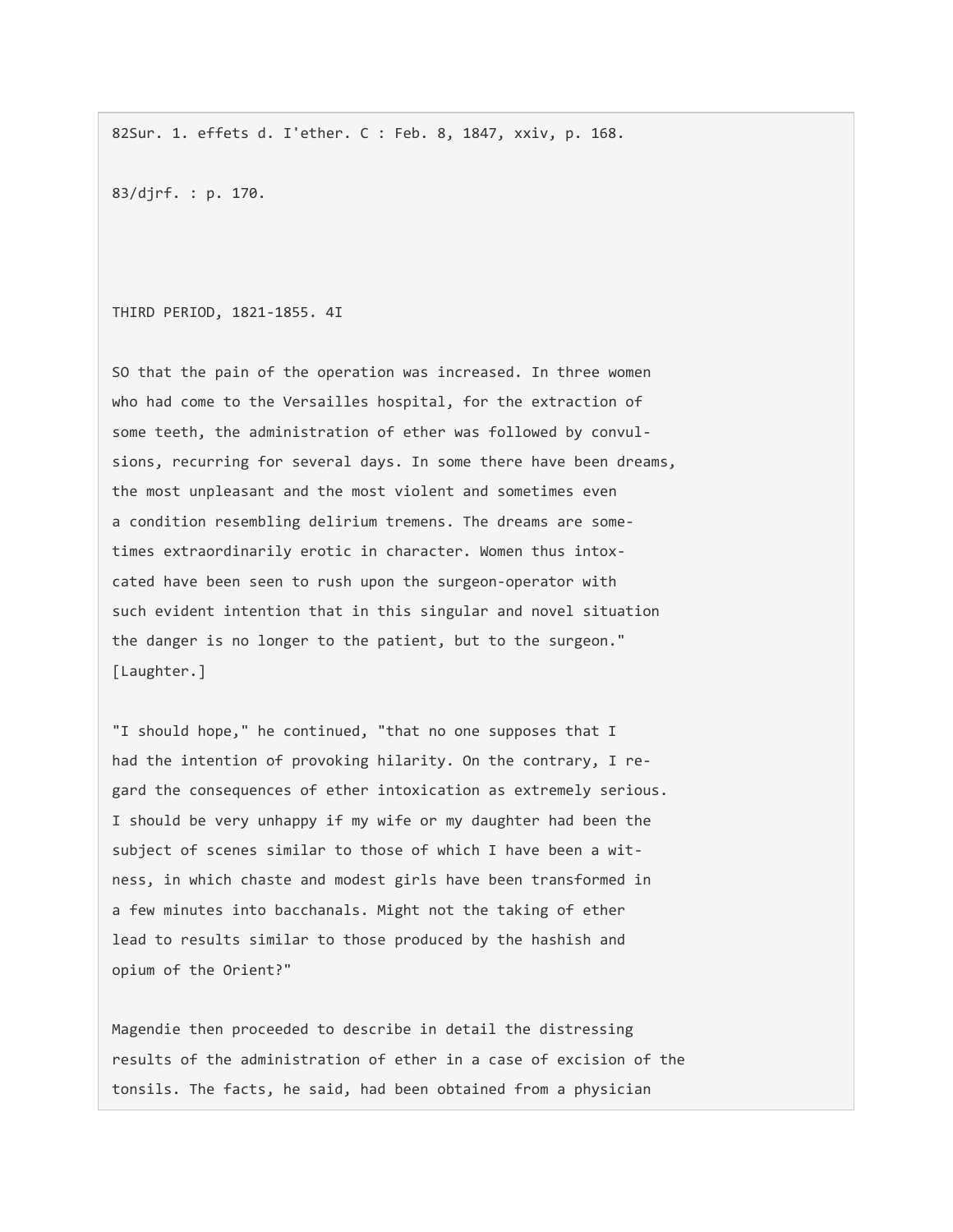who had been present at the operation which took place at the Charite. In conclusion, he expressed his belief that the zeal and activity which had characterized surgeons during the last few days might contribute greatly to our knowledge of the effects of ether anesthesia.

Roux,^\* whose paper had been the cause of this second attack upon anesthesia, replied much as Velpeau had done at the preceding meeting. Magendie's objections were not serious, for such cases as those reported were quite exceptional. Then Velpeau, the surgeon of the Charite, began to defend himself; Magendie had not told all that there was to tell with regard to the tonsilar excision. The young man on whom the operation had been performed, a very neurotic individual, had insisted on being etherized. He had never been completely under the influence of the anesthetic and his subsequent symptoms were due to hysteria. He added that he had never stated that ether was of value in all cases. He knew that in operations in the mouth it

84C: Feb. 8, 1847, xxiv, p. 175.

42 A BIOGRAPHY OF FRANgOIS MAGENDIE.

was of little value and he knew of many other cases in which the usefulness of ether was more than questionable.

This, however, did not close the incident, for a week later Magendie laid before the Academy a letter from M. Constantin James,8=^ confirming the statements made by Magendie with regard to tlie patient at the Charite. Velpeau was, however, prepared for this and forthwith produced a letter signed by his three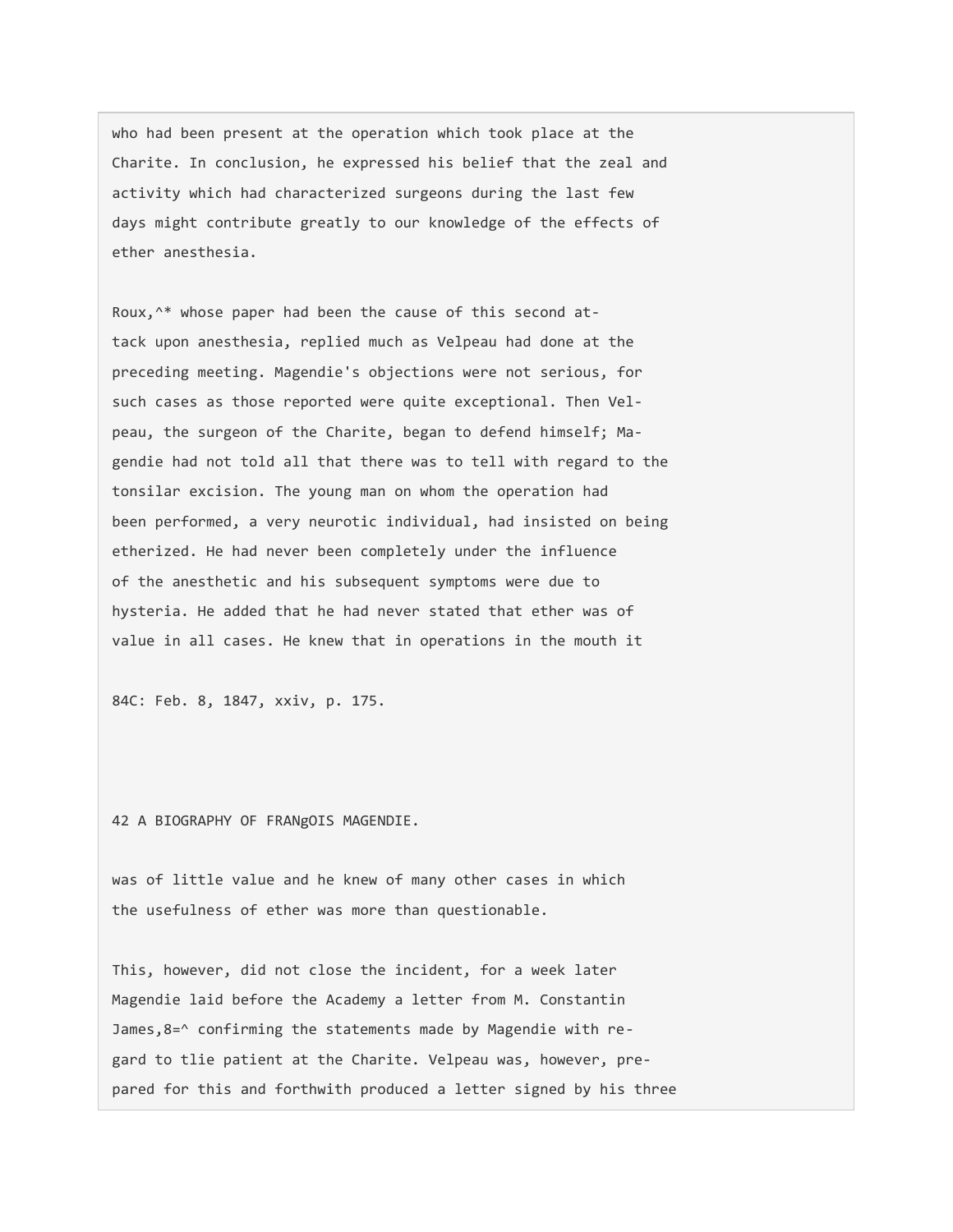internes, who denied some of the assertions made by Magendie. He then proceeded to discuss at length the advantages and limitations of ether anesthesia, concluding with the words: "Finally, there is one remark which I shall permit myself to make to the public and the laity; it is that ether in doing away with pain does not remove the danger of the operation, and that the possibility of operating without suffering is not a reason for operating without necessity."

Then Magendie again spoke i^\*' "Since my colleagues have come to acknowledge the dangers of the administration of ether and the precaution required in using it, I regard the discussion as terminated, the more so if they put into practice the opinions which they profess,

"I do not regard the testimony of three of M. Velpeau's pupils as of equal value to that of a physician and former interne at the hospital in question, but this discussion is becoming personal and ought not to be continued before the Academy."

Magendie then concluded with the following words: "Gentlemen, in throwing myself against the general infatuation, in protesting against experiments made upon men with a substance of whose properties we have not a complete knowledge even today, I knew very well that I would raise up formidable opposition. But I declare that after having devoted so many years to. labors which, unless I deceive myself, have not been sterile for the welfare of humanity, I had not expected to be represented as the apostle of pain, and, shall I say it ? as opposing a useful discovery for the sole reason that it uid not emanate from myself ! But what does it matter ! I have the consciousness of having performed a duty in putting my colleagues and the Academy itself on guard against an innovation which, though it may have some day a real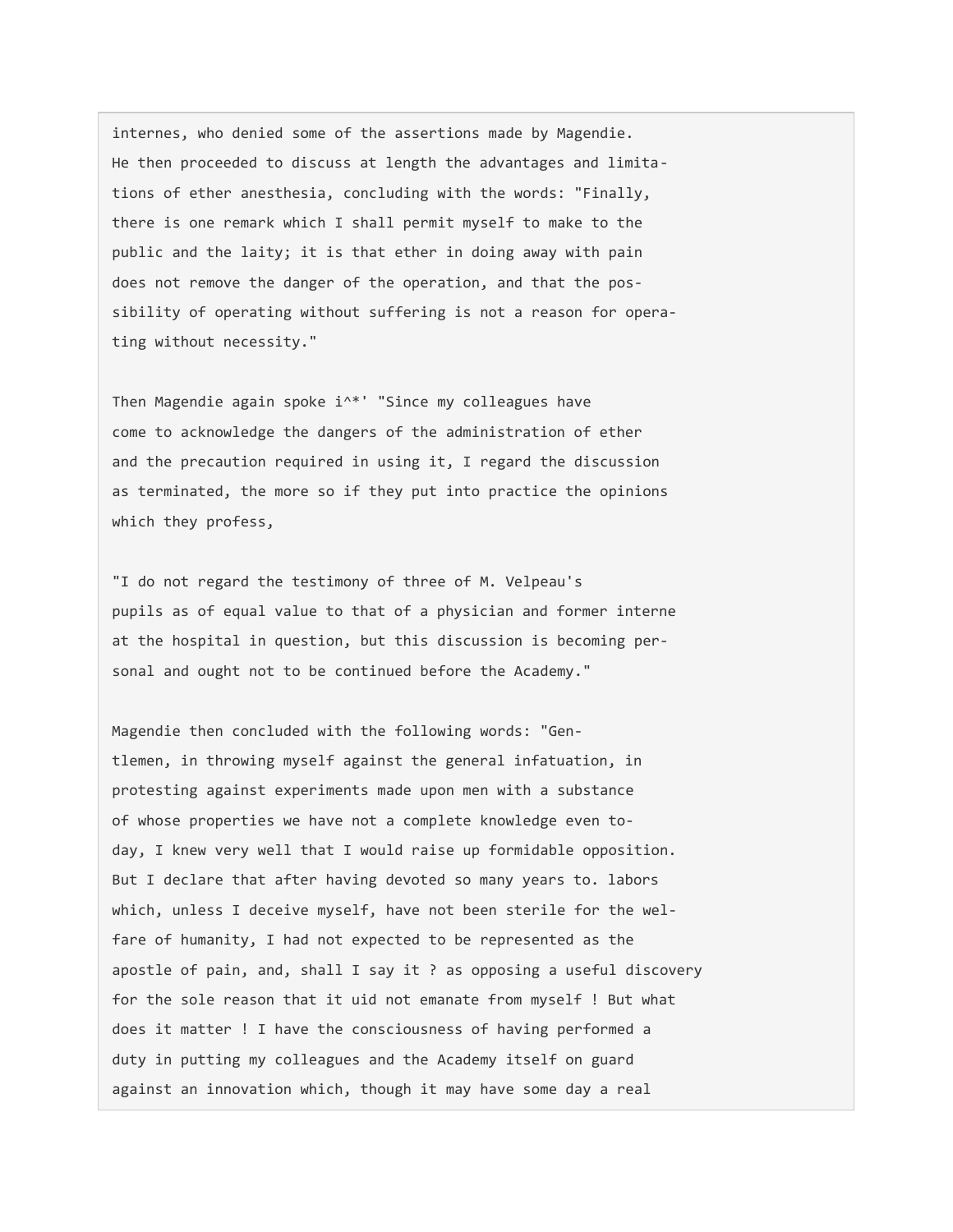utility, has already resulted in sad consequences and can be the occasion of deplorable abuses."

As has already been stated, this is by no means the only in-

86C: Feb. 15, 1847, xxiv, p. 230. 8c/fcic/. : p. 238.

THIRD PERIOD, 182I-1855. 43

Stance" of Magendie's belligerent nature. Sometimes, as in his dispute with M. Payen, he was shown to be clearly in the wrong, having been guilty of unintentional misstatement. In this case Magendie frankly and publicly acknowledged^^ his error when it was shown to him.

MEDICAL PRACTICE.

"The Great Idol of Human Credulity."

We have seen that as a man of science the two most characteristic traits of Magendie were his skepticism and his devotion to the experimental method. These characteristics also found expression in his practice of the profession of medicine. "To the young practitioners vaunting the success of their prescriptions, he would reply with good-natured sarcasm: Tt is evident that you have never tried the plan of doing nothing.' If the extreme simplicity of this kind of treatment called forth not unreasonable objections, 'Be assured,' he would add, 'that for the most part when disturbance manifests itself, we cannot discover the causes; we can at most only perceive the effects. Our only usefulness in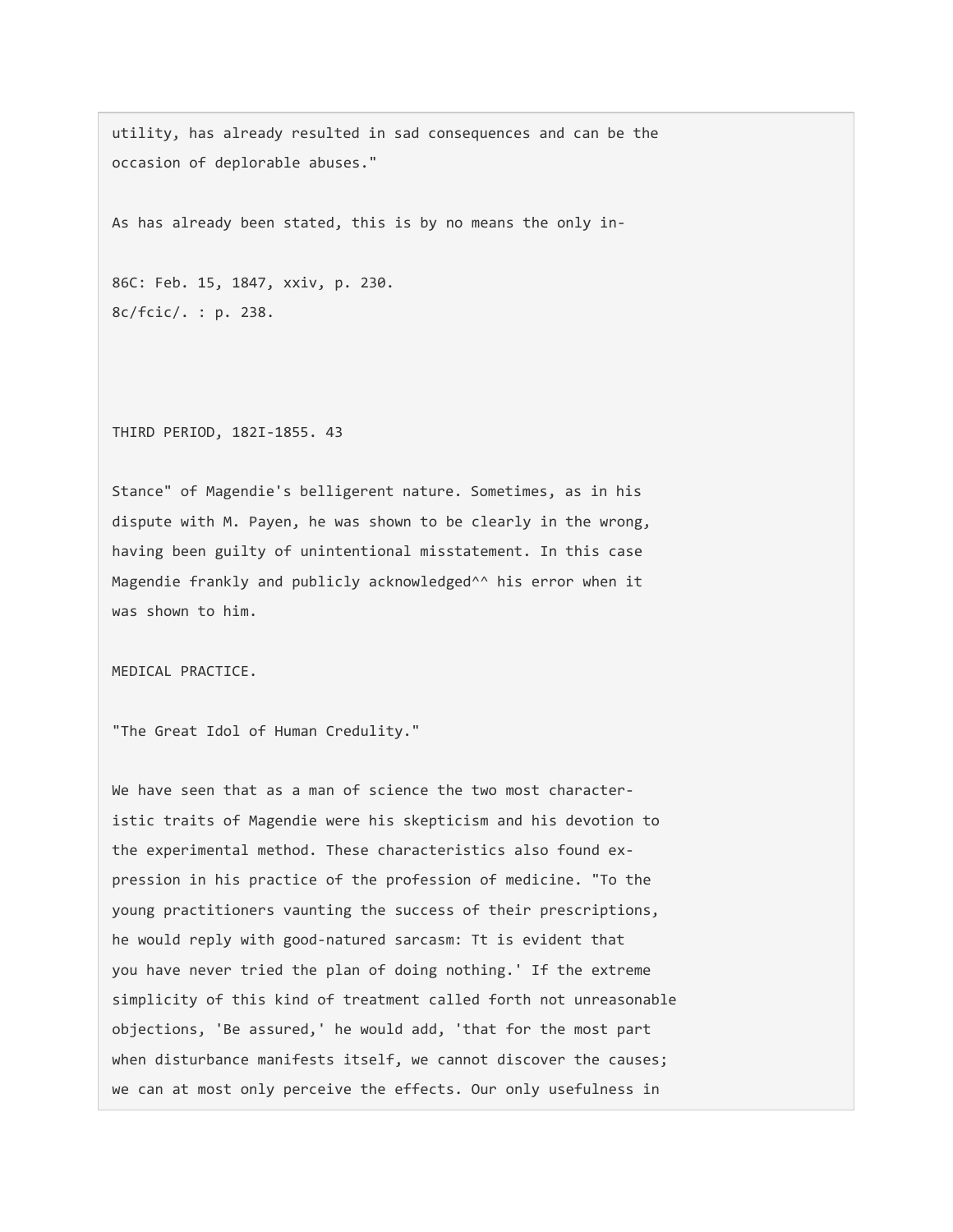the presence of nature, which in general tends to the normal condition, consists in not interrupting her ; it is only now and then that we can aspire to be sufficiently skilful to aid her.' " ^®

"This disease," said he, in one of his lectures at the college, "is rather an indisposition than a true malady ,\*\*<> at least when not aggravated by treatment. For if the physician appears to give it importance, if he makes frequent visits to his patient, if he questions him gravely, advises bleeding and other energetic measures, it is possible that a simple indisposition may become a serious or even fatal illness: one has only too many examples of this. But if you content yourself with that which simple preservation indicates, if the patient being a little cold is warmed, if you have him drink some aromatic infusion, it is certain that the disease will then be a slight affection which will never entail a serious mishap." His bluntness and skepticism seem never to have interfered with his success in practice, for his reputation was such that many in their confidence in his integrity and skill

s^See also the discussion following the report of Regnault. C: 1841, p. 1076.

88C: March 6, 1843, xvi, p. 554; and March 20, 1843, xvi.

89F:p. 39-

"cholerine."

aoLegon sur le cholera-morbus, pp. S-6. Magendie is here speaking of

44 A BIOGRAPHY OF FRANgOIS MAGENDIE.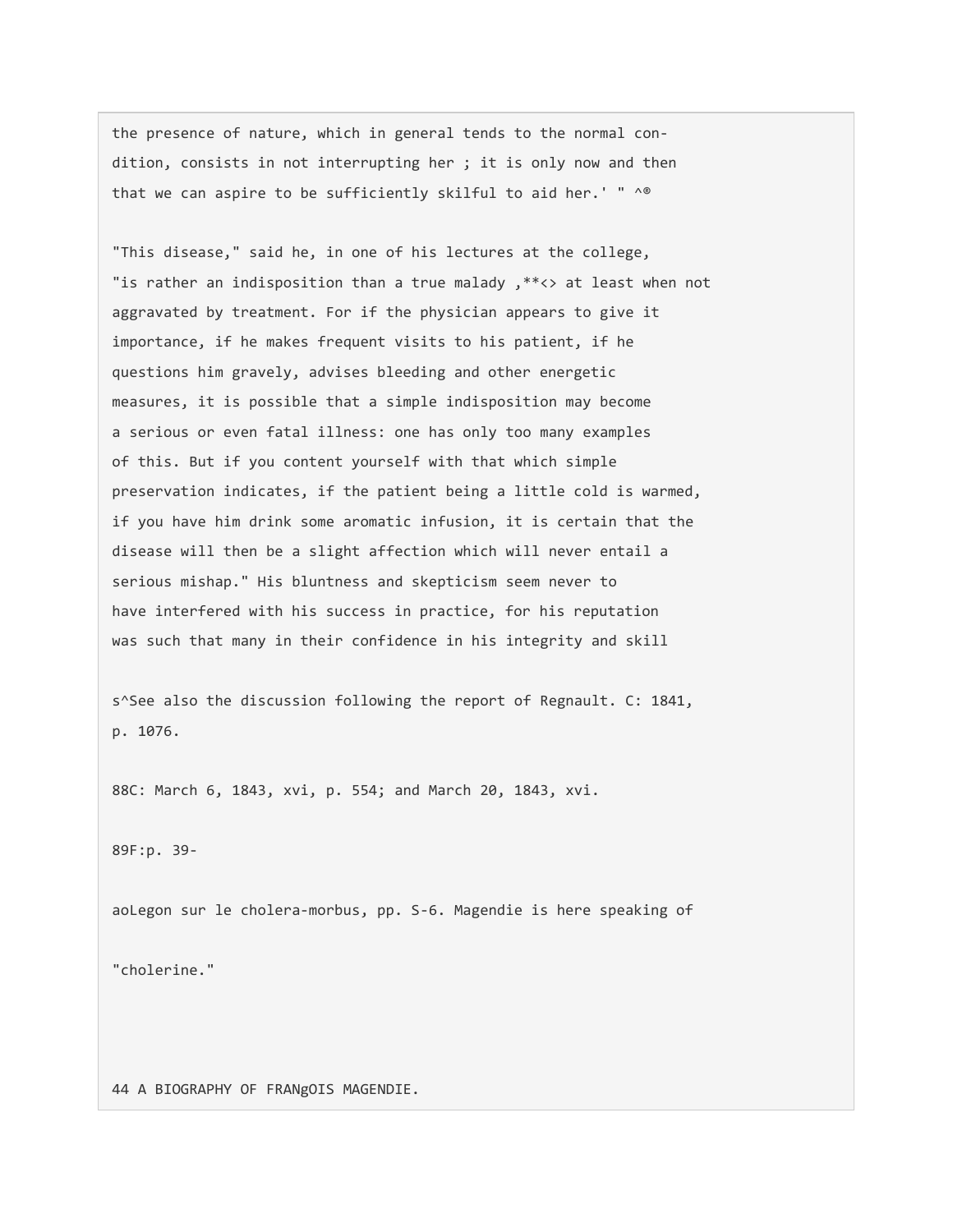were more than ready to overlook his eccentricities, one of which was, as has already been stated, his refusal to "bow before the great idol of human credulity." In this connection Flourens tells the following amusing anecdote.®^ "On a certain occasion, on leaving a little boy whose condition presented alarming symptoms, he said: 'Let him do just what he pleases; that is all I prescribe.' Usually sparing of his time and visits, he lavishes both in behalf of this child, but adds nothing to his medication. On the evening of the third day, all at once his brow clears, and taking the invalid by the ear, he exclaims: 'Little rogue, you have not allowed me a moment's rest'; and giving him a little slap, 'Get up now and run about.' The delighted father asks, 'What then was the matter with the child'? 'What was the matter? Ma foi, I don't know; neither I, nor the whole faculty, if they could be honest with you. But what is certain is that everything has returned to its normal state,' and with this he disappeared."

Naturally, the lovers of medical miracles were rudely shaken when he told them that their only malady was a craving for being gulled, and it is probable that no would-be invalid ever came twice to him to be consoled for imaginary ailments.

But Magendie always preferred hospital to private practice. There he seems to have been beloved, for the poor patients of the Salpetriere^- presented him with a memorial when, in 1830, he quitted that hospital for the Hotel-Dieu.

Now it ought never to be supposed that Magendie's skepticism paralyzed all his therapeutic efforts. Magendie was, above everything else, an experimenter, and if he did not accept traditional methods of treatment, he followed the suggestions of the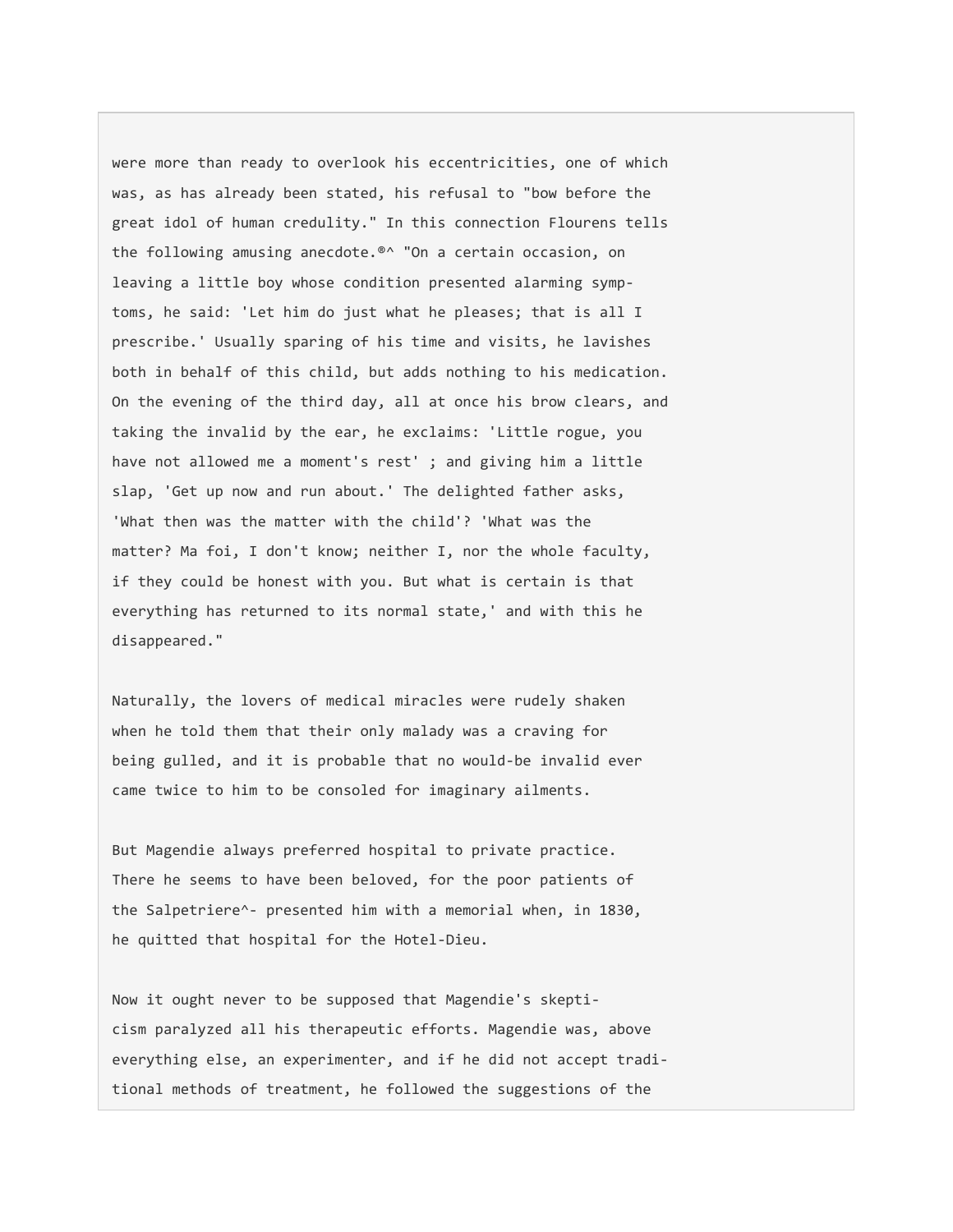experiments which he had himself performed on animals. Of the many instances of the way in which Magendie turned his laboratory experience to practical use the following may be cited ; not, however, because the results in these cases were most satisfactory, but because the account is perhaps the most dramatic.

In the article entitled "Experiments on Hydrophobia" (27), Magendie comments on the impotence of all known drugs in

»iF : pp. 39-40.

'•'-Magendie received the appointment of Medecin Suppleant to the Salpetriere, July 12, 1826 (Dubois, p. 180). La Salpetriere has now the oldest hospital buildings in Paris. It is remarkable for the extent of its grounds and buildings, which cover some seventy-four acres. It was founded by Louis XIV. as a refuge for old women, and received its name from some saltpetre mines which had occupied the same site.

THIRD PERIOD, 182I-1855. 45

combating this terrible disease. He then vividly describes his method of dealing with a mad dog which he had been hastily summoned to see. It appears that Magendie had noticed that a depression, especially of the nervous system, always occurred in animals when water had been injected into the circulation. He therefore called to his aid several students on whose courage, address and coolness he could rely, seized the frenzied animal and injected sixty ounces of water at 40° C. into the jugular vein, from the peripheral end of which ten to twelve ounces of blood were simultaneously withdrawn. The animal at once became quiet and soon went to sleep. At the end of five hours,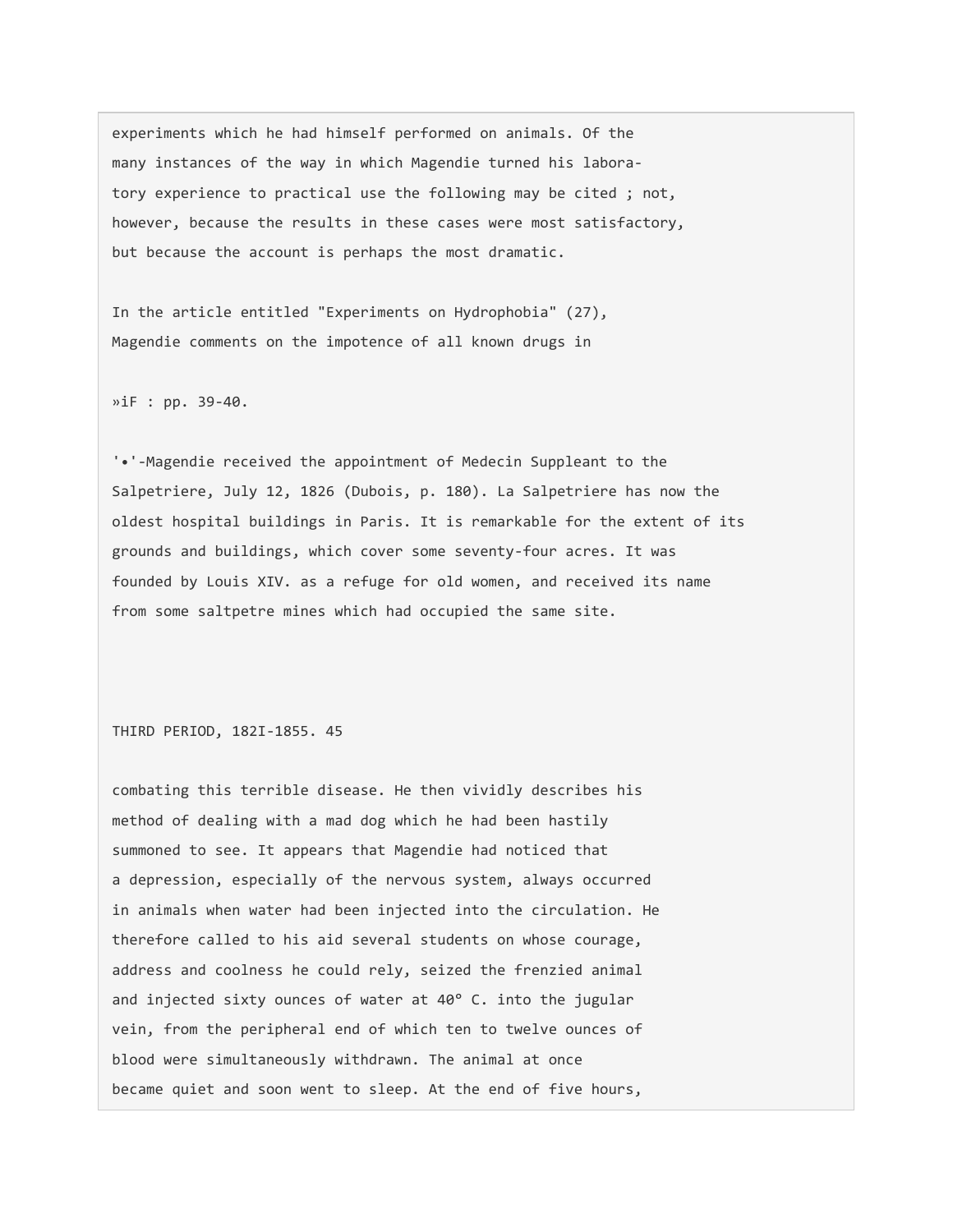the dog showed some difficulty in respiration and in this state died, but, adds Magendie, doubtless with a feeling of satisfaction, "there was never any return of the rabies."

Not long afterwards Magendie was sent for by M, Caillard, resident physician at the Hotel-Dieu, to come to a case of hydrophobia in its last stages (48). Magendie found the patient strait- jacketed and in a desperate plight. Seeing that death was imminent, he felt justified in resorting to heroic measures. He therefore had the man held firmly while he injected a considerable quantity of water into a vein of the forearm. The injection required one hour and forty minutes, the pulse fell from one hundred and eighty to eighty, the patient became calm and drank water, the strait- jacket was removed. The man now appeared quite normal and was without fever. On the eighth day the patient died, not of rabies, however, but of pyaemia. This case also was a source of satisfaction to Magendie, for he had cured the man of hydrophobia. As for the pyaemia, he was at a loss to account for its origin, which is not much to be wondered at, seeing that the nature of septic infections was at that time (1823) quite unknown.

Such was the physician who, in 1828, was proposed by his friends as a candidate for the vacant chair of medicine at the College de France. But his coldness and reserve antagonized the Minister, so that Recamier®^ received the appointment instead.

93Joseph-Claude-Anthelme Recamier (1774-1852), in 1801, was appointed physician to the Hotel-Dieu, and succeeded Laennec as professor of medicine, in 1826. In 1831, after his resignation, he retired for a time to Switzerland. Returning to Paris, he became a practitioner of great reputation.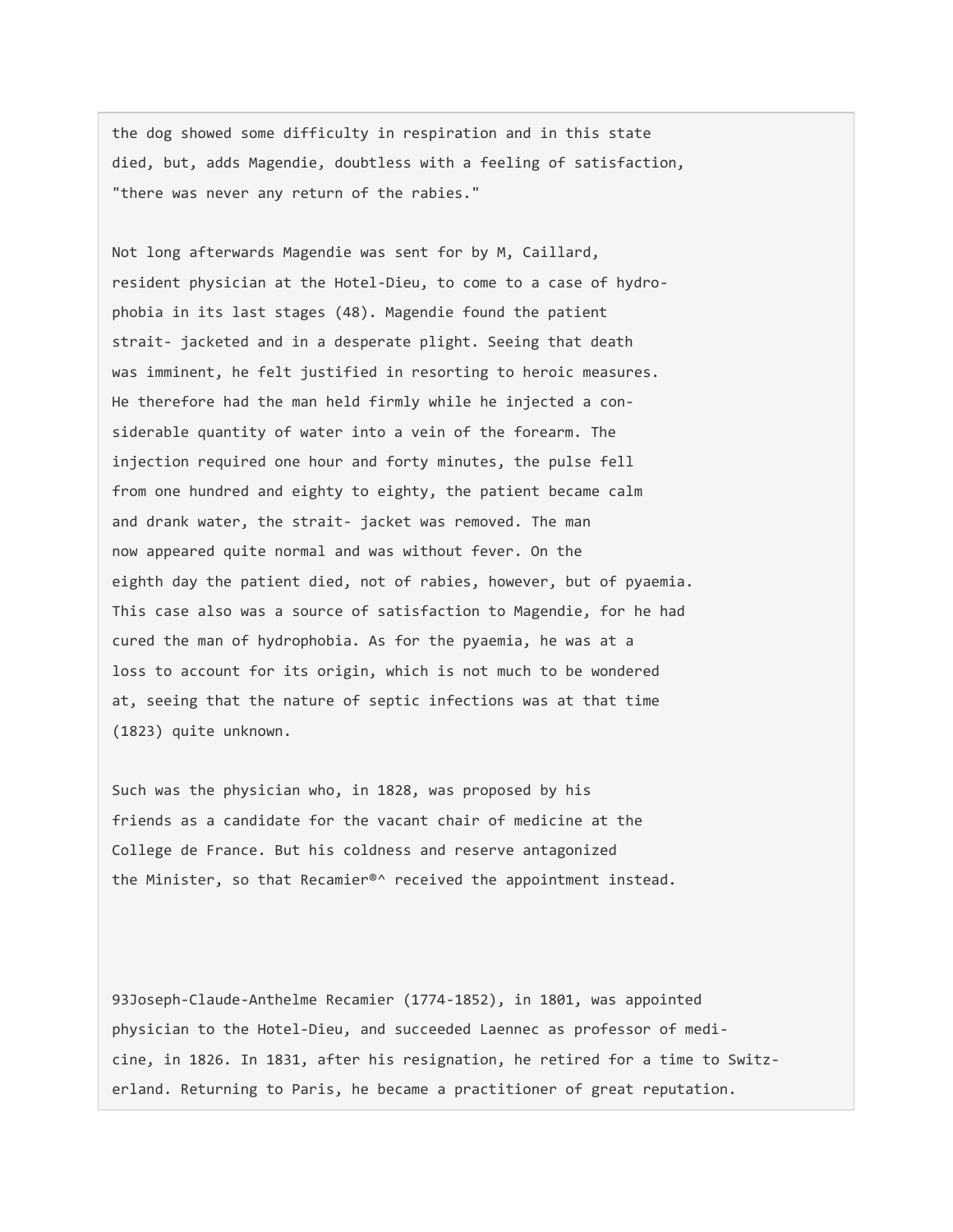He was an ardent vitalist.— A. Boullee. Article: "Recamier." In: Biographic Universelle (Michaud) Ancienne et Moderne. Paris. Vol. 25, p. 292.

46 A BIOGRAPHY OF FRANCOIS MAGENDIE.

THE COLLEGE DE FRANCE.

Nomination, 18^0.

In 1830, Recamier, who at that time was Professor of Medicine at the College de France, refused to take the oath of allegiance to the newly proclaimed"\* King, Louis-Philippe, and his Chair at the College consequently became vacant. "This Chair," said Claude Bernard,®'\* referring to this period, though the words were spoken twenty-five years later, "cannot be compared with any other. It is not such a Chair as that in the Faculty of Medicine, for example, which remains limited to the same special branch of pathology in fixed relation to the other Chairs, which taken all together represent to the student the sum of our knowledge of the medical sciences. In the College de France it is abstract science only which should be kept in view and this Chair should comprise the sum of scientific medicine in its greatest universality and in the highest expression of its progress. But this collection which we call medicine is composed of a host of special sciences — anatomy, physiology, pathology, and so forth. All these sciences, which constitute medicine, have not been developed simultaneously, but, on the contrary, successively and incompletely. Now since it is impossible to embrace this whole collection at once, the Chair of the College de France has always represented progress, in medi-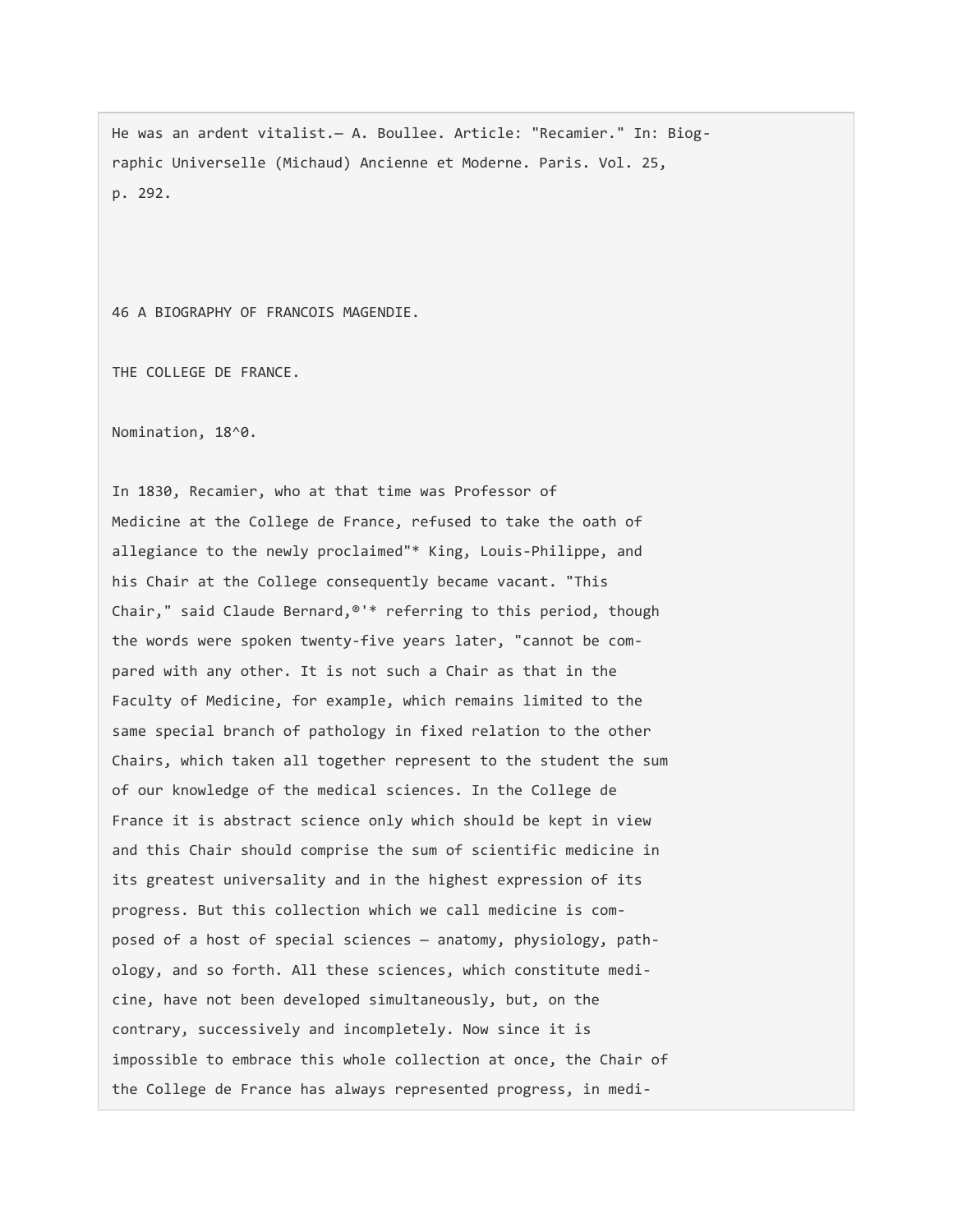cal science, in whatever branch it was most conspicuous at any time. As a result, the character of the course should vary in the dififerent periods of the science, according as scientific progress is present in one branch of medicine rather than in another. This is what I wish to prove by casting a glance back over the list of professors who have succeeded each other in the Chair since its foundation in 1542. I shall take from it certain names at random: Vidus Vidius (1542) ; Sylvius, or Du Bois»« (i55o) ; Riolan (1604); Guy-Patin (1654); Tournifort (1703); Astruc (1732); Ferrein (1742); Corvisart (i794); Laennec (1831) \* \* \* I ask you what tradition or relation could be established between such different men as those whom I have just enumerated? Their names alone show the successive modifications of the Chair in relation to the needs of the day and the progress of the science." "And now," asked Bernard, "which

e^Louis-Philippe accepted the title of king August 9, 1830.

»5B : p. 22.

sBJacobus Sylvius, or Jacques Du Bois.

THIRD PERIOD, 182I-1855. 47

of the medical sciences is to-day the most active and shows the most rapid progress? It is obviously experimental physiology."

The opinion which Bernard expressed in 1855, seems to have been held by many in 1830. Unquestionably Magendie, as the representative of the rising science of experimental physiology — a science which dominated the chair of medicine at the College for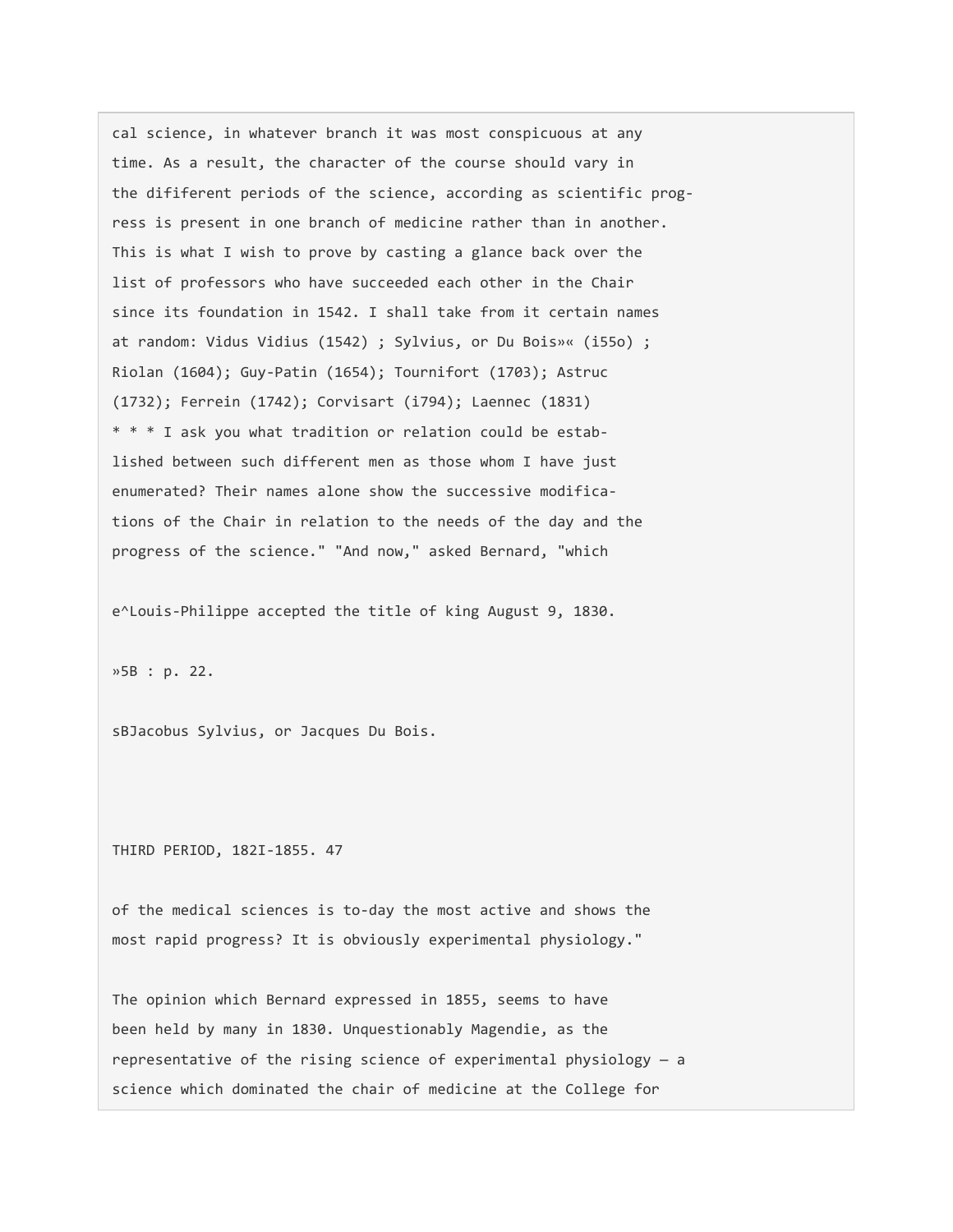the next fifty years — was the proper successor of Recamier.

Already, in June and September, 1830, there had appeared in the Gazette Medicale de Paris^'' an article which doubtless expressed the opinion of some of those best competent to judge. After a severe but impartial criticism of Magendie's work and views, this article ends with a still sharper criticism of the Faculty of the College and with an expression of the hope that Magendie might succeed in obtaining the nomination. The concluding paragraph reads as follows : "The choice of men in the reorganization which is being prepared will be significant. \* \* \* The Faculty is careless, the instruction is lacking in breadth. It is necessary to remedy these two defects and this can be done only by the judicious renovation of the personnel of the school. Each new name indicates the principle which presides over this regeneration. The name of Magendie gives a guarantee in this respect and this is why we speak it at this time. M. Magendie enjoys a name which is pretty well renowned in the world of savants, and a reputation for independence which we believe to be well merited ; the school can only gain by joining him to itself, for it will acquire thereby the consideration of those beyond its own circle and an element of independence within itself. With regard to the interests of science, we have no doubt that these will be sufficiently served by this appointment ; for with M. Magendie there will enter into the school a new scientific spirit dififerent from that which now dominates there. He will bring there new doctrines which, though we are a long way from endorsing them, ought to have a voice. Teaching bodies, like all other bodies, become modified in spirit only very slowly; they willingly live under the domination of traditions ; the principal characteristics of their doctrines are conservatism and exclusiveness. When one considers that at the time of the mighty invasion of the system of M. Broussais<sup>®</sup>^ the school could not be appreciably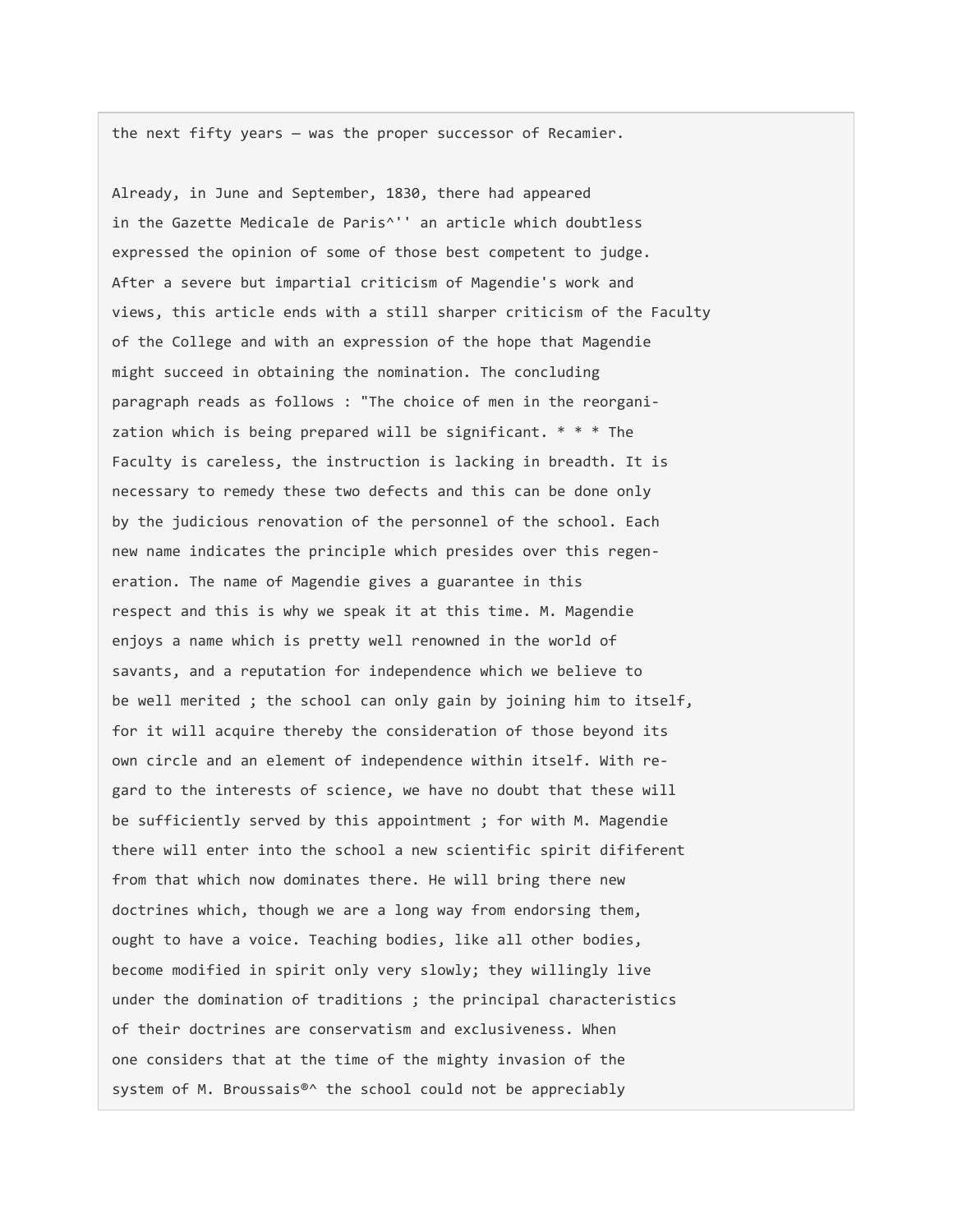'^Vol. I, pp. 223 and 326. June 12, and September 4. 1830.

"'^Franqois-Joseph- Victor Broussais (1772-1838) was born at St. Malo, and came to Paris in 1799, where he obtained his degree in 1803. In 1805, he became an army surgeon, serving in Germany, Holland, Spain and Italy,

48 A BIOGRAPHY OF FRANgOIS MAGENDIE.

affected and opposed the invasion with an unshaken firmness, one wishes to see broken in some way that solidarity, that uniformity of ideas which has in it something of egotism and lethargy. The acquisition of men with fixed and inflexible opinions of their own will contribute to this happy change. We are indeed a long way off, we repeat it, from wishing too great success to the theories, be they general or special, of M. Magendie, and if their implantation in the school seems to us to be good, it is not so much because of their intrinsic value as because they are very different from those which long custom has rendered sacred there. The ideas of M. Magendie will break up uniformity and stimulate activity." ®®

Magendie received the appointment and in the year 1830 took possession of the Chair of Medicine at the College. The opportunity had at last arrived for introducing into the forefront of medical teaching in Paris the ideas which had made him famous in physiology, and of establishing in medicine the experimental method. But Magendie's activity in this field was destined to receive a sudden, though only temporary, check.

Cholera in Paris, 1832.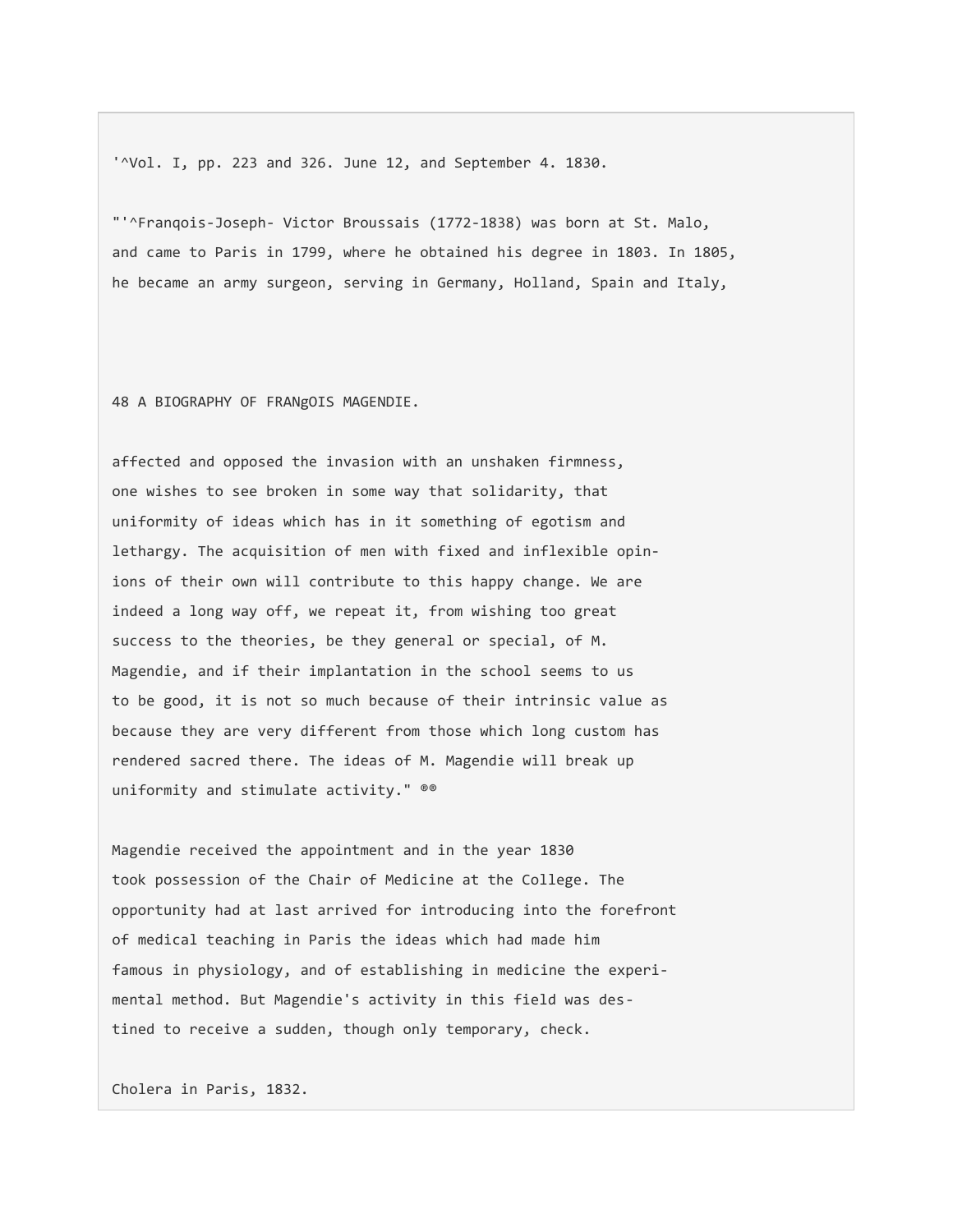In 1826, a cloud began to gather in the valley of the Ganges. It grew slowly and gradually spread westward. It arrived at Cabul in 1827, and in the next year reached the Persian capital, driving the Shah and his terror-stricken court in flight to the mountains. It was the second pandemic of Asiatic cholera^"" and now it crossed the frontier and swept down upon Europe. Ohrenberg was smitten in 1829. For a while St. Petersburg was protected by a triple cordon of troops, but soon the pestilence crept in through the lines. Leaving death and riot in its wake, the cholera passed from St. Petersburg to Cronstadt, Hamburg, and

and returning to Paris in 1814. His doctrine resembles that of John Brown. It points to excitation or irritation as the fundamental phenomenon of life, and to an over-irritation as the principal cause of disease. His lectures were attended by crowds of enthusiastic students. His "Examen de la doctrine medicale generalement adoptee" (1816) drew upon him the hatred of the whole medical faculty. By degrees his views were accepted, and, in 183 1, he became professor of pathology in the Academy of Medicine.

•'»"EIles briseraient I'uniformite et provoqueraient du mouvement." looSee: E. C. Wendt. A Treatise on Asiatic Cholera. New York, 1885; page 16. Also: A. Hirsch. Handbook of Geographical and Historical Pathology. Transl. by Chas. Creigliton. London, 1883. Vol. i. page 397-

THIRD PERIOD, 182I-1855. 49

thence to Sunderland.^"^ Meanwhile, it had crossed the PoHsh frontiers, overridden the Prussian and Austrian armies posted to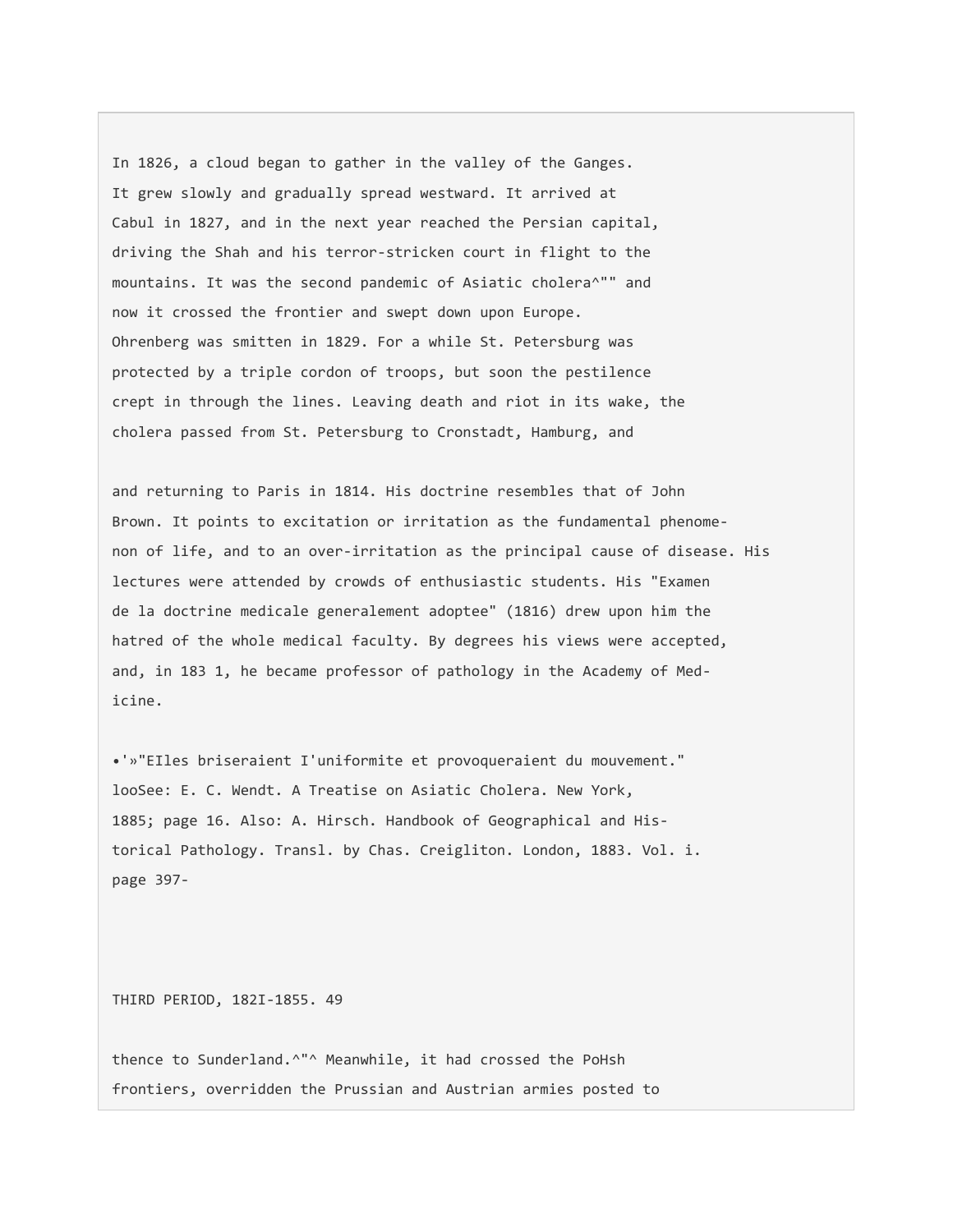intercept it, and devastated Germany.

In 1832, Magendie came before the Academy. "I am a physician," he said, ^°- "and that vocation calls me to the focus of evil. I am going to Sunderland, hoping that by studying the cholera in the place of its appearance I shall bring back from there some useful suggestions. Give me more authority by making me your delegate." Accompanied by Guillot, ^"'' he proceeded to the infected seaport. Thence, he was directed to the seat of the first outbreak among the fishing population scattered along the coast. Here he found collections of individuals dwelling in most miserable huts, exposed to dampness, filth, and vice ; living, sleeping and eating among the dead and dyin;.<sup>^</sup>, with instincts so brutal as to preclude the hope of any helpful intervention. Dejected he returned to Paris, where to the often repeated question "What shall we do?" he could only answer sadly, "I do not clearly know."

How the disease reached Paris<sup>^</sup>"\* is unknown, but there seem to have been unreported cases there before the great outbreak on March 24, 1832. By the first of April the mortality had risen to 500 a day, and before the end of three weeks 7,000 persons had perished. The Parisians at first met the cholera with the careless bravado which characterized them, but as the disease spread, this changed into a panic. Most of the Deputies and Ministers fled, but the Royal Family remained in Paris. King Louis-Philippe was only restrained from visiting the Hotel-Dieu by the efforts of his councillors. The Duke of Orleans went in his stead, accompanied by the Minister Casimir-Perier. The latter was smitten by the disease and died.

"The rich," said Magendie,^\*\*^ "will not lack physicians," and he turned his steps towards the Hotel-Dieu. Physicians, Sisters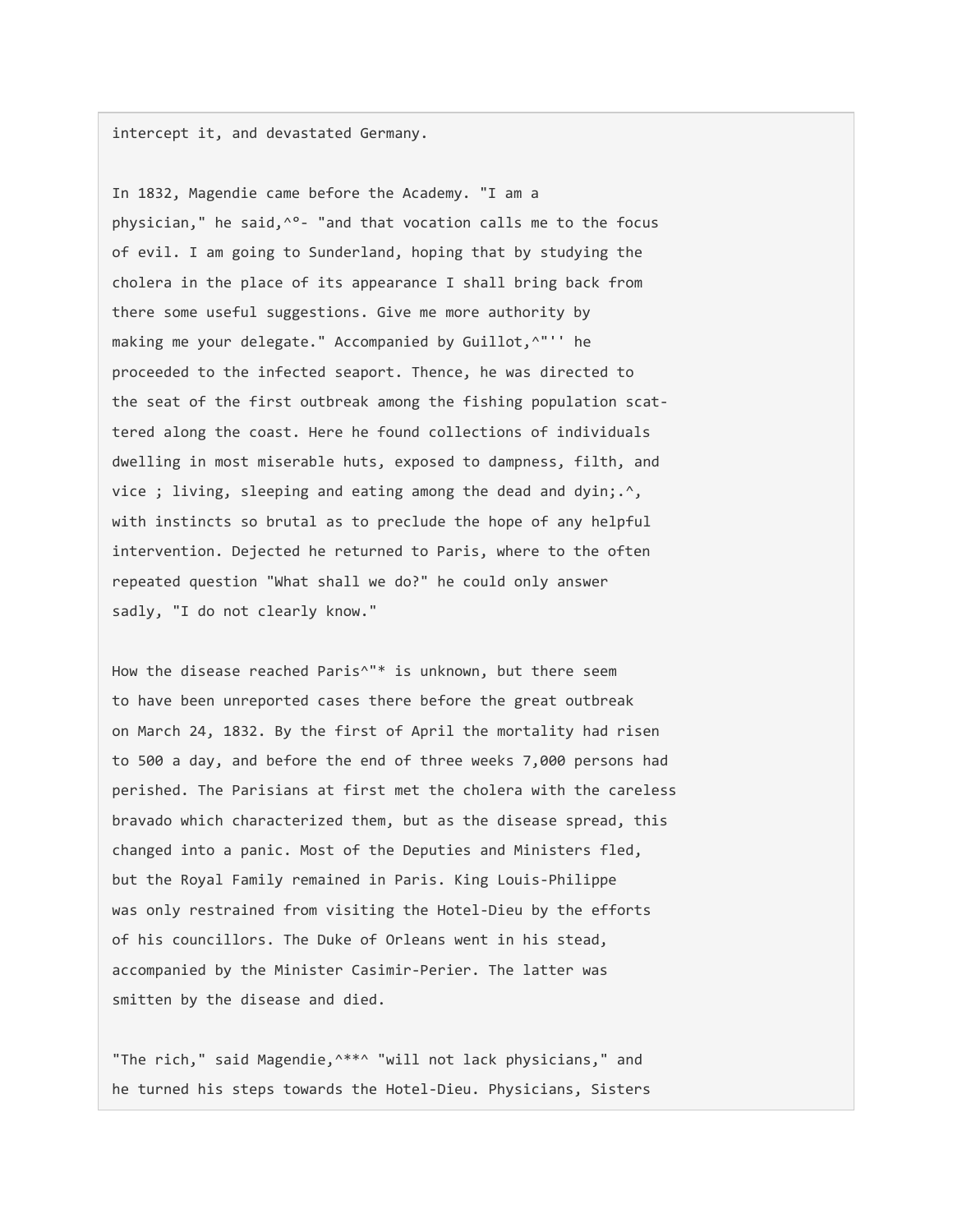of Charity, ladies of the wealthy and of the less opulent classes, all rivalled each other in their courage and activity in the homes and in the hospitals.

Among the most ignorant, mad rumors changed terror into

101 Sunderland, a seaport in Durhamshire, twelve miles southeast of Newcastle-on-Tyne.

102F : p. 47.

io3Nata,Ilis Guillot subsequently became a member of the Faculty.

i''\*^'^^ H. Martin. Histoire de France depuis 1789 jusqu'a nos Jours. 2 Ed. Paris, 1879. Vol. 5, pp. 23-24.

lOBF: p. 49.

50 A BIOGRAPHY OF FRANQOIS MAGENDIE.

fury. The cry went up that this was not an epidemic, but a conspiracy of which the poor were victims, and mobs surged through the streets howHng, "Vengeance! Death to the doctors! Death to the poisoners!" M. Grisquet, the Prefect of PoHce, seemed powerless. He had issued an order forbidding the throwing into the streets of dirt, garbage and rubbish, but the people, led by the rag-pickers, rioted and erected barricades. Political parties accused each other of the poisoning, and persons were killed by the rabble in their frenzy.

At length the epidemic abated, having in the six months of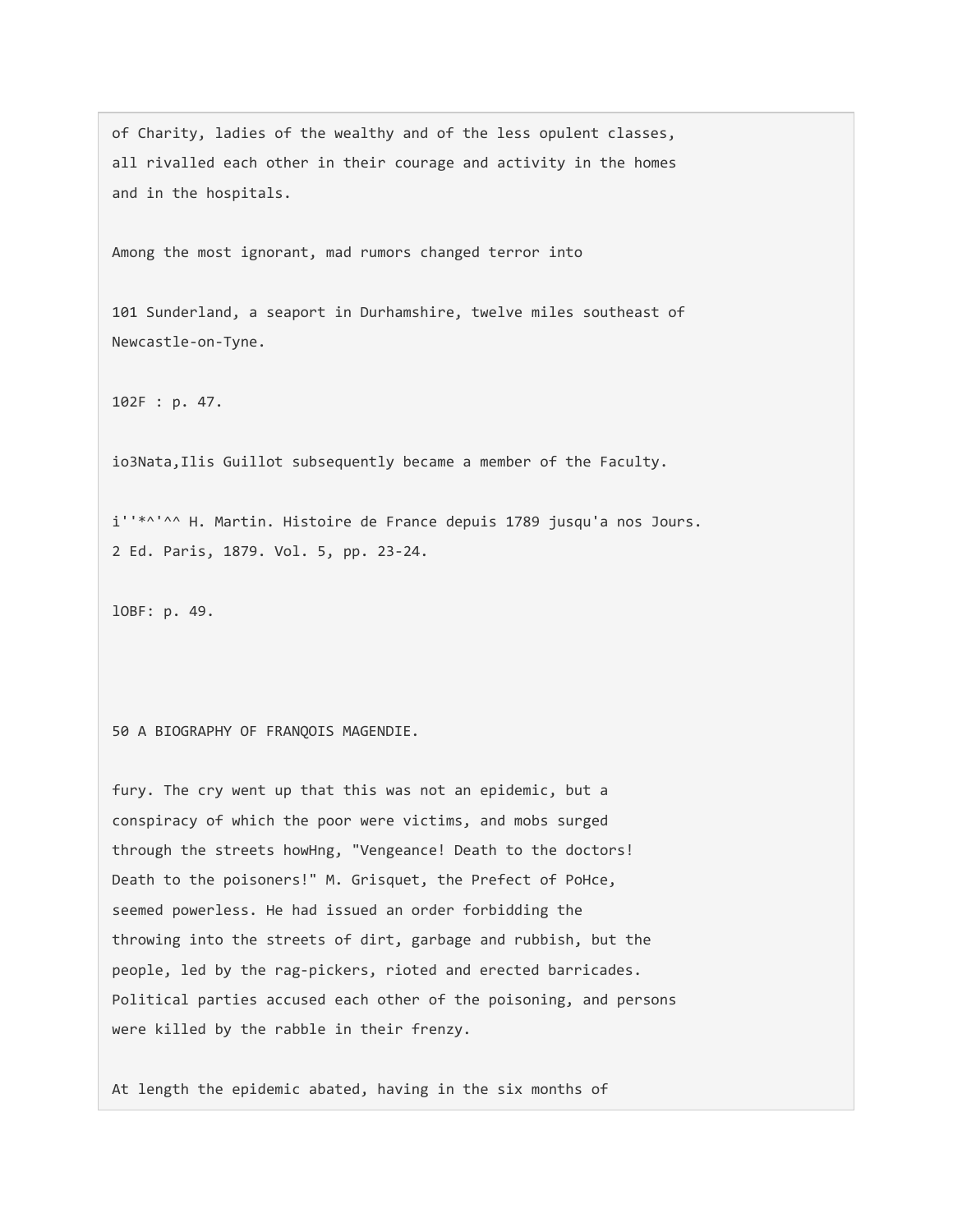its visitation carried ofif 18,402"" persons out of a population of about 800,000 souls."^ The rioting ceased. Paris became in outward appearance as of old, Magendie returned to his laboratory and his experiments, but not, however, until he had received the cross of the Legion of Honor. "I think it very well awarded," "^ he was heard to remark with his characteristic frankness.

Lectures, 18^2-1852.

During the great epidemic of 1832, Magendie continued his lectures at the College, and then was given the classic series on the cholera (74). In these he found abundance of opportunity for decrying the unwholesome tendency of those who sought to explain the origin of the epidemic by speculative reasoning. "In confining ourselves,""^ said he, "to scientific and experimental progress, one does not reach such results as these. After having discussed all the facts which the cholera has furnished us, it is possible that we may find it our duty to avow frankly that several questions of the greatest importance relative to the epidemic are still unsolved. If such be our conclusion, I shall not hesitate to acknowledge it ; my mission to you is not to please, but to enlighten, to show you the true path without which science can make no certain step."

This series of lectures was followed by another on the physical phenomena of life (79). Here he dealt first with the relations of the processes of life to certain physical properties of the tissues, porosity and imbibition or absorption, viscosity and the

108P. Langlois. Article on "Cholera." La Grande Encyclopedia, Paris, xi, p. 212.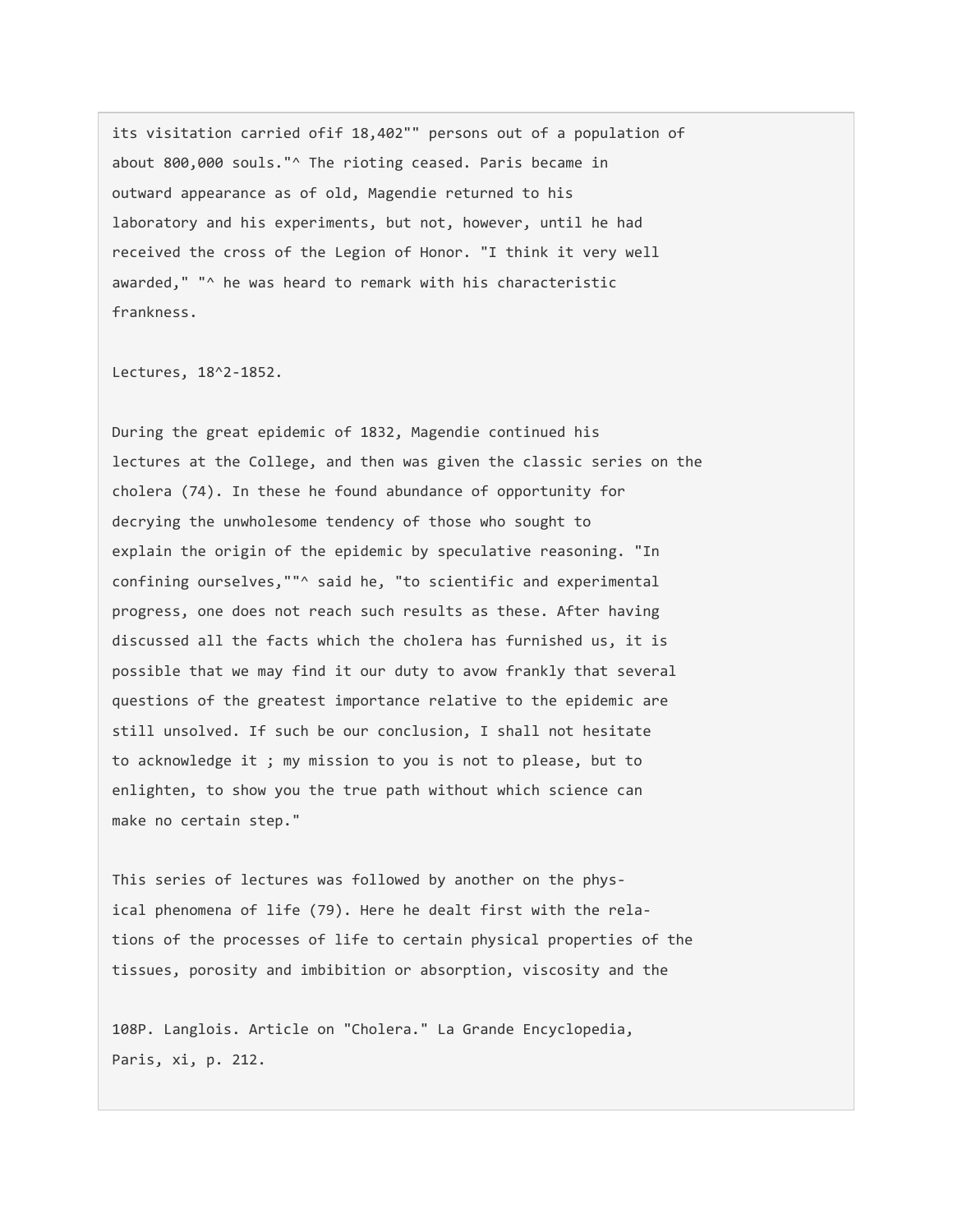lo^E. H. Vollet (Article on "Paris," ibidem, xxv, p. 1068) states that the population of Paris in 1831 was 785,812; in 1836, 899,313 persons.

108F: p. 50.

io»Legons sur le Cholera-Morbus. Pages 4-5.

THIRD PERIOD, 182I-1855. 5I

circulation of the blood, elasticity and the behavior of the arteries. Thence he passed to a discussion of the heart sounds in health and in disease. Animal hydraulics next occupied his attention and in this connection he demonstrated many phenomena of the circulation by means of Poiseuille's new instrument of precision, the mercury manometer. He estimated the changes in the venous and arterial pressure resulting from the injection of such liquids as warm water, cold water, weak alcohol, coffee and so forth, and also the effect of painful or agreeable sensations. All the changes in blood pressure thus obtained he attributed to alterations in the heart action. The effect of defibrination was then observed and the resulting extravasations of blood commented upon. The effect upon the blood of various drinks, drugs and gases was next treated, "topics which," he said, "throw much light upon some very important diseases," and finally the microscopical appearances of the blood corpuscles were carefully considered.

A third series of lectures was then begun, this time on the functions and diseases of the nervous system (82). These lectures, like those on the physical phenomena of life, were collected by Constantin James and subsequently published.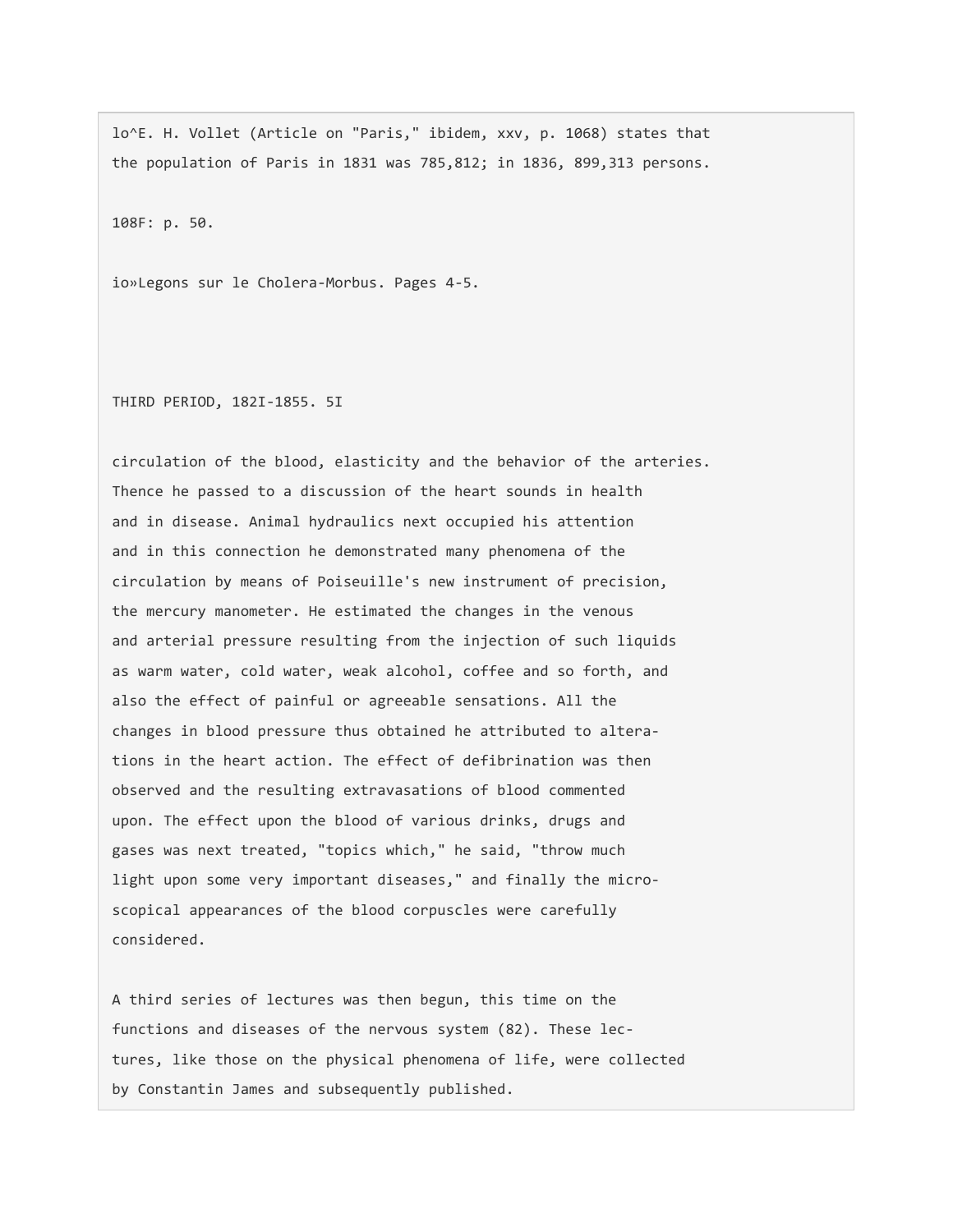Throughout these courses of lectures, in the midst of an inexhaustible wealth of facts, one finds everywhere the two prevailing ideas of Magendie — the inseparability of medicine and physiology, and the all-importance of the experimental method. He was lavish in his experiments ; instead of lecturing he often performed researches in the presence of his class. "He had a gift," says Flourens, "of seizing phenomena as they passed and as they were, so to speak, on the wing."

Still, as a teacher, Magendie was never popular. He followed no plan, and at the commencement of a lecture did not know whither his fancy might lead him. For those persons, therefore, whose object it was to study the principles of science, his lectures were not at all adapted ; but for those anxious to find out how new discoveries are made, and wishing to become discoverers themselves, there could not be a better school than the courses given by him.

Relation of Magendie to His Students.

In his intercourse with his students the singular asperity of Magendie's character again showed itself. "When a young man full of the ardor of youth, came to consult Magendie regarding ideas, projects of work, on which he had based the fondest hopes,

52 A BIOGRAPHY OF FRANgOIS MAGENDIE.

he always experienced at the hands of Magendie a complete disillusioning. These frank councils were often badly received. But Magendie thought them a useful test whereby later and more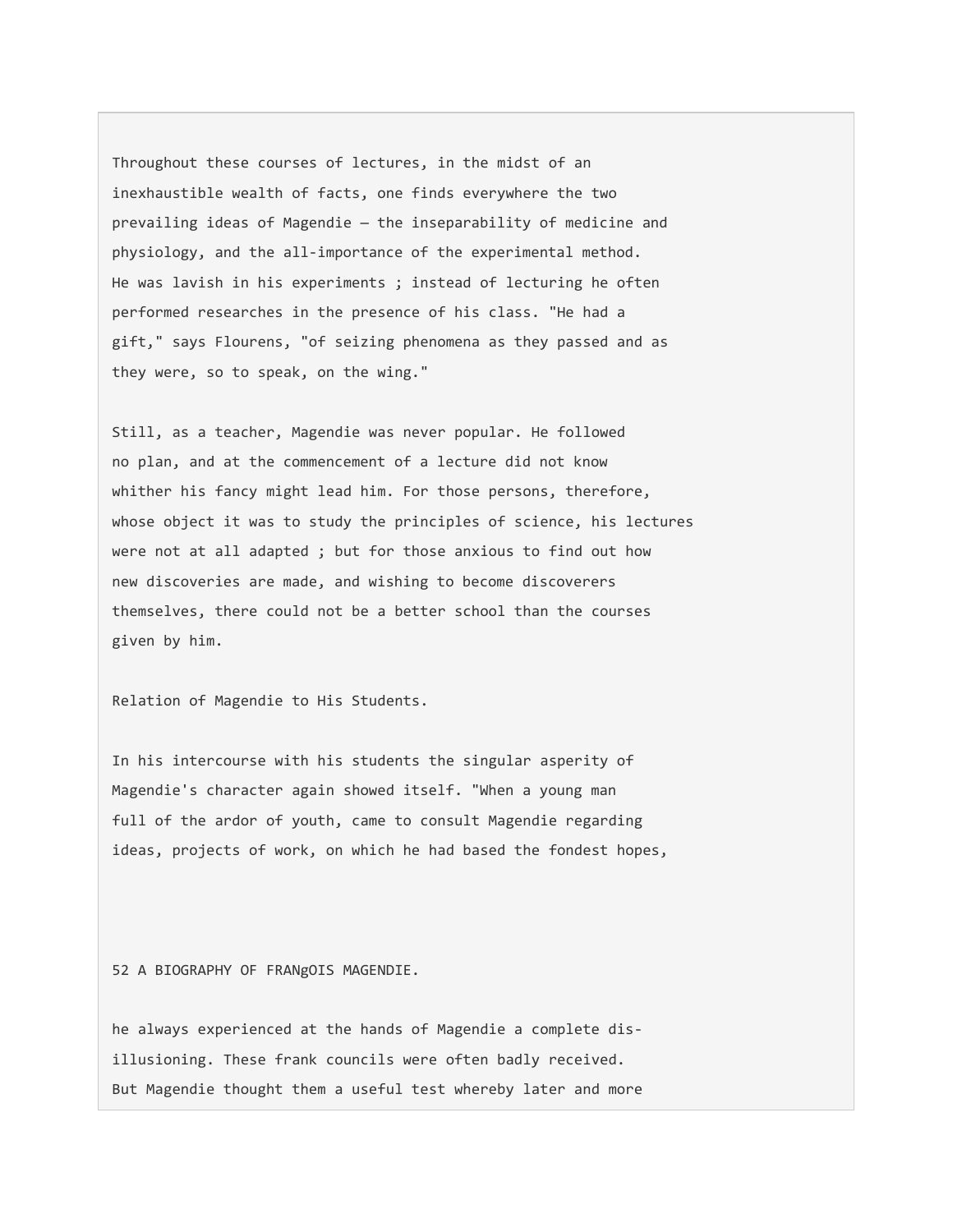cruel deceptions might be avoided. If, on the other hand, one came to him with a fact, wath the result of an experiment of which he wished to speak, Magendie's first reply was always a denial : 'All that that you are saying,' he would reply, 'is impossible, you are mistaken.' \* \* \* But if one opposed him and, strong in the truth of what he was saying, wished to take him to see it, Magendie never refused to go; on the contrary he asked to go, and, if a good experiment were performed for him, which fully proved the statement which had been made, he was most happy to acknowledge it and to compliment the author who forthwith acquired his esteem and sympathy." ^^^

"Theoretical discussions were always distasteful to him;^^^ he desired nothing but facts, he wished only to see. 'I have eyes but no ears,' he used to say. When some one said to him, 'According to this law it should happen thus, or analogy indicates that the phenomenon will take place in such a way;' 'I know nothing about it,' he would reply, 'experiment and you will say what you have seen.' Experiment, such was the reply which he invariably made during forty years to all questions of this kind. The worship of experimentation was never carried so far ; argument and mduction were absolutely nothing to Magendie." This characteristic is seen again and again in his writings and also in the following anecdote told by Bernard, who for many years assisted him in his experiments,

"One of the great savants with whom Germany is honored, the celebrated Fr. Tiedemann, ^^^ came once upon a time on one of his journeys to Paris to pay a visit to Magendie, who was then occupied with researches on the cerebro-spinal fluid (87). Magendie offered, as is the custom among savants, to show him his experiments and have him see the cerebro-spinal fluid oscillating below the visceral layer of the arachnoid. 'That is contrary,' re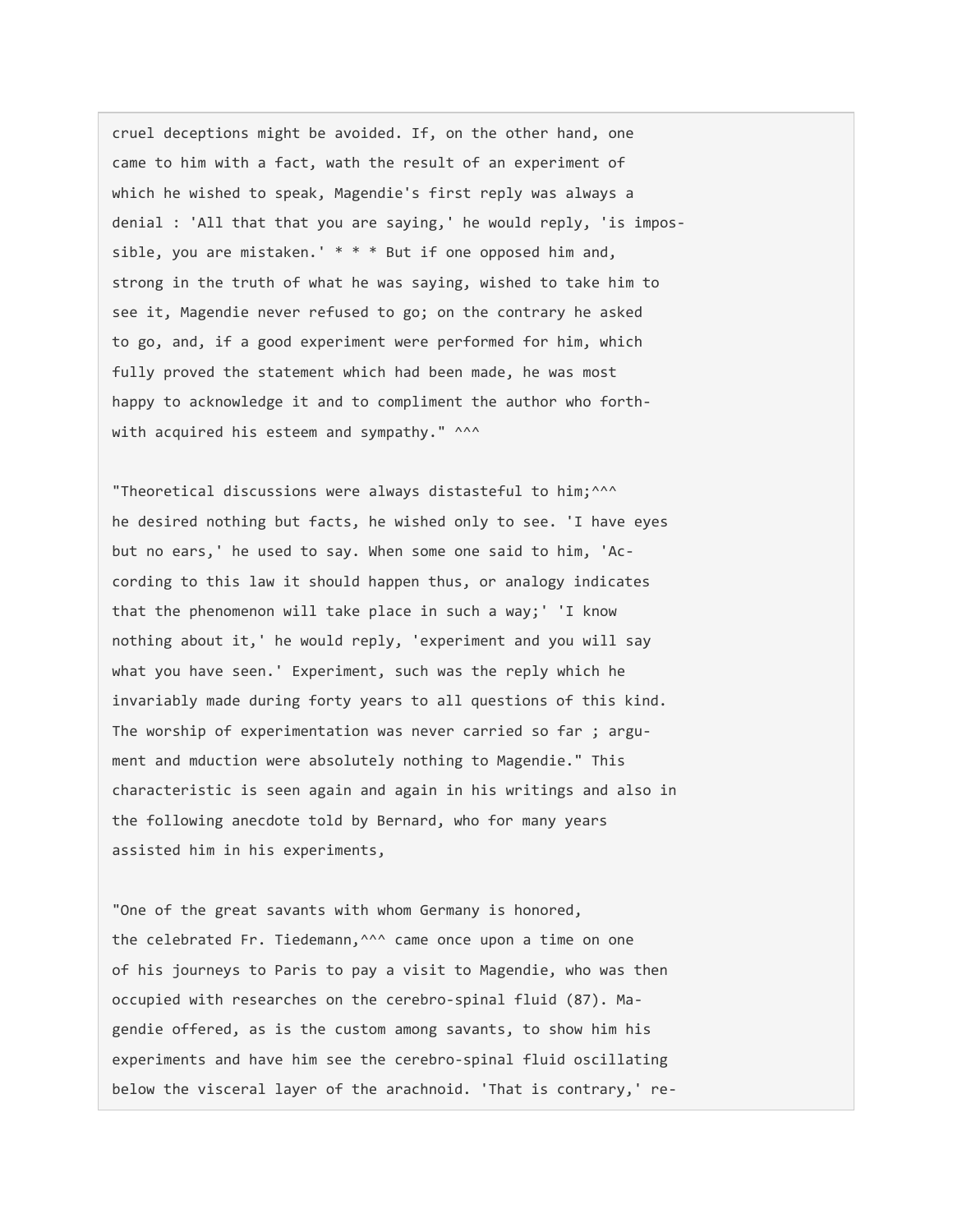plied Tiedemann, 'to the law of Bichat which we know regarding

"OB : pp. 28-29.

mThis and the remaining quotations in this subsection are from Bernard.

n2Friedrich Tiedemann (1781-1861), anatomist and physiologist, was born in Cassel, and was graduated in medicine at Marburg. He became a pupil of Cuvier in Paris. Later, in 1816, he became professor of anatomy and physiology at Heidelberg. He died at Munich.

THIRD PERIOD, 182I-18S5. 53

serous membranes. The liquids which are secreted by these membranes are never outside of them ; they are enclosed in their cavities.' 'I have not concerned myself about that,' replied Magendie, 'whether or not it accords with the law of the physiology of the serous membranes, but I take it upon myself to show you upon a living animal that the cerebro-spinal fluid lies under the visceral fold of the arachnoid.' "

"He esteemed experimenters more than philosophers. He distrusted those who held premature generalizations ; he thought that these generalizations could be made very easily and, so to speak, quite of themselves, when the number of facts was sufficient. According to him the collecting of material was for the present the only occupation of the physiologist." "In our familiar conversations," writes Bernard, "he sometimes stated his opinion on this subject in a manner which was both picturesque and satirical. 'Everyone,' he used to say to me, 'compares him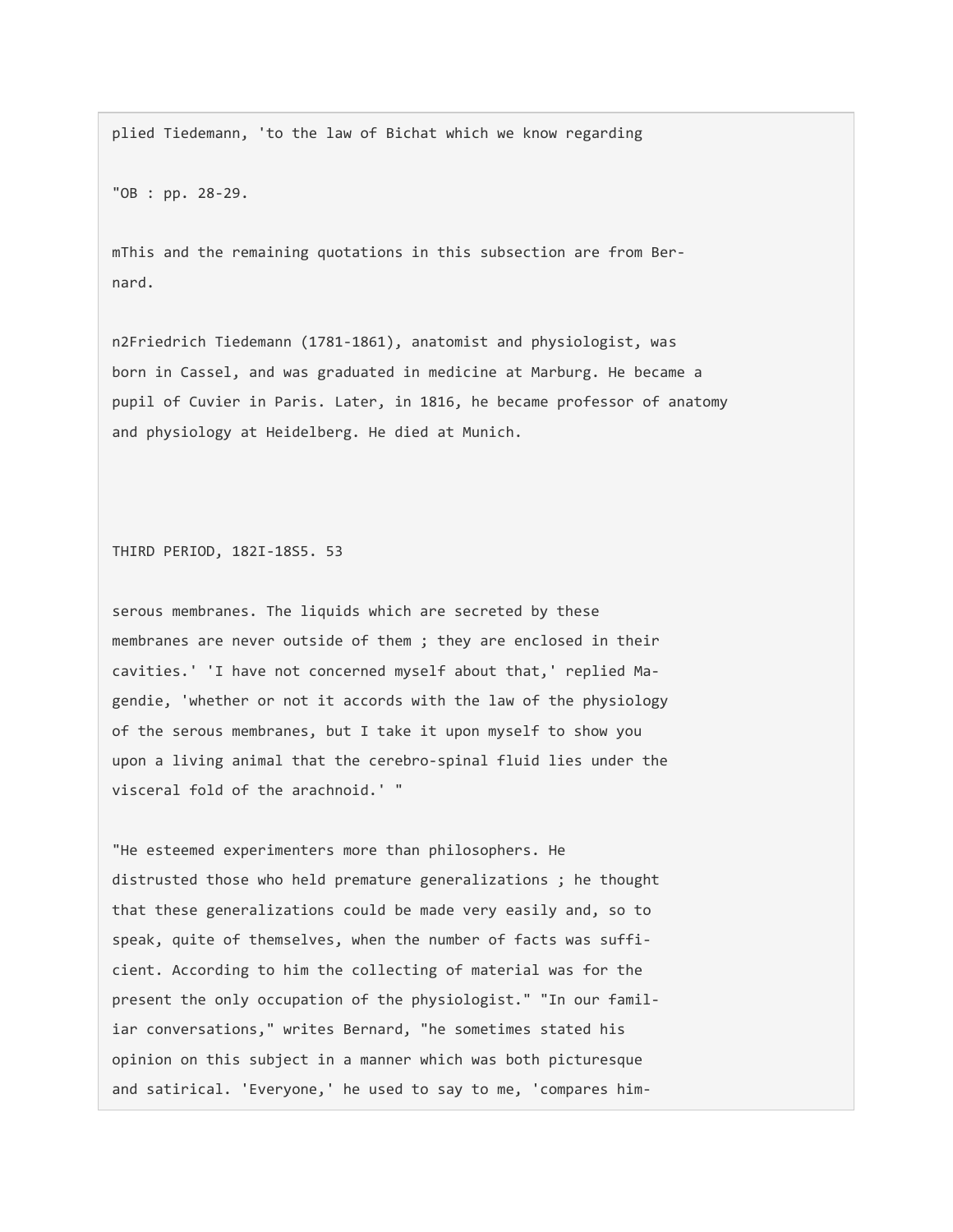self to something in his sphere more or less grandiose, to Archimedes, to Michel Angelo, to Newton, to Galileo, to Descartes, and so forth. Louis XIV compared himself to the sun. With regard to myself, I am more humble; I compare myself to a ragpicker; with my hook in my hand and my basket on my back, I traverse the domain of science and gather up what I find.' "

## Vivisection.

"Experimental physiologists," writes Bernard,"^ "ought not to forget a real service which Magendie rendered in habituating the public, so to speak, to the idea of the scientific necessity of experimentation on living animals. Such experiments used to be shut up and, as it were, hidden from the public in the depths of the schools. To-day one can advertise in the streets of Paris a course in vivisection given in a particular building." "In England," adds Bernard, "this prejudice still persists."

Certain it is that the name of Magendie was hateful to the ears of the English antivivisectionists, who had denounced to Parliament, in 1820, "this stranger" [Magendie was then in London] "whose offensive temerity has broken through all the humanitarian barriers established by English zoophilism." "\*

"Though as a vivisector," writes Bernard,"^ "M. Magendie

ii3B : p. 14 et seq. i"F: p. 25.

54 A BIOGRAPHY OF FRANgOIS MAGENDIE.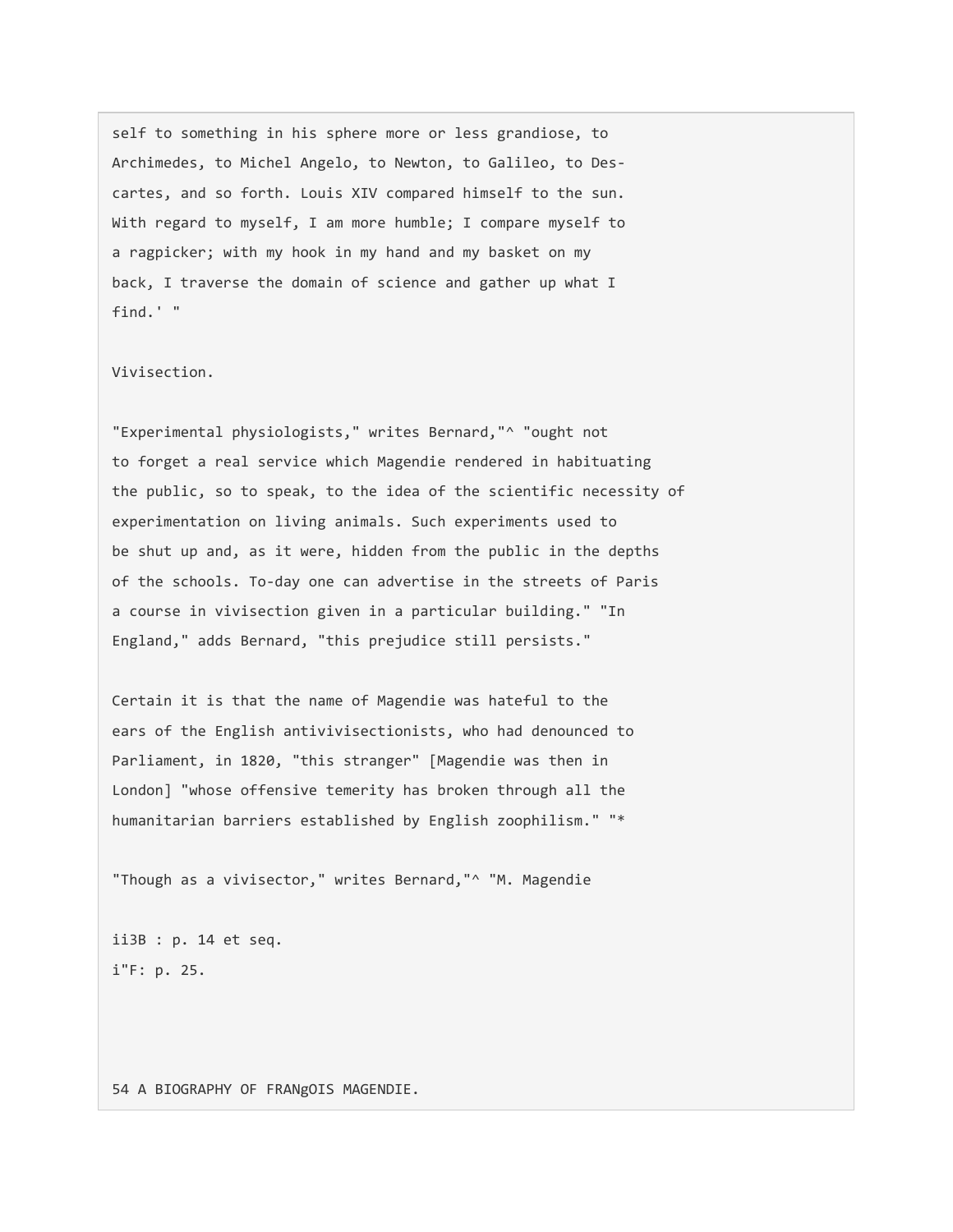has always put himself above prejudices, still he never braved them with ostentation, and he explained in his course how the science of the phenomena of life, necessarily based on a study of the living, demands vivisection, and how this kind of experiment, dominated and inspired by the spirit of science, no more deserves the reproach of cruelty than the vivisection of the surgeon dominated by the idea of saving the life of his patient."

"I am far from disavowing my experimental studies," ^^^ said Tvlagendie on one occasion to the assembled academicians, "but I beg my honorable colleague to observe that I experiment upon animals precisely because I do not wish to experiment on men." Again in the preface of the fifth edition of his "Formulary," he deprecates the fear "which has been and still is entertained by many, that the medicines might act altogether differently upon man and upon the other animals,  $* * * "$  "Nothing, however," he adds, "is more false than this idea; fifteen years' experience in my laboratory and at the bedside of the sick, enables me to affirm that these medicines and poisons act in the same manner upon man as upon the other animals. My confidence in this respect is such, that I do not hesitate to use on myself the substances which I have found harmless in their effects upon other animals ; and I should not advise any one to make the inverse experiment."

That Magendie did not treat with gruffness and discourtesy those who differed from him on the question of vivisection is expressly stated by Bernard, who also tells an anecdote to illustrate this point.

"I had then been," writes Bernard,"® "M. Magendie's assistant for fifteen years and was helping him in an experiment,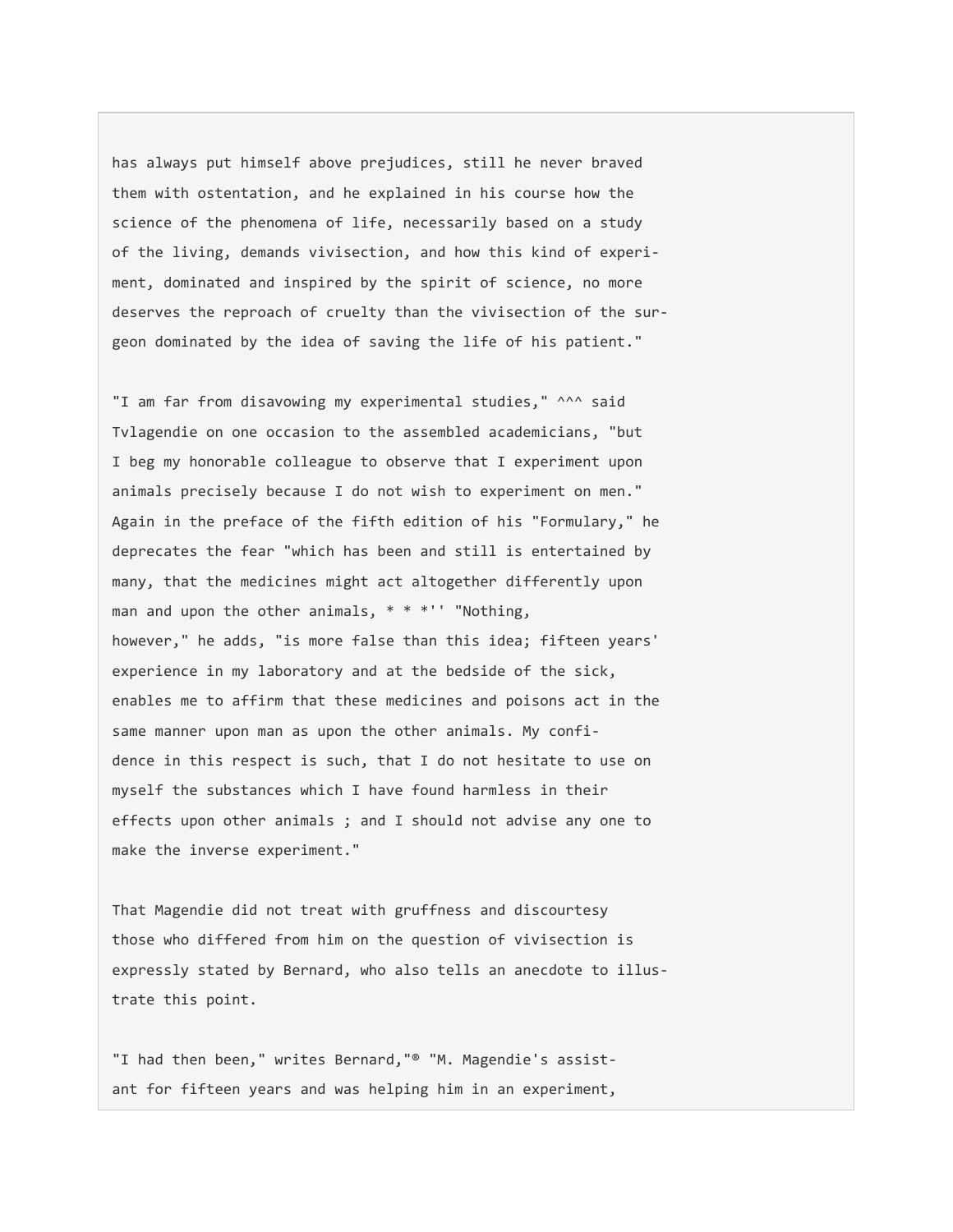when he saw enter an elderly man, tall, dressed in black, wearing on his head a hat with a very broad brim, a coat with a narrow collar and short breeches. From this costume we readily perceived that we were in the presence of a Quaker. 'I wish,' said he, 'to speak with M. Magendie.' M. Magendie made himself known. The Quaker continued, 'I have heard thee talked of and I see that the report is true ; for it is said that thou performest experiments on living animals. I come to see thee to demand of thee by what right thou actest thus and to tell thee that thou

"^C: February, 1847, xxiv, p. 142. "«B: p. IS-

THIRD PERIOD, 182I-1855. 55

must desist from these experiments because thou hast not the right to cause animals to die or to make them suffer, and because thou settest in this way a bad example and also accustomest thyself to cruelty.' All the paraphernalia of the experiment were immediately put aside, and M. Magendie proceeded to develop his argument in justification of the vivisectors. 'It is necessary,' he replied to the Quaker, 'to place yourself at another point of view in order to judge experiments on living animals. It is certain that if they did not have for their aim and their result the service of humanity, they might be taxed with cruelty. But the physiologist who is moved by the thought of making a discovery useful to medicine, and consequently to his fellow man, does not merit such a reproach. Your compatriot Harvey,' he added, 'would not have discovered the circulation of the blood had he not performed experiments on the deer in the park of King Charles I. Now who dares deny that this discovery has rendered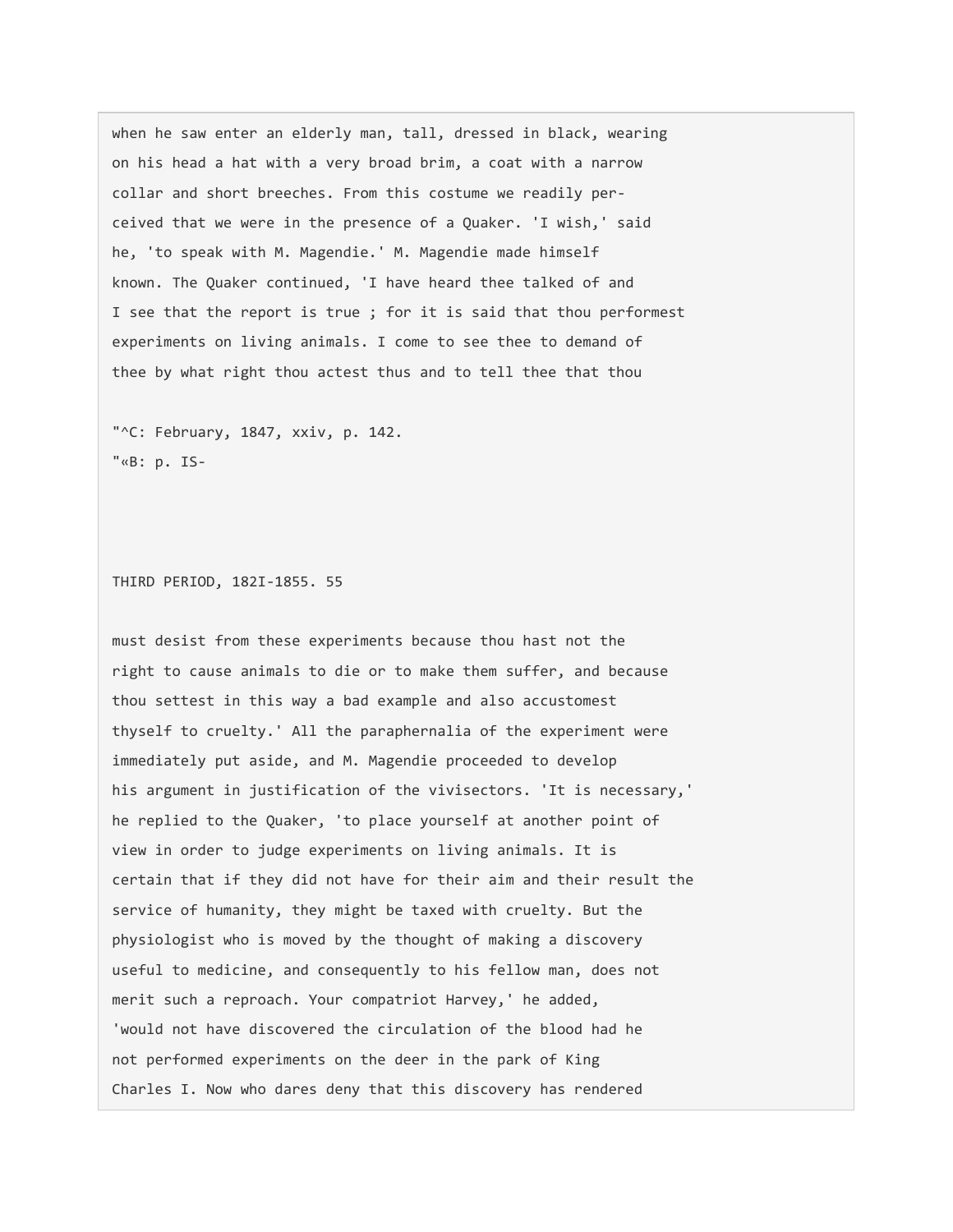the greatest service to humanity, and who dares accuse its author of having been cruel? War,' continued M. Magendie, 'would itself be a barbarous cruelty, if one did not consider its aim and its result for humanity. But what one can condemn is perhaps the chase, for then animals are caused to suffer and are killed merely for pleasure.' \* \* \* 'Oh! certainly,' interrupted the Quaker, 'I condenm war and hunting just as much as I condemn experiments on living animals. In all these cases man gives himself rights which he has not got ; that is what I wish to prove and I am traveling in order to cause to disappear from the world these three things, war, hunting and experiments on living animals.' Without doubt the Quaker was not convinced by M. Magendie, and no more was M. Magendie by the Quaker. But I wish to show that M. Magendie used to treat the subject with all the consideration which was due to it, and in this case, besides, to the worthy sentiments which had prompted the journey of the Quaker."

Certain it is that Magendie was one of the heroes of the pestilence, a kind physician at the Salpetriere, a lover of animals who in the days of his prosperity spent all his spare time in his stables and in the days of his poverty shared his five sous a day with his dog. Hence, in the absence of conflicting evidence, it seems justifiable to conclude that he was neither unreasonably inconsiderate nor heartless in his treatment of the subjects of his study and experimentation.

56 A BIOGRAPHY OF FRANgOIS MAGENDIE.

THE LAST DECADE.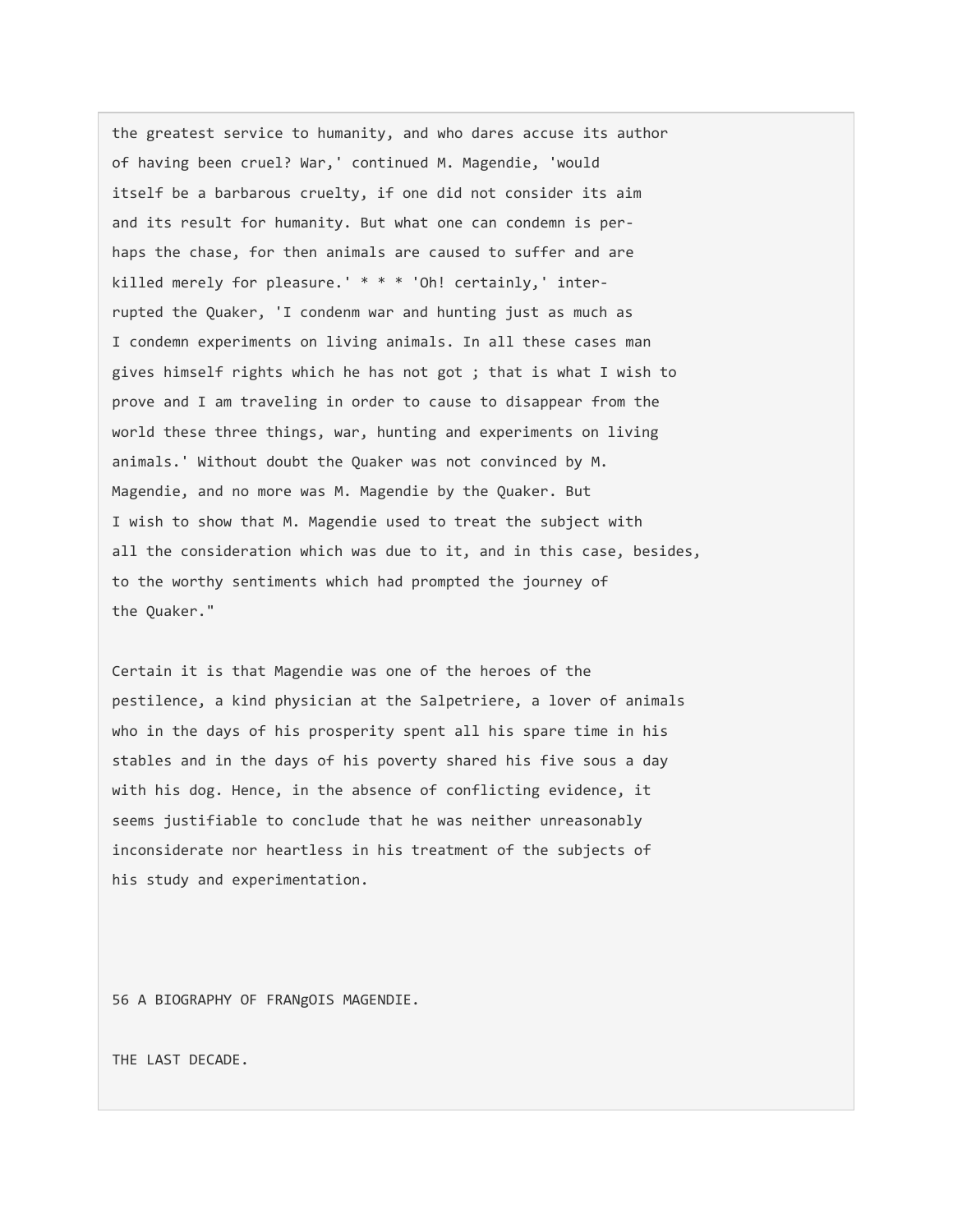Resignation from the Hotel-Dieu.

On retiring from active work at the Hotel-Dieu, in 1845/^^ Magendie received the title of honorary physician to the hospitals of Paris. He still frequented the sessions of the Academy and there took a very active part in the discussions of that body. This seems, however, to have ceased after 1849, i^ we may judge from the absence of his name from the accounts published in the Comptes Rendus.

The date of Magendie's removal from Paris to the country is uncertain but probably occurred about this time. His activity remained unabated, however, for Flourens informs us that he established a little dispensary in his house for the benefit of his rustic neighbors, and performed numerous experiments in plant physiology and in agriculture.^^ ^

He must still have spent much of his time in Paris, for he was the president of the advisory committee on public hygiene which was established under the Department of Interior in 1848. In this capacity he had opportunity to do battle successfully with charlatanism. His services led the government to offer him, in 1851, the cross of the Commander of the Legion of Honor. This, however, he refused, thinking that its acceptance might detract from his reputation for disinterested loyalty."<sup>^</sup>

In 1 85 1 -2 he was still lecturing at the College, and his lectures were collected, analyzed and published in the latter year by Dr. Fauconneau Dufresne (94). He still continued to sit on the board of examiners for the prizes in experimental physiology^-^ and medicine and surgery, but it is interesting to observe that among the other members of these committees the name of Magendie's pupil and successor Claude Bernard has begun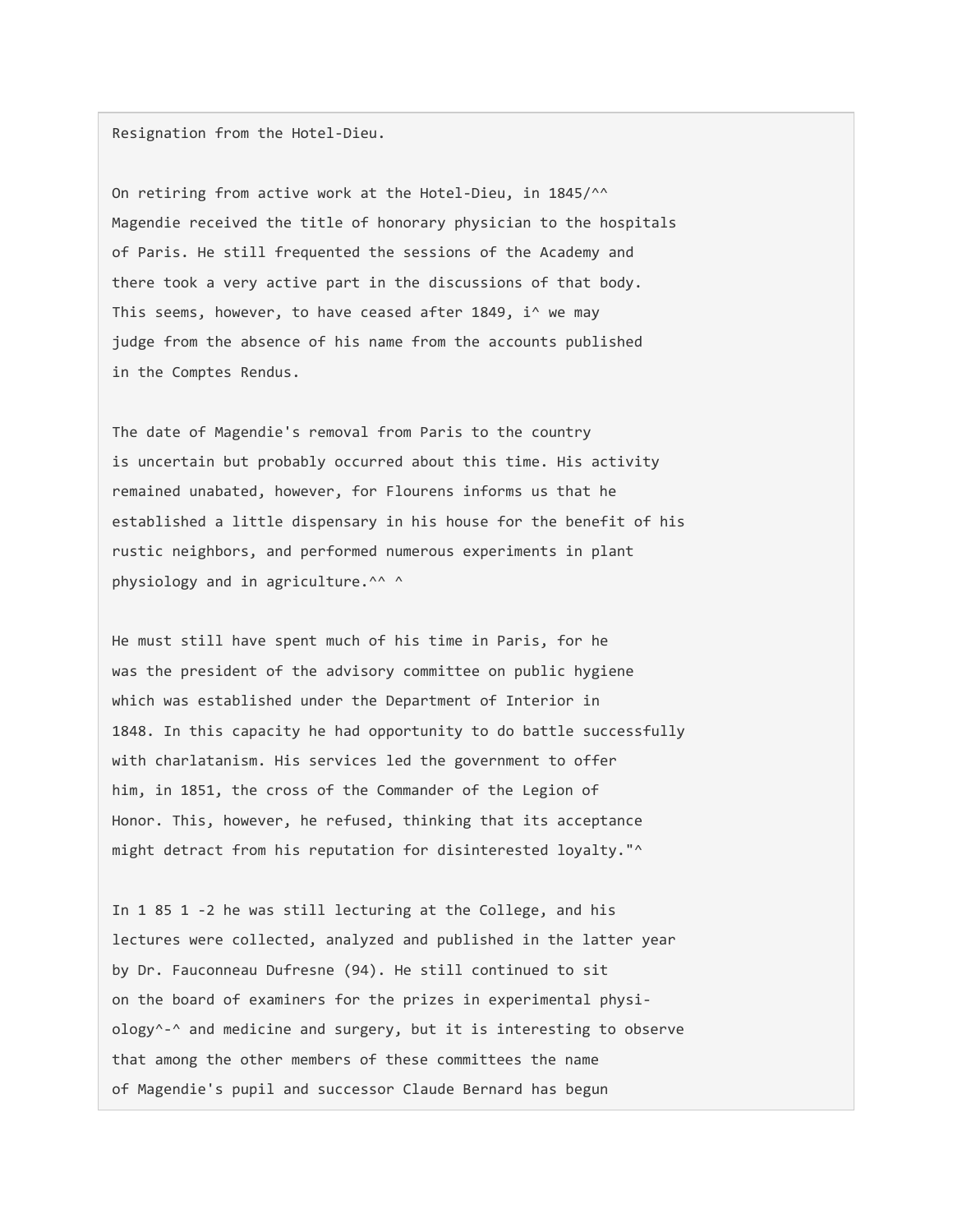to appear.

ii^D : p. 180. Also : Gas. med. de Paris, 1845, ser. ii, xiii, p. 714. In C. Schaile's directory, "Les Medicins de Paris" (Paris, 1845, p. 445), Magendie's address is given as "Quai Malaquais, 5," and his consultation hours "From 12 to 2 P. M." In the summer of 1905 Professor Brubaker found two old three-story houses, Nos. 5 and 7, still standing on the Quai facing the site of the old Hotel-Dieu.

^^\*F: pp. 52-53. A street in Sannois still bears Magendie's name.

"»F:p. 55.

^^^Sce C. xlii, Jan. 28, 1856, pp. 137 and 147.

THIRD PERIOD, 182I-1855. 57

As late as 1853, Magendie presented to the Academy the fourth volume of memoirs^^^ published by the Hippiatric Commission.

Death of Magendie, 1855.

At last heart disease, the fatal malady from which he had suffered for many years, began to press him hard. Nevertheless, even sickness and the approach of death did not break his spirit. He regarded his symptoms as interesting phenomena and studied them, and one of his last speeches to a colleague began with the words, "Here you see me completing my experiments." Those who might have had something to complain of in regard to his bluntness, all went to see him. Magendie was touched by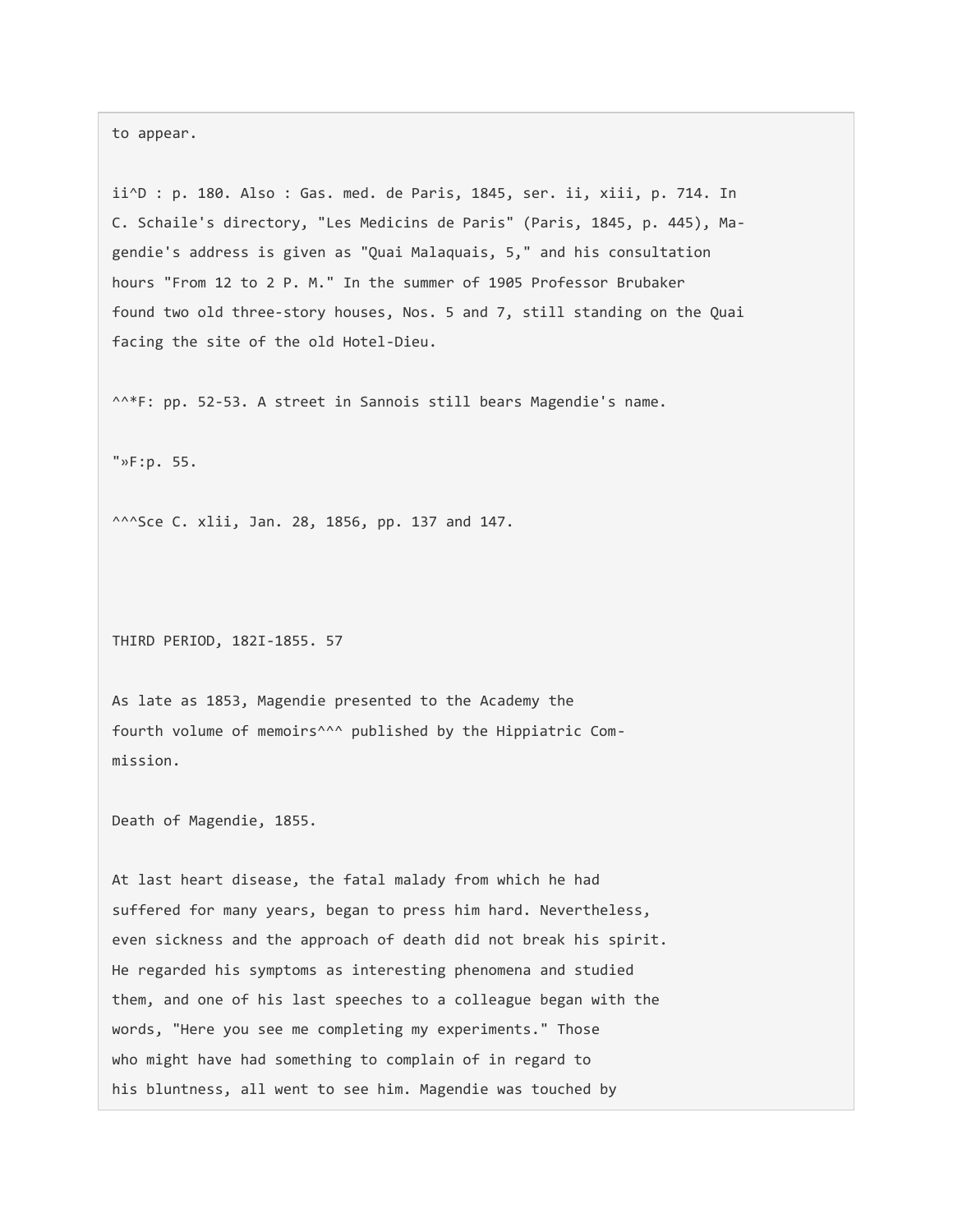sentiments which he had "merited rather than attracted."^ ^' "Know," said he to one of his former competitors, "that my asperity increased in proportion to the worth which I recognized in those towards whom I exercised it."

On Sunday, October 7, 1855, in his country house at Sannois, ten miles from Paris, Magendie died in his seventy-first year. Next day at the opening of the session^"^ President Regnault "announced to the Academy the sad loss which it had just sustained in the person of M. Magendie, deceased the evening before after a long and painful illness." Flourens, the permanent secretary, added "that this loss, greatly felt by all persons who cultivate the sciences, will be peculiarly felt by those who are interested in the progress of experimental physiology, a science in which Magendie had by his great labors made for himself an

eminent place."

The funeral services were held, October nth, at the Church of the Madeleine, in the presence of a great number of notable scientists. The procession was led by Drs. de Puisaye and Roberty, nephews of the deceased. The cords of the canopy were held by Flourens and Serres, of the Academy of Sciences, Stanislas Julien, of the Academy of Inscriptions and Belles-Lettres, Villerme, of the Academy of Moral and Political Sciences, Dubois (d' Amiens), Permanent Secretary of the Academy of Medicine, and Davenne, Superintendent of the Bureau of Public Aid.

121c : xxxvi, Aug. 8, 1853, p. 231. The third volume had been presented by Magendie two years earlier. See: Ibid.: xxxiii, Sept. i, 1851, p. 253. i22phrase used by Fontenelle in speaking of an Academician of his day. 123C : xli, 1855, P- 547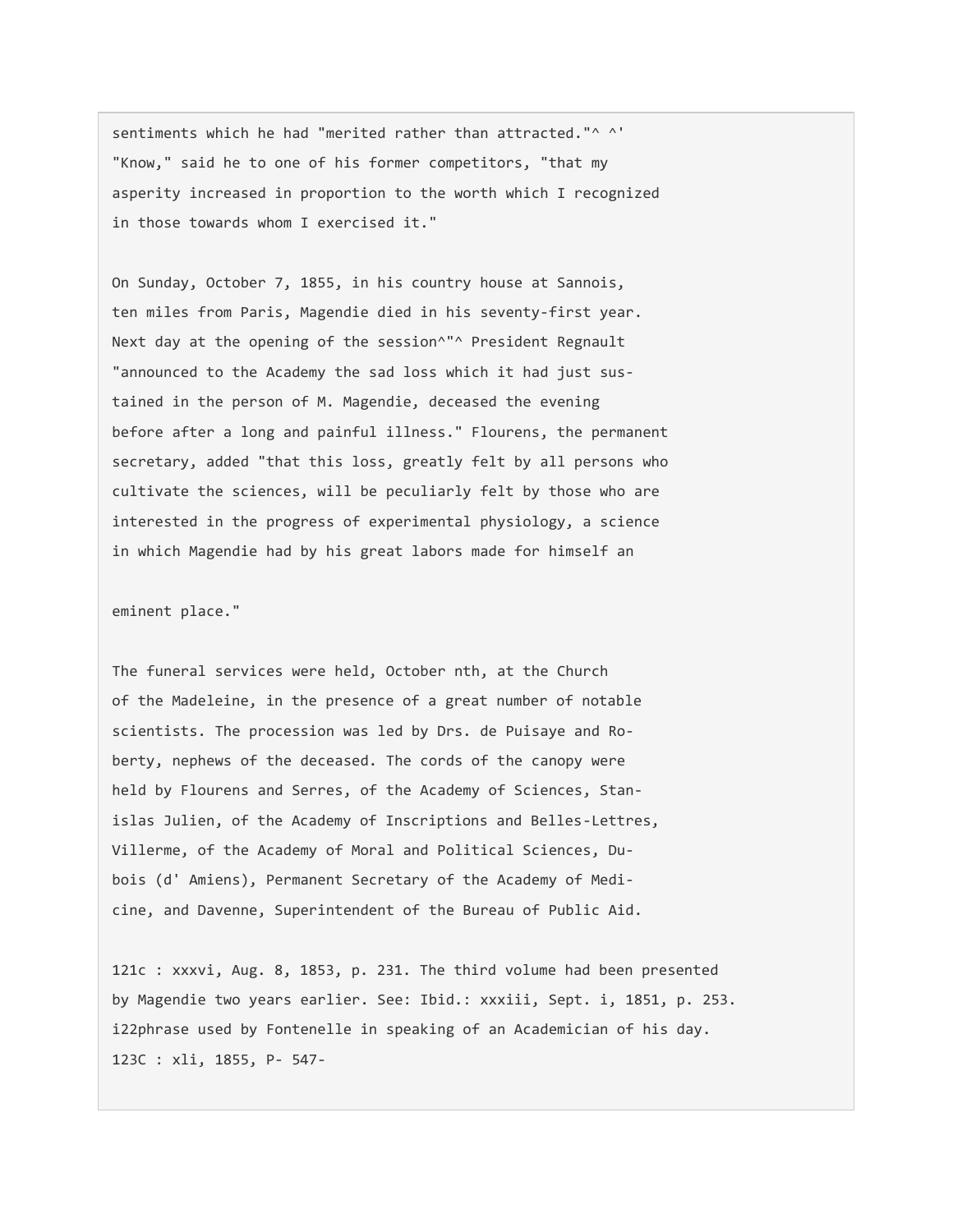58 A BIOGRAPHY OF FRANgOIS MAGENDIE.

The burial took place in the cemetery of Pere Lachaise<sup>^</sup>" and orations were made over the grave by Andral (for Serres) in the name of the Academy of Sciences, by Flourens in the name of the College of France, by Dubois (d'Amiens) in the name of the Academy of Medicine, and by Villerme in the name of the Committee on Public Hygiene.

^^Magendie's monument in Pere Lachaise bears the following inscription :

"F. Magendie

1783-18SS

Martini Gabrielle de St. Maurice

I 826- I 904

H. Magendie nee de Puisaye

1802-1868."

The lot in this cemetery was acquired by Magendie's widow after her husband's death. She was then living at No. 8, rue d'Anjou St. Honore. Henriette-Bartienne (born de Puisaye) was the widow and heiress of Nicolas-Theodore Audinot. Her home was at No. 17, rue de Vendome (now rue Beranger). On April 10, 1830, at the age of twenty-eight, she was married to Magendie, who was then forty-seven years of age and at that time was residing at No. 30, rue de Seine. The civil marriage cere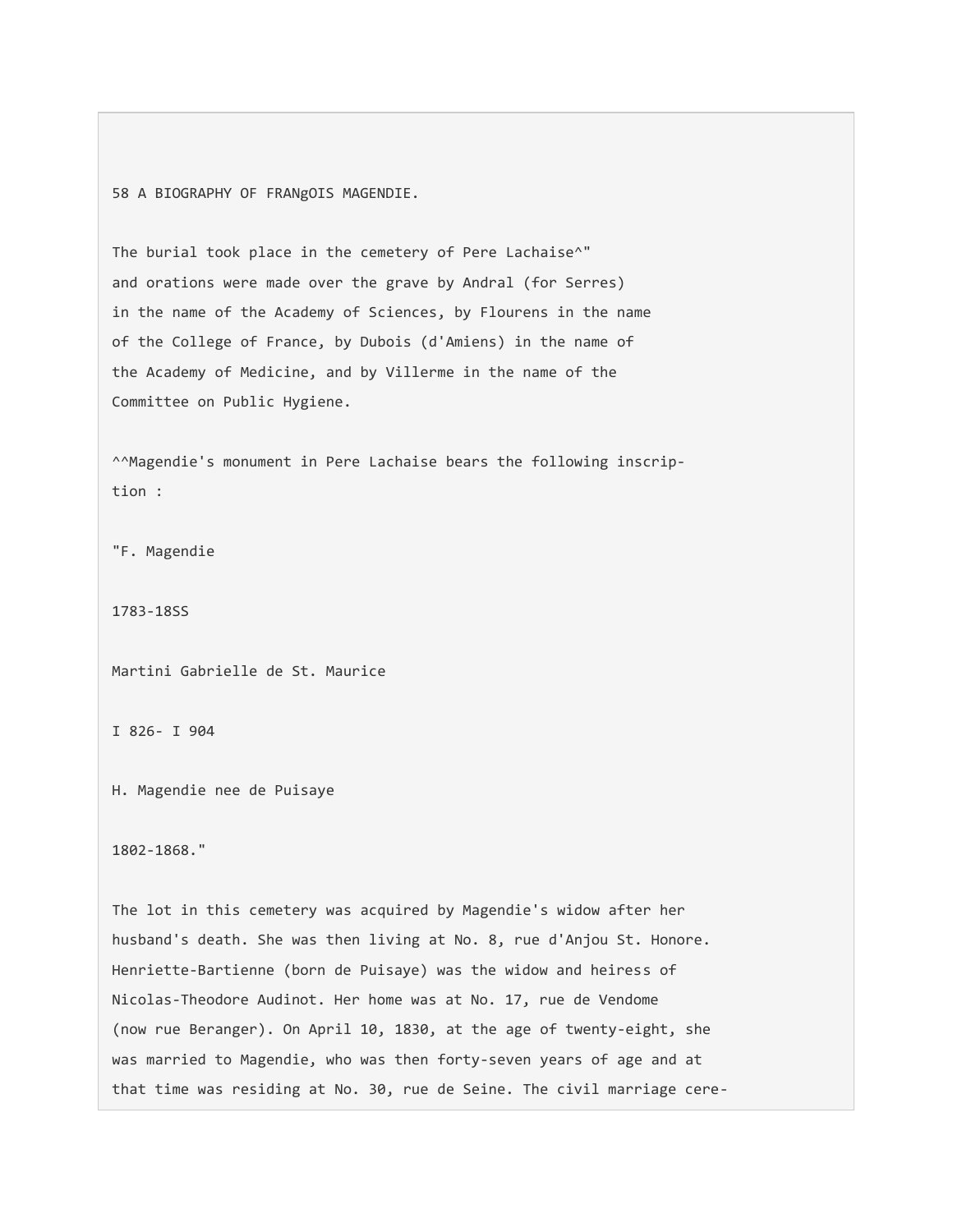mony was performed at the Mairie of the sixth arrondissement (approximately the present third arrondissement or Mairie de Temple^. The religious ceremony took place in the rue de Temple at the Church of St. Elizabeth.

MAGENDIE'S ROLE IN SCIENCE

The death of the renowned savant was the occasion of several lengthy addresses. Flourens, the permanent secretary of the Academy of Sciences, made an address, and so did Dubois, the permanent secretary of the Academy of Medicine. Bernard, his pupil and successor in the chair of medicine at the College de France, devoted, according to custom, his first lecture to a review of Magendie's life and work. Accordingly, his merits, his shortcomings, his eccentricities have all been discussed and criticised by those of his colleagues who survived him. What then is their verdict? What is the debt which posterity owes to Magendie? Is it great? What is its character?

Flourens, Dubois and Bernard have answered these questions so carefully and fairly, in words so precise and admirable, that one cannot do better than quote from their addresses.

" 'Science,' said Guizot,'-^ 'has its sublime speculators who are, so to speak, its prophets who detect instantly the great laws of the universe and grasp them, as Columbus discovered the New World, hastening to the search in the faith of an idea. Around them are drawn up the sagacious observers who excel in searching out, establishing particular truths, describing them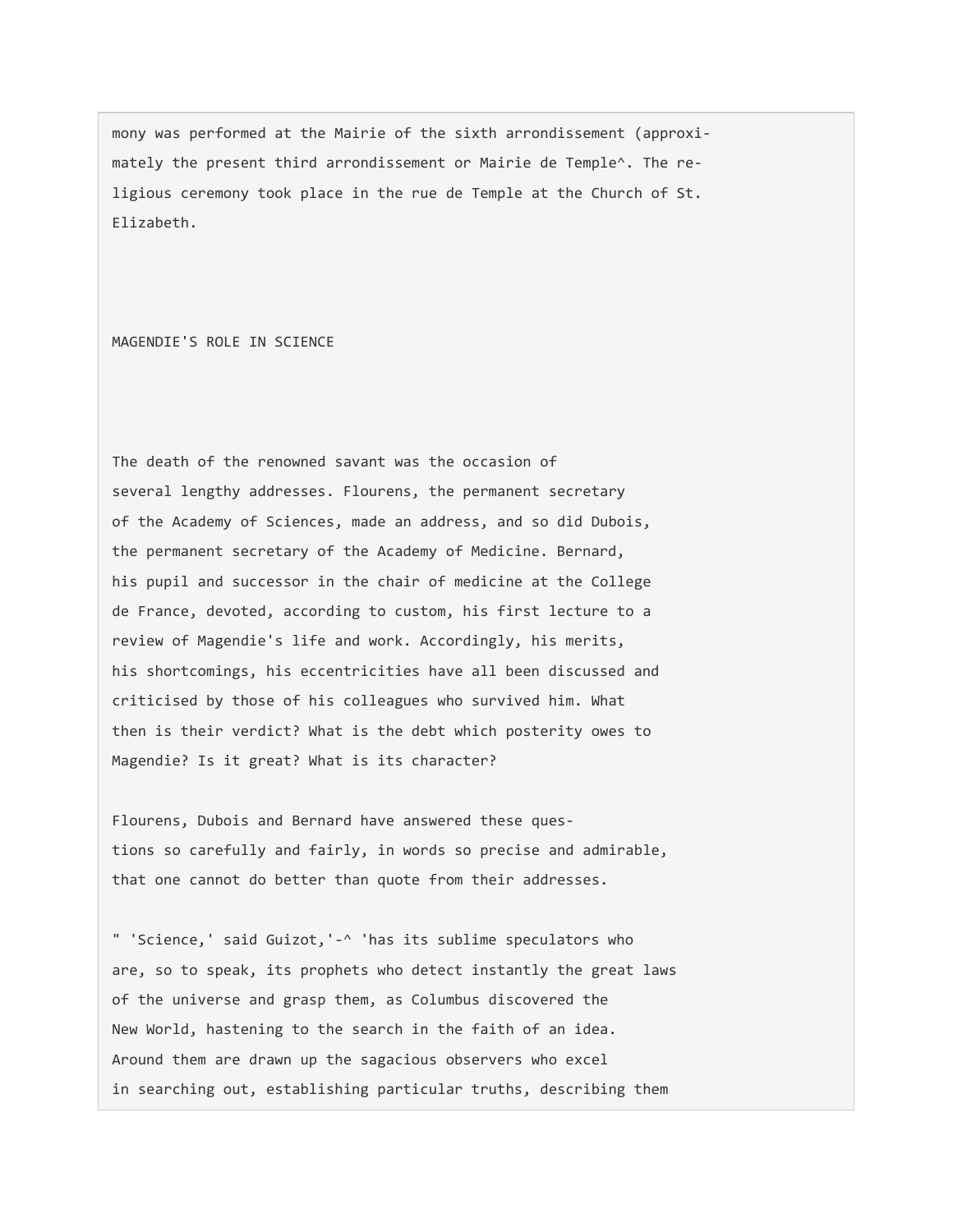and uniting them successfully to the domain of science. And into this domain thus enriched enter legislative minds who classify the facts received, note their relations and determine their laws, and transform them into those general formulas which define the present state of science and become the points of departure and the instrument of future conquests.'

"Magendie had nothing in common with those enthusiastic and exalted minds which, inspired by pure speculation, launch themselves a little recklessly into the field of science, and he despised even those minds which hasten to co-ordinate and frame general laws from facts observed by others . . . His mission was not more humble but more simple, more attainable. An observer distrustful and acute, an experimenter ingenious and critical, Magendie was exclusively devoted to verifying and establishing particular scientific facts. Magendie, it is true, made no important discovery in physiology, he has stated no new law,

"\*D: pp. 117, 118. Guizot's address on the occasion of the reception of M. Biot at the Academic Frangaise.

6o A BIOGRAPHY OF FRANgOIS MAGENDIE.

but he has put facts hitherto full of obscurity in such light, he has given such a degree of certainty to the evidence of things previously doubtful or imperfectly know^n, that he can with good right place his name by those of discoverers."

"I believe," said Dubois in his funeral oration/"\*' "that one does not go too far in saying that not one discovery has been made in our day which has not been controlled and verified by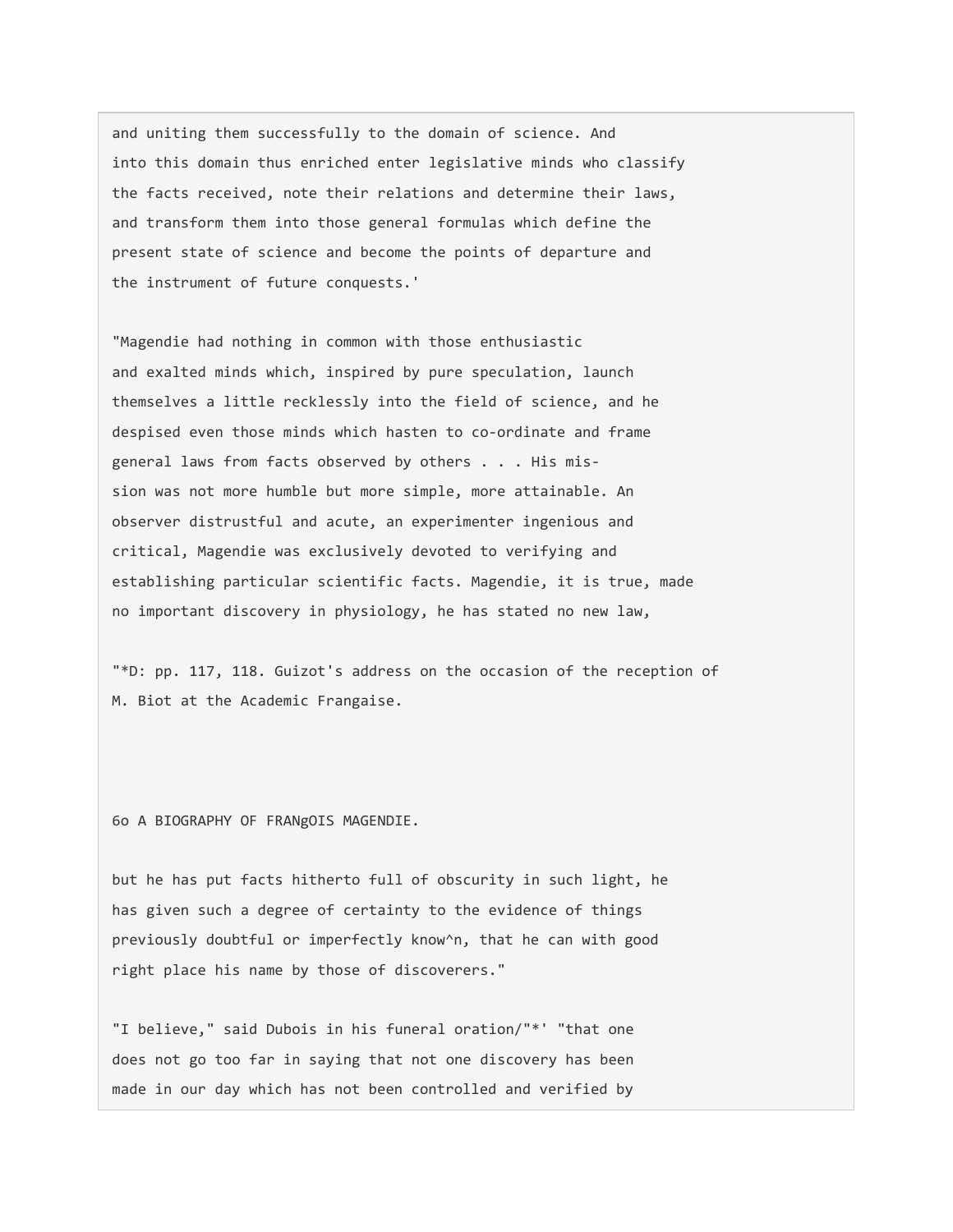M. Magendie, that no problem has been solved of which M. Magendie has not sought on his own account to dissipate the obscurities and penetrate the mysteries. Others have shown more initiative and by their inventive genius have made splendid the field of science, but no one knew better than he how to order its boundaries and establish its true domain,"

"If M. Magendie," writes Claude Bernard, "did not have the ambition to leave behind him generalizations, he did wish to leave behind him investigators for the definite establishment of experimental method in the medical sciences, and in this respect he has the glory of having completely attained his goal . Look at the physicians and even the physiologists at the beginning of the century. Experimenters were rare. To-day it is very different: one cannot count the physiologists who perform experiments ; on the contrary, one counts those who do not, and the physiologists who are not experimenters are anomalies which we can no longer understand."

"Abroad, the experimental method has been propagated everywhere and has spread far and wide in physiological science. Up to still more recently physiology in Germany was dominated by systems of philosophy. To-day it advances with great strides along the path of experimentation. In many of the German universities there are so-called physiological institutes which are nothing but laboratories in which experiments on living animals find convenient assistance from physics and chemistry, in arriving at knowledge of the phenomena occurring in the living organism. Note well that all these things are of recent date, that they have followed the impulse which has been given in France to experimental physiology."

In the words of Flourens, "M. Magendie has transmitted to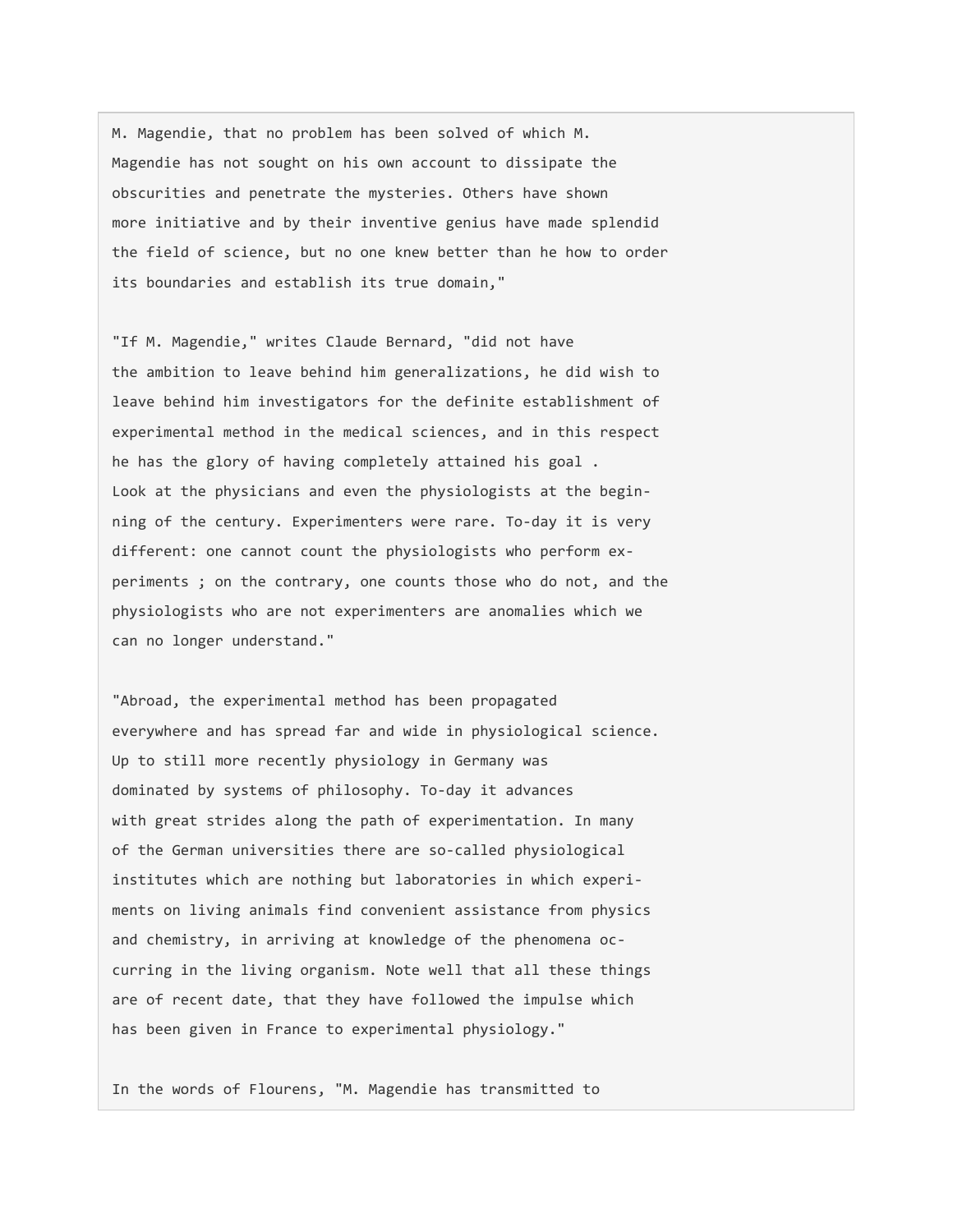us the torch of experimental physiology which has not trembled in his hand for one single instant during almost half a century."

i-«E. F. Dubois. Discours prononce aux obseques de M. F. Magendie. Mem. d. I'Acad. d. Med., Paris, 1856, xx, p. xxx. An incomplete list of Magendie's works is appended to this article.

## APPENDIX

TITLES OF MAGENDIE's PUBLICATIONS, ARRANGED CHRONOLOGICALLY.

1. Sur les usages du voile du palais, avec quelques propositions sur la fracture du cartilage des cotes. Paris, 1808.

2. Quelques idees generales sur les phenomenes particulier aux corps vivants. In : Bull. d. sc. med. Soc. med. d'emulat. de Par., 1809, p. I45-

3. Memoire sur les organes de I'absorption chez les mammiferes. Paris, 1809. Also in: /. de physiol. exper., 1821, i, p. 18.

4. Examen de Taction d. quelques vegetaux sur 1. moelle epiniere (avec R. Delille). Paris, 1809. Also in: Nouv. bull. d. I. Soc. philomath., i, p. 368.

5. Experiences pour servir a I'historie de la transpiration pulmonaire. In: Nouv. bull. d. I. Soc. philomath., Paris, 1811, ii.

6. Memoire sur le vomissement. Paris, 1813.

7. Memoire sur les images qui se forment au fond de I'oeil et sur un moyen tres simple de les apercevoir. Paris, 1813.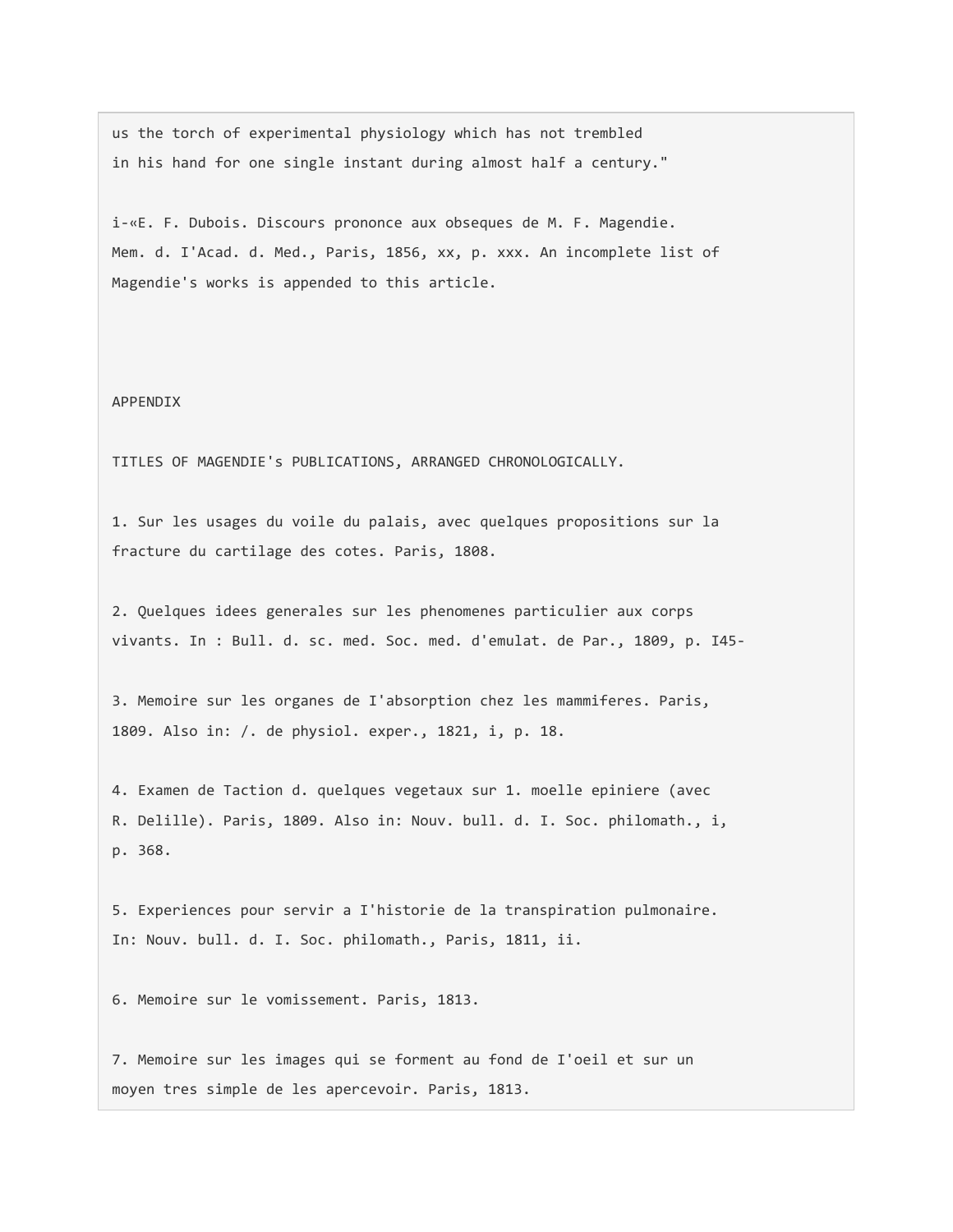8. De I'influence de I'emetique sur Thomme et les animaux. Paris, 1813.

9. Memoire sur I'usage de I'epiglotte dans la deglutition. Paris, 1813. Second "Memoire." In : /. de med. d. Leroiix, 1813, xxvi.

ID. Memoire sur I'oesophage. Paris, 1813. Also in: /. de vied. d. Leroux, 1815, xxxiv, p. 255.

11. Precis elementaire de physiologic. 2 vols. Paris, vol. i, 1816; vol. ii, 1817.

Idem. 2. Ed. 2 vols. Paris, 1825.

Idem. 3. Ed. 2 vols. Paris, 1833.

Idem. 4. Ed. 2 vols. Paris, 1836.

lia\ The same. A summary of physiology. Transl. from the French by John Revere. Baltimore, 1822.

iial The same. An elementary compendium of physiology, for the use of students. Transl. from the French, with copious notes and illustrations, by E. Milligan, M.D. Revised and corrected by a physician of Philadelphia. With an appendix. Philadelphia, 1824.

iia'. The same. An elementary treatise on human physiology. Transl. enlarged, and illustrated with diagrams and cuts, especially designed for the use of students of medicine, by John Revere. New York, 1844.

iib\ The same. Lehrbuch der Physiologic. Aus dem Franzosischen iibersetzt von D. Hofacker. Tiibingen, 1826. 2 vols.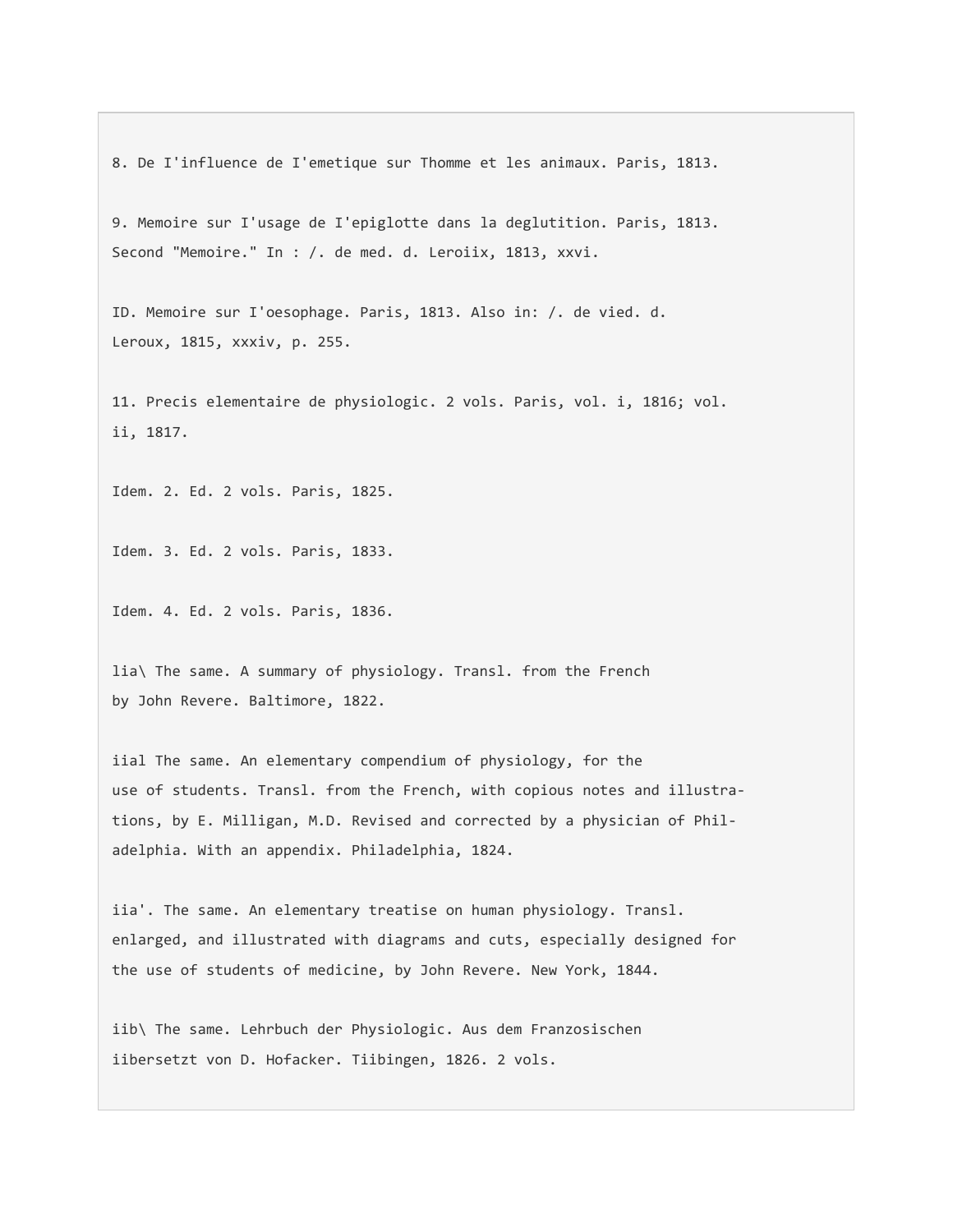lib\*. The same. Lehrbuch der Physiologic. Transl. from the 3. French ed. by C. L. Elsasser. 2 vols. Tubingen, vol. i, 1834 ; vol. ii, 1836.

12. Memoire sur la deglutition de I'air atmospherique. Paris, 1816. Also in: /. de med. d. Leroux, 1816, xxxvi, p. 9.

13. Memoire sur les proprietes nutritives des substances qui ne contiennent pas d'azote. Paris, 1816. Also in: /. de med. d. Leroux, 1817, xxxviii, p. 306.

14. Note sur 1. gaz intestinaux de I'homme. In: Ann. d. chim. et d. phys., 1816, ii.

15. (Magendie et Pelletier). Recherches chem. et physiol. s. ipecacuanha. In: /. univ. d. sc. med., 1816, iv, p. 322.

16. Memoire sur Taction des arteres dans la circulation. In : /. de med. d. Leroux, 1817, xl, p. 208; also in: /. de physiol. exper., 1821, i, p. 102.

62 A BIOGRAPHY OF FRANgOIS MAGENDIE.

17. Recherches physiologiques et medicales sur les causes, les symptomes et le traitement de la gravelle. Paris, 1818.

Idem. Avec quelques remarques sur la conduite et le regime que doivent suivre les personnes auxquelles on a extrait des calculs de la vessie. 2 ed., revue et augmentee. Paris, 1828.

I7a\ The same. Physiologisch-medicinische Untersuchungen iiber die Ursachen, Symptome und Behandlung des Grieses und Blasensteines. Aus dem Franzosischen iibersetzt von Joh. Gottfried Zollner. Leipzig, 1820.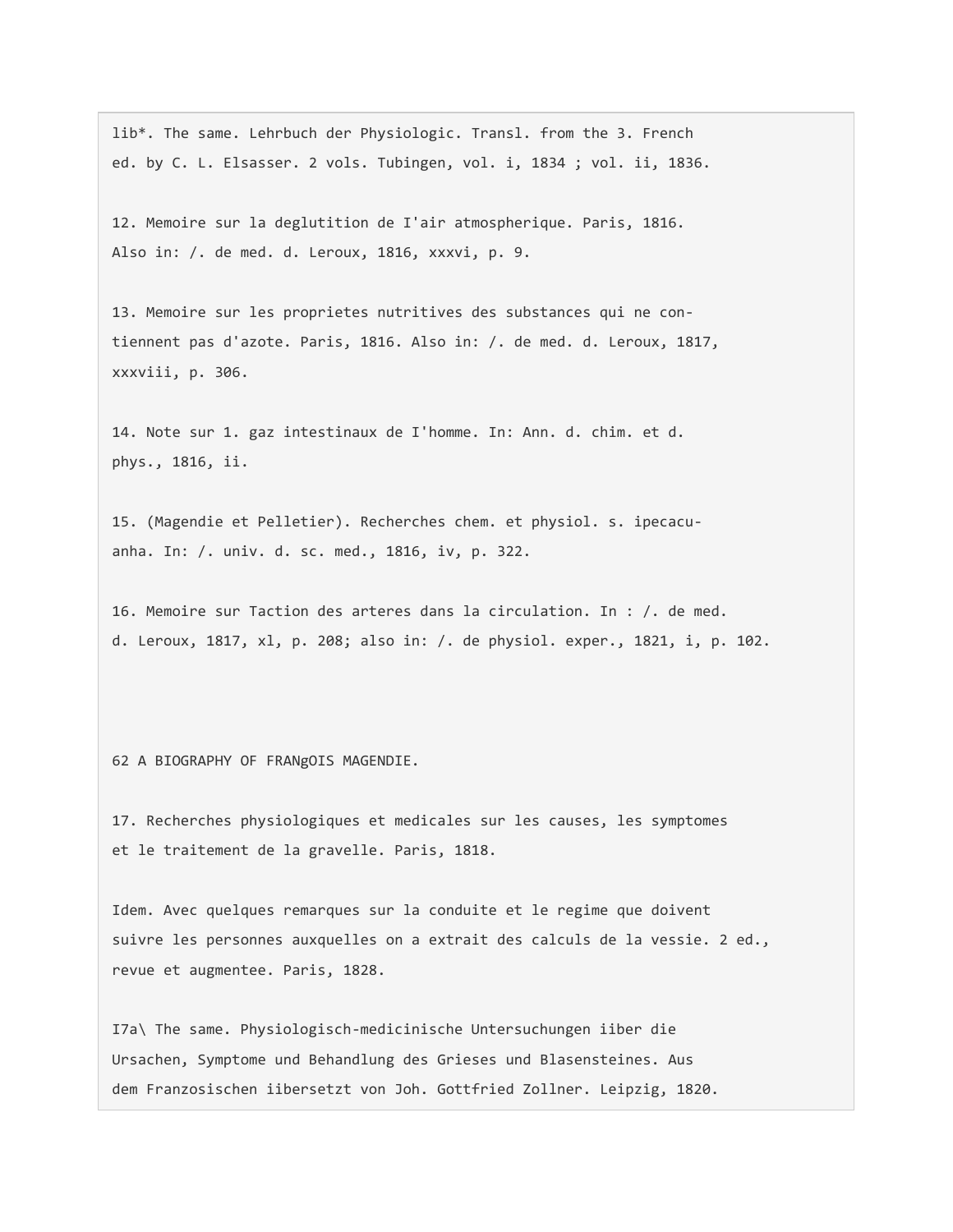I7al The same. Physiologische und medicinische Untersuchungen iiber den Harngries, seine Ursachen, Symptome und Behandlung, nebst einigen Bemerkungen iiber Dlat und Verhalten derjenigen, die von Harnsteinen befreit worden sind. Nach der 2. Aufl. des Franzosischen bearbeitet von Dr. Friedrich Ludwig Meissner. Leipzig, 1830.

17b. The same. Physiologisch-geneeskundig onderzoek, aangaande de oorzaken, verschijnselel en genezing van de graveelen steenziekte. Uit het Fransch. Rotterdam, no date.

18. Note sur I'emploi des quelques sels d. morphine commes medicament. In : Nouv. J. de med., 1818, i.

19. Reflexions sur une memoire de M. A. Portal relatif au vomissement. In: Nouv. J. de med., 1818, i.

20. Recherches physiologiques et chemiques sur I'emploi de I'acide prussique ou hydrocyanique dans le traitement des maladies de poitrine et particulierement dans celui de la phthisic pulmonaire. Paris, 1819.

2oa. The same. Physiological and chemical researches on the use of prussic or hydrocyanic acid. . . . Transl. from the French, with notes, etc., by James G. Percival. New Haven, 1820.

21. Memoire sur les vaisseaux lymphatiques des oiseaux. Paris, 1819. Also in: /. de physiol. exper., 1821, i, p. 48.

22. Notes sur 1. effects de 1. strychnine sur 1. animaux. In : Ann. d. chem. et d. Phys., 1819, xvi.

23. Formulaire pour la preparation et I'emploi de plusieurs nouveaux medicaments, tels que la noix vomique, la morphine, I'acide prussique, la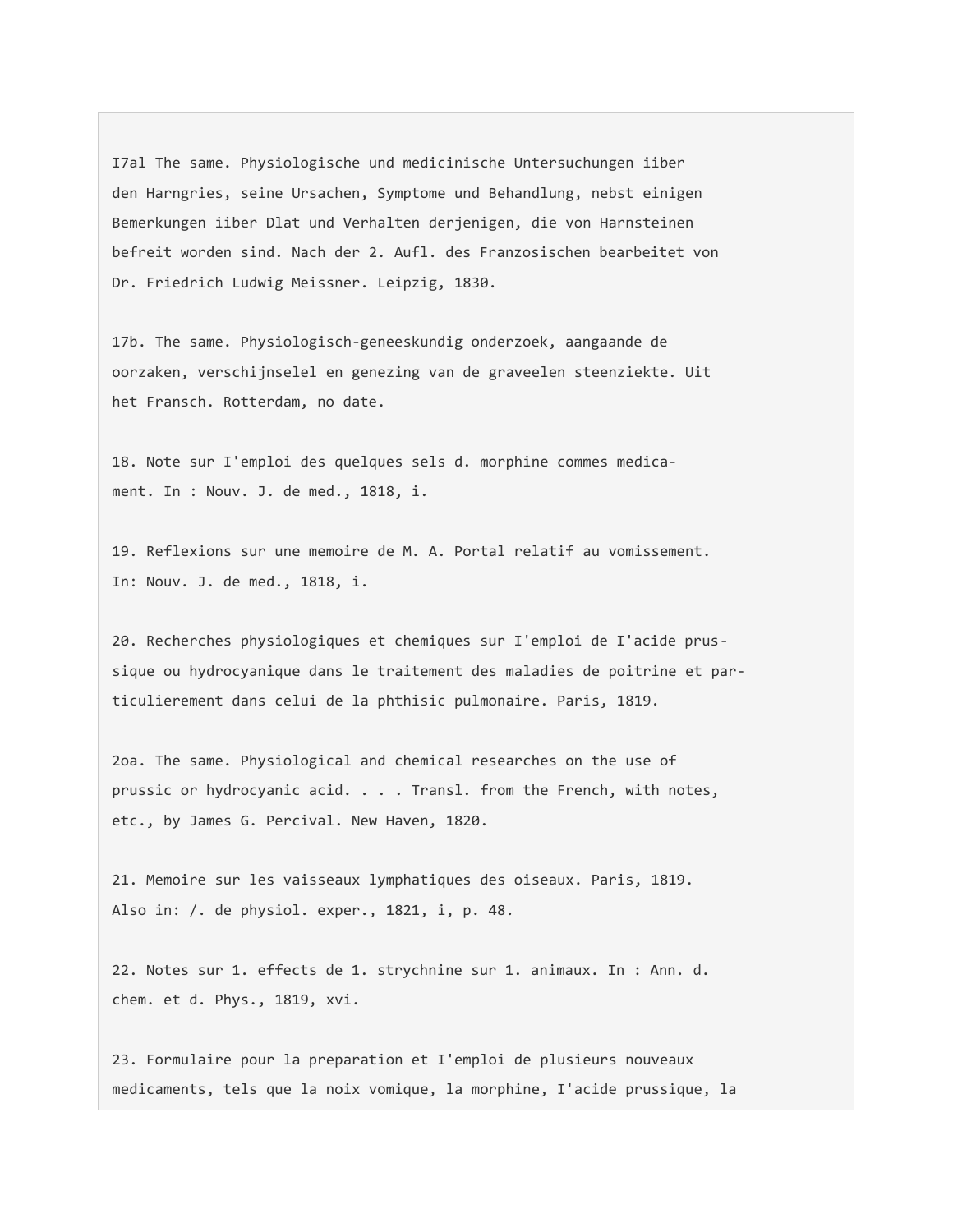strychnine, la veratrine, les alcalis des quinquinas, I'emetine, I'iode, etc. Paris, 1 82 1.

Idem. 2. Ed. Paris, 1822.

Idem. 3. Ed. Paris, 1822.

Idem. 4. Ed. Paris, 1824.

Idem. 5. Ed. Paris, 1825.

Idem. 6. Ed. Paris, 1827.

Idem. Edition entitled : Formulaire pour la preparation et I'emploi de plusieurs nouveaux medicaments, tels que la noix vomique, 1. sels d. morphine, I'acide prussique, 1. strychnine, 1. veratrine, 1. sulfate d. quinine, 1. cinchinine, I'emetine, I'iode, I'iodure d. mercure, 1. cyanure d. potassium, I'huile d. c'roton tiglium, 1. sels d'or, 1. sels d. platine, 1. chlorures de chaux et d. soude, 1. bicarbonates alcalins, 1. preparations d. phosphore, 1. pastilles digestives d. Vichy, I'ecorce d. 1. racine d. grenadier, etc. Paris, 1829.

23a'. The same. Formulary for the preparation and employment of several new remedies. . . . Transl. from the sixth edition of the Formulaire ... by Joseph Houlton. London, 1828,

Idem. London, 1829.

APPENDIX. 63

23a'. The same. Transl. from the French, with annotations and additional articles, by James Manby Gully. London, 1835.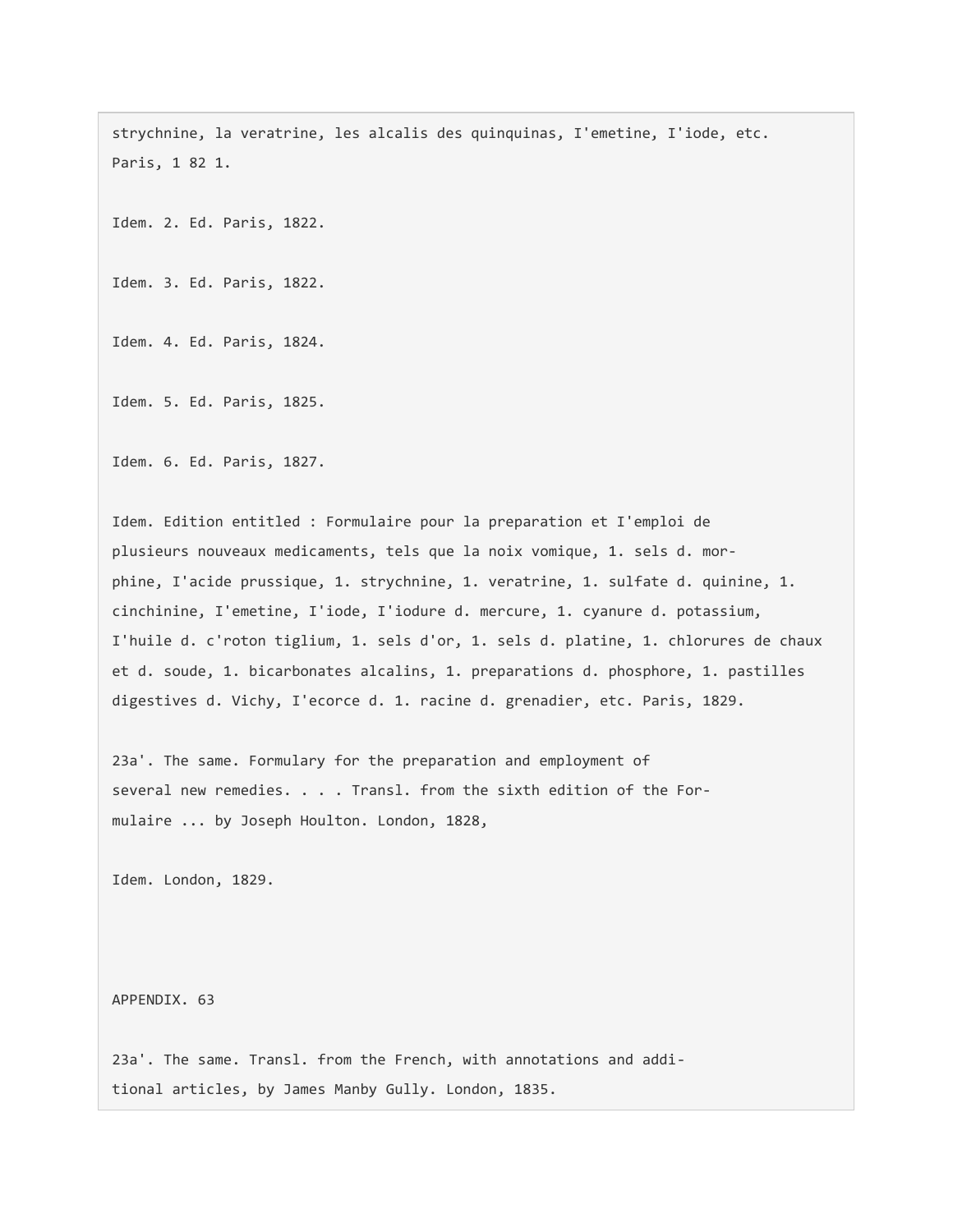23a.\ The same. Transl. from the 8. French edition by Charles Wilson Gregory. London, 1835.

23a\*. The same. Transl. from 5. ed., revised and augmented by John Baxter, with notes and additions. 2. ed. New York, 1828.

23a^ The same. Transl. from the French by Robley Dunglison. Philadelphia, 1824.

23a'. The same. Transl. from 6. ed. . . . by J. Houlton. Philadelphia, 1834.

23b. The same. Vorschriften zur Bereitung und Anwendung einiger neuen Arzneymittel. Aus dem Franzosischen. Nach der 5. Auflage des Originals besorgt und mit Anmerkungen und Zusatzen versehen von G. Kunze. 5. Aufl. Leipzig, 1826.

23c. The same. Voorschrift tot de bereiding en het gebruik van vele nieuwe geneesmiddelen . . . Naar het Fransch van . . . vertaald door H. W. De la Rive Box, met eenige aanteekenigen van F. van der Breggen Cz. 2. ed. Amsterdam, 1822.

23d. The same. Formulario per la preparazione e I'use di molti medicamenti nuovi. . . Dal francese nell' italiano transportato ed accresciuto di note ed aggiunte da Antonio Cattaneo. Milano, 1822.

Idem. Nuova ed., fatta su la quarta di Pargi, e su I'edizione tedesca stampata a Lipsia, con appendice. Pesaro, 1831.

23e. The same. Anvisning att bereda och nyttja flere nya medikamenter, sasom nux vomica, morphin, blasyra, strychnin, veratrin, kinans saltbaser, jod m. fl. O fversattning fran Tyskan med tillagg af P. N.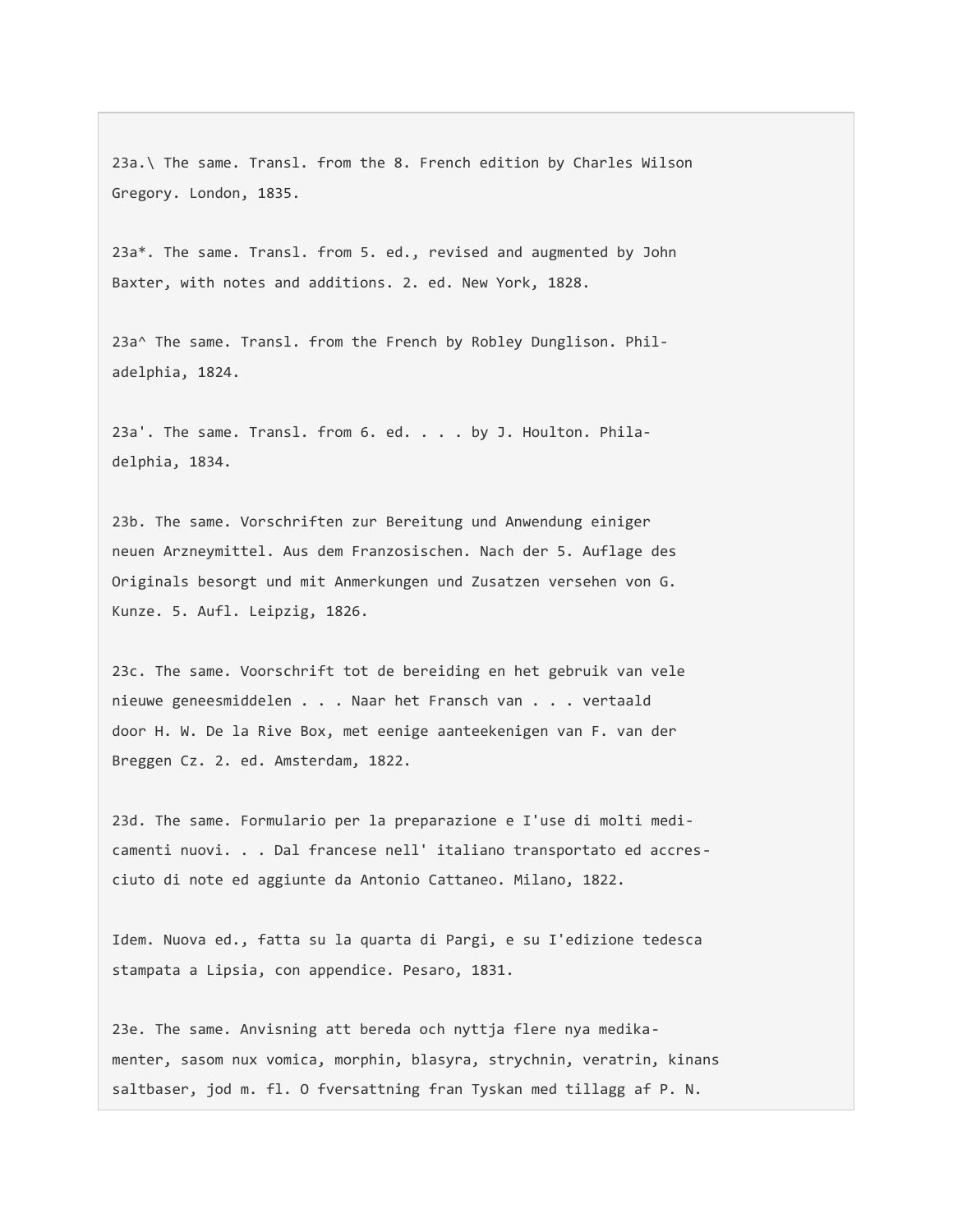Fahlim, 1827.

24. Memoire sur 1. mecanisme d. I'absorption chez 1. animaux a sang rouge et chaud. In: /. de Physiol, exper., 1821, i, p. i.

25. Sur un mouvement de la moelle epiniere isochrone a 1. respiration. In: /. de physiol. exper., 1821, i, p. 200.

26. Note sur I'introduction d. liquids visqueux dans 1. organes d. 1. circulation et sur 1. formation du foie gras d. oiseaux. In: /. de physiol. exper., 1821, i, p. 37.

27. Experience sur 1. rage. In : /. de physiol. exper., 1821, i, p. 41.

28. Memoire sur 1. vaisseaux lymphatiques d. oiseaux. In: /. de physiol. exper., 1821, i, p. 53.

29. Memoire sur 1. structure d. poumon d. I'homme; sur 1. modifications qu' eprouve cette structure dans 1. divers ages, et sur 1. premiere origine de 1. phthisic pulmonaire. In: /. de physiol. exper., 1821, i, p. 78.

30. Considerations generales sur 1. circulation du sang. In: /. de physiol. exper., 1821, i, p. 97.

31. De I'influence d. mouvements d. 1. poitrine et d. efforts s. 1. circulation d. sang. In: J. de physiol. exper., 1821, i, p. 132.

32. Sur I'entree accidentelle d. I'air dans 1. veines, sur 1. mort subite qui en est I'effet; sur 1. moyens d. prevenir cet accident et d'y remedier. In: /. de physiol. exper., 1821, i, p. 190.

33. Sur 1. organes qui tendent ou relachent 1. membrane d. tympan, et 1. chaine d. osselets de I'ouie, dans I'homme et 1. animaux mammiferes. In :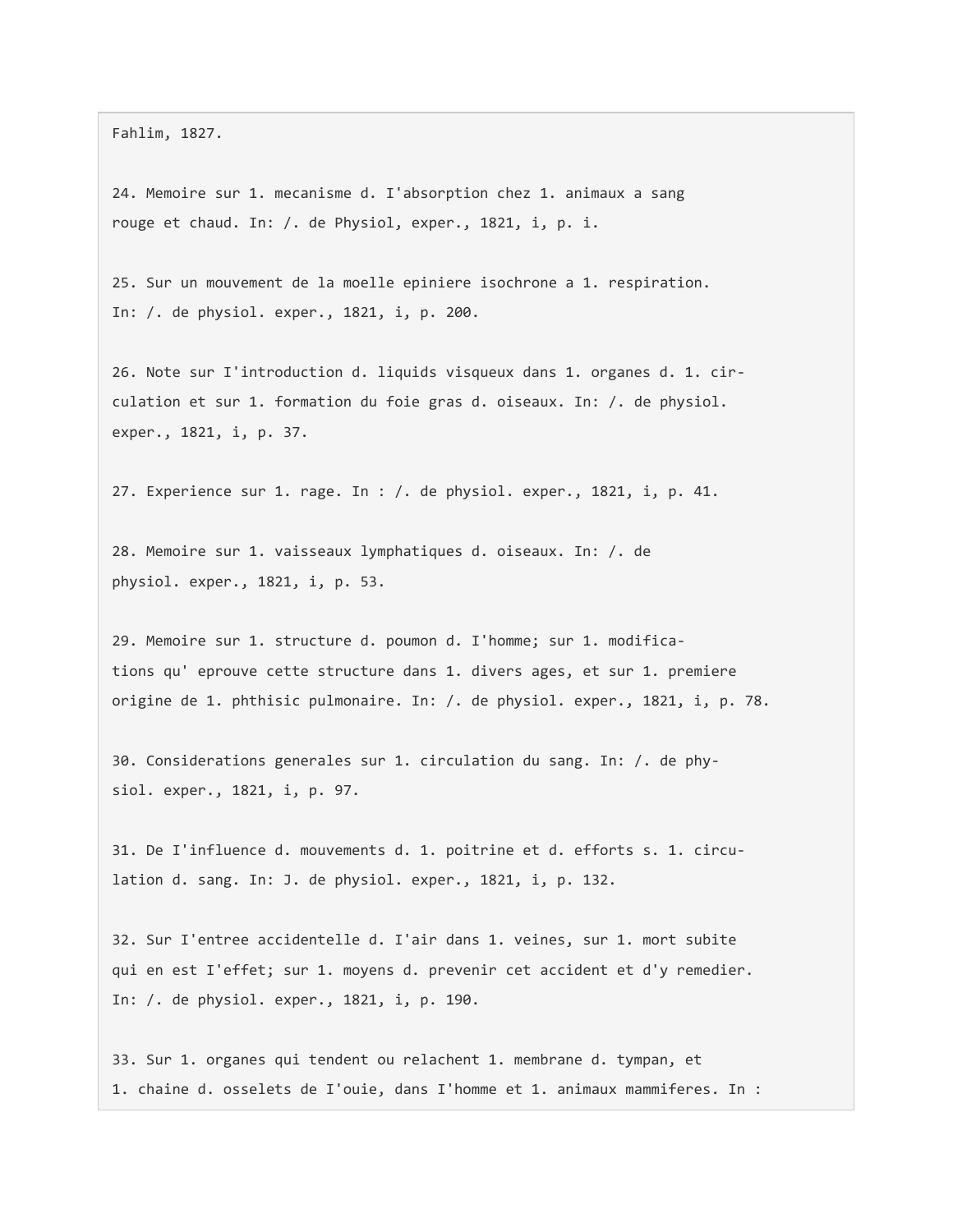/. de physiol. exper., 1821, i, p. 341.

64 A BIOGRAPHY OF FRANgOIS MAGENDIE.

34. Anatomic d'un chien cyclope et astome. In : /. de physiol. exper., 1 82 1, i, p. 374.

35. Fievre intermittente pernicieuse guerie par un faible dose d. sulphat d. quinine. In : /. dc Physiol, exper., 1821, i. p. 393.

36. Bichat (Xav). Recherches physiologiques sur la vie et la mort. Avec des additions par Fr. Magendie. Paris, 1822. (Several editions and translations of the same.)

2,7 Histoire d'une malade singuliere du systeme nerveux. In J. de physiol. exper., 1822, ii, p. 99.

38. Memoire sur plusieurs organes propres aux oiseaux et aux reptiles. In : /. de physiol. exper., 1822, ii, p. 184.

39. Magendie & Desmoulins. Note sur I'anatomie d. 1. lamproie. In: /. de physiol. exper., 1822, ii, p. 224.

40. Experiences sur 1. fonctions d. racines d. nerfs rachidiens. In : /. de physiol. exper., 1822, ii, p. 276.

41. Experiences sur 1. fonctions d. racines d. nerfs qui naissent d. 1. moelle epiniere. In : /. de physiol. exper., 1822, ii, p. 366.

42. Memoire sur quelques decouvertes recentes relatives aux fonctions du systeme nerveux. Paris, 1823.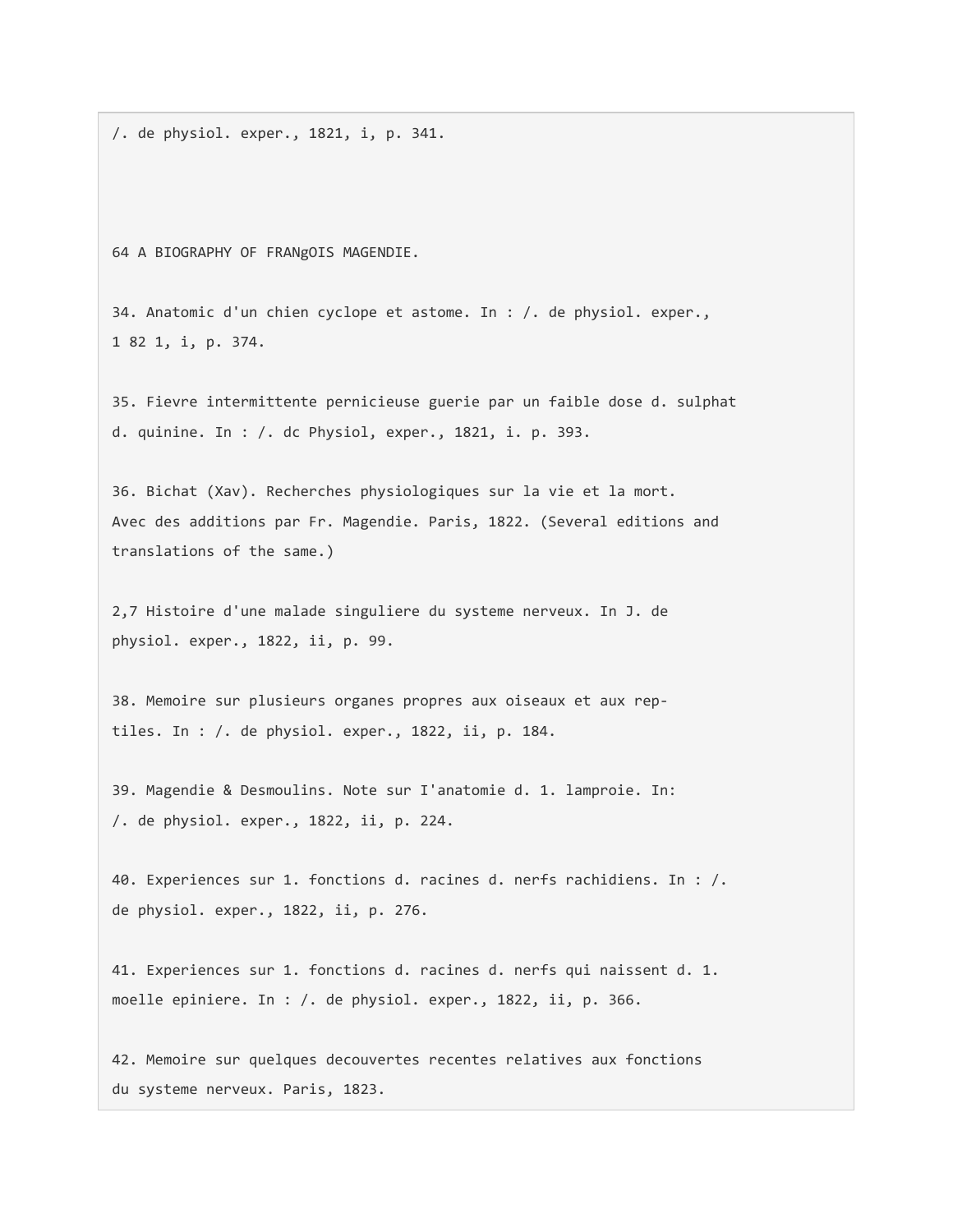43 Magendie & Dumeril. Rapport a I'academie royale des sciences relatif aux planches anatomiques du corps humain par Antommarchi. In : Revue encyclopedique, May, 1823, xviii, S3 cahier.

44. Remarques sur une fievre muqueuse et adynamique observee par P. L. Dupre; avec quelques experiences sur 1. efifets d. substance en putrefaction. In : /. de physiol. exper., 1823, iii, p. 81.

45. Note sur 1. siege du movement et du sentiment dans la moelle epiniere. In: /. de physiol. exper., 1823, iii, p. 153.

46. Remarques sur une destruction d'une grande partie d. moelle epiniere. In: /. de physiol. exper., 1823, iii, p. 186.

47. Note sur 1. fonctions d. corps stries et d. tubercules quadri jumeaux. In: J. de physiol. exper., 1823, iii, p. 376.

48. Histoire d'un hydrophobe traite a I'Hotel-Dieu d. Paris, au moyen d. I'injection d. I'eau dans 1. veins. In: /. de physiol. exper., 1823, iii, p. 382.

49. Le ncrf olfactif -est-il I'organe d. I'odorat? Experiences sur cette question. In : /. de physiol. exper., 1824, iv, p. 169.

so. De I'influence d. 1. cinquieme paire d. nerfs sur 1. nutrition et 1. fonctions d. I'oeil. In: /. de physiol. exper., 1824, iv, pp. 176 and 302.

51. Memoire sur les fonctions d. quelques parties du systeme nerveux. In: /. de physiol. exper., 1824, iv, p. 399.

52. Desmoulins (A.) Anatomic des systemes nerveux des animaux a vertebres, appliquee a la physiologic et a la zoologie. Ouvrage dont la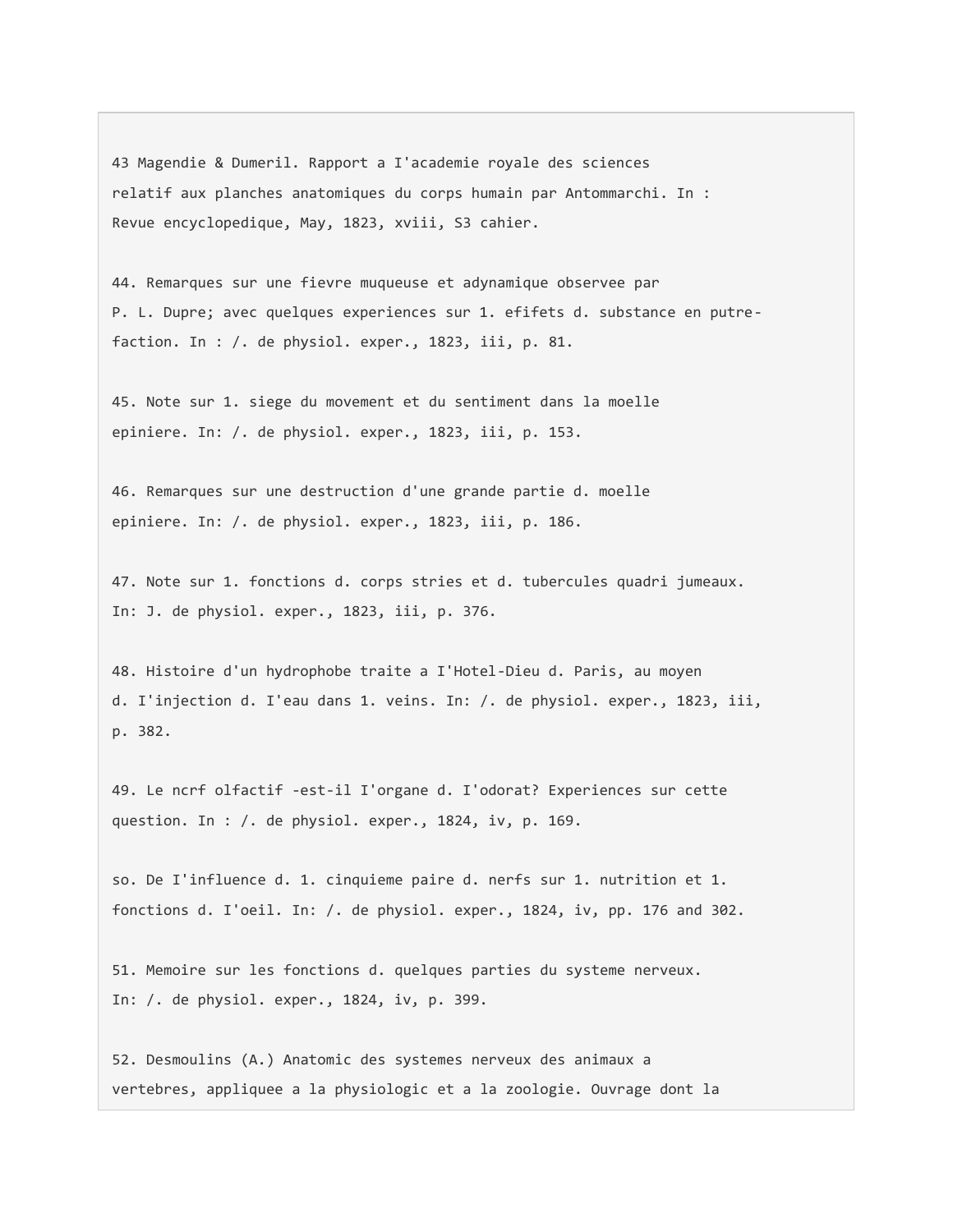partie physiologique est faite conjointement avec F. Magendie. 2 vols, and atlas. Paris, 1825.

53. Memoire sur un liquide qui se trouve dans 1. crane et le canal vertebral de I'homme et des animaux mammiferes. In: /. de physiol. exper., 182s, V, p. 27.

54. Sur I'insensibilite d. 1. retine de I'homme. In : /. de physiol. exper., r82S, V, p. 37.

55. Histoire d'un sourd-niuet gueri d. son infirmite a I'age d. neuf ans. In: 7. de physiol. exper., 182s, v, p. 223.

APPENDIX. 65

56. Notice sur I'heureuse application d. galvanisme aux nerfs d. Tceil. In: Arch. gen. de med., 1826, ii.

57. Sur I'emploi d. galvanisme dans le traitement d. I'amaurose. In : Bull. d. sc. med., 1826, ix.

58. Sur un nouveau traitement d. Tamaurose. In : /. de physiol. exper., 1826, vi, p. 156.

59. Sur deux nouvelles especes d. gravelles. In : /. de physiol. exper.,

1826, vi, p. 297.

60. Bichat (Xav). Traite des membranes en general et des diverses membranes en particulier. Revue et augmentee par M. Magendie. Paris, 1827.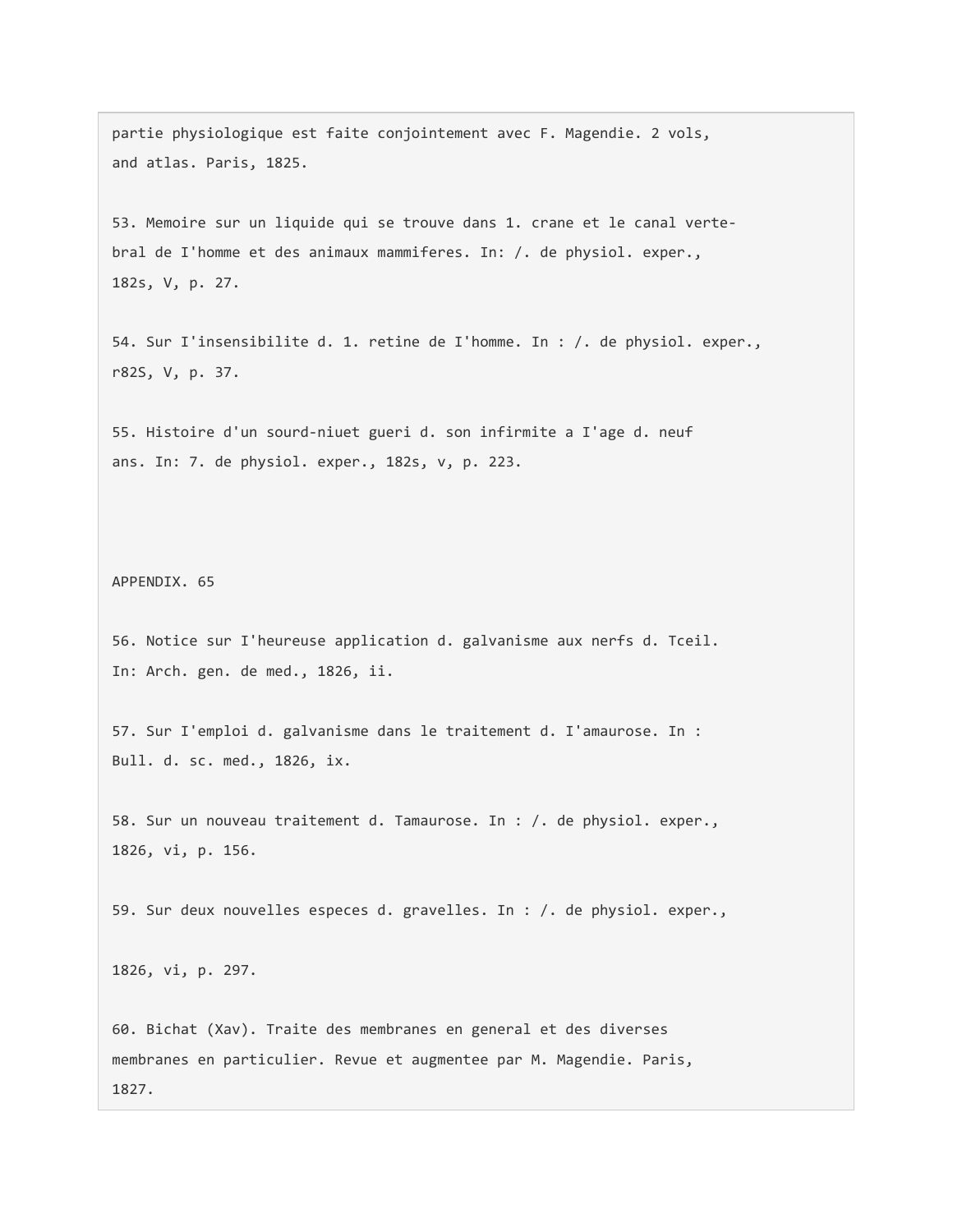61. (Second) Memoire sur le liquide qui se trouve dans le crane et I'epine de I'homme et des animaux vertebres. Premiere partie. In : /. de physiol. exper., 1827, vii, p. i; Deuxieme partie, ibid., p. 17; Troisieme partie, ibid., p. 66.

62. Extrait d. 1. dissertation d. Cotugno, De Ischiade Nervosa, continue dans 1. Thesaurus Dissertationum d. Sandifort; avec quelques reflexions. In : /. de physiol. exper., 1827, vii, p. 83.

63. Ligature d. I'artere carotide primative. In: /. de physiol. exper.,

1827, vii, p. 180.

64. Memoire physiologique sur le cerveau. Paris, 1828.

65 La vue peut-elle etre conservee malgre 1. destruction d. nerf optique? In: /. de physiol. exper., 1828, viii, p. 2y.

66. Ulcerations anciennes d. 1. langue et d. pharynx, gueries par I'hydroiodate d. potasse. In : /. de physiol. exper., 1828, viii, p. 34.

67. Memoire physiologique sur 1. cerveau. In : /. de physiol. exper.,

1828, viii, p. 211.

68. Sur I'emploi d. galvanisme dans le traitement d. I'amaurose. In : Bull. d. sc. med., 1826, ix.

69. Rapport fait a I'academie d. sciences sur une memoire d. M. Leroyd'Etiolles relatif a I'insufflation d. poumon, consideree comme moyen d. secours a donner aux personnes noyees ou asphyxiees. In: /. de physiol. exper., 1829, ix, p. 97.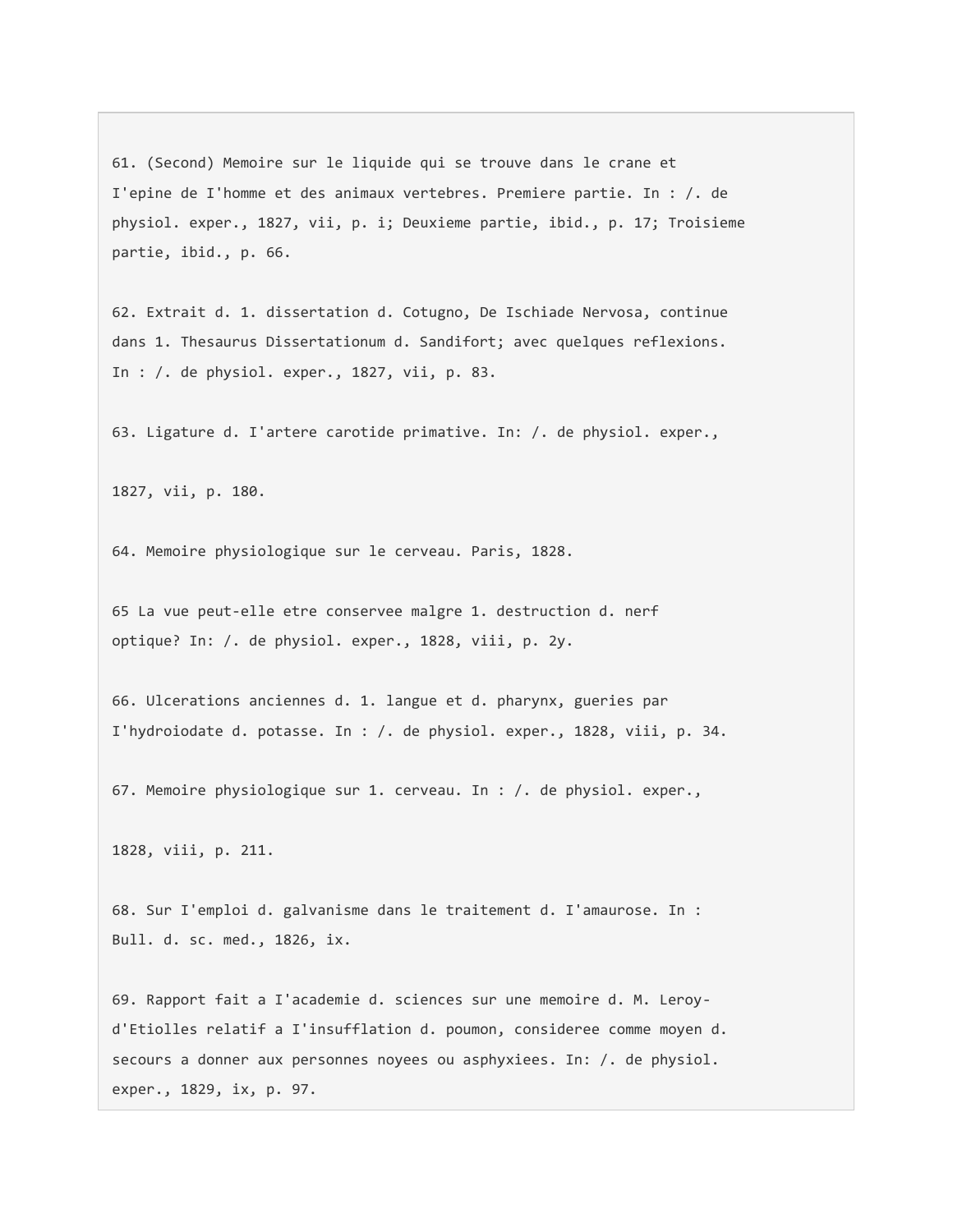70. Rapport fait a son excellence M. de Vatimesnil, ministre de I'instruction publique, sur une methode dite statilegie, proposee par M. Laffore, pour enseigner a lire en peu d. legons, au nom. d. une commission composee d. MM. d. Cardaillac, professeur de philosophie; Letronne, inspecteurgeneral d. etudes ; et Magendie, membre d. I'academie des sciences, rapporteur. In : /. de physiol. exper., 1829, ix, p. 364.

71. Rapport a I'academie des sciences sur 1. memoire d. M. L.-F.-Emm. Rosseau: De I'emploi d. feuilles d. houx (ilex aquifolium) dans le fievres intermittentes. Paris, 1831.

72. Rapport avec Dumeril sur 1. maladies scrofuleuses traitees a rhopital Saint-Louis par M. Lugol. In: Arch. gen. d. med., 1831, xxv.

73. Cholera-morbus de Sunderland. In: Rev. med. frang. et Strang., 1832, i.

74. LeQons sur le cholera morbus, faites au College de France, revues par le professeur, recueillies et publiees avec son autorisation, par Eugene Cadres et Hippolyte Prevost. Paris, 1832.

75. The same. Vorlesungen uber d:a epidemische cholera. . . . Deutsch bearbeitet von S. Hirsch. Leipzig, 1839.

66 A BIOGRAPHY OF FRANgOIS MAGENDIE.

76. Rapport fait a rAcademie royale des sciences, sur I'ouvrage du Dr. A. Legrand. Paris, 1832.

77. Memoire sur I'origine des bruits normaux du coeur. Paris, 1834.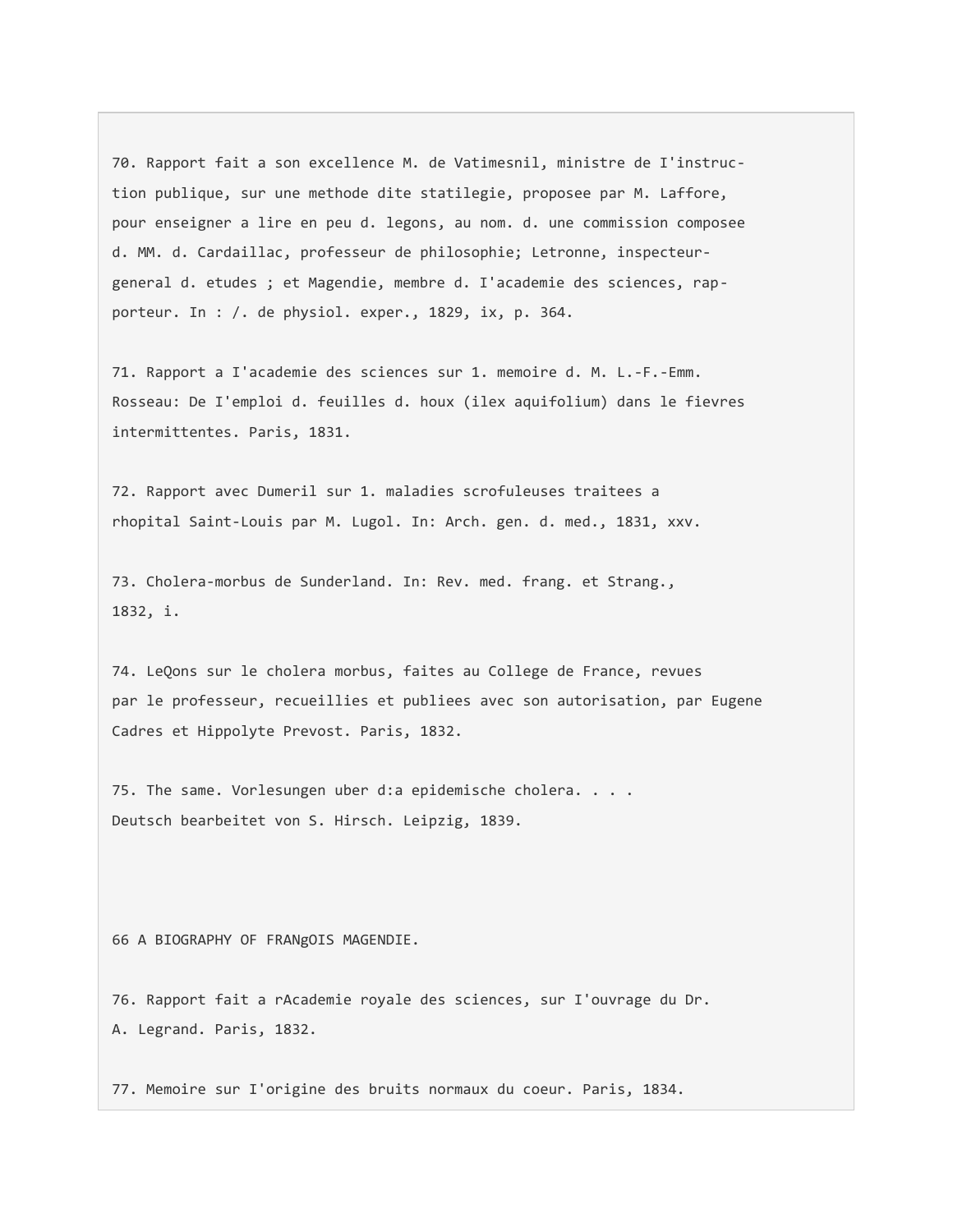78. Action exercee sur les animaux et sur rhomme malade par I'nitrosulphate d'ammoniaque. In: Conipt. rend. Acad. d. sc, 1835, i, p. 86.

79. Legons sur les phenomenes physiques de la vie, professees au College de France. Recueillies par M. Constantin James. Paris, vol. i, 1835; vol. 2, 1836; vol. 3, 1837; vol. 4, 1838.

79. Phenomenes physiques de la vie. Legons professees au College de France. 4 vols. Paris, 1842.

79a. The same. Vorlesungen iiber die physikalischen Erscheinungen des Lebens. Mit Magendie's Hinzuziehung und Unterstiitzung aus dem Franzosischen iibersetzt von Dr. Baswitz. Koln, 1837.

79b. Lectures on the blood and on the changes which it undergoes during disease. Delivered at the College of France in 1837-8. Philadelphia, 1839.

80. Communication relative a une guerison obtenue par des courants electriques portes directement sur la corde d. tympan ; restitution des sens d. goijt et d. Touie abolis par suite d. une commotion cerebrale. Deductions tirees d. ce fait quant a I'origine d. nerf d. tympan. In: Compt. rend. Acad. d. sc, 1836, ii, p. 447.

81. Note sur le traitement d. certaines affections nerveuses, par I'electropuncture d. nerfs. In : Compt. rend. Acad. d. sc, 1837, v, p. 855.

82. Leqons sur les fonctions et les maladies du systeme nerveux professees au College de France. Paris, 1839. 2 vols.

83. Resultats de quelques nouvelles experiences sur les nerfs sensitifs et sur les nerfs moteurs. In: Compt. rend. Acad. d. sc, 1839, viii, p. 787.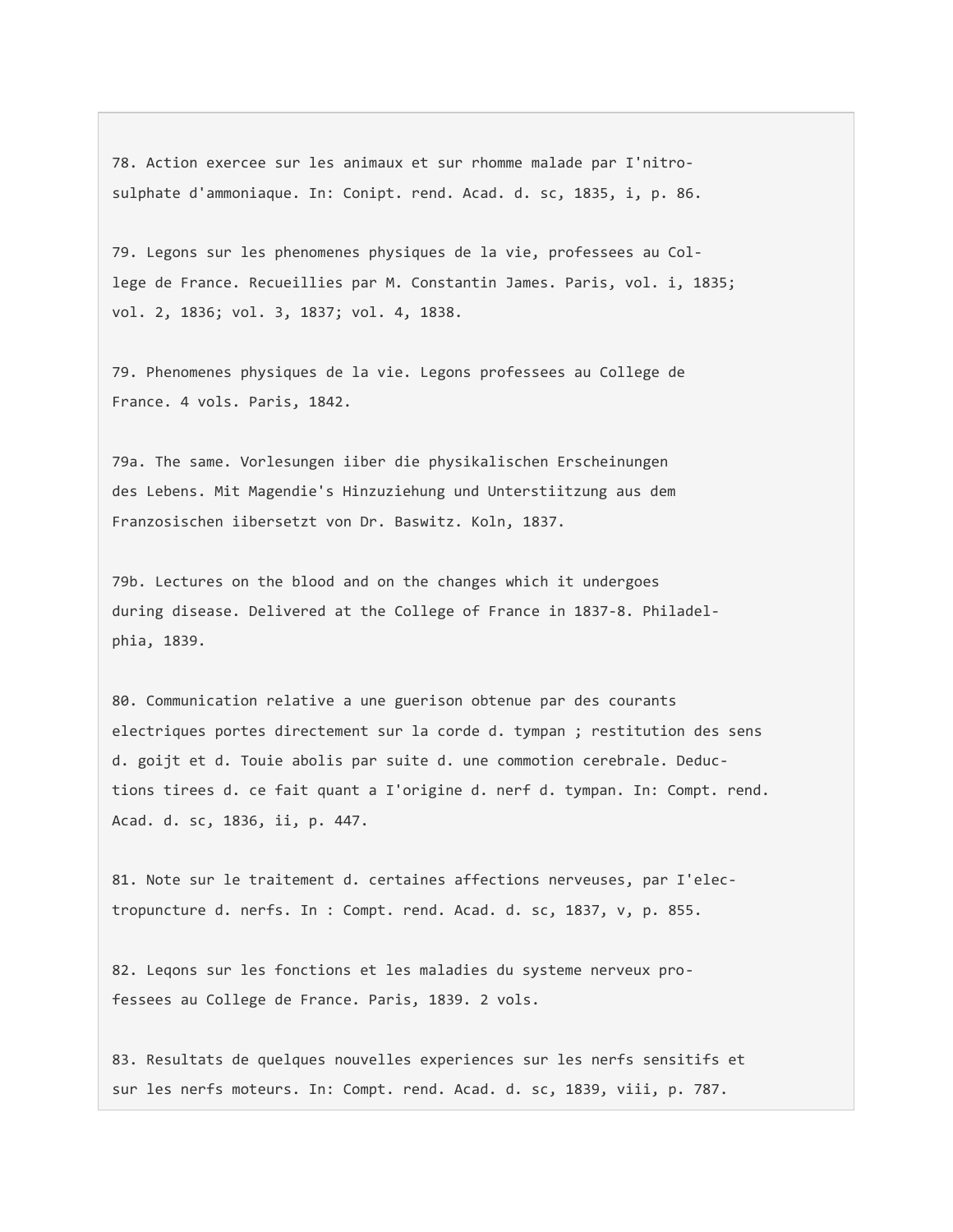84. Quelques nouvelles experiences sur les fonctions d. systeme nerveux. In : Compt. rend. Acad. d. sc, 1839, viii, p. 865.

85. Notes sur 1. paralysie et 1. nevralgie d. visage. In: Compt. rend. Acad. d. sc, 1839, viii, p. 951.

86. Tableau contenant 1. resultats d. recherches sur 1. variations d. proportions d. quelques-uns d. elements d. sang dans certaines maladies. In: Compt. rend. Acad. d. sc, 1840, xi, p. 161.

87. Recherches physiologiques et cliniques sur le liquide cephalo-rachidien ou cerebro-spinal. Paris, 1842.

88. Communication relative a un cas de cow-pox, et a I'inoculation d. 1. matiere d. pustules sur plusieurs enfants. In: Compt. rend. Acad. d. sc, 1844, xviii, p. 986.

89. Etude comparative d. 1. salive parotidienne et d. 1. salive mixta d. cheval. sous, 1. rapport d. leur composition chemique et d. leur action sur 1. aliments. In : Compt. rend. Acad. d. sc, 1845, xxi, p. 902.

90. Note sur le presence normal d. sucre dans 1. sang. In : Compt. rend. Acad. d. sc, 1846, xxiii, p. 189.

91. Note sur 1. sensibilite recurrent. In : Compt. rend. Acad. d. sc, 1847, xxiv, p. 1 130.

93. De I'influence d. nerfs rachidiens sur les mouvements du coeur. In : Compt. rend. Acad. d. sc, 1847, xxv, pp. 875 and 926.

94. Legons faitres au College de France pendant le semestre d'hiver (1851-2), recueillies et analysees par V.-A. Faugonneau-Dufresne. Paris,